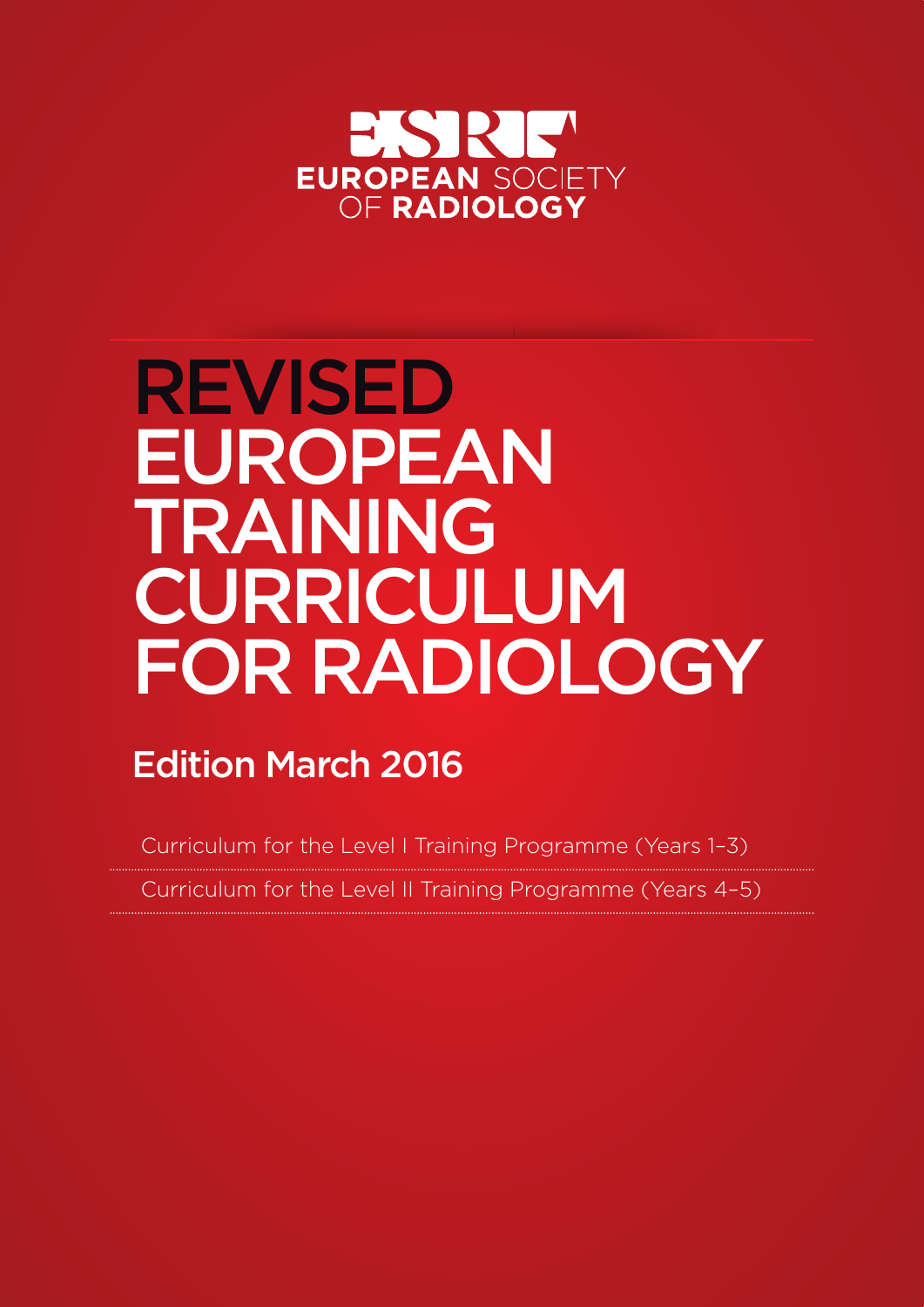m.

#### OFFICIALLY SUPPORTED BY THE FOLLOWING ESR INSTITUTIONAL MEMBER SOCIETIES (as of October, 2014):

 $\mathcal{L}_{\mathcal{A}}$ 

|                | <b>NATIONAL SOCIETIES</b>                                                  |                | SUBSPECIALHES AND ALLIED<br><b>SCIENCES SOCIETIES</b>               |
|----------------|----------------------------------------------------------------------------|----------------|---------------------------------------------------------------------|
|                | AUSTRIA Austrian Roentgen Society                                          | <b>CIRSE</b>   | Cardiovascular and Interventional<br>Radiological Society of Europe |
|                | BELARUS Belarussian Society of Radiologists                                |                |                                                                     |
|                | BELGIUM Belgian Radiological Society                                       | <b>FSCR</b>    | European Society of<br>Cardiac Radiology                            |
|                | BOSNIA AND Association of Radiology of<br>HERZEGOVINA Bosnia & Herzegovina | <b>ESER</b>    | European Society of<br><b>Emergency Radiology</b>                   |
|                | BULGARIA Bulgarian Association of Radiology                                |                | European Society of Gastrointestir                                  |
|                | CROATIA Croatian Society of Radiology                                      | <b>ESGAR</b>   | and Abdominal Radiology                                             |
|                | CYPRUS Cyprus Radiological Society                                         | <b>ESHNR</b>   | European Society of<br>Head and Neck Radiology                      |
|                | CZECH REPUBLIC Czech Radiological Society                                  |                | European Society of Molecular an                                    |
|                | DENMARK Danish Society of Radiology                                        | <b>ESMOFIR</b> | Functional Imaging in Radiology                                     |
|                | ESTONIA Estonian Society of Radiology                                      | <b>ESMRMB</b>  | European Society for Magnetic                                       |
|                | FINLAND Radiological Society of Finland                                    |                | Resonance in Medicine and Biolog                                    |
|                | FRANCE French Society of Radiology                                         | <b>ESNR</b>    | European Society of<br>Neuroradiology                               |
|                | GEORGIA Georgian Association of Radiologists                               |                | European Society of                                                 |
|                | GERMANY German Radiological Society                                        | <b>ESOI</b>    | Oncologic Imaging                                                   |
|                | <b>GREECE</b> Hellenic Radiological Society                                | <b>ESPR</b>    | European Society of                                                 |
|                | HUNGARY Hungarian Society of Radiologists                                  |                | Paediatric Radiology                                                |
|                | ICELAND Radiological Society of Iceland                                    | <b>ESSR</b>    | European Society of<br>Musculoskeletal Radiology                    |
| <b>IRELAND</b> | Faculty of Radiologists, Royal College of<br>Surgeons in Ireland           | <b>ESTI</b>    | European Society of<br>Thoracic Imaging                             |
|                | ISRAEL Israel Radiological Association                                     |                | European Society of                                                 |
|                | ITALY Società Italiana di Radiologia Medica                                | <b>ESUR</b>    | Urogenital Radiology                                                |
|                | KAZAKHSTAN Radiological Society of Kazakhstan                              | <b>EUSOBI</b>  | European Society of                                                 |
|                | LATVIA Latvian Association of Radiologists                                 |                | Breast Imaging                                                      |
|                | LITHUANIA Lithuanian Radiologists' Association                             | <b>EuSoMII</b> | European Society of<br>Medical Imaging Informatics                  |
|                | MALTA Maltese Association of Radiologists                                  |                |                                                                     |
|                | NETHERLANDS Radiological Society of the Netherlands                        |                |                                                                     |
|                | NORWAY Norwegian Society of Radiology                                      |                |                                                                     |
|                | POLAND Polish Medical Society of Radiology                                 |                |                                                                     |
| PORTUGAL       | Portuguese Society of Radiology and<br>Nuclear Medicine                    |                |                                                                     |
| <b>ROMANIA</b> | Romanian Society of Radiology and<br>Medical Imaging                       |                |                                                                     |
|                | RUSSIA Russian Association of Radiologists                                 |                |                                                                     |
|                | SERBIA Radiological Society of Serbia                                      |                |                                                                     |
|                | SLOVAKIA Slovak Radiological Society                                       |                |                                                                     |
|                | SLOVENIA Slovenian Association of Radiology                                |                |                                                                     |
|                | SPAIN Sociedad Española de Radiología Médica                               |                |                                                                     |
|                | SWEDEN Swedish Society of Medical Radiology                                |                |                                                                     |
|                | SWITZERLAND Swiss Society of Radiology                                     |                |                                                                     |
|                | TURKEY Turkish Society of Radiology                                        |                |                                                                     |
|                | UKRAINE Association of Radiologists of the Ukraine                         |                |                                                                     |

| SUBSPECIALTIES AND ALLIED |
|---------------------------|
|                           |
| COUTHIOTO COOPTIEC        |
|                           |

| <b>ESCR</b>    | European Society of<br>Cardiac Radiology                             |
|----------------|----------------------------------------------------------------------|
| <b>FSER</b>    | European Society of<br><b>Emergency Radiology</b>                    |
| <b>FSGAR</b>   | European Society of Gastrointestinal<br>and Abdominal Radiology      |
| <b>FSHNR</b>   | European Society of<br>Head and Neck Radiology                       |
| <b>ESMOFIR</b> | European Society of Molecular and<br>Functional Imaging in Radiology |
| <b>FSMRMB</b>  | European Society for Magnetic<br>Resonance in Medicine and Biology   |
| <b>FSNR</b>    | European Society of<br>Neuroradiology                                |
| <b>FSOI</b>    | European Society of<br>Oncologic Imaging                             |
| <b>FSPR</b>    | European Society of<br>Paediatric Radiology                          |
| <b>FSSR</b>    | European Society of<br>Musculoskeletal Radiology                     |
| <b>FSTI</b>    | European Society of<br>Thoracic Imaging                              |
| <b>FSUR</b>    | European Society of<br>Urogenital Radiology                          |
| <b>FUSOBI</b>  | European Society of<br>Breast Imaging                                |
| <b>EuSoMII</b> | European Society of<br>Medical Imaging Informatics                   |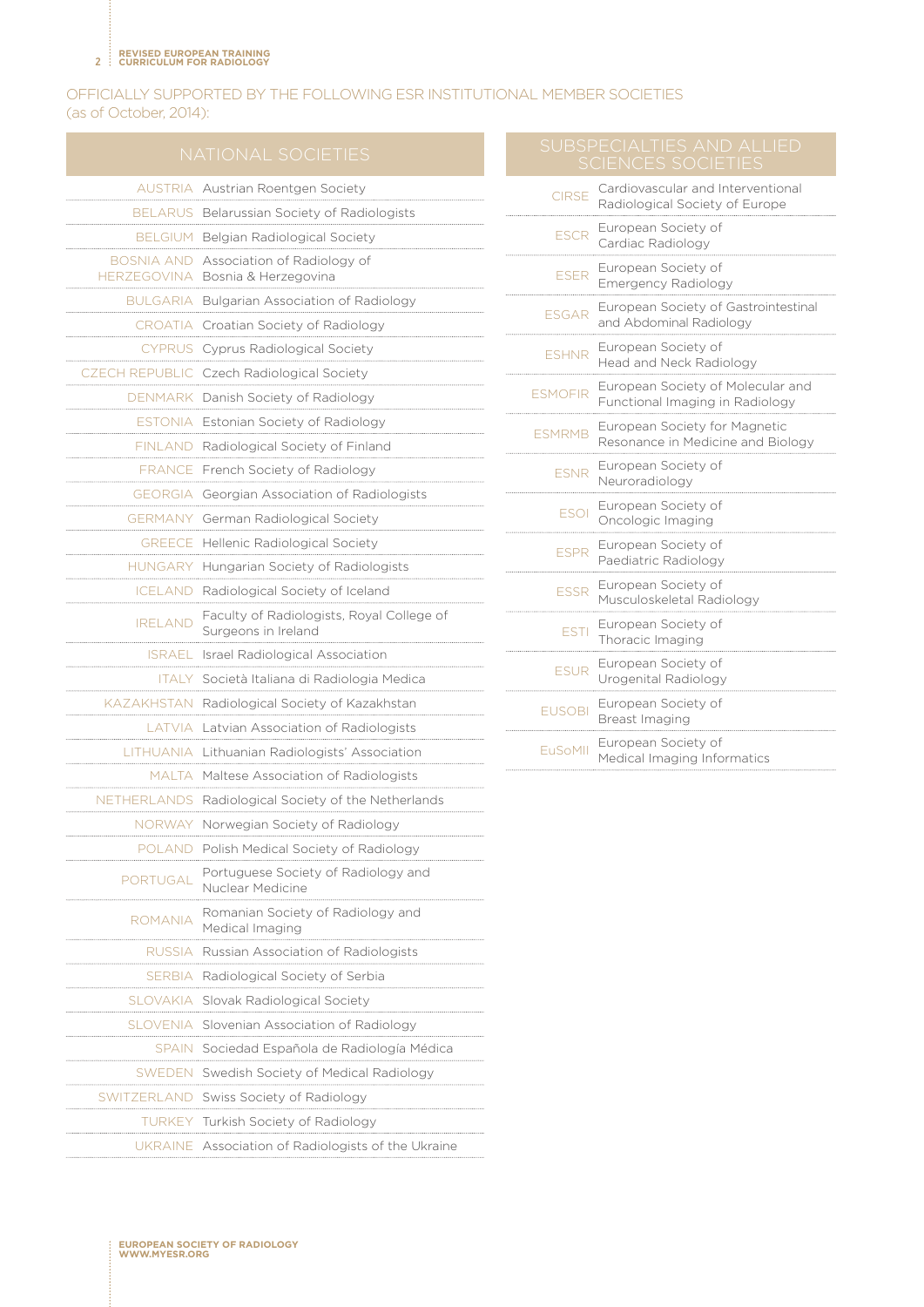OFFICIALLY SUPPORTED BY THE FOLLOWING ESR ASSOCIATE INSTITUTIONAL MEMBER SOCIETIES (as of November, 2014):

|                | ARGENTINA Argentinian Society of Radiology                  |
|----------------|-------------------------------------------------------------|
|                | BOLIVIA Bolivian Society of Radiology                       |
|                | BRAZIL Brazilian College of Radiology                       |
|                | CHILE Chilean Society of Radiology                          |
|                | CHINA Chinese Society of Radiology                          |
|                | <b>DMBIA</b> Colombian Association of Radiology             |
|                | COSTA RICA Costa Rican Association of Radiology             |
|                | EGYPT Egyptian Society of Radiology and<br>Nuclear Medicine |
|                | HONDURAS Honduran Society of Radiology                      |
|                | INDIA Indian Radiological & Imaging Association             |
|                | <b>IRAN</b> Iranian Society of Radiology                    |
|                | IRAQ Iraqi Association of Radiology                         |
|                | JAPAN Japan Radiological Society                            |
|                | KOREA Korean Society of Radiology                           |
|                | <b>EBANON</b> Lebanese Society of Radiology                 |
|                | MALAYSIA Malaysian College of Radiology                     |
|                | MEXICO Mexican Society of Radiology                         |
|                | ONGOLIA Mongolian Radiological Society                      |
|                | PAKISTAN Radiological Society of Pakistan                   |
|                | SAUDI ARABIA Radiological Society of Saudi Arabia           |
|                | SINGAPORE Singapore Radiological Society                    |
|                | JTH AFRICA Radiological Society of South Africa             |
|                | SRI LANKA Sri Lanka College of Radiologists                 |
|                | TUNISIA Tunisian Society of Radiology                       |
|                | URUGUAY Uruguayan Society of Radiology                      |
|                | JZBEKISTAN Uzbekistan Radiology Society                     |
| <b>VIETNAM</b> | Vietnamese Society of Radiology and<br>Nuclear Medicine     |
|                | YEMEN Yemen Society of Radiology                            |
|                |                                                             |

#### APPROVED BY:



#### Copyright notice

You may take temporary copies necessary to browse this website on screen. Universities and National Societies dedicated to the promotion of scientific and educational activities in the field of medical imaging are entitled to use the material as a guideline for educational purposes, but appropriate credit must be given to the ESR. Material must be reproduced as originally published and full credit must be given to the original publication. This copyright notice must not be altered or removed. This material

is for non-commercial use only, any commercial use of the material in whole or in part is strictly prohibited.

This work is licensed under a [Creative Commons Attribution-](https://creativecommons.org/licenses/by-nc-sa/4.0/)[NonCommercial-ShareAlike 4.0 International License.](https://creativecommons.org/licenses/by-nc-sa/4.0/)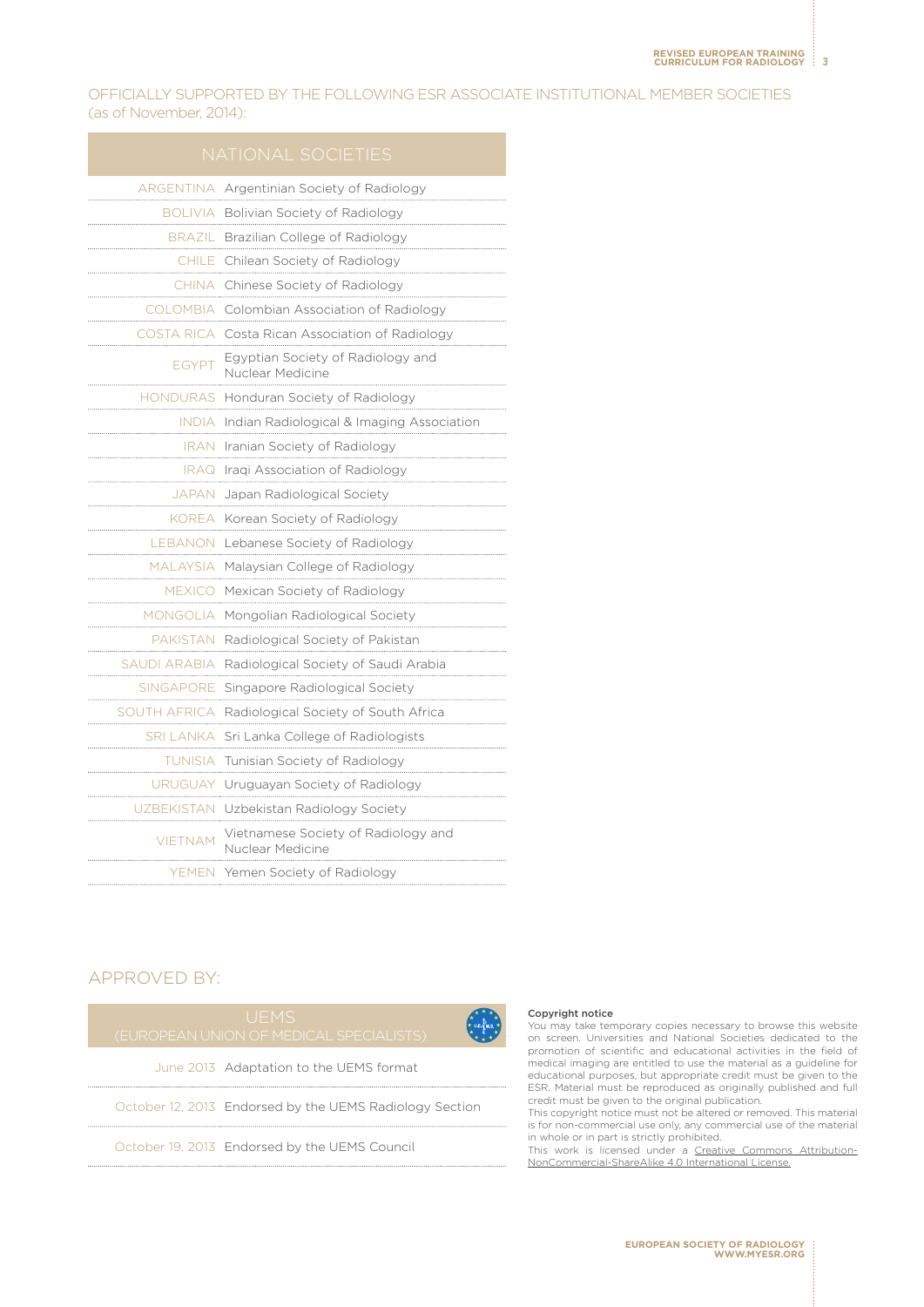

# REVISED EUROPEAN TRAINING CURRICULUM FOR RADIOLOGY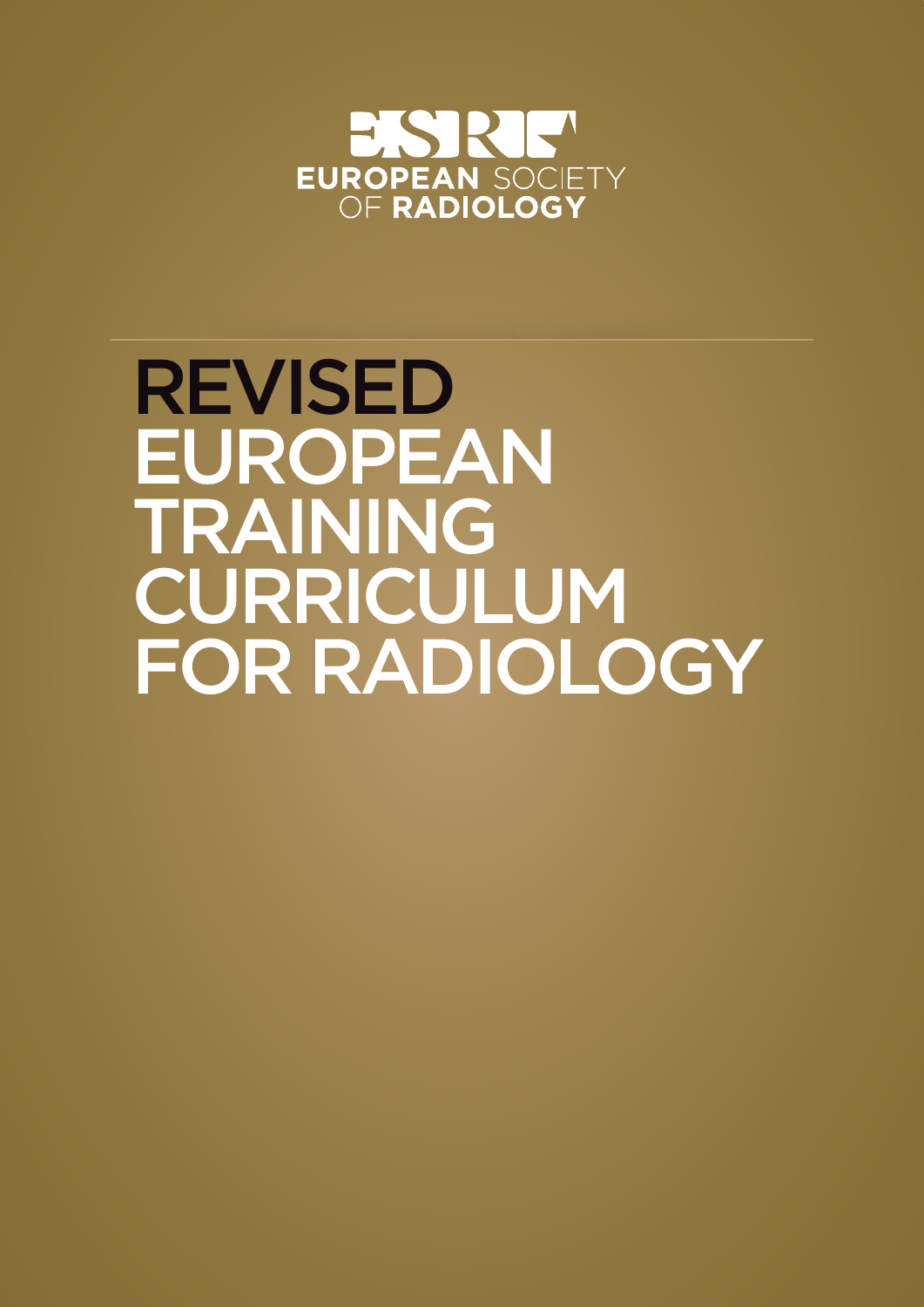|        | TRAINING REQUIREMENTS FOR TRAINEES                          | Page     | 7    |
|--------|-------------------------------------------------------------|----------|------|
|        | <b>Content of training and learning outcome</b>             | Page     | 7    |
| $B-I:$ | LEVEL I TRAINING PROGRAMME (YEARS 1-3)                      | Page     | 9    |
|        | <b>B-I-1 Breast Radiology</b>                               | Page     | 11   |
|        | B-I-2 Cardiac and Vascular Radiology                        | Page     | 13   |
|        | B-I-3 Chest Radiology                                       | Page     | 15   |
|        | B-I-4 Emergency Radiology                                   | Page     | 18   |
|        | B-I-5 Gastrointestinal and Abdominal Radiology              | Page     | 21   |
|        | B-I-6 Gynaecological and Obstetric Radiology                | Page     | 24   |
|        | B-I-7 Head and Neck Radiology                               | Page     | 26   |
|        | B-I-8 Interventional Radiology                              | Page     | 28   |
|        | B-I-9 Musculoskeletal Radiology                             | Page     | 30   |
|        | B-I-10 Neuroradiology                                       | Page     | 32   |
|        | B-I-11 Paediatric Radiology                                 | Page     | 34   |
|        | B-I-12 Urogenital Radiology                                 | Page     | 37   |
|        | B-I-13 Nuclear Medicine as basic training                   | Page     | 39   |
|        | B-I-14 Radiation Protection Education and Training          | Page     | 41   |
|        | B-I-15 Principles of Imaging Technology & Molecular Imaging | Page     | 44   |
|        | B-I-16 Communication and Management                         | Page     | 49   |
|        | B-I-17 Research and Evidence-Based Medicine                 | Page     | 51   |
|        | B-II: LEVEL II TRAINING PROGRAMME (YEARS 4-5)               | Page     | 52   |
|        | <b>B-II-1 Breast Radiology</b>                              | Page     | 54   |
|        | B-II-2 Cardiac and Vascular Radiology                       | Page     | 57   |
|        | B-II-3 Chest Radiology                                      | Page     | 61   |
|        | B-II-4 Emergency Radiology                                  | Page     | 69   |
|        | B-II-5 Gastrointestinal and Abdominal Radiology             | Page     | 76   |
|        | B-II-6 Gynaecological and Obstetric Radiology               | Page     | 86   |
|        | B-II-7 Head and Neck Radiology                              | Page     | 90   |
|        | B-II-8 Interventional Radiology                             | Page     | 96   |
|        | B-II-9 Musculoskeletal Radiology                            | Page 103 |      |
|        | B-II-10 Neuroradiology                                      | Page 109 |      |
|        | B-II-11 Oncologic Imaging                                   | Page     | 116  |
|        | <b>B-II-12 Paediatric Radiology</b>                         | Page 120 |      |
|        | B-II-13 Urogenital Radiology                                | Page 127 |      |
|        | <b>Organisation of Training</b>                             | Page 132 |      |
|        | A. Schedule and Length of Training                          | Page 132 |      |
|        | B. Curriculum of Training / Infrastructural Aspects         | Page 135 |      |
|        | C. Assessment and Evaluation                                | Page 139 |      |
|        | D. Governance                                               | Page 140 |      |
| Ш.     | TRAINING REQUIREMENTS FOR TRAINERS                          | Page     | 141  |
|        | Process for recognition as trainer                          | Page     | 141  |
|        | <b>Quality management for trainers</b>                      | Page     | -141 |
| Ш.     | <b>TRAINING REQUIREMENTS FOR TRAINING INSTITUTIONS</b>      | Page 142 |      |
|        | Process for recognition as training center                  | Page 142 |      |
|        | A. Requirements on staff and clinical activities            | Page 142 |      |
|        | B. Requirements on equipment and accommodation              | Page 143 |      |
|        | Quality management within training institutions             | Page 144 |      |
|        |                                                             |          |      |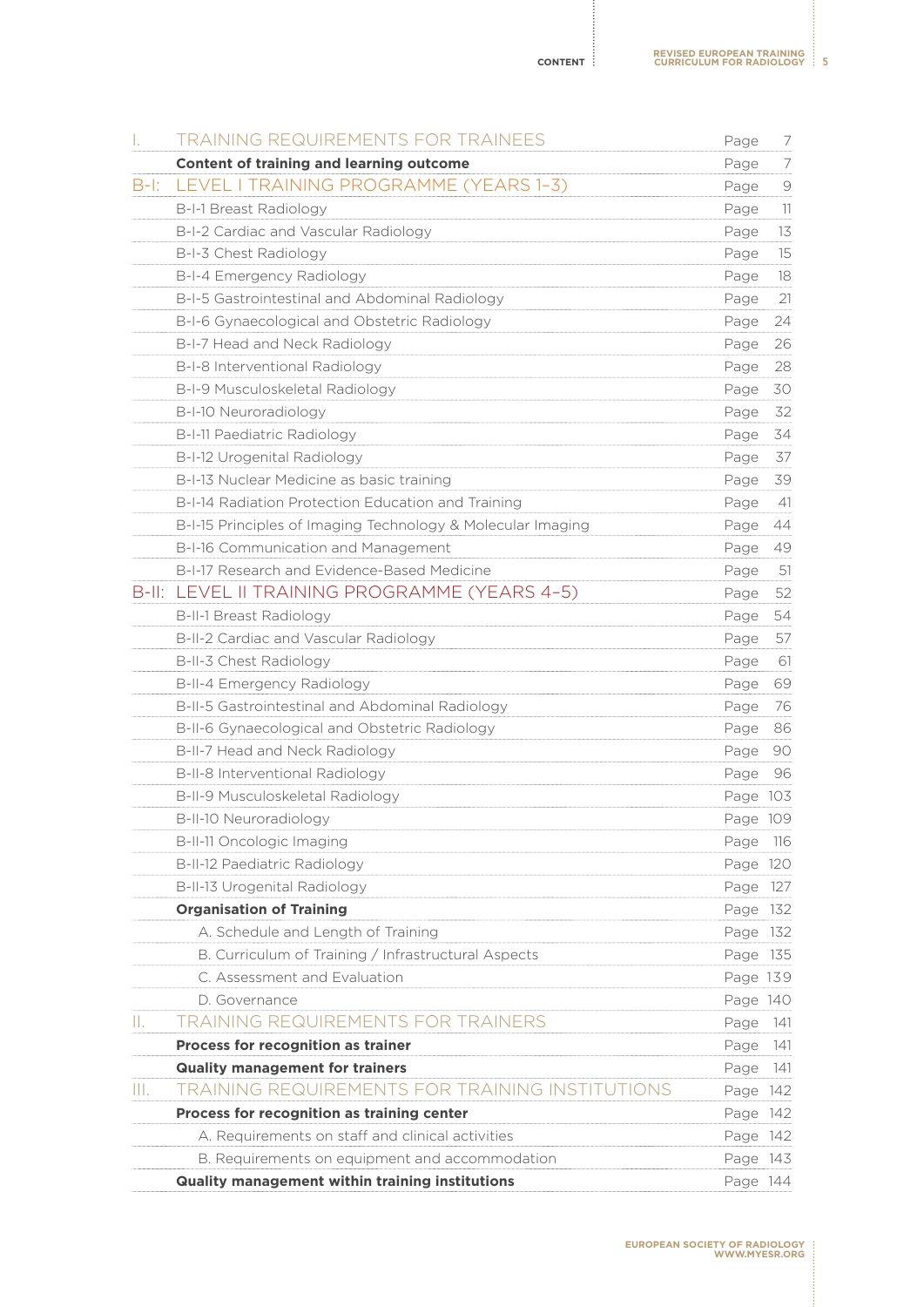# PREFACE TO THE NEW EDITION OF THE EUROPEAN TRAINING **IRRICULUM** LEVEL I AND II

As every year, we present the new edition of the European Training Curriculum to the radiological

according to the recommendations of the respective subspecialty societies. The revisions of the chapters for levels I and II on Cardiac and Vascular Radiology proposed by the European Society of Cardiac Radiology (ESCR) have been accordingly implemented. Furthermore, the updates proposed by the European Society of Gastrointestinal and Abdominal Radiology (ESGAR), the European Society of Neuroradiology (ESNR), and the European Society of Oncologic Imaging (ESOI) have been included for level I and the chapters on Urogenital Radiology for both level I and II have been revised by the Society of Thoracic Imaging (ESTI) as well as by the European Society of Breast Imaging (EUSOBI) Society for Hybrid Medical Imaging (ESHI), established in May 2015, has revisited and updated the

content provided by the European Society of Emergency Radiology (ESER).

Medical Imaging Informatics (EuSoMII).

Subspecialties and Allied Sciences Societies of the European Society of Radiology for their work and contribution to this document in constant adaptation to the continuous evolution of our specialty.

Barcelona, February 9, 2016

Laura Oleaga Chairperson of the Education Committee of the ESR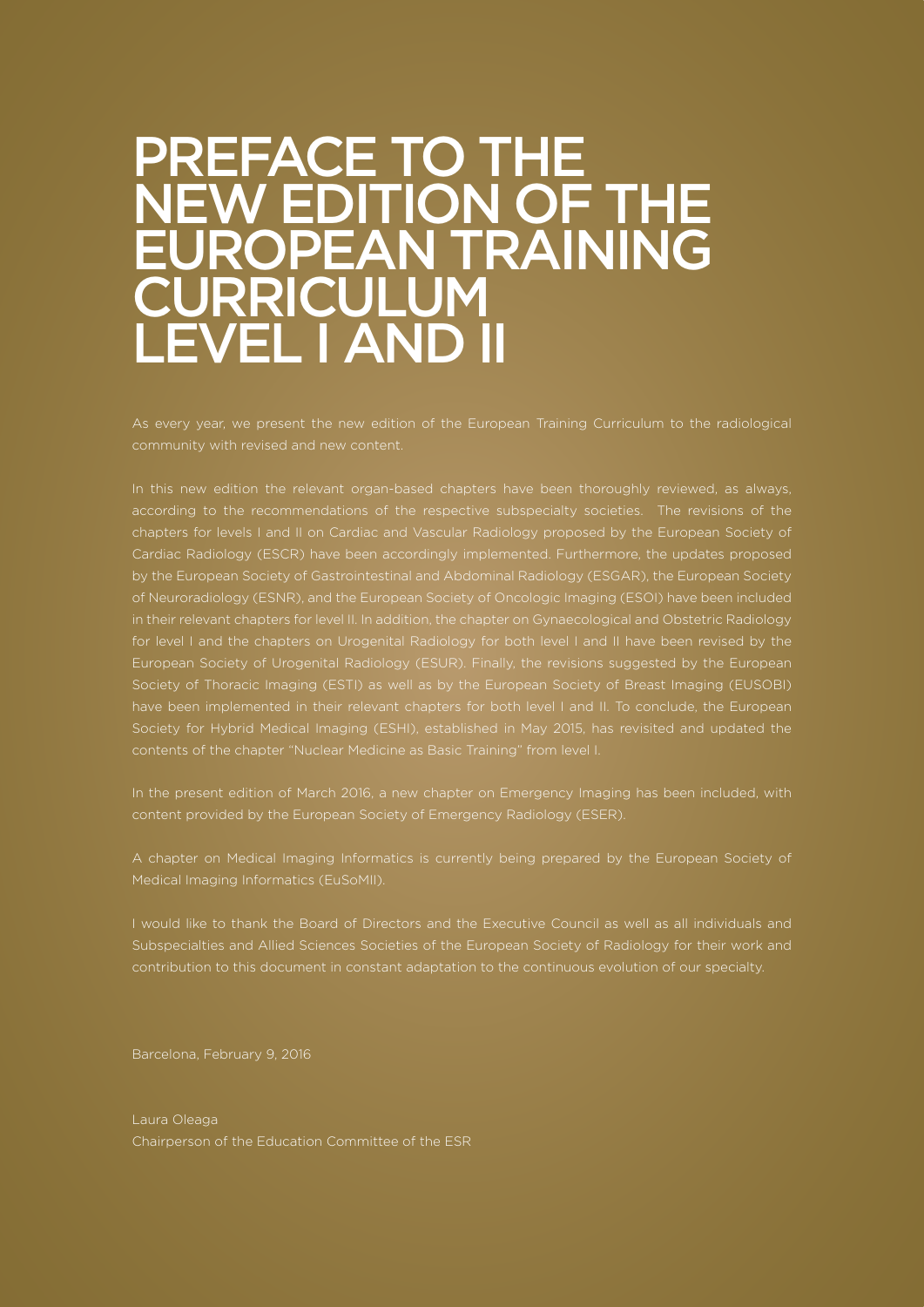# <span id="page-6-0"></span>I. TRAINING REQUIREMENTS FOR TRAINEES

# 1. CONTENT OF TRAINING AND LEARNING OUTCOME

This chapter defines the contents of training and expected learning outcomes of trainees in radiology. Training shall be performed in several levels. The revised European Training Curriculum for Radiology continues to outline a five-year  $(3 + 2)$  training period, consisting of Level I Training over the first three years followed by a more flexible Level II Training with potential special interest (elective) rotations during the last two years. Full subspecialty training with consecutive subspecialisation can be performed after this five year training period, which corresponds to Level III training (not part of this curriculum).

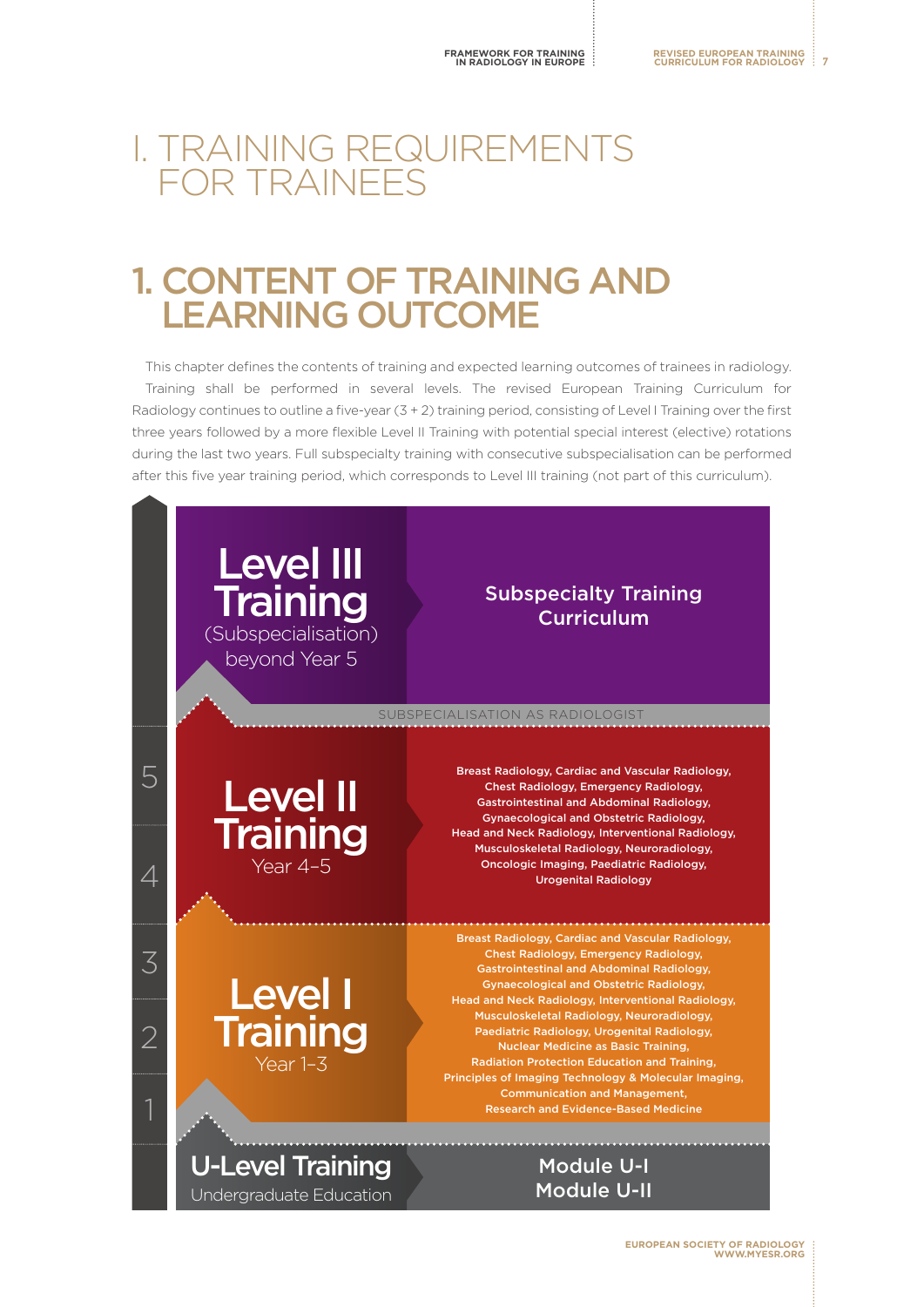In international higher and post-graduate education there has been an increasing focus on competencies, rather than just education inputs. Instead of just focussing on the "learning inputs", the "learning outputs" have increasingly been in the centre of educational attention and endeavours. This led to concepts of Knowledge, Skills and Competences (KSCs) or of Knowledge, Skills and Attitudes (KSAs). These learning outcomes are less dependent on the times and routes of acquisition.

While the concept of "knowledge" has been the traditional basis for educational curricula providing lists of topics the trainee is expected to learn, the concepts of skills, competences and attitudes are more difficult to appreciate. The word "skill" is usually applied to describe a level of performing a particular task – this can be a motor task (e.g. performing an arterial puncture) or a cognitive task. The term "competences" has been subject of frequent debates in the past years with several different models being in use.

Competences tend to develop from an initially rule-based, inflexible behaviour to an intuitive understanding of the situation and comprehension of the crucial aspects of a situation. This development should be encouraged throughout the training.

The following training curriculum / syllabus is divided into two levels of training (Level I and Level II) and further subdivided into the different areas of training. These chapters are further divided into the following sections:

Knowledge: this section includes the main domains of theoretical knowledge the trainee should master in

this specialty area

Skills: this section includes the key practical and clinical skills the trainee should acquire in this specialty area Competences and attitudes: this section includes the competences to be mastered as well as the domains of professionalism the trainee should acquire in this specialty area

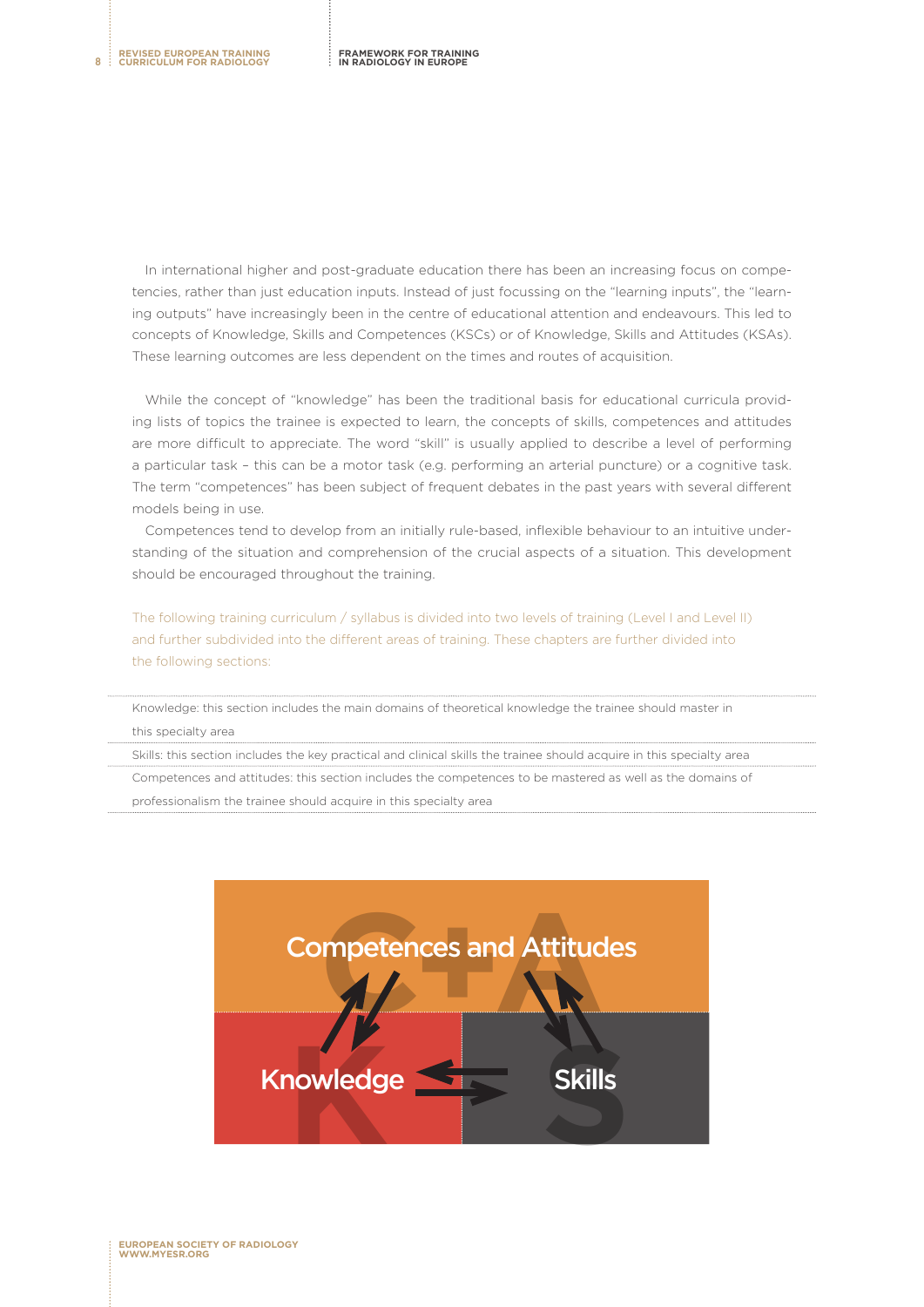<span id="page-8-0"></span>B-I : LEVEL I TRAINING (YEARS 1–3)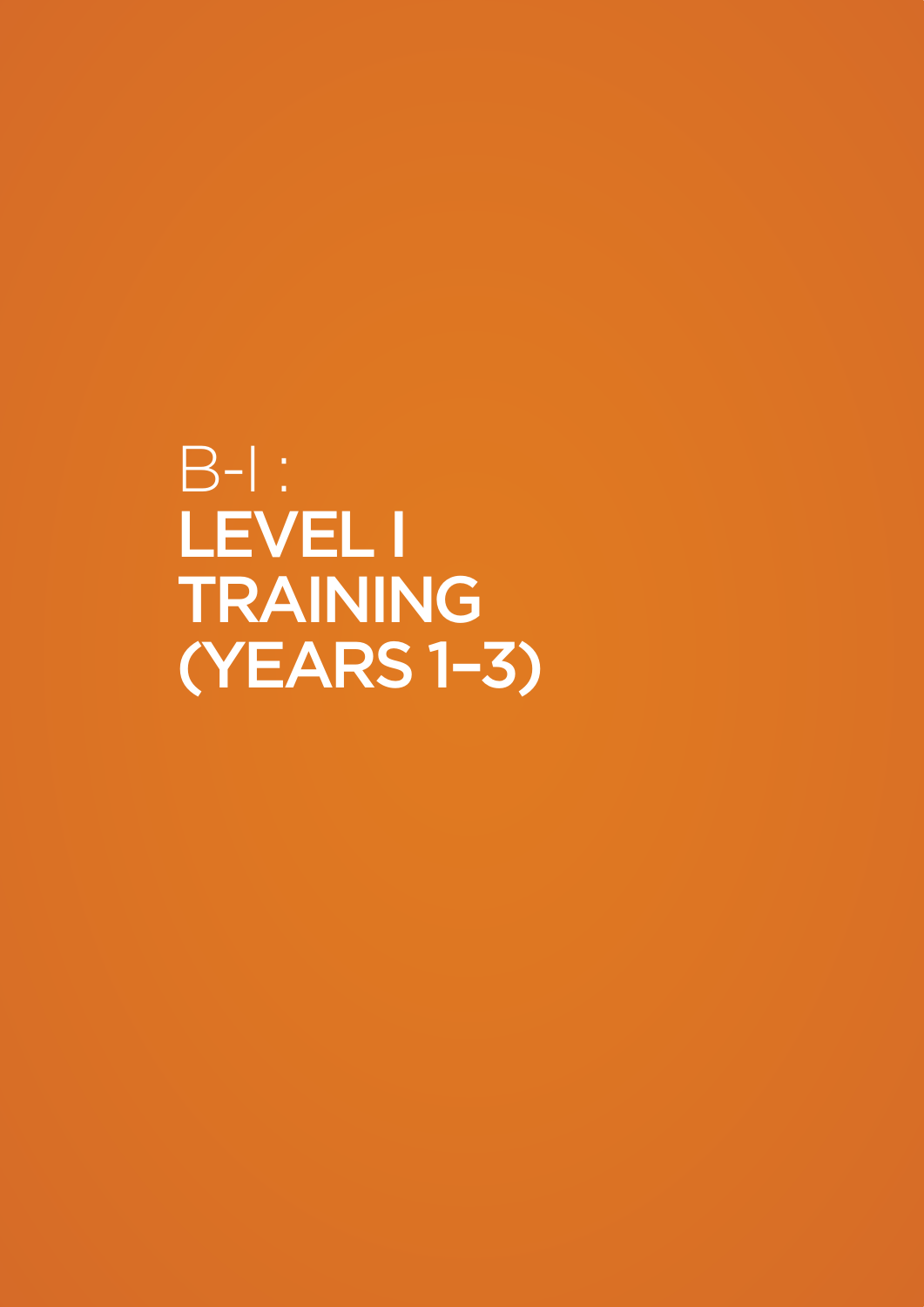# LEVEL I TRAINING (YEARS 1–3)

#### **The subject content of the curriculum for Level I Training includes the following elements:**

| <b>B-I-1 Breast Radiology</b>                               |
|-------------------------------------------------------------|
| B-I-2 Cardiac and Vascular Radiology                        |
| B-I-3 Chest Radiology                                       |
| B-I-4 Emergency Radiology                                   |
| B-I-5 Gastrointestinal and Abdominal Radiology              |
| B-I-6 Gynaecological and Obstetric Radiology                |
| B-I-7 Head and Neck Radiology                               |
| B-I-8 Interventional Radiology                              |
| B-I-9 Musculoskeletal Radiology                             |
| B-I-10 Neuroradiology                                       |
| B-I-11 Paediatric Radiology                                 |
| B-I-12 Urogenital Radiology                                 |
| B-I-13 Nuclear medicine as basic training                   |
| B-I-14 Radiation Protection Education and Training          |
| B-I-15 Principles of Imaging Technology & Molecular Imaging |
| B-I-16 Communication and Management                         |
| B-I-17 Research and Evidence-Based Medicine                 |
|                                                             |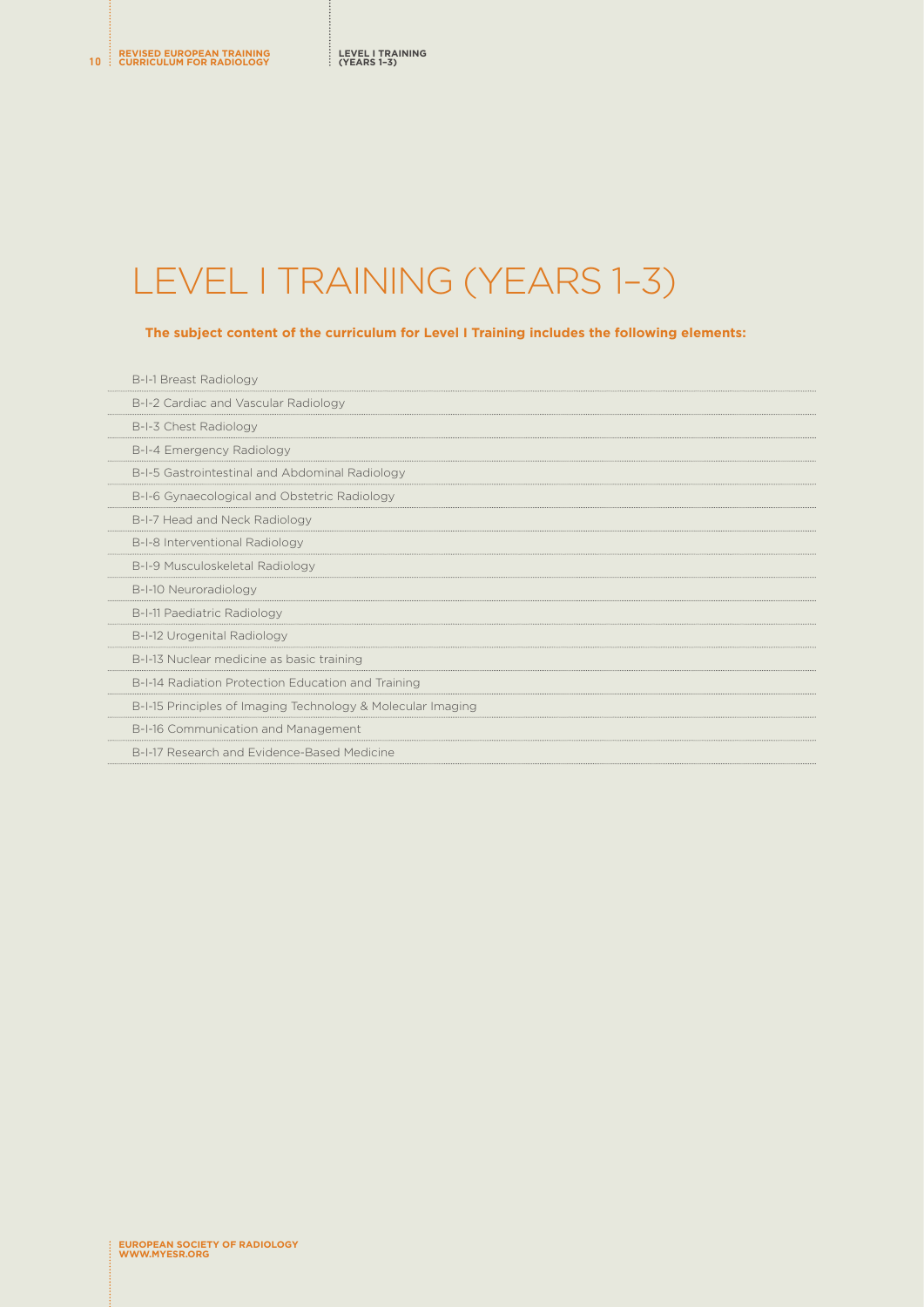# <span id="page-10-0"></span>B-I-1 **BREAST RADIOLOGY**

#### **INTRODUCTION**

The aim of this curriculum in breast imaging is to ensure that the trainee develops core knowledge of imaging normal breast and breast diseases that will form the basis for further training (if desired). It will also provide transferable skills that will equip the trainee for working as a specialist in any branch of radiology.

Physics and radiation protection are covered in separate courses and are not covered in detail unless specific to breast imaging.

#### KNOWLEDGE

| To understand the anatomy of the female breast, axilla and associated structures and how they change with age           |
|-------------------------------------------------------------------------------------------------------------------------|
| To describe normal variants and abnormalities of the female breast                                                      |
| To understand clinical practice relevant to breast imaging                                                              |
| To describe radiographic techniques employed in diagnostic mammography                                                  |
| To describe the principles of digital imaging and image processing pertinent to mammography,                            |
| including standard cranio-caudal and medio-lateral oblique views, additional views, and tomosynthesis                   |
| To understand physics of image production in mammography, particularly how they affect image quality                    |
| To analyse and explain principles of current practice in breast imaging and breast cancer screening                     |
| To know the risk/benefit analysis associated with breast cancer screening                                               |
| To describe the proper application of other imaging techniques in this specific field, such as ultrasound, MRI,         |
| or radionuclide imaging and to put these into a correct diagnostic pathway                                              |
| To describe the indications and contraindications for image-guided interventional breast procedures (fine               |
| needle aspiration, core needle biopsy, vacuum-assisted biopsy, presurgical localization)                                |
| To recognize the different presentation of normal breast patterns at mammography, ultrasound, and MRI<br>٠              |
| To distinguish the appearance of common benign diseases and of breast cancer on mammography, ultrasound,                |
| and MRI                                                                                                                 |
| To understand principles and basic application of a standardized diagnostic categorization systems such as the          |
| ACR Breast Imaging Reporting and Data System (BI-RADS <sup>®</sup> ) with reference to mammography, ultrasound, and MRI |

• To describe the principles of communication specifically related to the breaking of bad news and consent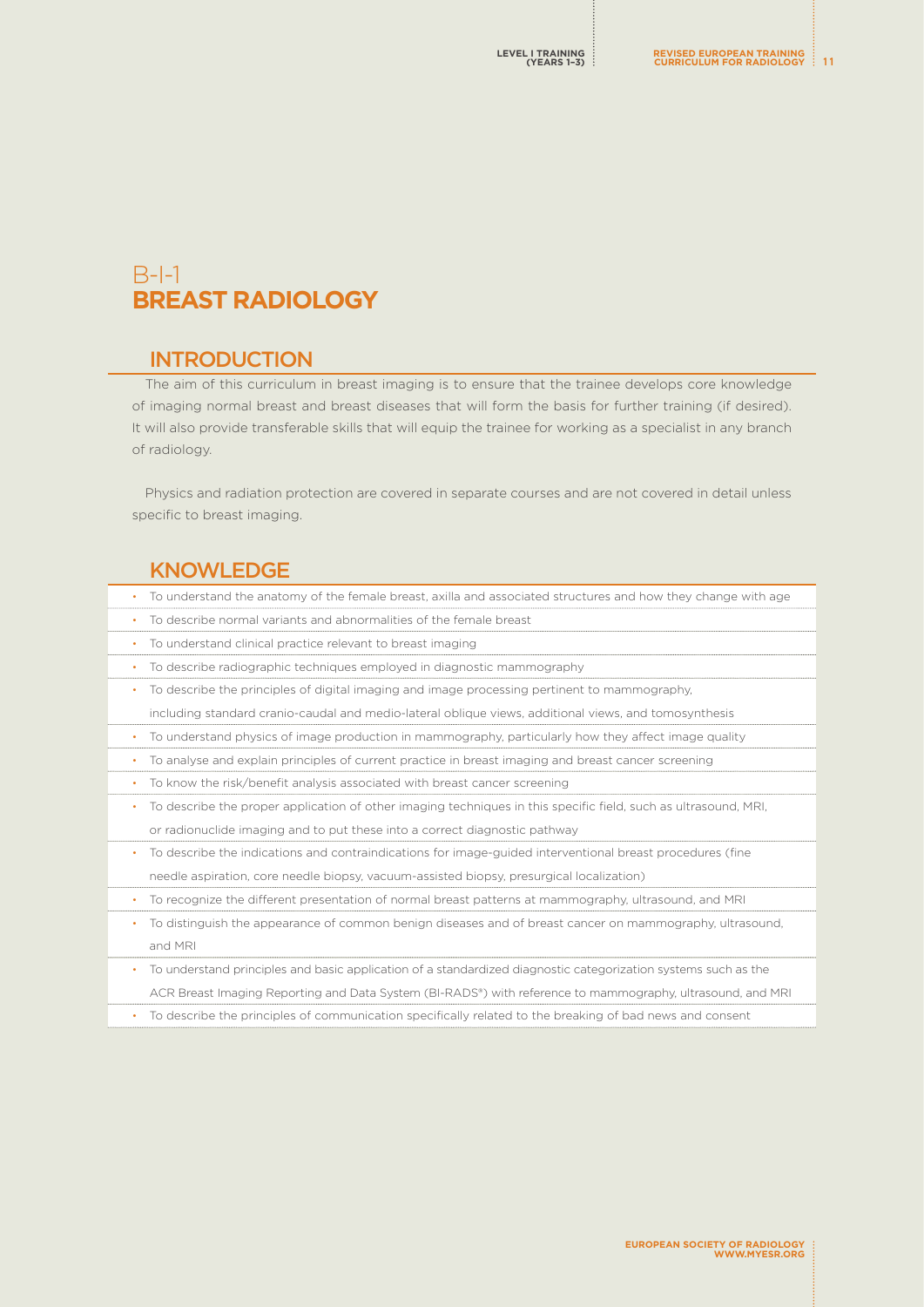- To perform ultrasound examinations of the breast under supervision
- To perform interventional breast procedures under ultrasound and X-ray guidance under supervision

# COMPETENCES AND ATTITUDES

- To justify diagnostic imaging examinations of the breast
- To choose the best-suited method for evaluating disorders of the breast
- To communicate with the patient in order to obtain informed consent prior to interventional procedures of the breast
- To choose optimal imaging parameters for mammography
- To apply techniques to reduce exposure doses of mammography
- To supervise and teach technical staff to ensure that appropriate images are obtained
- To report mammography, breast ultrasound, and breast MRI with respect to common breast diseases, using
- descriptors and diagnostic categories according standardized systems such as BI-RADS®
- To appreciate own limitations and to identify when it is appropriate to obtain assistance in interpreting and reporting breast images
- To communicate with patients and their relatives in order to explain the nature of benign breast disease
- To observe bad news being given to patients and their relatives
- To communicate with patients and their relatives to give bad news
- To participate in and to perform under supervision at multi-disciplinary breast conferences and tumour boards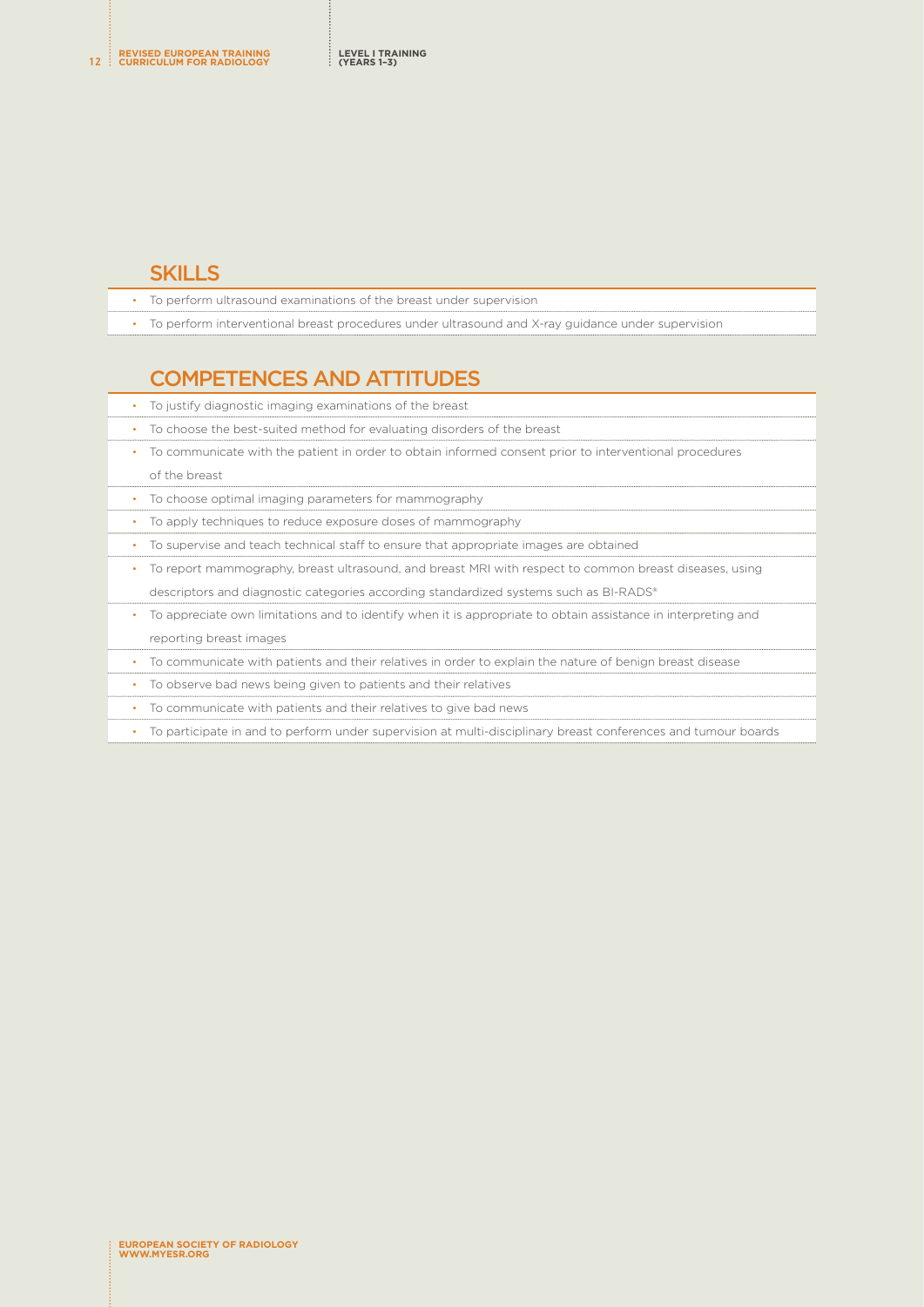# <span id="page-12-0"></span>B-I-2 **CARDIAC AND VASCULAR RADIOLOGY**

#### KNOWLEDGE

- To describe the normal anatomy of the heart and vessels including the lymphatic system as demonstrated by radiographs, contrast-enhanced CT and MRI
- To describe normal variants of the cardiac, vascular and lymphatic systems
- To understand the mean exposure doses of radiographs and of CT examinations cardiac and vascular systems
- To describe the principles of digital imaging and image processing pertinent to radiology of the cardiac and vascular systems
- To understand the general principles and classification of congenital heart disease and the diagnostic features on conventional radiographs
- To comprehend the natural history and anatomical deformities causing central cyanosis
- To differentiate radiological features and causes of cardiac enlargement, including acquired valvular disease
- To identify the typical features of deep venous thrombosis on Duplex ultrasound
- To identify the typical feature of arteriel stenosis and femoral artery pseudoaneurysm on Duplex ultrasound
- To analyze and explain the diagnostic evaluation of ischaemic heart disease, including radionuclide imaging and the basics of coronary angiography
- To differentiate the diagnostic features of vasculitis, atheroma, thrombosis and aneurysmal dilatation of arteries and veins
- 
- To understand the radiological features of pericardial disease

### **SKILLS**

- To perform ultrasound examinations of arteries and veins under supervision
- To plan and to protocol a CT examination of the cardiac and vascular systems and to adapt it to the individual situation under supervision
- To plan and to protocol an MRI examination of the cardiac and vascular systems and to adapt it to the individual situation under supervision
- To perform proper common post-processing tasks for thoracic imaging studies, including multi-planar
- reformations (MPR), maximum intensity projections (MIP), minimum intensity projections (MinIP), and vessel analysis tools
- To perform femoral artery and venous puncture techniques under supervision
- To treat femoral artery pseudoaneurysm under supervision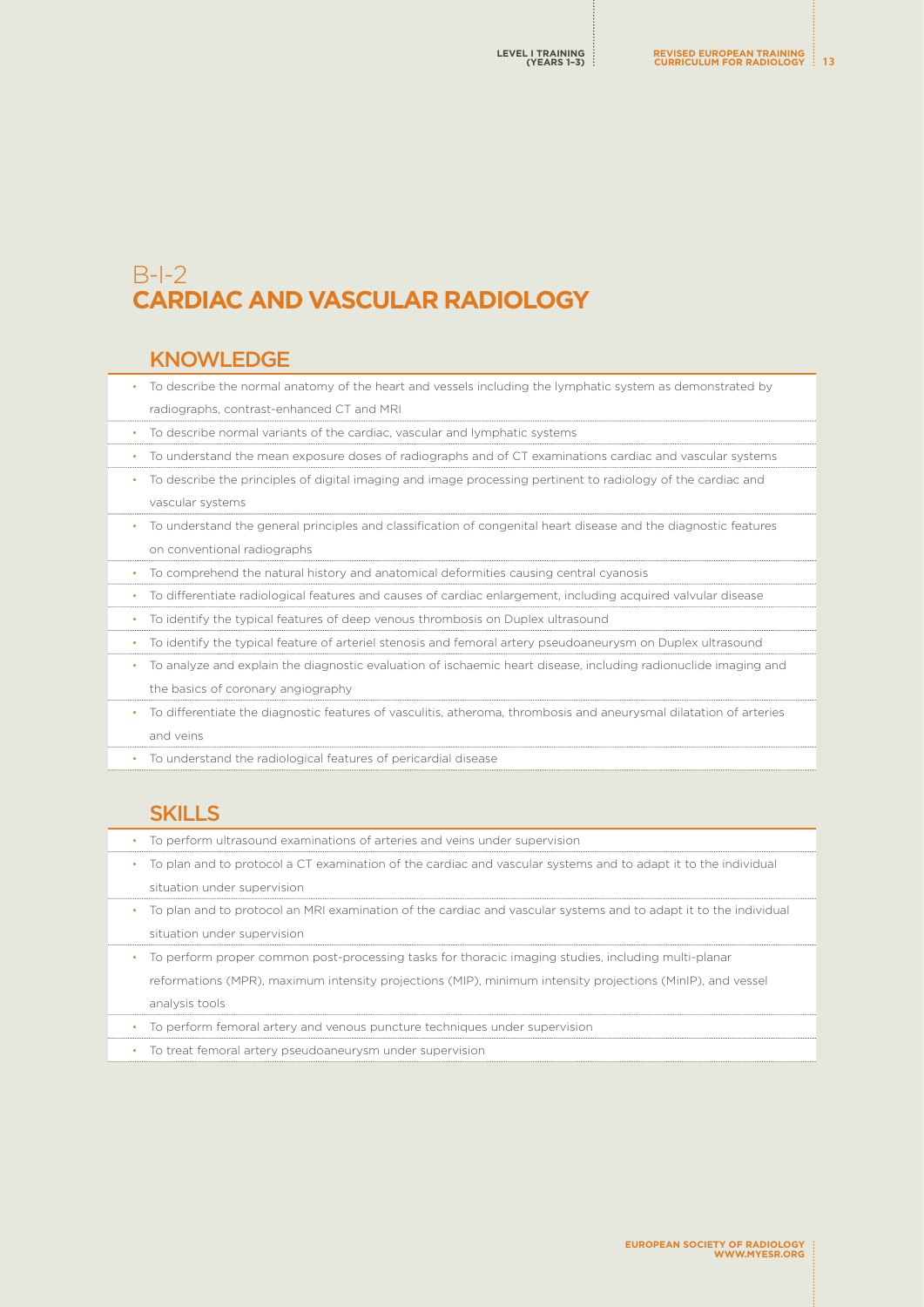## COMPETENCES AND ATTITUDES

|   | To justify diagnostic imaging examinations and/or interventional procedures of the cardiac and vascular systems |
|---|-----------------------------------------------------------------------------------------------------------------|
|   | under supervision                                                                                               |
| ٠ | To choose the best-suited method for evaluating disorders of the cardiac and vascular systems under             |
|   | supervision                                                                                                     |
|   | To communicate with the patient in order to obtain informed consent prior to diagnostic imaging and             |
|   | interventional procedures of the cardiac, vascular and lymphatic systems                                        |
|   | To choose optimal imaging parameters for radiographic, ultrasonographic, CT and MRI examinations of the         |
|   | cardiac and vascular systems under supervision                                                                  |
|   | To apply techniques to reduce exposure doses for radiographic and CT examinations of the cardiac and vascular   |
|   | systems under supervision                                                                                       |
|   | To supervise and teach technical staff to ensure that appropriate images are obtained                           |
|   | To report radiographic, ultrasonographic, CT and MRI examinations of the cardiac and vascular systems with      |
|   |                                                                                                                 |
|   | respect to common diseases under supervision                                                                    |
|   | To appreciate own limitations and to identify when it is appropriate to obtain assistance in interpreting and   |
|   | reporting images of the cardiac and vascular systems                                                            |
| ٠ | To identify urgent and/or unexpected findings in imaging examinations of the cardiac and vascular systems and   |
|   | to communicate these timely and properly                                                                        |
| ٠ | To communicate with patients and their relatives in order to explain their imaging findings of the cardiac and  |
|   | vascular systems                                                                                                |

diseases of the cardiac and vascular systems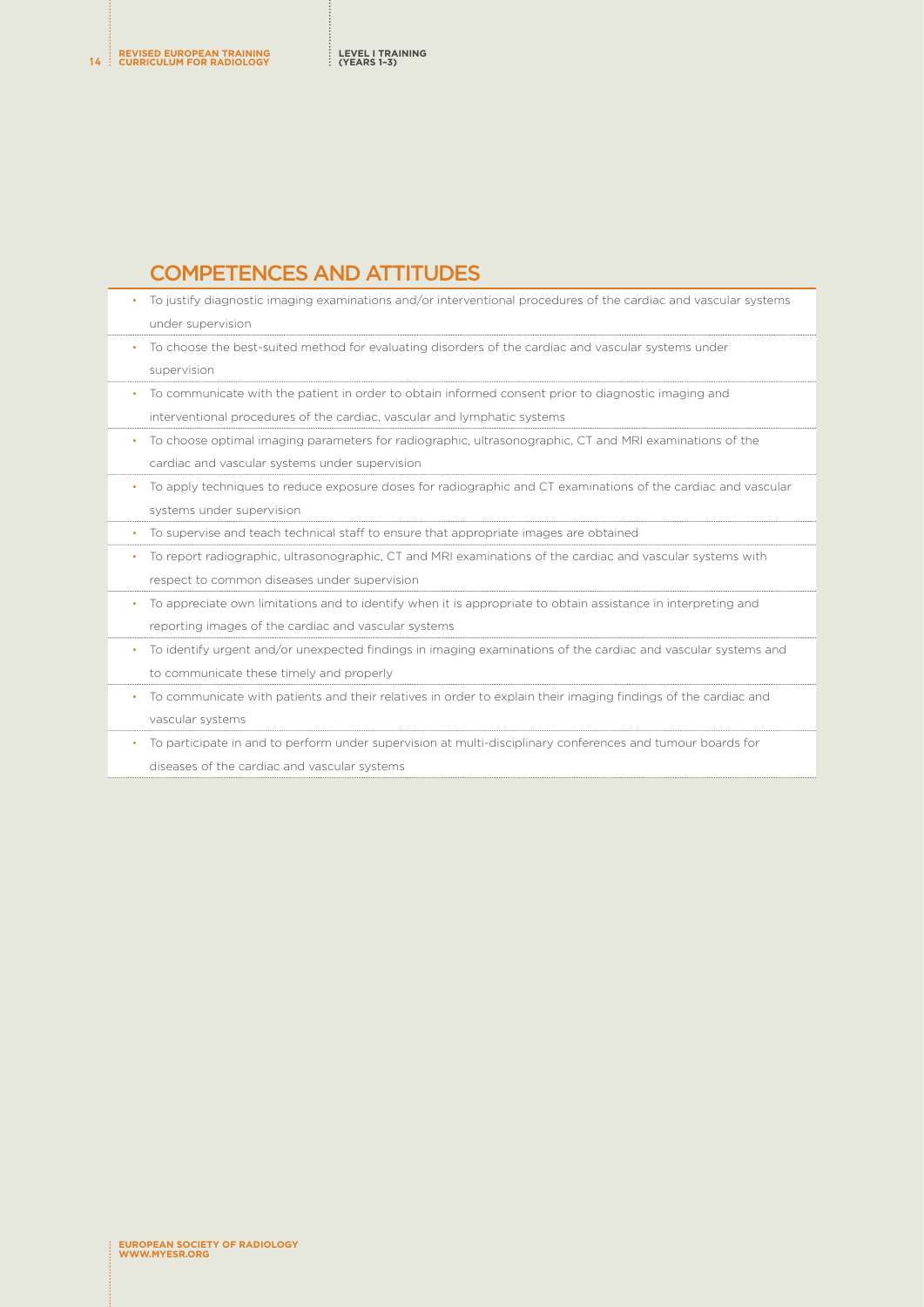# <span id="page-14-0"></span> $B-I-3$ **CHEST RADIOLOGY**

#### KNOWLEDGE

- To describe the anatomy of the respiratory system, heart and vessels, the mediastinum and the chest wall on radiographs, CT and MRI
- To describe normal variants of the respiratory system, heart and vessels, the mediastinum and the chest wall
	- To understand the mean exposure doses of chest radiographs and of chest CT examinations
	- To understand techniques to reduce exposure doses of chest radiographs and of chest CT examinations
	- To describe the principles of digital imaging and image processing pertinent to chest radiology
	- To understand the significance of generic signs on chest radiographs and CT

# GENERIC SIGNS ON CHEST IMAGING

- To confidently identify the following structures on postero-anterior (PA) and lateral chest radiographs:
	- » Right upper, middle and lower lobes; left upper and lower lobes; and lingula
	- » Fissures major, minor and azygos
	- » Airway trachea, main bronchi, posterior wall of the intermediate bronchus and lobar bronchi
	- » Heart position of the atria, ventricles, left atrial appendage and the location of the four cardiac valves
	- » Pulmonary arteries main, right, left and interlobar
	- » Aorta ascending, arch and descending aorta
	- » Arteries brachiocephalic (innominate), carotid and subclavian arteries
	- » Veins superior and inferior vena cava, azygos, left superior intercostal ("aortic nipple"), and left brachiocephalic (innominate) veins
	- » Components of the thoracic skeleton
	- » Mediastinal stripes and interfaces
	- » Aortopulmonary window
	- » Both hemidiaphragms
- To have an in-depth understanding of the significance of the following chest radiography signs:
	- » Silhouette sign loss of the contour of the heart or diaphragm indicating an adjacent abnormality (e.g. atelectasis of the right middle lobe obscures the right-hand side of the heart's border)
	- » Air bronchogram indicates airless alveoli and, therefore, a parenchymal process as distinguished from a pleural or mediastinal process
	- » Air crescent sign indicates solid material in a lung cavity, often due to a fungus ball, or crescentic cavitation in invasive fungal infection
	- » Cervicothoracic sign a mediastinal opacity that projects above the clavicles, situated posterior to the plane of the trachea, while an opacity projecting at or below the clavicles is situated anteriorly
	- » Tapered margins a lesion in the chest wall, mediastinum or pleura may have smooth tapered borders and obtuse angles with the chest wall or mediastinum, while parenchymal lesions usually form acute angles
	- » Gloved finger sign indicates bronchial impaction, e.g. in allergic bronchopulmonary aspergillosis, or other chronic obstructive processes
	- » Golden sign indicates lobar collapse with a central mass, often due to an obstructing bronchogenic carcinoma in an adult
	- » Deep sulcus sign on a supine radiograph indicates pneumothorax
- To describe monitoring and support devices ("tubes and lines") and to confidently identify them on imaging studies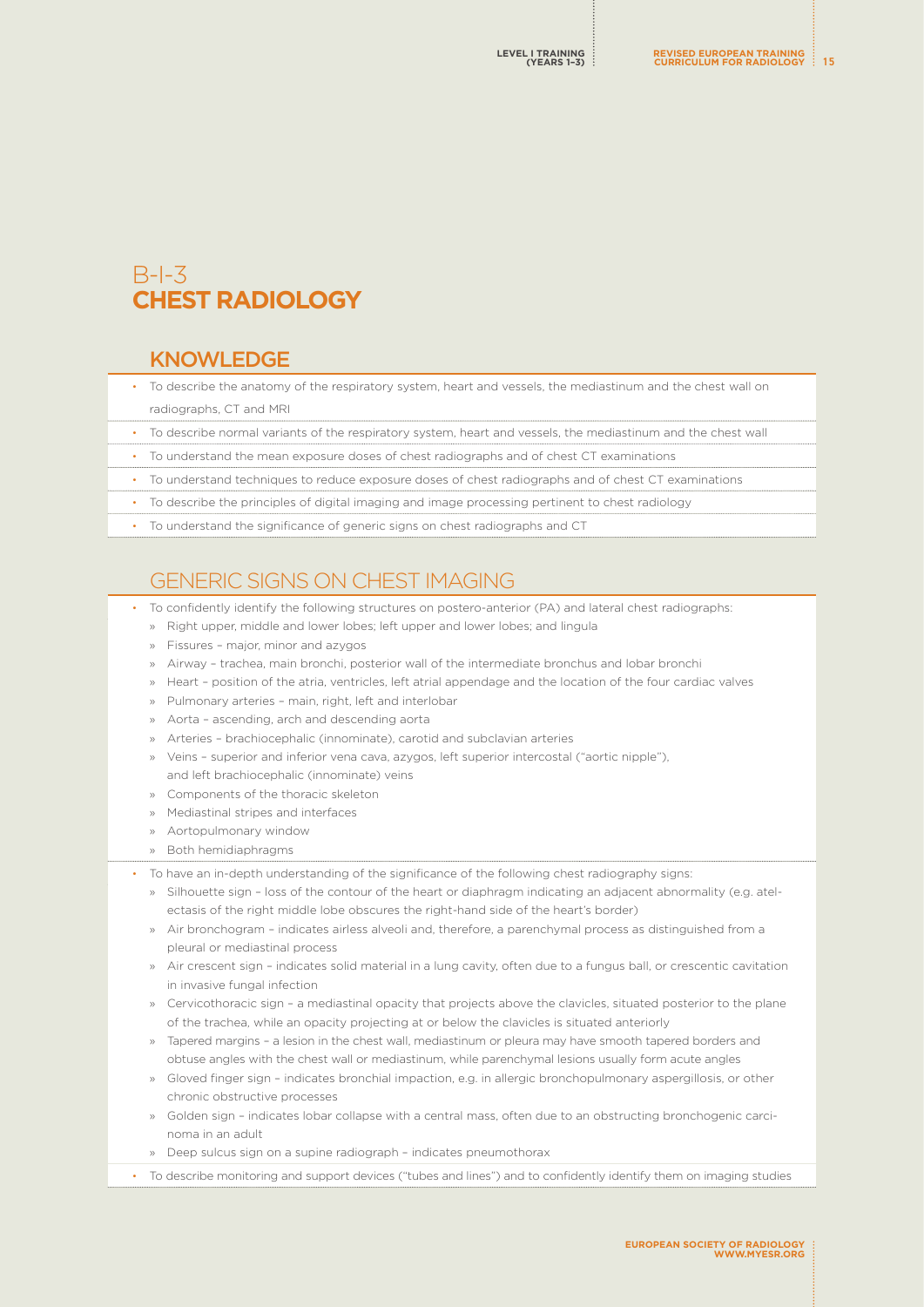**REVISED EUROPEAN TRAINING <sup>16</sup> CURRICULUM FOR RADIOLOGY**

- To describe the imaging features and the preferred placement of the following devices and lines and to list the
	- complications associated with the malpositioning of each of the following:
	- » Endotracheal tube
	- » Central venous catheter
	- » Swan–Ganz catheter
	- » Nasogastric tube
	- » Chest tube/drain
	- » Intra-aortic balloon pump
	- » Pacemaker and pacemaker leads
	- » Implantable cardiac defibrillator
	- » Left ventricular assistant device
	- » Atrial septal defect closure device ("clamshell device")
	- » Pericardial drain
	- » Extracorporeal life support cannulae
	- » Intra-oesophageal manometer, temperature probe or pH probe
	- » Tracheal or bronchial stent
- To describe the typical chest radiography appearances of pleural effusion on erect, supine and lateral decubitus chest radiographs, and to list four causes of a large unilateral pleural effusion
- To describe the imaging features of pleural-based masses with bone destruction or infiltration of the chest wall on a radiograph or chest CT, and to list four likely causes
- To describe the imaging features of a unilateral elevation of one hemidiaphragm on chest radiographs and to list
	- five causes (e.g. subdiaphragmatic abscess, diaphragm rupture and phrenic nerve involvement with lung cancer, post-cardiac surgery, eventration)
- To describe the imaging features and clinical features of tension pneumothorax
- To describe the normal dimensions of the thoracic aorta
- To have an in-depth understanding of the Stanford A and B classification of aortic dissection and the

implications of the classification for medical versus surgical management

- To comprehend the features on radiographs and CT and the differential diagnosis of diffuse interstitial and alveolar lung disease, airways and obstructive lung disease
- To differentiate solitary and multiple pulmonary nodules, benign and malignant neoplasms, hyperlucencies and their potential aetiology and evaluation
- To differentiate thoracic diseases in immunocompromised patients and congenital lung disease
- To analyze and explain disorders of the pulmonary vascular system and great vessels
- To understand the diagnostic role of radiographs, radionuclides, CT and MRI in the diagnostic evaluation of disorders of the pulmonary vascular system and great vessels
- To differentiate abnormalities of the chest wall, mediastinum and pleura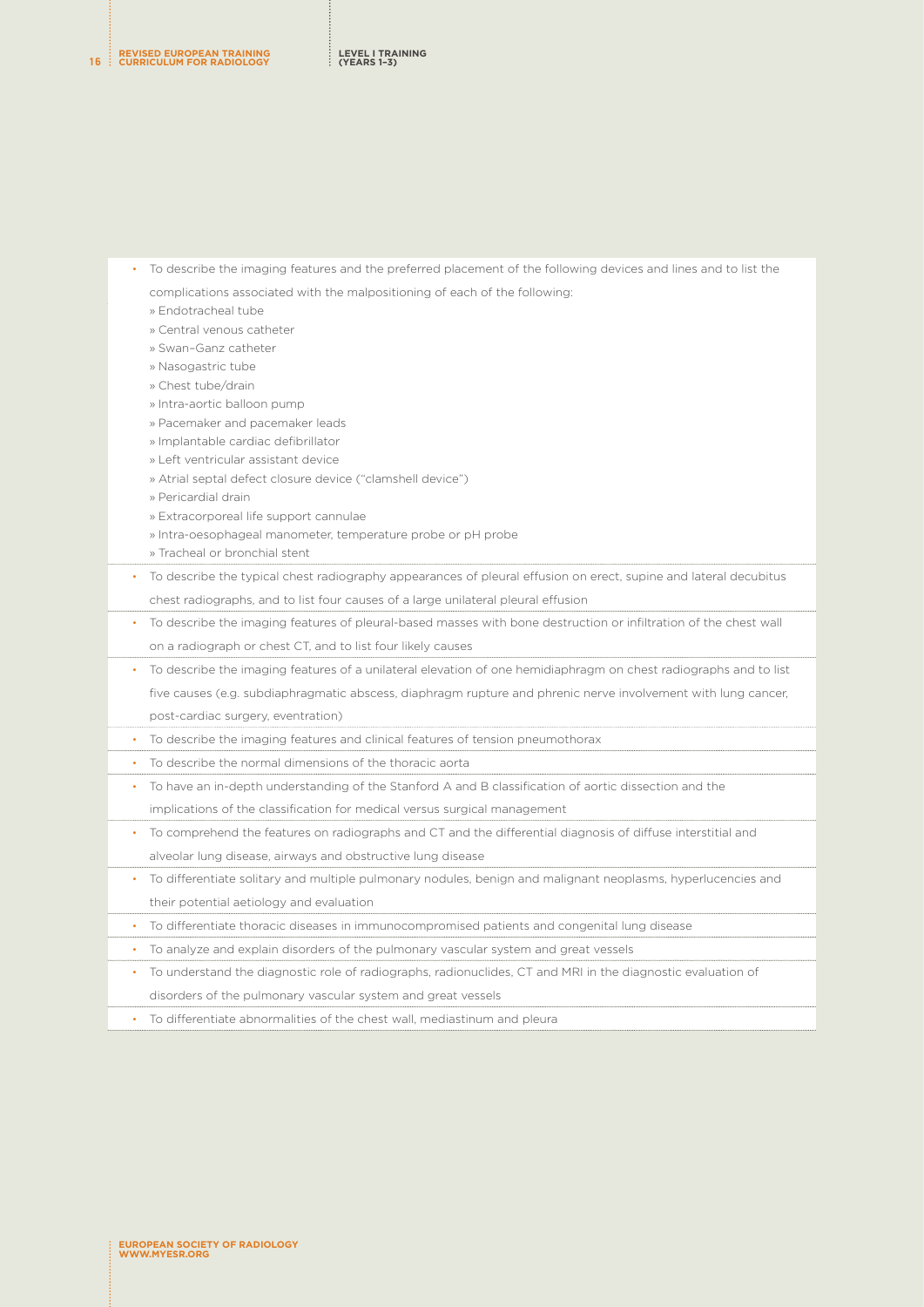| To plan and to supervise the proper acquisition of radiographs, chest radiographs, ventilation/perfusion imaging, |
|-------------------------------------------------------------------------------------------------------------------|
| thoracic CT, high-resolution chest CT, and the CT pulmonary angiography (CTPA)                                    |
| • To perform proper positioning of chest radiographs and of chest CT examinations for adults, newborns, infants   |
| and children                                                                                                      |
| • To plan and to protocol a CT examination of the chest and to adapt it to the individual situation               |
| To plan and to protocol an MRI examination of the chest and to adapt it to the individual situation               |
| To perform proper common post-processing tasks for thoracic imaging studies, including multi-planar               |
| reformations (MPR), maximum intensity projections (MIP), minimum intensity projections (MinIP), and vessel        |
| analysis tools                                                                                                    |
| • To perform ultrasonographic examinations in the diagnosis                                                       |
| • To perform aspirations of pleural fluid under image-quidance                                                    |
|                                                                                                                   |

# COMPETENCES AND ATTITUDES

• To justify diagnostic imaging examinations and/or interventional procedures of the chest

• To choose the best-suited method for evaluating disorders of the chest

- To communicate with the patient in order to obtain informed consent prior to diagnostic imaging and interventional procedures of the chest
- To choose optimal imaging parameters for radiographic, ultrasonographic, CT and MRI examinations of the chest
- To design imaging protocols for CT examinations of the thorax, including the appropriate application of intravenous contrast, spatial and temporal resolution, inspiration/expiration and reconstruction/reformatting techniques
- To apply techniques to reduce exposure doses for radiographic and CT examinations of the chest
- To supervise and teach technical staff to ensure that appropriate images are obtained
- To interpret and report radiographs, chest radiographs, ventilation/perfusion imaging, thoracic CT, highresolution chest CT and CT pulmonary angiography (CTPA) with respect to common diseases
- To appreciate own limitations and to identify when it is appropriate to obtain assistance in interpreting and reporting images of the chest
- To identify urgent and/or unexpected findings in imaging examinations of the chest and to communicate these timely and properly
- To communicate with patients and their relatives in order to explain their imaging findings of the chest
- To choose optimal biopsy routes and techniques
- To participate in and to perform under supervision at multi-disciplinary conferences and tumour boards for diseases of the chest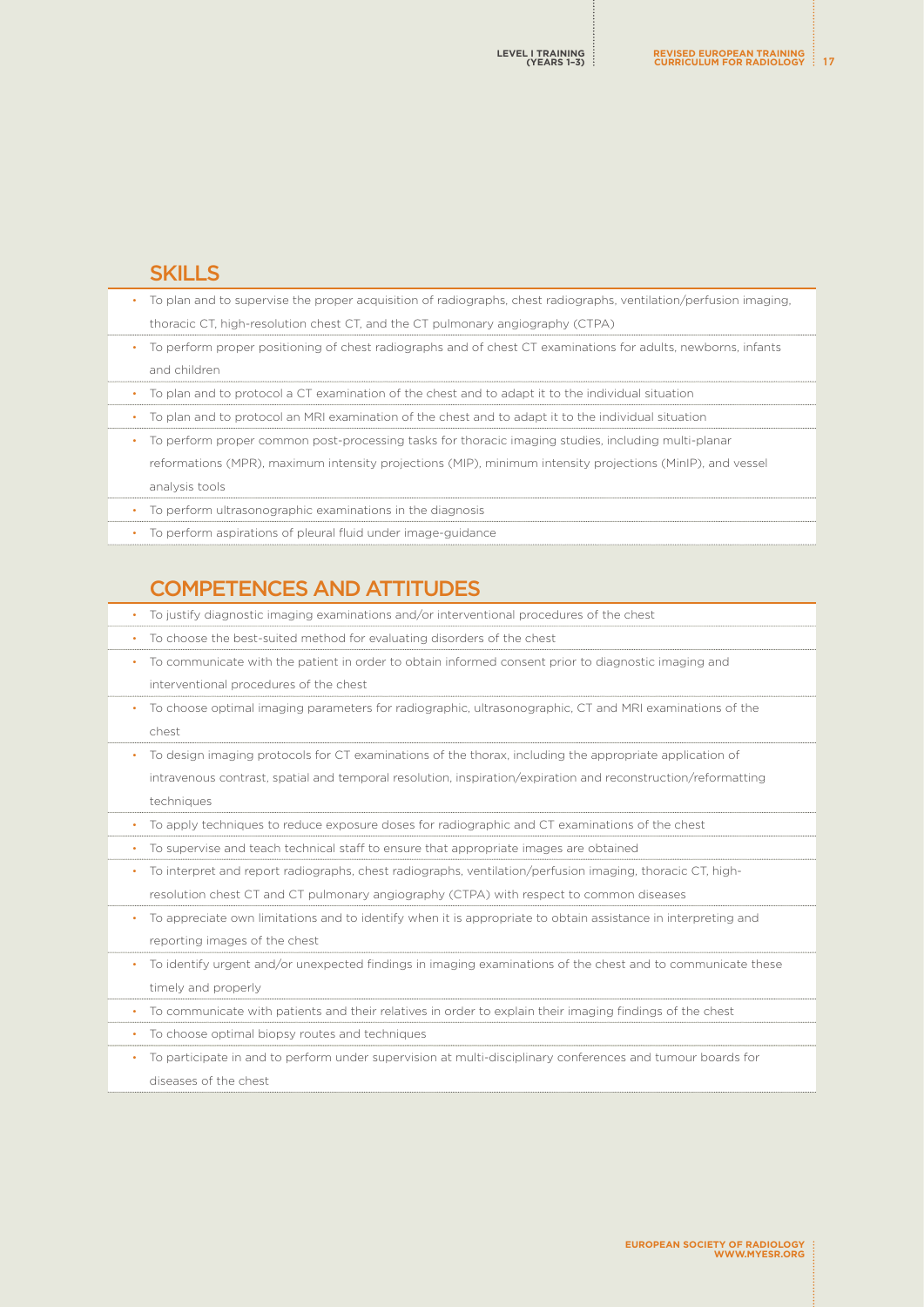# <span id="page-17-0"></span> $B$ -I-4 **EMERGENCY RADIOLOGY**

#### **INTRODUCTION**

The aim of this curriculum in Emergency Radiology (ER) is to ensure that the trainee develops core knowledge, skills, competences and attitudes mainly in imaging and when appropriate, in interventional handling of the various traumatic and non-traumatic emergencies. ER understands itself as a circumstance, condition and somehow disease based subspecialty, which has relevant overlap with organ based as well as with modality based knowledge, skills, competences and attitudes and is mainly embedded in a multidisciplinary context. As a consequence the curriculum will sometimes refer to transferable content from other subspecialty curricula but on the other hand will also equip the trainee for working as a specialist in any branch of radiology. A special focus lies on emergency topics with potentially life threatening conditions and those where fast and precise radiological input may have particular and immediate high impact on best possible outcome and on preparing the trainee as fast as possible to act appropriate and accordingly during night shifts. It also aims to form the basis for further ER Level III subspecialty training.

#### **KNOWLEDGE**

| To describe epidemiological data regarding emergencies                                                            |
|-------------------------------------------------------------------------------------------------------------------|
| To understand the common mechanisms of injury including acting forces and their distribution in/over human        |
| bodies                                                                                                            |
| To understand principles and basic application of estimating emergency severity such as the Injury severity       |
| score (ISS) for trauma cases and pain rating scales with regard to the region of pain in non-traumatic cases      |
| To describe potentially critical legal aspects                                                                    |
| To describe hygiene regulations                                                                                   |
| To describe quidelines and corresponding institutional SOPs/algorithms regarding emergency cases                  |
| To describe relevant normal anatomy of the brain, spine, musculoskeletal system, lung, heart, mediastinum,        |
| diaphragm, abdominal organs and spaces, genito-urinary tract, venous and arterial system including                |
| topographic relationships and cross-sectional appearance                                                          |
| To describe corresponding common normal variants and abnormalities                                                |
| To describe the various radiological modalities and techniques employed in ER including their respective          |
| strengths, weaknesses, opportunities and threats regarding ER                                                     |
| To describe factors and effects of radiation dose as well as techniques for dose reduction                        |
| To describe criteria for good, reasonable/acceptable, poor and insufficient image quality                         |
| To describe the workflow chain of digital imaging, image processing, reading, reporting and the distributing<br>٠ |
| report/images in ER                                                                                               |
| To describe the potential risks and benefits of modality dependent contrast media including effects of oral,      |
| rectal or vaginal filling                                                                                         |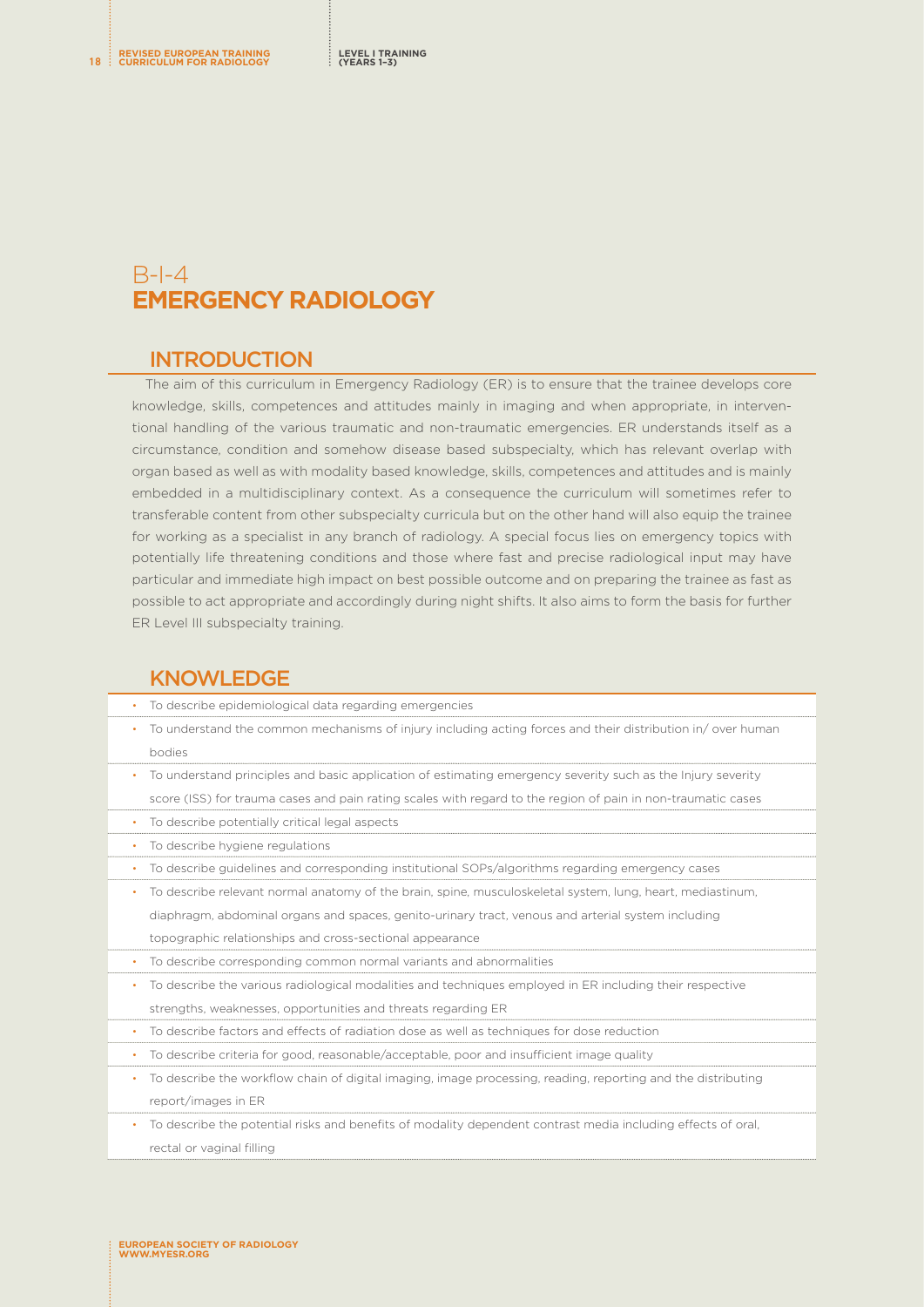• To describe the various phases of intravenous contrast media application (plain, arterial, portal, delayed,

<span id="page-18-0"></span>

|           | וס טפסטווסט נווט זימווסטס וווטסטס טרווונוסויטווסטס טטונוסטנ וווטטוס טוסטווטטור גטומווו. טרנטווטר נטור טטוס טער     |
|-----------|--------------------------------------------------------------------------------------------------------------------|
|           | hepatobiliary, urographic) and their respective values according to the clinical problem                           |
| $\bullet$ | To identify the typical appearance of pericardial effusion, pleural effusion, pneumothorax and free abdominal      |
|           | fluids in enhanced Focused Assessment with Sonography for Trauma (eFAST)                                           |
| $\bullet$ | To describe respective imaging algorithms for various emergency cases                                              |
| ٠         | To describe the relevant pathophysiology, clinical presentation and modality dependent imaging findings            |
|           | of factures, hypovolemic shock, pneumothorax, pulmonary edema, pericardial tamponade, obstructive and              |
|           | paralytic ileus, hollow organ perforation or anastomotic insufficiency, organ laceration or rupture (heart, liver, |
|           | spleen, kidney, pancreas), ischemia, embolism, thrombosis, arterial dissection or rupture, urinary calculi, acute  |
|           | cholestasis, acute neurological deficits, severe inflammatory conditions (such as meningitis, acute osteomyelitis, |
|           | abscesses, severe pneumonia, cholecystitis, appendicitis, ), ovarian and testicular torsion                        |
|           |                                                                                                                    |

- As far as not covered by content above: To describe additional knowledge content of other subspeciality curricula in cases where patients may often present initially to those experts such as musculoskeletal, pediatric, neurological, gynecological /obstetrical and male genitourinary emergencies
- To describe the relevant modality dependent imaging findings of iatrogenic installations regarding tube, drainage or catheter positions
- To describe radiological standard procedures in polytrauma cases, CT under resuscitation and mass casualty incidents
- To describe theory, indications and contraindications for image-guided interventional procedures in emergency settings

### **SKILLS**

• To assess current guidelines provided by national and international ER and other relevant subspecialty bodies • To use PACS for interpretation of imaging studies • To use particular more time effective technical equipment such as dedicated CT workstations for initial interpretation of CT studies • To properly perform or supervise patient positioning and protocol choice including the application of techniques to reduce dose exposure when appropriate • To perform eFAST under supervision • To perform abdominal sonography of emergency cases under supervision • To perform femoral artery and venous puncture techniques under supervision • To perform image guided drainage of fluid collections under supervision • To assist in percutaneous transhepatic drainage of the biliary tract • To assist in other interventional emergency procedures under imaging guidance, particularly in bleeding control • To identify modality and body region dependent common imaging findings in emergency cases such as fracture patterns, luxations, cartilage injury, ileus signs, free air and fluids, bleedings, infarctions, embolism • To classify modality dependent imaging findings to be potentially acute life-threatening, in principal but not immediately life-threatening, severe but not life-threatening or other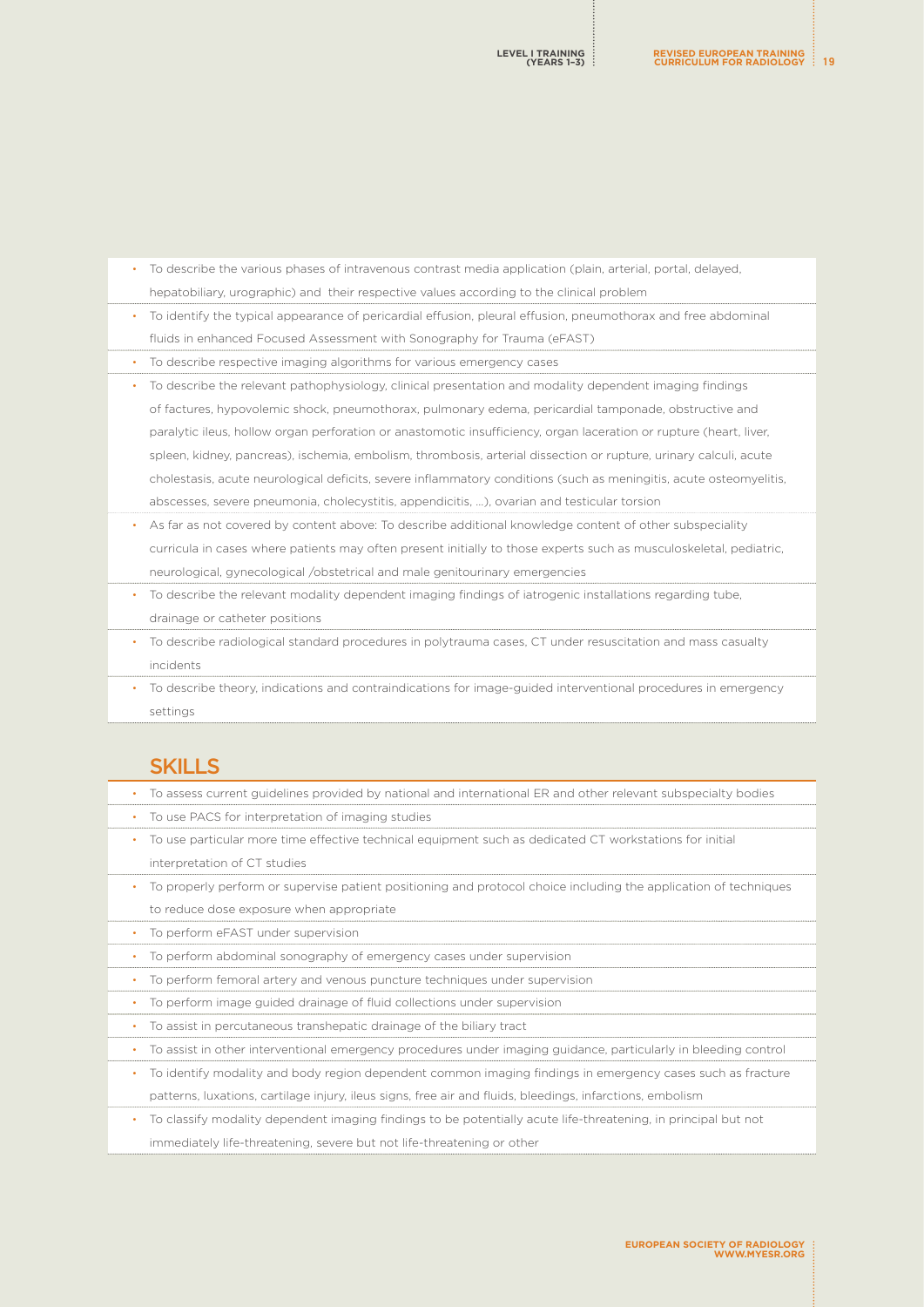- To interpret the relevant modality dependent imaging findings of iatrogenic placement regarding tube, drainage or catheter location
- To assist in image interpretation or therapy of >1500 emergency cases (>500 CR, >100 eFAST, >200 US, >500 CT including >25 polytrauma cases and >25 Triple-rule-outs, >50 MRI, >10 embolisations, >10 PTD, >30 drainage of fluid collections). These cases have to be distributed proportionally over the body regions and the more common pathologies

## COMPETENCES AND ATTITUDES

| To accordingly obtain and interpret relevant clinical information                                                      |
|------------------------------------------------------------------------------------------------------------------------|
| To differentiate high-risk from low-risk patients before imaging                                                       |
| To differentiate and prioritise findings with respect to their urgency after imaging                                   |
| To be able to 'screen' as fast as possible for life-threatening findings (e.g. for CT: <10 min after scan start) using |
| an optimised infrastructure and selective image reading in case of high-risk patients                                  |
| To understand the respective advantages and disadvantages of different imaging options in emergency cases              |
| To choose the probably best-suited particular imaging modality and protocol parameters and, if necessary,              |
| to proper put imaging techniques into a most appropriate diagnostic pathway considering advances and                   |
| limitations of the different modalities, diagnostic accuracy and speed, amount of radiation exposure and               |
| ethically motivated corresponding individual risk/benefit-analysis with respect to case severity, time-to-             |
| diagnose/therapy, patient age and sex                                                                                  |
| To communicate as fast as possible and effectively with involved clinicians and supervisory staff                      |
| To participate at multi-disciplinary therapy, morbidity and mortality conferences<br>$\bullet$                         |
| To participate in QA, QM                                                                                               |
| To communicate with patients and their relatives with respect to breaking bad news and consent in a                    |
| multidisciplinary context                                                                                              |

- To demonstrate a responsible work ethic
- To appreciate own limitations and to identify when it is appropriate to add further imaging and/or obtain

assistance in image interpretation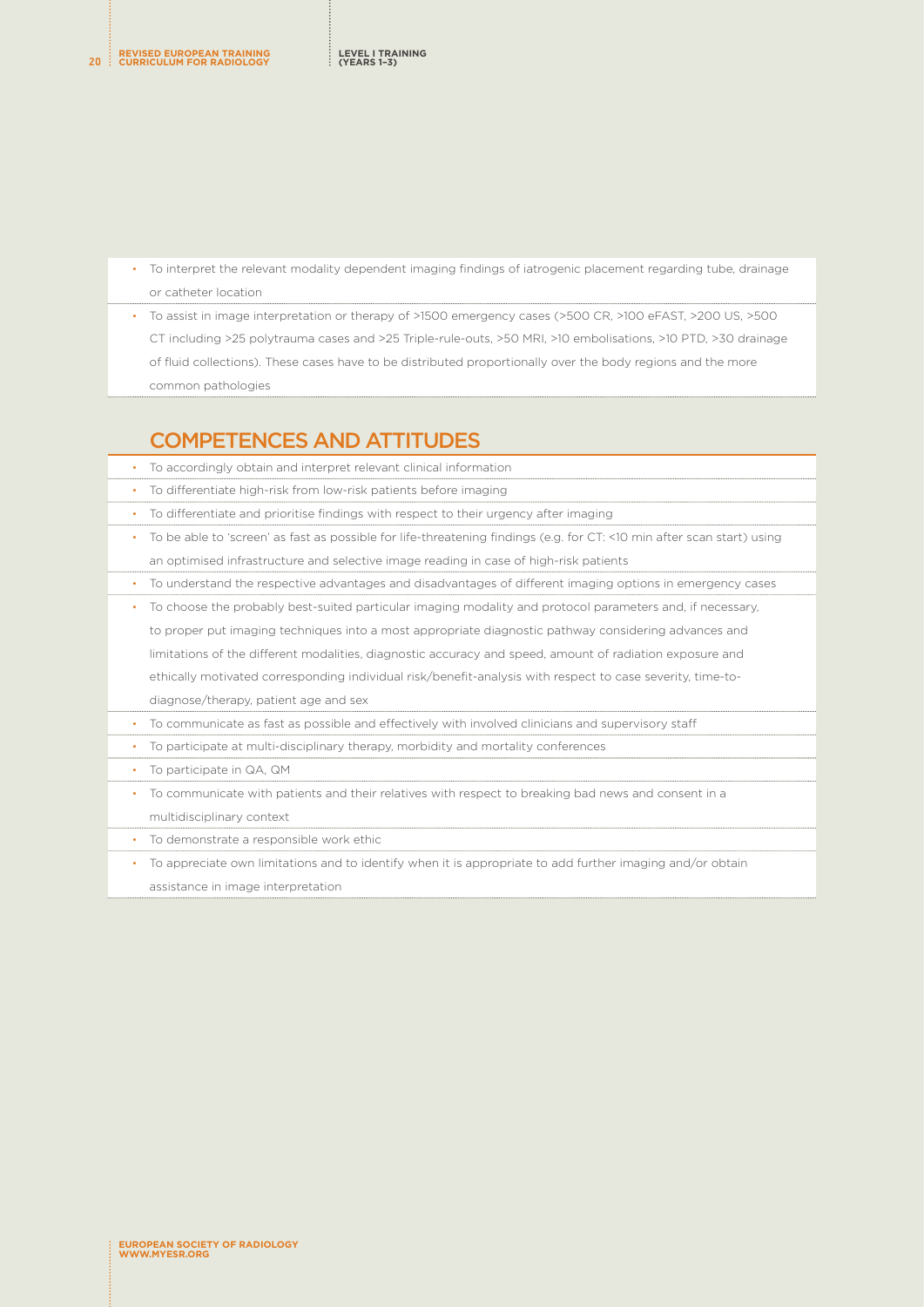# <span id="page-20-0"></span>B-I-5 **GASTROINTESTINAL AND ABDOMINAL RADIOLOGY**

#### KNOWLEDGE

| • To describe the normal anatomy of the abdomen and the main variants including the internal viscera, abdominal |
|-----------------------------------------------------------------------------------------------------------------|
| organs, omentum, mesentery and peritoneum on conventional radiology, CT, ultrasound and MRI                     |

- To understand the mean exposure doses of abdominal radiographs and of abdominal CT examinations
- To understand techniques to reduce exposure doses of abdominal radiographs and of abdominal CT examinations
- To describe the clinical presentation and natural history of the most common and/or severe diseases of the abdomen, and the principles of their treatment
- To understand normal post-procedure imaging related to previous treatment such as surgery or interventional radiology
- To understand imaging features of abdominal trauma and acute conditions, including perforation, haemorrhage, inflammation, infection, obstruction, ischaemia and infarction on radiographs, ultrasound and CT
- To describe the imaging features and basic clinical features of colon tumours, diverticulitis, inflammatory diseases, colon ischaemia and radiation-induced colitis
- To describe the imaging features and basic clinical features of megacolon, colonic diverticulosis, specific and non-specific colitis, colonic fistula, carcinoma, polyps and postoperative stenosis on an enema
- To describe the imaging features of colonic diverticulosis, diverticulitis, tumour stenosis, ileocolic intussusception, colonic fistula, paracolic abscess, epiploic appendagitis, intra-peritoneal fluid collection, colonic pneumatosis and pneumoperitoneum on CT
- To differentiate imaging features of primary and secondary tumours of the solid abdominal organs and gastrointestinal tract
- To identify imaging features in regard to the stage and extent of tumours, including features that indicate nonresectability
- To understand both the technique and the role of associated examinations like endoscopy, endoscopic ultrasound and nuclear medicine (including SPECT, PET and hybrid imaging)
- To understand radiological manifestations of inflammatory bowel diseases, malabsorption syndromes and infection
- To differentiate the aetiology and imaging signs of chronic liver diseases, including portal hypertension
- To differentiate the major vascular abdominal lesions including arterial diseases, arterial, portal or hepatic venous obstruction and to understand their consequences
- To understand the principles and the main applications of quantification and functional imaging in abdominal diseases, such as quantification of liver fat, iron or fibrosis, tumour perfusion and bowel inflammation
- To describe the rationale and basic principles of diffusion-weighted imaging in abdominal diseases
- To describe the basic principles and standards of post-therapy imaging evaluation (tumour, inflammation)
- To understand the main indications and techniques of interventional radiology as applied to abdominal diseases
- To describe the typical imaging features of a small bowel series and to recognise the various segments of the small bowel and normal findings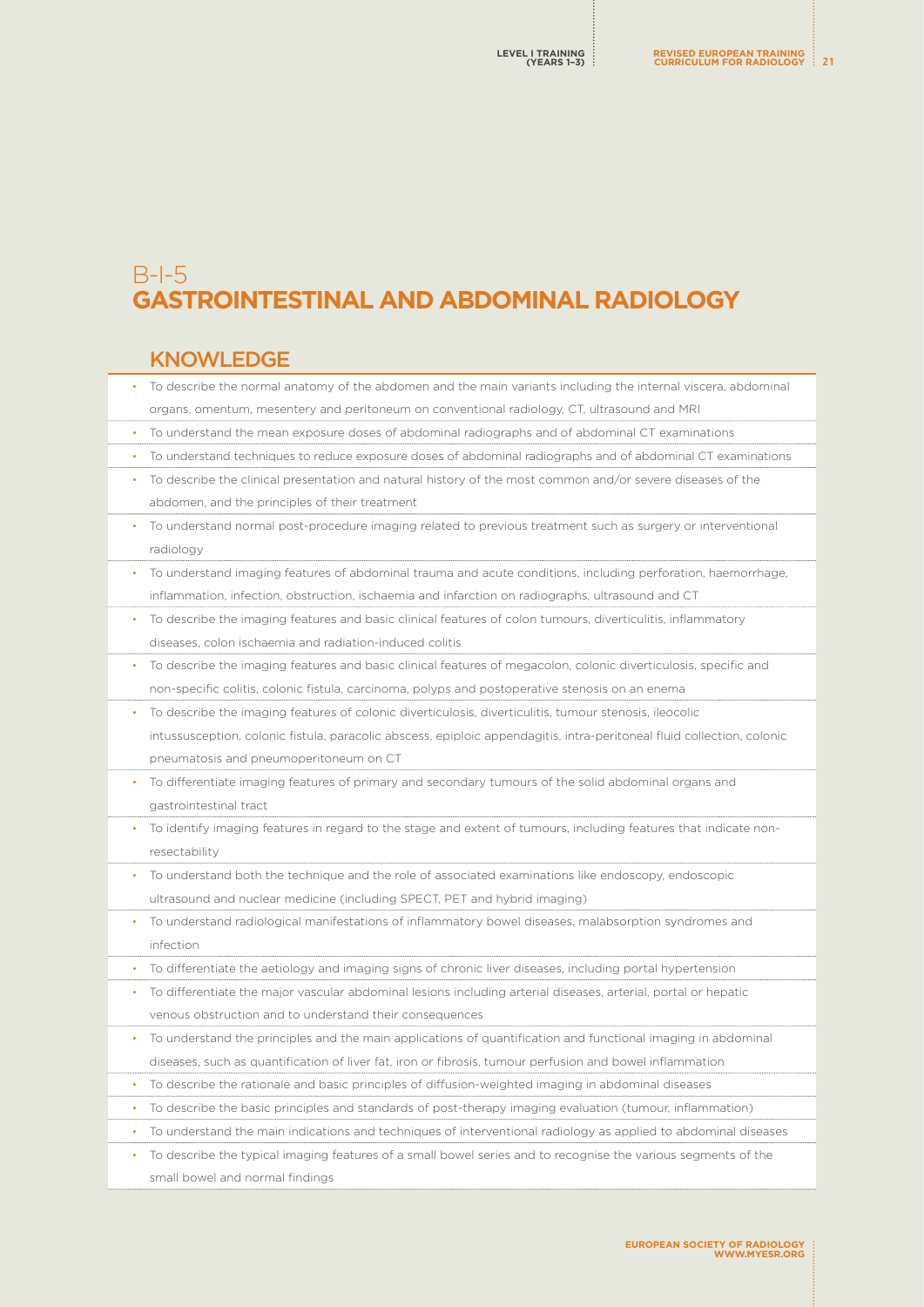|           | To recognize proper positioning of abdominal radiographs for adults, newborns, infants and children             |
|-----------|-----------------------------------------------------------------------------------------------------------------|
| ٠         | To plan a CT examination of the abdomen and to adapt it to the individual clinical condition in regard to       |
|           | intravenous contrast medium or intraluminal contrast medium application, and contrast phase, with a dose as     |
|           | low as reasonably achievable                                                                                    |
|           | To plan an MRI examination of the upper abdomen and to adapt it to the individual clinical indication in regard |
|           | to the potential use of intravenous contrast medium, intraluminal contrast medium, contrast medium phase (e.g.  |
|           | arterial phase or delayed imaging), magnetic resonance cholangiopancreatography (MRCP), and quantification      |
|           | of liver fat/iron                                                                                               |
|           | To plan an MRI examinations of the rectum and anal canal and to adapt it to the individual clinical indication  |
|           | To plan an MRI examinations of the small bowel and to assist in performing the proper preparation               |
|           | To perform contrast medium examinations of the pharynx, oesophagus, stomach, and the small and large bowel      |
| $\bullet$ | To perform trans-abdominal ultrasound examinations of the gastrointestinal system, abdominal viscera and their  |
|           | vessels, including Doppler sonography                                                                           |
|           | To observe contrast-enhanced ultrasonographic studies of the abdominal viscera                                  |
| $\bullet$ | To observe angiography and vascular and non-vascular-interventional techniques in gastrointestinal disease      |
| $\bullet$ | To observe the performance of CT colonography                                                                   |
| $\bullet$ | To perform common post-processing tasks for abdominal imaging studies, including multi-planar reformations      |
|           |                                                                                                                 |

(MPR), maximum intensity projections (MIP), minimum intensity projections (MinIP), and vessel analysis tools

# COMPETENCES AND ATTITUDES

|  | To justify diagnostic imaging examinations and/or interventional procedures of the abdomen and/or             |
|--|---------------------------------------------------------------------------------------------------------------|
|  | gastrointestinal system                                                                                       |
|  | To choose the best method for evaluating disorders of the abdomen and/or gastrointestinal system              |
|  | To communicate with the patient in order to obtain informed consent prior to diagnostic imaging and           |
|  | interventional procedures of the abdomen and/or gastrointestinal system                                       |
|  | To choose optimal imaging parameters for radiographic, ultrasonographic, CT and MRI examinations of the       |
|  | abdomen and/or gastrointestinal system                                                                        |
|  | To apply techniques to reduce exposure doses for radiographic and CT examinations of the abdomen              |
|  | To design imaging protocols for CT examinations of the abdomen and gastrointestinal system, including         |
|  | the appropriate application of intravenous and/or intraluminal contrast, spatial and temporal resolution, and |
|  | inspiration/expiration/breathhold techniques                                                                  |
|  | To design imaging protocols for MRI examinations of the upper abdomen and gastrointestinal system, including  |
|  | the appropriate application of intravenous and/or intraluminal contrast, spatial and temporal resolution, and |
|  | inspiration/expiration/breathhold techniques                                                                  |
|  | To supervise and teach technical staff to ensure that appropriate images are obtained                         |
|  |                                                                                                               |

• To confidently report abdominal radiographs and to propose other imaging techniques in cases of acute abdomen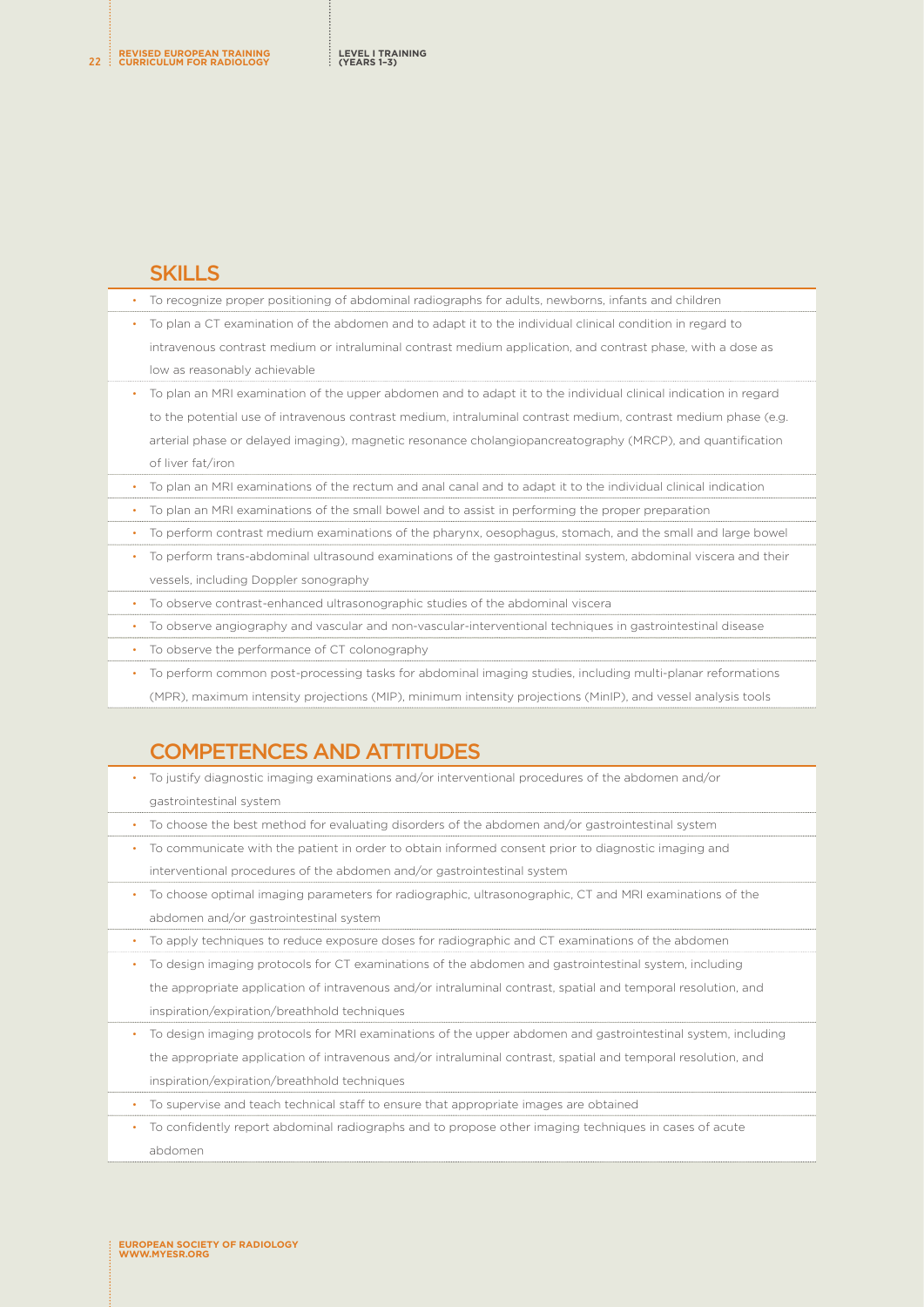| To interpret and report abdominal radiographs, ultrasonographic examinations, abdominal CT studies and MRI                  |
|-----------------------------------------------------------------------------------------------------------------------------|
| examinations of the upper abdomen, small bowel, rectum and anal canal                                                       |
| To report oncological studies according to international standards (RECIST, WHO) applicable to the specific<br>$\bullet$    |
| situation                                                                                                                   |
| To appreciate own limitations and to identify when it is appropriate to obtain assistance in interpreting and<br>$\bullet$  |
| reporting images of the abdomen and gastrointestinal system                                                                 |
| To identify urgent and/or unexpected findings in imaging examinations of the abdomen and gastrointestinal<br>$\bullet$      |
| system and to communicate these in a timely fashion and properly                                                            |
| To communicate with patients and their relatives in order to explain their imaging findings in the abdomen and<br>$\bullet$ |
| gastrointestinal system                                                                                                     |
| To participate in and to perform under supervision at multi-disciplinary conferences and tumour boards for<br>$\bullet$     |
| diseases of the abdomen and gastrointestinal system                                                                         |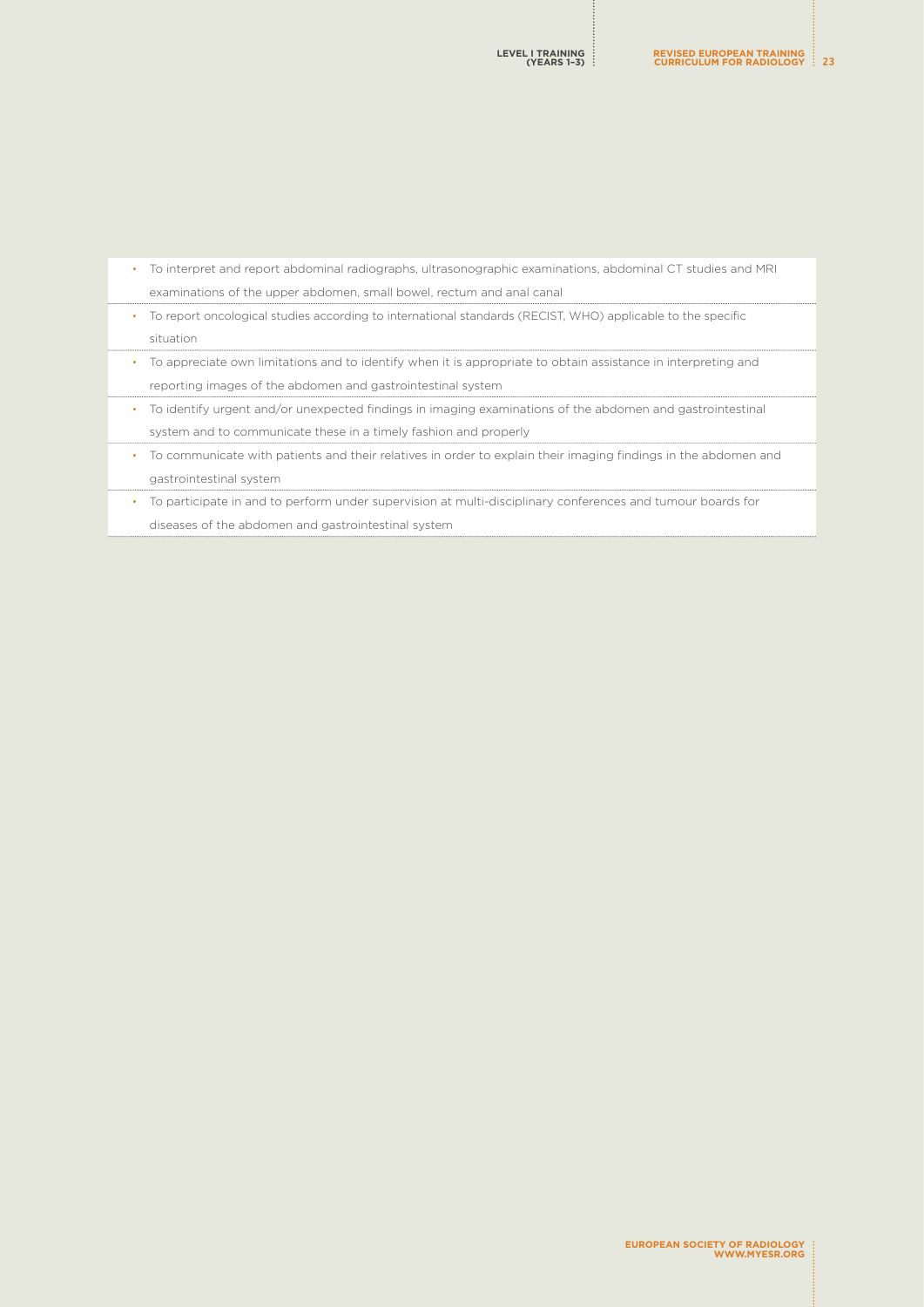# <span id="page-23-0"></span>B-I-6 **GYNAECOLOGICAL AND OBSTETRIC RADIOLOGY**

#### **KNOWLEDGE**

| To describe the normal anatomy of the female reproductive organs                                             |
|--------------------------------------------------------------------------------------------------------------|
| To understand the physiological changes affecting normal imaging anatomy of the female reproductive organs   |
| throughout the lifespan                                                                                      |
| To understand the physiological changes of the female reproductive organs during pregnancy                   |
| To understand the mean exposure doses of radiographs, hysterosalpingography and CT examinations of the       |
| female reproductive organs                                                                                   |
| To understand techniques to reduce exposure doses of radiographs and CT examinations of the female           |
| reproductive organs                                                                                          |
| To describe the clinical presentation and natural history of the most common and/or severe diseases of the   |
| female reproductive organs                                                                                   |
| To understand normal post-procedure imaging of the female reproductive organs related to previous treatment  |
| such as surgery or interventional radiology                                                                  |
| To differentiate imaging features of tumours of the female reproductive organs                               |
| To identify imaging features in regard to the stage and extent of tumours of the female reproductive organs, |
| including features that indicate non-resectability                                                           |
| To understand the imaging features of common disorders associated with pregnancy and delivery                |

• To understand the main indications and techniques of interventional radiology as applied to the female reproductive organs

# SKILLS

- To perform a transabdominal and, where possible, transvaginal ultrasound in common gynaecological disorders
- To plan a CT examination in patients with common gynaecological disorders and to adapt it to the individual situation with a dose as low as reasonably achievable
- To plan an MRI examination of the female reproductive organs and to adapt it to the individual situation, also in regard to the potential use of intravenous contrast
- To perform imaging examinations for infertility work-up
- To perform proper common post-processing tasks for imaging studies of the female reproductive organs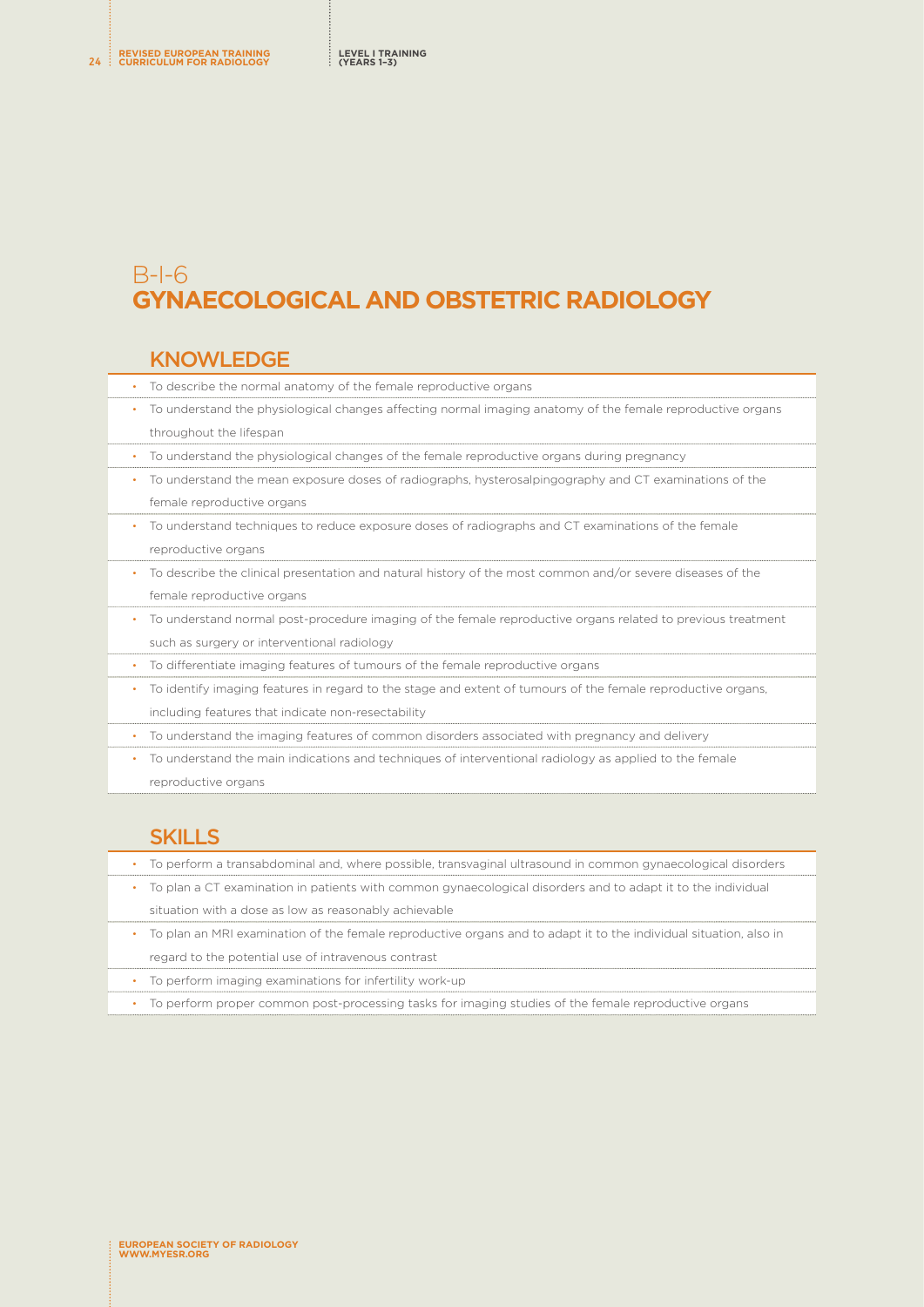#### <span id="page-24-0"></span>COMPETENCES AND ATTITUDES • To justify diagnostic imaging examinations and/or interventional procedures of the female reproductive organs • To choose the best-suited method for evaluating disorders of the female reproductive organs • To communicate with the patient in order to obtain informed consent prior to diagnostic imaging and interventional procedures female reproductive system • To choose optimal imaging parameters for radiographic, ultrasonographic, CT and MRI examinations of the female reproductive organs • To apply techniques to reduce exposure doses for radiographic and CT examinations of the female reproductive organs • To choose the optimally suited imaging modality for pregnant patients • To design imaging protocols for CT examinations of the female reproductive organs and for staging in patients with tumours of the female reproductive organs • To design imaging protocols for MRI examinations of the female reproductive organs including the appropriate application of intravenous contrast and spatial and temporal resolution • To supervise and teach technical staff to ensure that appropriate images of the female reproductive organs are obtained • To interpret and report radiographs, CT and MRI examinations of patients with disorders of the female reproductive system • To report oncological studies in patients with tumours of the female reproductive system according to FIGO stage • To appreciate own limitations and to identify when it is appropriate to obtain assistance in interpreting and reporting images of the female reproductive system • To identify urgent and/or unexpected findings in imaging examinations of the female reproductive system and to communicate these timely and properly • To communicate with patients and their relatives in order to explain their imaging findings in disorders of the female reproductive system • To participate in and to perform under supervision at multi-disciplinary conferences and tumour boards for

diseases of the female reproductive system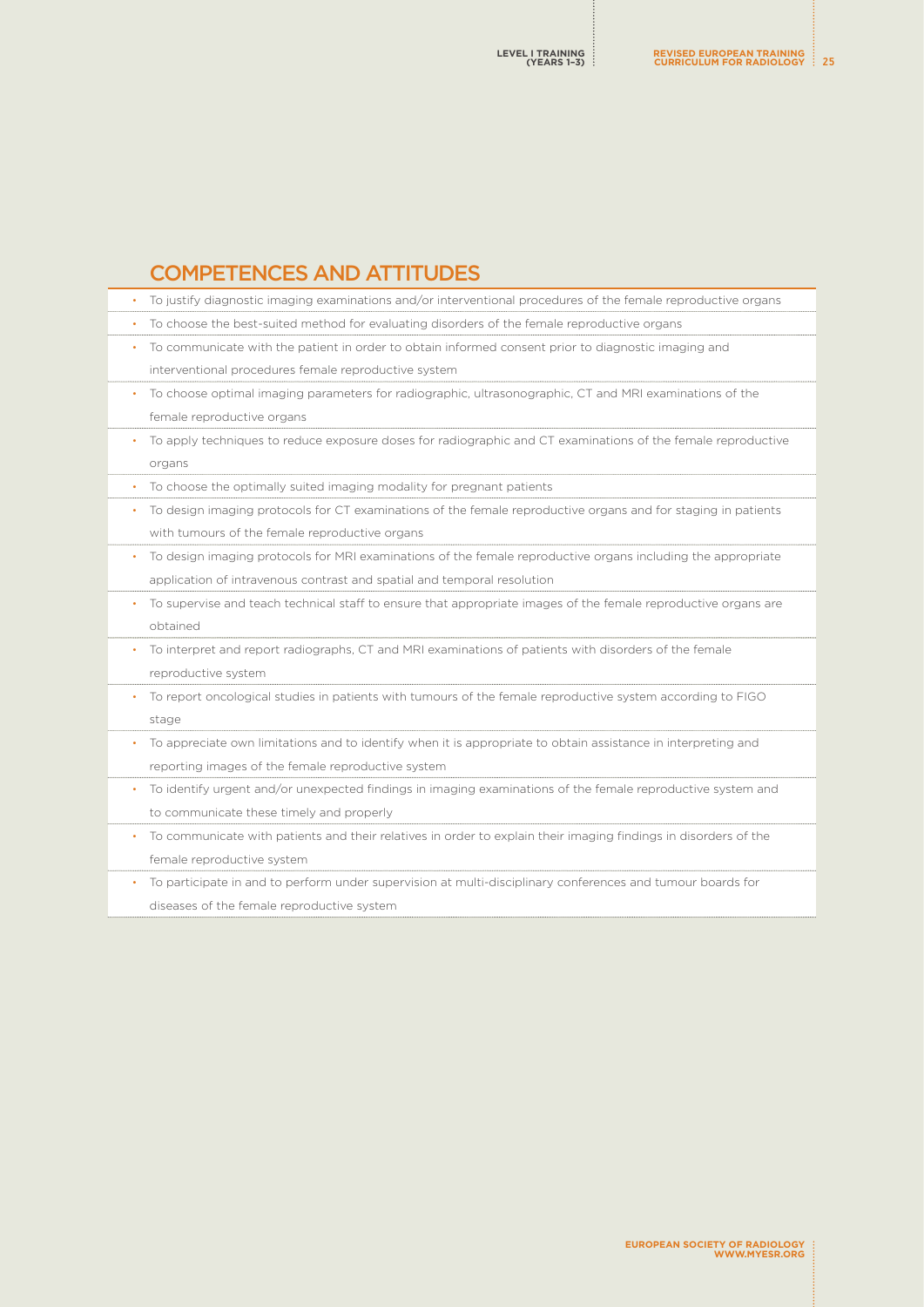# <span id="page-25-0"></span>B-I-7 **HEAD AND NECK RADIOLOGY**

The aim of this curriculum in Level I head and neck radiology is to ensure that the trainee develops core knowledge of head and neck diseases that will form the basis for further training (if desired). It will also provide transferable skills that will equip the trainee for working as a specialist in any branch of radiology.

The head and neck imaging curriculum describes:

- The knowledge-based objectives for general head and neck radiology including maxillofacial and dental radiology
- The appropriate technical and communication skills

Physics, radiography and contrast media are generally covered in separate courses, and therefore are not included in this document, but physics and radiography topics specific to head and neck should be included in head and neck radiology training, particularly:

- Positioning/views of radiographs for adults, newborns, infants and children
- Mean exposure doses at skin entrance, KVp, antiscatter techniques
- Principles of digital image processing pertinent to head and neck and maxillofacial dental radiology

#### KNOWLEDGE

| To describe the normal anatomy of the head and neck, including paranasal sinuses, the oral cavity, pharynx       |
|------------------------------------------------------------------------------------------------------------------|
| and larynx, the inner ear, salivary glands, thyroid and parathyroid glands, thoracic inlet, orbit, teeth and the |
| temporomandibular joint                                                                                          |

- To recall common congenital lesions of the head and neck, including paranasal sinuses, the oral cavity, pharynx and larynx, the inner ear, orbit, teeth and the temporomandibular joint
- To understand common manifestations of diseases of the eye and orbit including trauma, foreign bodies, inflammation and tumours
- To understand common imaging manifestations of maxillo-facial trauma and tumours and disorders of the teeth

• To understand common imaging manifestations of lesions and abnormal function of the temporomandibular joint

- To understand common imaging manifestations of disorders of the thyroid, parathyroid and salivary glands
- To be aware of the role of radionuclide imaging in disorders of the thyroid and parathyroid glands
- To be aware of the role of radionuclide imaging in the functional evaluation of endocrine abnormalities
- To understand common imaging manifestations of trauma, inflammation, infection and tumours of the paranasal sinuses, oral cavity, larynx and pharynx
	- To understand the role of ultrasound- and CT-guided puncture of salivary glands, lymph nodes and the thyroid gland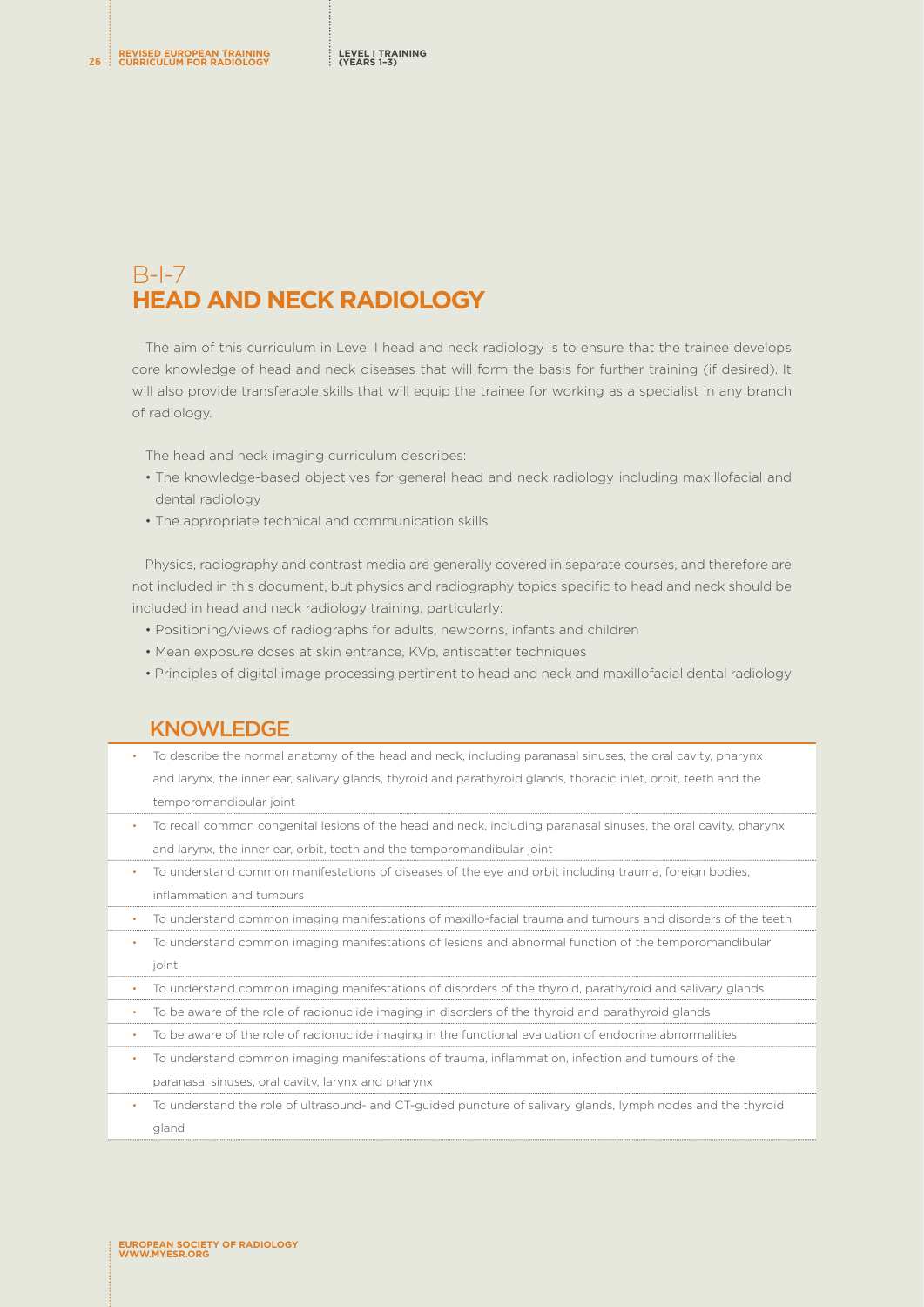<span id="page-26-0"></span>

|   | To perform fluoroscopic examinations of the head and neck region, including barium swallows and sialography    |
|---|----------------------------------------------------------------------------------------------------------------|
|   | To perform ultrasound examinations of the neck, including thyroid, parathyroid lymph nodes and salivary glands |
|   | To plan a CT examination in patients with common disorders of the head and neck region and to adapt it to the  |
|   | individual situation with a dose as low as reasonably achievable                                               |
| ٠ | To plan an MRI examination of the head and neck region and to adapt it to the individual situation             |
|   | To perform proper common post-processing tasks for imaging studies of the head and neck region including       |
|   | multi-planar reformations (MPR) and maximum intensity projections (MIP)                                        |
|   | To observe image-guided interventional techniques of the head and neck region, e.g. fine needle aspiration     |
|   | biopsy of the thyroid gland                                                                                    |
|   |                                                                                                                |
|   | <b>COMPETENCES AND ATTITUDES</b>                                                                               |
|   | To justify diagnostic imaging examinations and/or interventional procedures of the head and neck               |
|   | To choose the best-suited method for evaluating disorders of the head and neck                                 |
|   | To communicate with the patient in order to obtain informed consent prior to diagnostic imaging and/or         |
|   | interventional procedures of the head and neck                                                                 |
|   | To choose optimal imaging parameters for radiographic, ultrasonographic, CT and MRI examinations of the        |
|   | head and neck                                                                                                  |
|   | To apply techniques to reduce exposure doses for radiographic and CT examinations of the head and neck         |
|   | To supervise and design imaging protocols for CT examinations of the head and neck, including staging          |
|   | examinations in tumours of the head and neck region and to adapt the examination depending on the imaging      |
|   | findings                                                                                                       |
|   | To supervise pre-defined imaging protocols for MRI examinations of the head and neck and to design MRI         |
|   | protocols for common indications                                                                               |
|   | To supervise and teach technical staff to ensure that appropriate images of the head and neck region are       |
|   | obtained                                                                                                       |
|   | To recognize suboptimal image quality and its causes                                                           |
|   | To interpret and report radiographs, ultrasonographic examinations, CT studies and MRI examinations for        |
|   | common diseases of the head and neck region                                                                    |
|   | To report oncological studies of the head and neck region according to international standards (TNM)           |
|   | applicable to the specific situation                                                                           |
|   | To appreciate own limitations and to identify when it is appropriate to obtain assistance in interpreting and  |
|   | reporting images of the head and neck region                                                                   |
|   | To identify urgent and/or unexpected findings in imaging examinations of the head and neck region and to       |
|   | communicate these timely and properly                                                                          |
|   | To communicate with patients in order to explain the imaging findings in the head and neck                     |
|   | To attend and to conduct under supervision multi-disciplinary conferences and tumour boards for diseases of    |
|   | the head and neck region                                                                                       |
|   |                                                                                                                |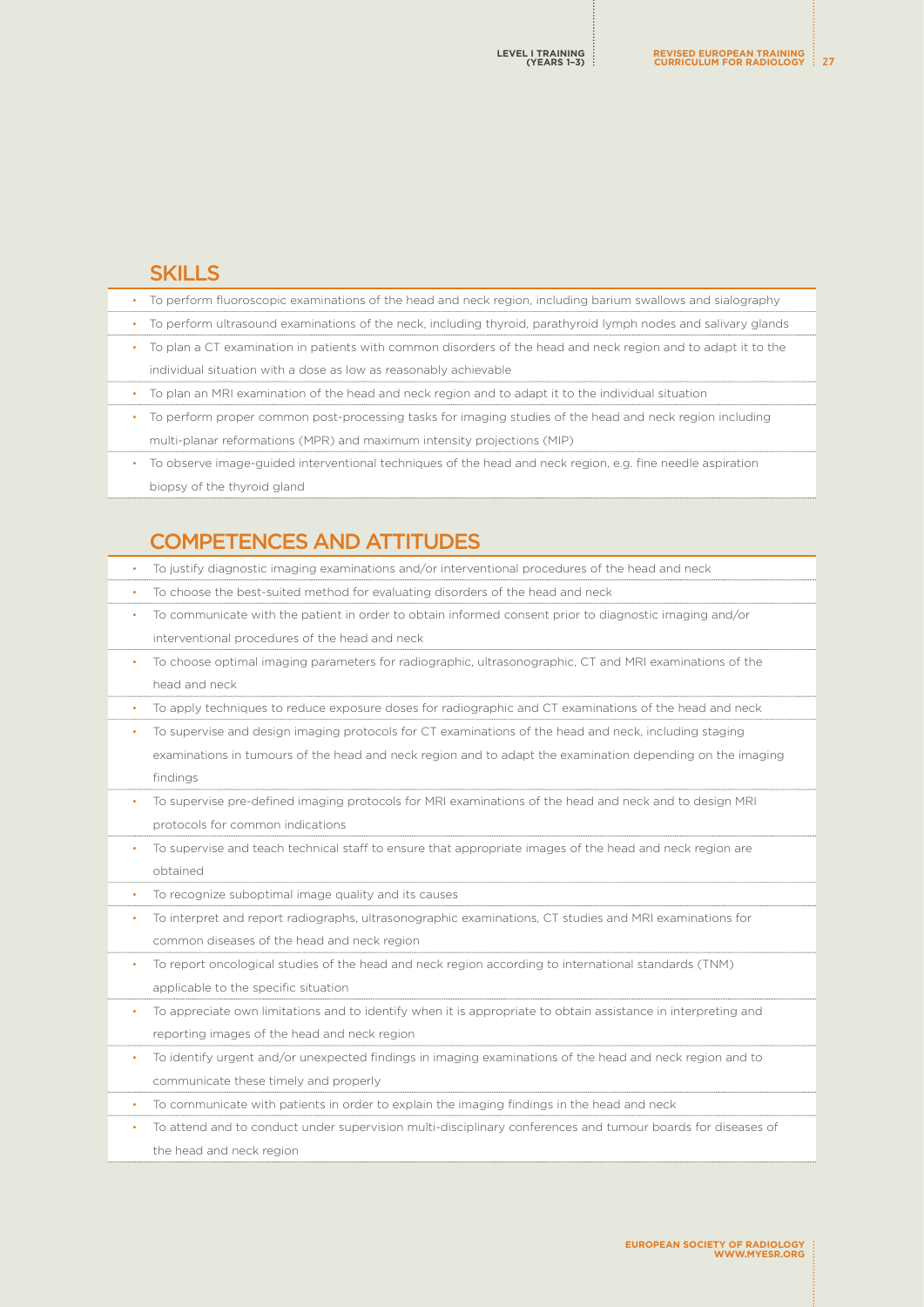# <span id="page-27-0"></span>B-I-8 **INTERVENTIONAL RADIOLOGY**

It is important for radiology trainees to develop a thorough knowledge of the performance and interpretation of diagnostic vascular techniques and an understanding of common interventional procedures, irrespective of whether they specialise in interventional radiology.

#### KNOWLEDGE

| To describe the normal anatomy of the arterial and venous system and its relevance to interventional radiology  |
|-----------------------------------------------------------------------------------------------------------------|
| To describe typical endovascular approaches to common disorders in interventional radiology                     |
| To describe typical approaches for image-guided biopsy taking                                                   |
| To describe typical approaches for image-guided placement of drainages                                          |
| To describe typical approaches for image-guided ablative techniques<br>$\bullet$                                |
| To understand the risk involved in common interventional techniques                                             |
| To understand the use, dosage and administration of local anaesthetics                                          |
| To understand the pharmacology, administration and patient supervision in relation to intravenous               |
| administration of sedation                                                                                      |
| To describe the standard procedure in emergency situations, including resuscitation techniques                  |
| To describe typical catheterisation techniques and the principles of selective catheterisation and embolisation |
| To understand the indications for nephrostomy drainage, abscess drainage and pleural drainage                   |

**EUROPEAN SOCIETY OF RADIOLOGY [WWW.MYESR.ORG](http://www.myESR.org)**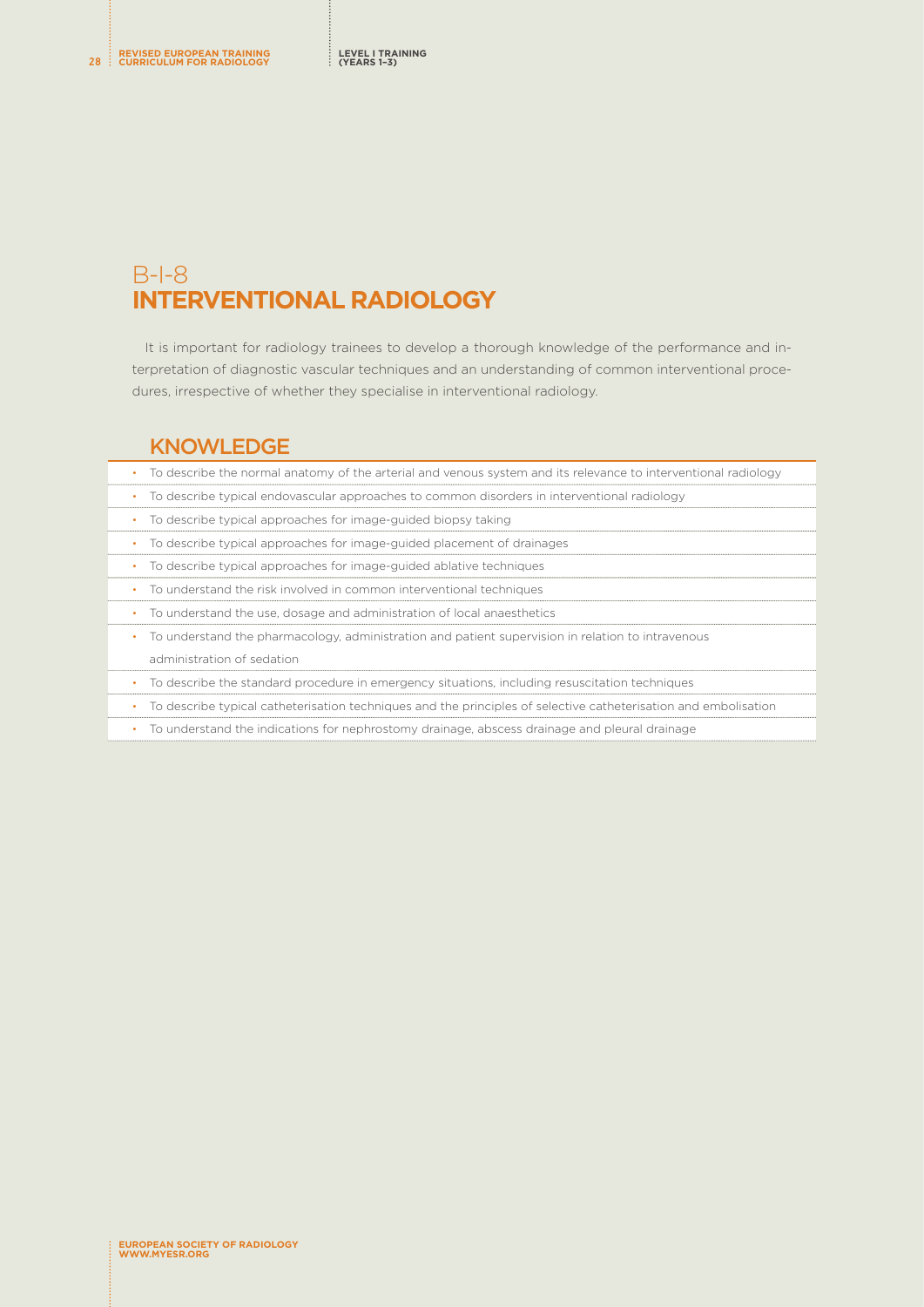<span id="page-28-0"></span>

| To perform basic catheterisation techniques under supervision                                           |  |
|---------------------------------------------------------------------------------------------------------|--|
| • To perform peripheral arteriography under supervision                                                 |  |
| • To perform image-guided placement of abscess drainages                                                |  |
| To perform image-guided nephrostomy of dilated renal collecting systems                                 |  |
| To perform ultrasound-guided biopsies (at least of superficial structures)                              |  |
| To perform emergency procedures in life-threatening disorders, including cardio-pulmonary resuscitation |  |

# COMPETENCES AND ATTITUDES

| To justify indications for interventional radiological procedures<br>$\bullet$                                                |
|-------------------------------------------------------------------------------------------------------------------------------|
| To choose the best-suited approach for an interventional procedure                                                            |
| To communicate with the patient in order to obtain informed consent prior to an interventional procedures<br>٠                |
| To choose optimal imaging parameters for image-guided interventional procedures                                               |
| To apply techniques to reduce exposure doses for interventional procedures, both for the patient and for the                  |
| radiologist and staff                                                                                                         |
| To supervise and teach technical staff to ensure that appropriate support is provided for interventional<br>$\bullet$         |
| procedures                                                                                                                    |
| To safely apply local anaesthetics for pain management in patients undergoing interventional radiological<br>٠                |
| procedures                                                                                                                    |
| To appreciate own limitations and to identify when it is appropriate to obtain assistance in interventional                   |
| procedures                                                                                                                    |
| To manage and coordinate emergency situations arising from and/or during interventional procedures                            |
| To communicate with patients and their relatives in order to explain the outcome of the interventional procedure<br>$\bullet$ |
| To participate in and to perform under supervision at multi-disciplinary conferences for patients with potential<br>٠         |
| indications for interventional procedures                                                                                     |
|                                                                                                                               |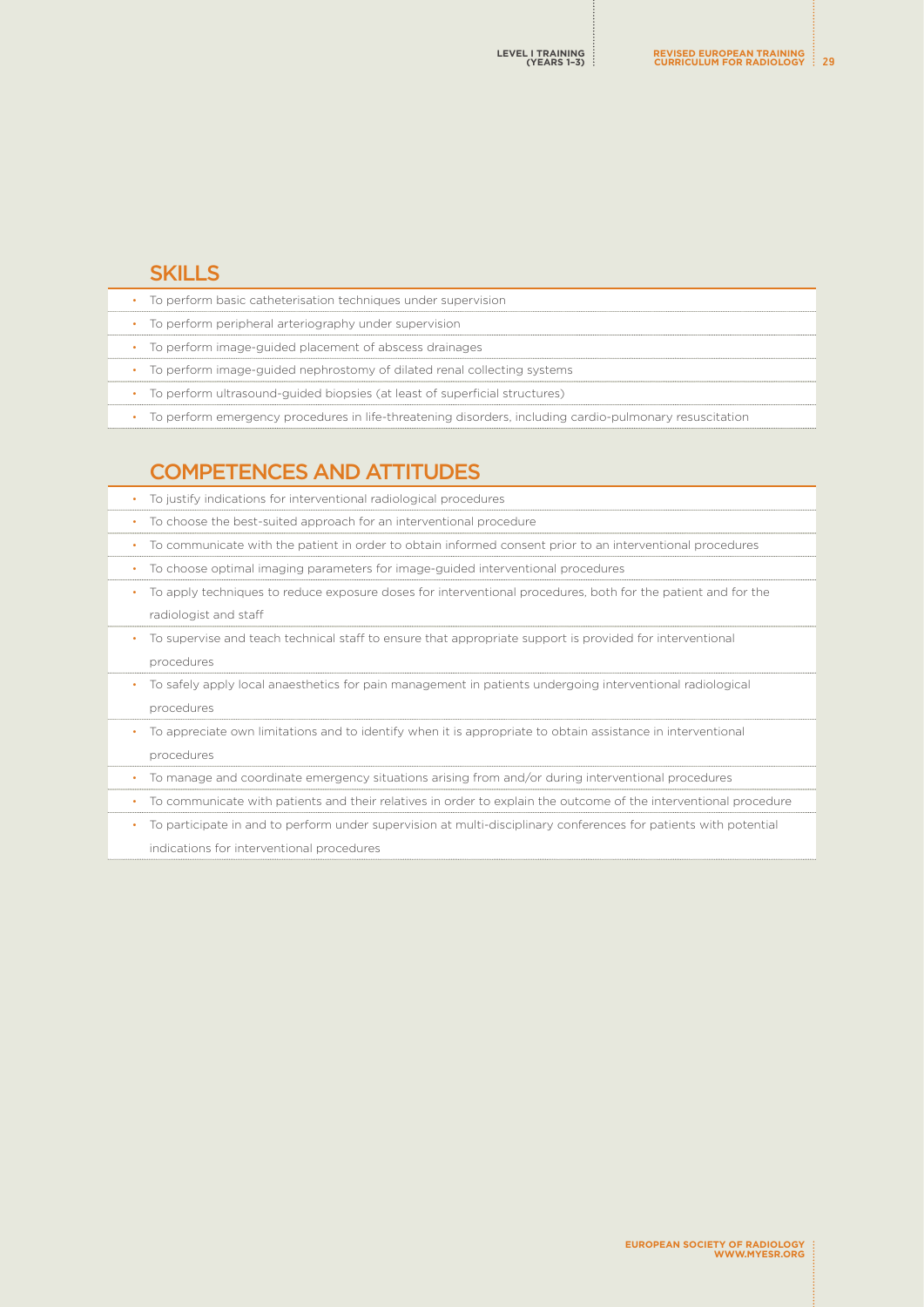# <span id="page-29-0"></span>B-I-9 **MUSCULOSKELETAL RADIOLOGY**

## KNOWLEDGE

| To describe the normal anatomy of the musculoskeletal system                                          |
|-------------------------------------------------------------------------------------------------------|
| • To be familiar with normal skeletal variants that mimic disease                                     |
| • To describe common congenital dysplasias of the musculoskeletal system                              |
| • To appreciate the value of different imaging techniques in musculoskeletal disorders                |
| To understand common imaging presentations of trauma involving the skeleton and soft tissue           |
| To understand the imaging presentation of degenerative disorders of the musculoskeletal system and to |
| appreciate their clinical relevance                                                                   |
| • To understand the imaging manifestations of musculoskeletal infection and inflammation              |
| To understand the imaging manifestations of metabolic diseases, including osteoporosis                |

• To describe the typical radiographic features of common bone tumours

## **SKILLS**

|           | • To perform ultrasound examinations of the musculoskeletal system for common musculoskeletal disorders     |
|-----------|-------------------------------------------------------------------------------------------------------------|
| $\bullet$ | To plan a CT examination in patients with common disorders of the musculoskeletal system and to adapt it to |
|           | the individual situation with a dose as low as reasonably achievable                                        |
| $\bullet$ | To plan an MRI examination of the musculoskeletal system and to adapt it to the individual situation        |
| $\bullet$ | To perform proper common post-processing tasks for imaging studies of the muskuloskeletal system including  |
|           | multi-planar reformations (MPR) and maximum intensity projections (MIP)                                     |
| $\bullet$ | To perform image-guided application of intraarticular contrast media for MR arthrography or CT arthrography |
|           | under supervision                                                                                           |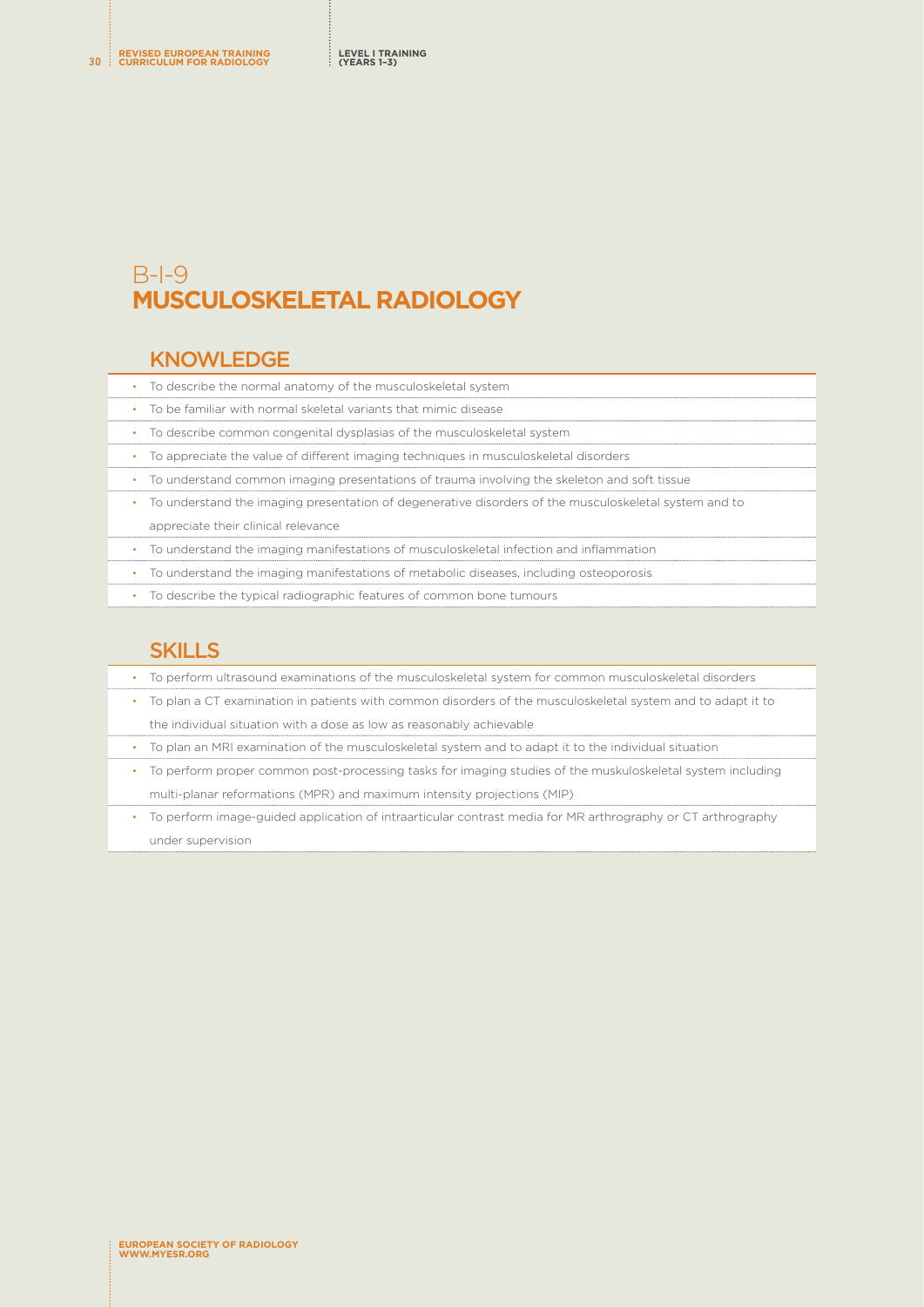# <span id="page-30-0"></span>COMPETENCES AND ATTITUDES

|           | To justify diagnostic imaging examinations of the musculoskeletal system                                      |
|-----------|---------------------------------------------------------------------------------------------------------------|
| $\bullet$ | To choose the best-suited method for evaluating disorders of the musculoskeletal system                       |
| ٠         | To communicate with the patient in order to obtain informed consent prior to diagnostic imaging of the        |
|           | musculoskeletal system                                                                                        |
| ٠         | To choose optimal imaging parameters for radiographic, ultrasonographic, CT and MRI examinations of the       |
|           | musculoskeletal system                                                                                        |
| ٠         | To apply techniques to reduce exposure doses for radiographic and CT examinations of the musculoskeletal      |
|           | system                                                                                                        |
| $\bullet$ | To design imaging protocols for CT examinations of the musculoskeletal system                                 |
|           | To design imaging protocols for MRI examinations of the musculoskeletal system                                |
|           | To supervise and teach technical staff to ensure that appropriate images of the musculoskeletal system are    |
|           | obtained                                                                                                      |
| ٠         | To interpret and report radiographs, ultrasonographic examinations, CT studies and MRI examinations of the    |
|           | musculoskeletal system                                                                                        |
| ٠         | To appreciate own limitations and to identify when it is appropriate to obtain assistance in interpreting and |
|           | reporting images of the head and neck region                                                                  |
| ٠         | To identify urgent and/or unexpected findings in imaging examinations of the musculoskeletal system and to    |
|           | communicate these timely and properly                                                                         |
| ٠         | To communicate with patients and their relatives in order to explain their imaging findings of the            |
|           | musculoskeletal system                                                                                        |
|           | To participate in and to perform under supervision at multi-disciplinary conferences for diseases of the      |

musculoskeletal system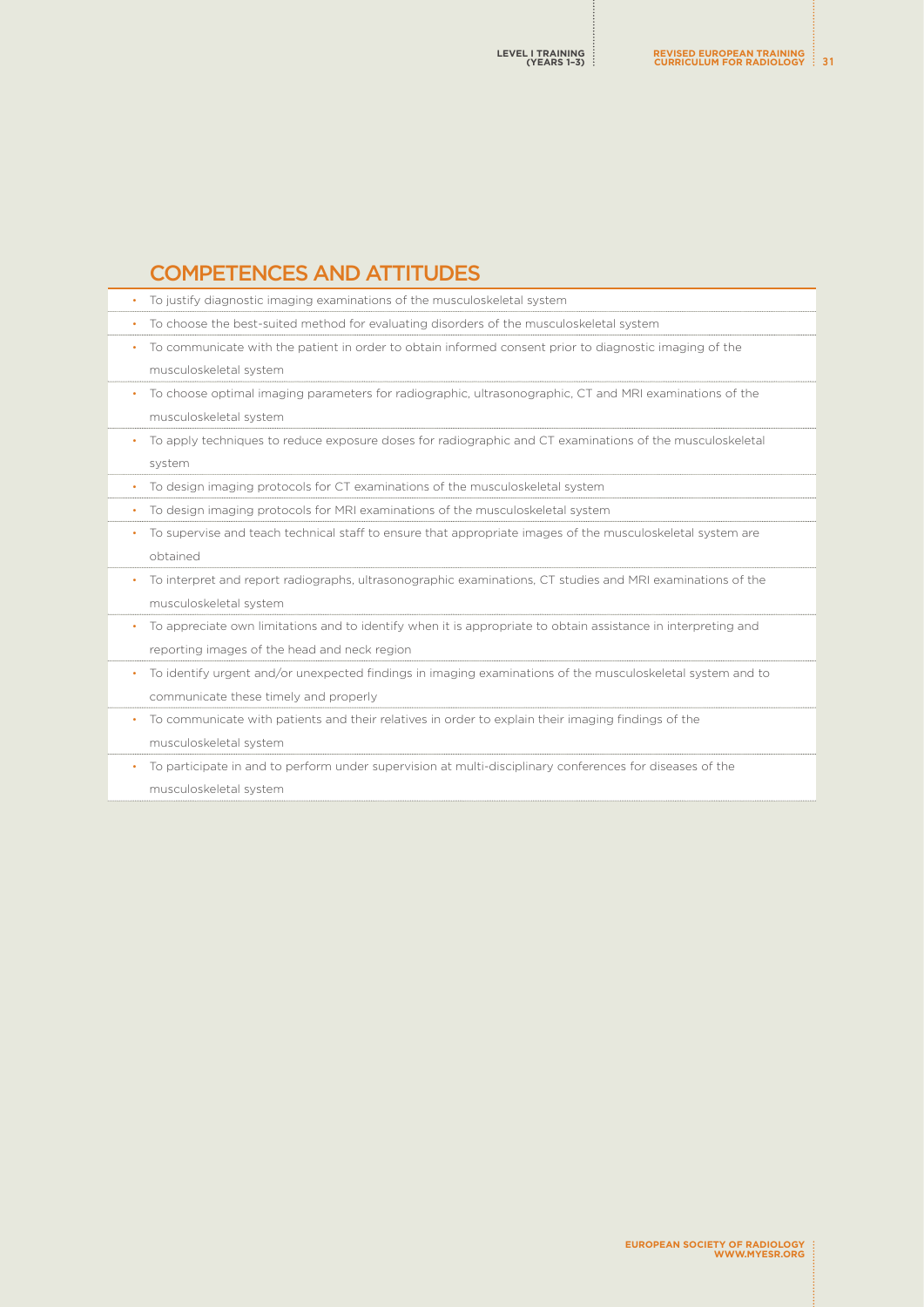# <span id="page-31-0"></span>B-I-10 **NEURORADIOLOGY**

#### KNOWLEDGE

- To describe normal anatomy and normal variants of the brain, skull, skull base, spine and spinal cord peripheral nervous system
- To describe the normal anatomy of the craniocervical and spinal arterial and venous system and its relevance to interventional neuroradiology
- To describe typical endovascular and percutaneous approaches to common disorders in interventional neuroradiology (brain, skull, skull base and spine/spinal cord)
- To recall common congenital lesions of the brain, skull, skull base, spine, spinal cord and peripheral nervous system
- To understand the rationale for selecting certain imaging techniques, and the use of contrast administration, in diagnosing diseases of the central and peripheral nervous system
- To understand imaging features of stroke, haemorrhage and other common vascular lesions of the brain and spinal cord and to differentiate these from other disorders
- To understand imaging features of traumatic brain injury and spinal trauma and to comprehend their neurological sequelae
- To understand imaging features and differential diagnoses of white matter disease, inflammation and degeneration
- To understand imaging features of benign and malignant tumours of the skull, skull base, brain, spine, spinal cord and cranial and peripheral nerves
- To appreciate the role of nuclear medicine, including PET/PET-CT, in the diagnostic evaluation of disorders

involving the central nervous system, skull, skull base, and spine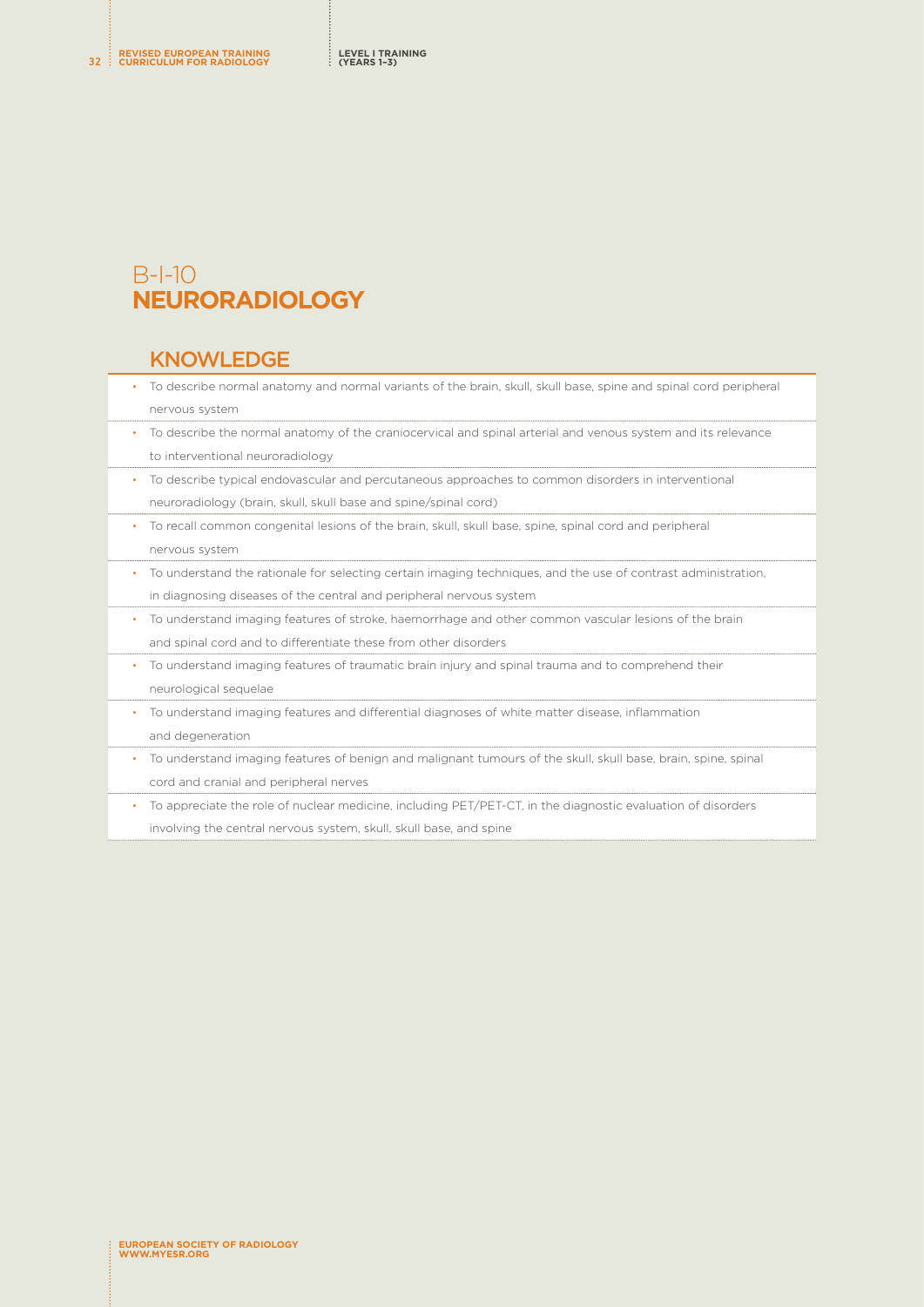<span id="page-32-0"></span>

| To perform ultrasonographic examinations of the carotid arteries, including Doppler-sonographic studies         |
|-----------------------------------------------------------------------------------------------------------------|
| To observe ultrasonographic and Doppler-sonographic studies of intracranial vessels                             |
| To perform basic vascular catheterisation and percutaneous techniques under supervision                         |
| To observe diagnostic and interventional supraaortic digital subtraction angiographies                          |
| To observe diagnostic and interventional spinal digital subtraction angiographies                               |
| To observe image-guided puncture of the spine with and without contrast media application                       |
| (myelography, diagnostic lumbar puncture)                                                                       |
| To plan CT examinations in patients with common disorders of the brain, skull, skull base, and spine and        |
| to adapt them to the individual situation with a dose as low as reasonably achievable, including the decision   |
| for or against contrast administration                                                                          |
| To plan MRI examinations in patients with common disorders of the brain, skull, skull base, and spine and to    |
| adapt them to the individual situation, including the decision for or against contrast administration           |
| To perform proper common post-processing tasks for imaging studies of the brain spine/spinal cord and nerve     |
| roots, including multi-planar reformations (MPR), maximum intensity projections (MIP) and vessel analysis tools |
|                                                                                                                 |
| <b>COMPETENCES &amp; ATTITUDES</b>                                                                              |
| To justify diagnostic imaging examinations and/or interventional procedures of the brain, skull and spine       |

• To choose the best-suited method for evaluating disorders of brain, skull and spine

- To communicate with the patient in order to obtain informed consent prior to diagnostic imaging and/or interventional procedures of the brain, skull and spine
- To choose optimal imaging parameters for radiographic, ultrasonographic / Doppler-sonographic,

CT and MRI examinations of the brain, skull and spine

• To apply techniques to reduce exposure doses for radiographic and CT examinations of the brain, skull and spine

• To design imaging protocols for CT examinations of the brain, skull and spine

• To design imaging protocols for MRI examinations of the brain, skull and spine

• To supervise and teach technical staff to ensure that appropriate images of the brain, skull and spineare obtained

• To interpret and report radiographs, ultrasonographic / Doppler-sonographic examinations, CT studies and MRI examinations of the brain, skull and spine

• To report oncological studies of the brain, skull and spine

• To appreciate own limitations and to identify when it is appropriate to obtain assistance in interpreting and reporting images of the brain, skull and spine

• To identify urgent and/or unexpected findings in imaging examinations of the brain and spine and

to communicate these timely and properly

• To communicate with patients and their relatives in order to explain their imaging findings of the brain, skull and spine

• To participate in and to perform under supervision at multi-disciplinary conferences, neurovascular boards and tumour boards for diseases of the brain, skull and spine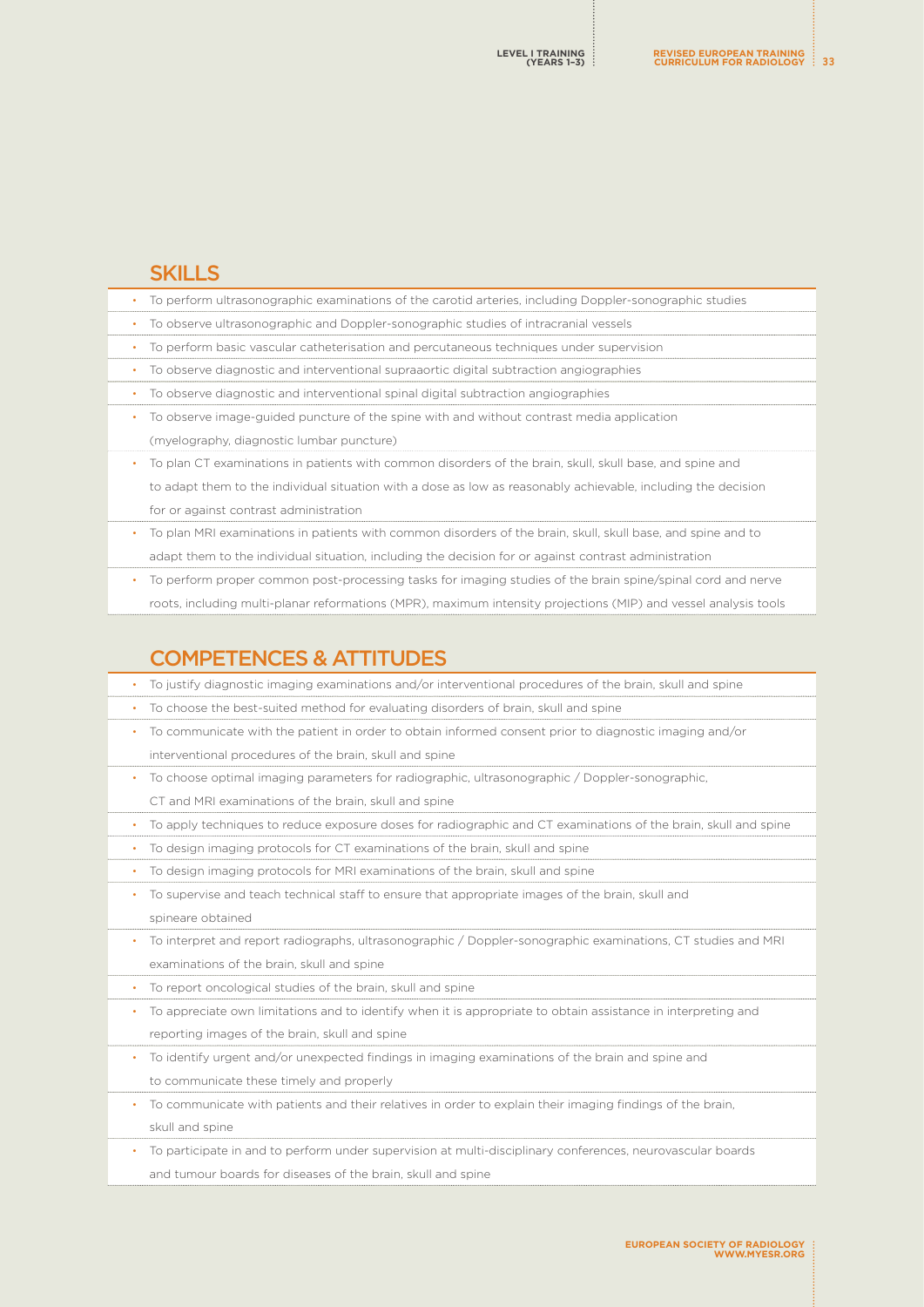# <span id="page-33-0"></span>B-I-11 **PAEDIATRIC RADIOLOGY**

#### KNOWLEDGE

- To describe normal paediatric anatomy and normal variants, with particular relevance to normal maturation and growth
- To understand imaging features of common disease entities specific to the paediatric age group
- To be familiar with principles of establishing a child-friendly environment
- To have an in-depth understanding of the relative values of and indications for ultrasound, CT and MRI in children
- To understand the increased vulnerability of children to ionizing radiation
- To have an in-depth understanding of the ALARA principle and the special requirements for radiation safety and contrast material dosage in relation to body mass for the paediatric population
- To recall common congenital disorders of the different body regions and their respective relevance for the child´s further development
- To be familiar with the imaging features of common disorders of the brain and spine in neonates, infants and children, including traumatic brain injury (accidental and non-acccidental), congenital disorders of the brain and spine, hypoxic injury to the brain, brain hemorrhage and brain tumours
- To be familiar with the imaging features of common disorders of the chest in the pediatric population including bronchiolitis, pneumonia, pleural effusion, pneumothorax, foreign body aspiration, mediastinal masses, thymus and variants, malformations of the airways and oesophageal atresia
- To be familiar with the imaging features of common disorders of the abdomen including intestinal obstruction, necrotising enterocolitis, blunt trauma, pneumoperitoneum and abdominal masses
- To be familiar with the imaging presentation of various grades of vesico-ureteral reflux and urethral anomalies
- To be familiar with the imaging features of gastro-oesophageal reflux, malrotation, Hirschprung's disease, and anal imperforation
- To be familiar with imaging features of common disorders of the skeletal system in the paediatric population including fractures (accidental and non-accidental), bone dysplasia, tumours, osteomyelitis, joint effusion, Legg–Calvé–Perthes disease and slipped capital femoral epiphysis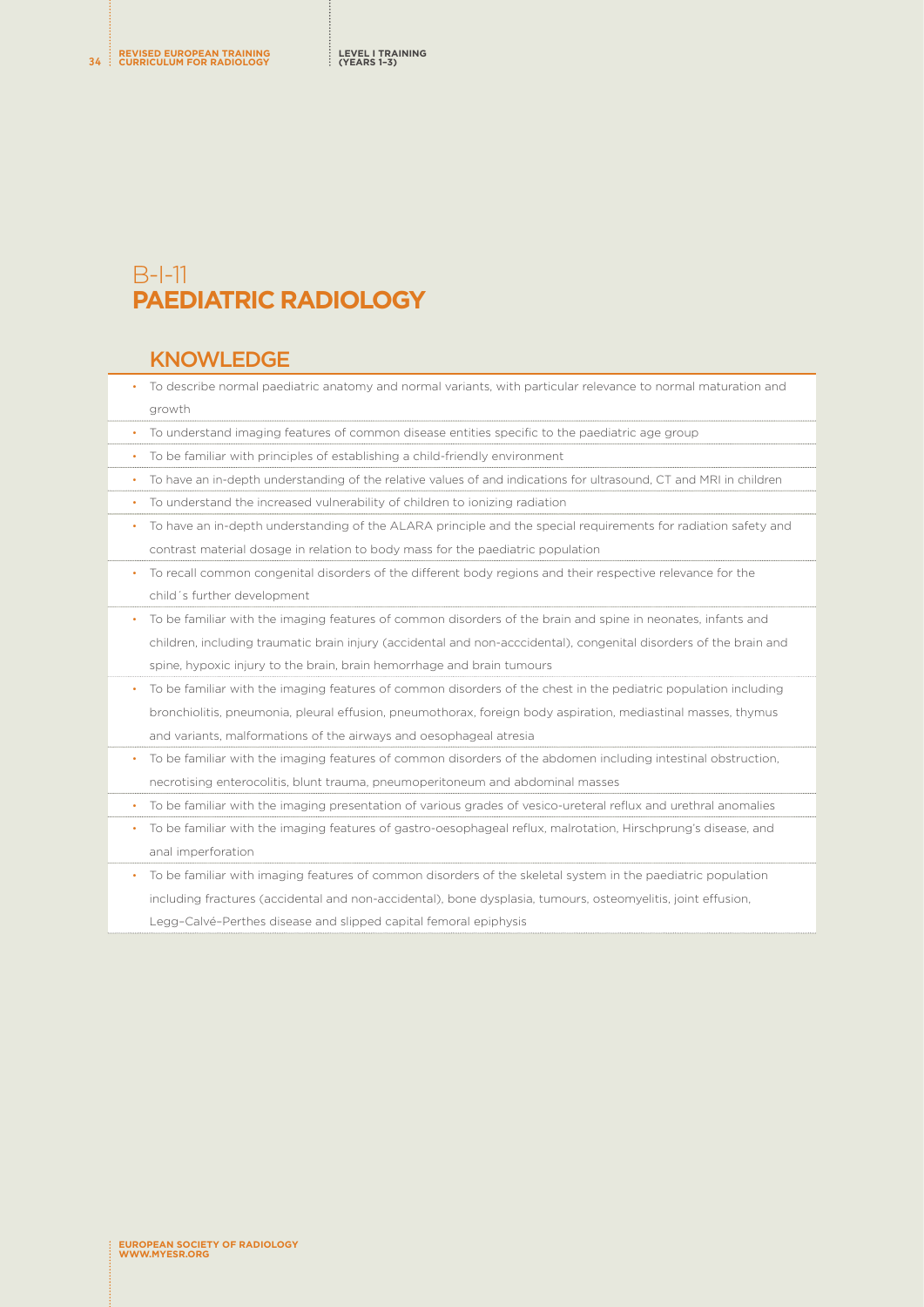<span id="page-34-0"></span>

|  | To perform ultrasound examinations of the head in hydrocephalus, subependymal and intraventricular                     |
|--|------------------------------------------------------------------------------------------------------------------------|
|  | haemorrhage, periventricular leukomalacia and tumours in newborns and infants under supervision                        |
|  | To perform ultrasound examinations of the chest for evaluating pleural effusion, chest consolidation and normal        |
|  | thymus in newborns, infants and children under supervision                                                             |
|  | To perform ultrasound examinations of the abdomen for hypertrophic pyloric stenosis, acute intestinal                  |
|  | intussusception, acute appendicitis, intestinal obstruction and volvulus, inguinal hernia, in newborns, infants and    |
|  | children under supervision                                                                                             |
|  | To perform ultrasound examinations of the abdomen for abdominal and pelvic masses, uretero-hydronephrosis,             |
|  | urolithiasis and nephrocalcinosis and cystic disease of the kidney in newborns, infants and children under             |
|  | supervision                                                                                                            |
|  | To perform ultrasound examinations of the pelvis for acute pelvic pain in female infants, children and                 |
|  | adolescents under supervision                                                                                          |
|  | To perform ultrasound examinations of the scrotum for acute scrotal pain, scrotal masses in male infants,              |
|  | children and adolescents under supervision                                                                             |
|  | To perform ultrasound examinations of the hip in congenital hip dysplasia and transient synovitis in newborns,         |
|  | infants and children under supervision                                                                                 |
|  | To perform routine fluoroscopic contrast medium studies of the gastrointestinal system and urinary tract               |
|  | including voiding cysturethrography in newborns, infants and children under supervision                                |
|  | • To plan and to supervise the proper acquisition of radiographs, CT, and MRI in newborns, infants and children        |
|  | To perform proper positioning of radiographs in newborns, infants and children                                         |
|  | To plan and to protocol CT examinations in newborns, infants and children and to adapt it to the individual            |
|  | situation with special consideration of radiation protection in the paediatric population                              |
|  | To plan and to protocol MRI examinations in newborns, infants and children and to adapt it to the individual situation |
|  | To perform proper common post-processing tasks for paediatric imaging studies, including multi-planar                  |
|  | reformations (MPR), maximum intensity projections (MIP), minimum intensity projections (MinIP), and vessel             |
|  | analysis tools                                                                                                         |
|  |                                                                                                                        |

• To observe interventional techniques in paediatric radiology, e.g. management of intussusception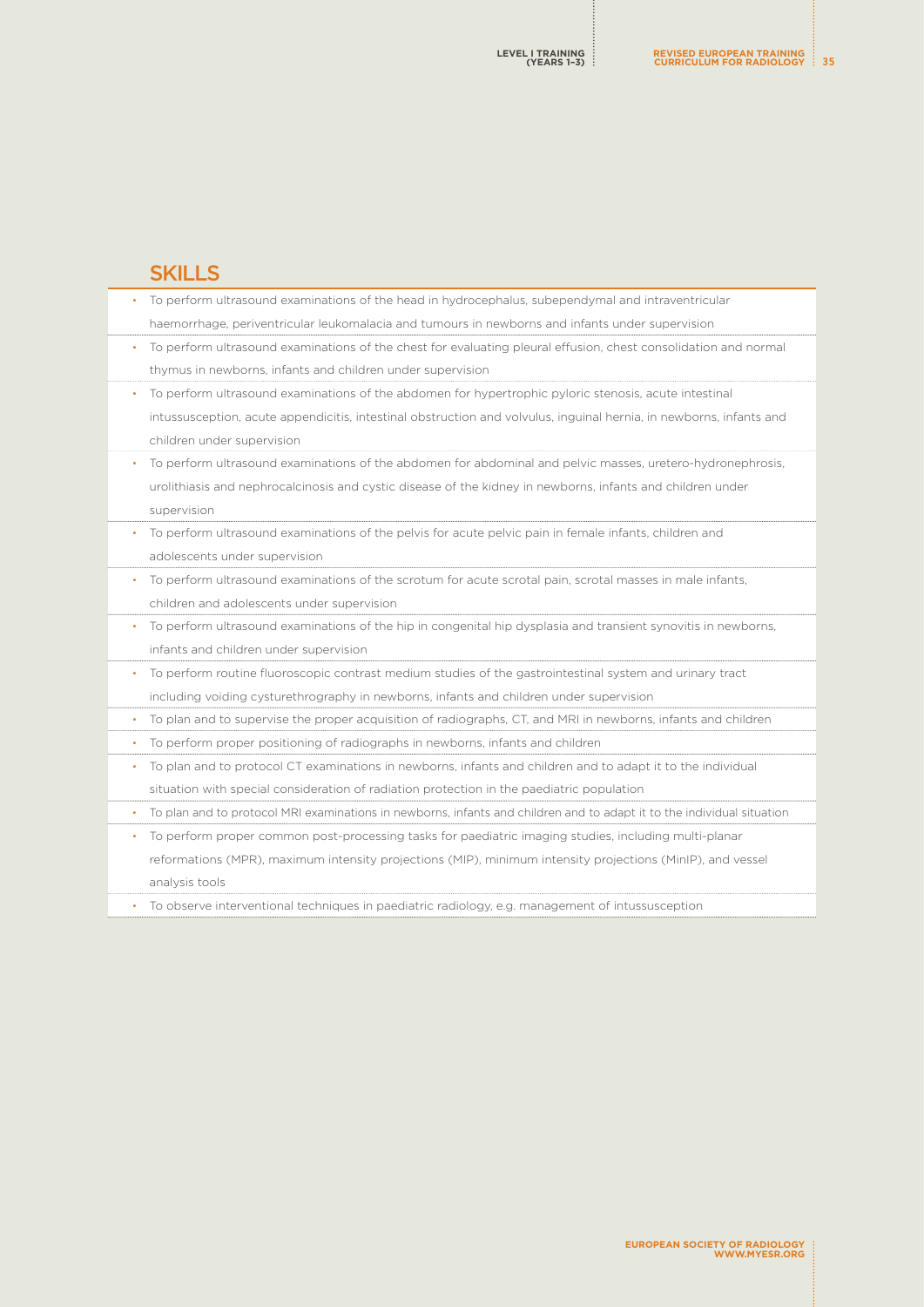# COMPETENCES AND ATTITUDES

| To justify diagnostic imaging examinations in neonates, infants and children                                    |  |
|-----------------------------------------------------------------------------------------------------------------|--|
| To choose the best-suited method for evaluating common disorders in the paediatric population                   |  |
| To communicate with the parents / caretakers in order to obtain informed consent prior to diagnostic imaging    |  |
| in neonates, infants and children                                                                               |  |
| To choose optimal imaging parameters for radiographic, ultrasonographic / Doppler-sonographic, CT and MRI       |  |
| examinations of neonates, infants and children                                                                  |  |
| To apply techniques to reduce exposure doses for radiographic and CT examinations of neonates, infants and      |  |
| children                                                                                                        |  |
| To design optimized imaging protocols for CT examinations of neonates, infants and children                     |  |
| To design optimized imaging protocols for MRI examinations of neonates, infants and children                    |  |
| To supervise and teach technical staff to ensure that appropriate images of neonates, infants and children are  |  |
| obtained                                                                                                        |  |
| To interpret and report radiographs, ultrasound examinations, CT studies and MRI examinations of neonates,      |  |
| infants and children in regard to common disorders in this age group                                            |  |
| To appreciate own limitations and to identify when it is appropriate to obtain assistance in interpreting and   |  |
| reporting images of neonates, infants and children                                                              |  |
| To identify urgent and/or unexpected findings in imaging examinations of the neonates, infants and children and |  |
| to communicate these timely and properly                                                                        |  |
| To communicate with parents / caregivers in order to explain the imaging findings of their children             |  |
| To communicate with children and adolescents in an age-appropriate matter in order to explain diagnostic or     |  |
| interventional procedure or imaging findings                                                                    |  |

• To participate in and to perform under supervision at multi-disciplinary paediatric conferences and paediatric tumour boards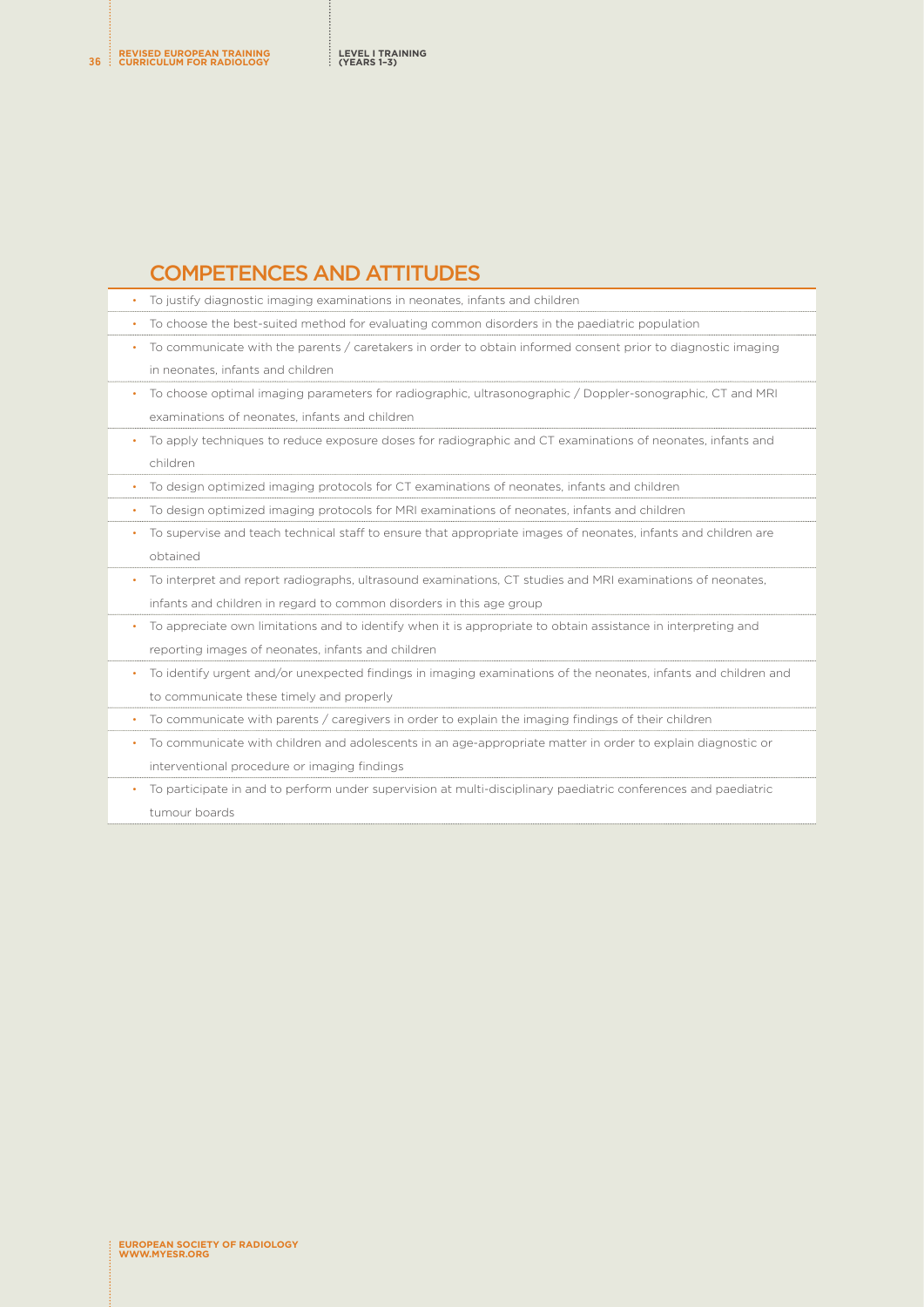# B-I-12 **UROGENITAL RADIOLOGY**

#### **KNOWLEDGE**

#### (SEE ALSO B-I-6 GYNAECOLOGICAL AND OBSTETRIC RADIOLOGY)

- To describe normal anatomy and normal variants of the kidneys, ureters, bladder and urethra
- To describe normal anatomy and normal variants of the retroperitoneum and the male and female pelvis
- To understand the principles of renal function

• To be familiar with typical imaging features of renal parenchymal diseases, including infection and renovascular

- disease
- To understand contrast medium management in renal failure
- To be familiar with typical imaging features and with the appropriate imaging investigation algorithm of calculus disease
- To understand the imaging features of urinary tract obstruction and reflux
- To understand imaging features and to differentiate tumours of the kidney and urinary tract
- To understand the typical imaging features of renal transplants
- To understand imaging features and differential diagnoses of pathologies of the prostate, seminal vesicles and testes/scrotum
- To be familiar with urogenital emergencies including management

## **SKILLS**

- To perform transabdominal ultrasound examinations of the urinary tract and testes
- To plan CT examinations in patients with common disorders of the urogenital system and to adapt the examination protocol to the individual situation with a dose as low as reasonably achievable, including the decision for or against contrast administration
- To plan MRI examinations in patients with common disorders of the urogenital system and to adapt the examination protocol to the individual situation, including the decision for or against contrast administration
- To perform proper post-processing tasks for imaging studies of the urogenital system, including multi-planar reformations (MPR) and maximum intensity projections (MIP)
- To perform ascending urethrograms and micturating cysto-urethrograms under supervision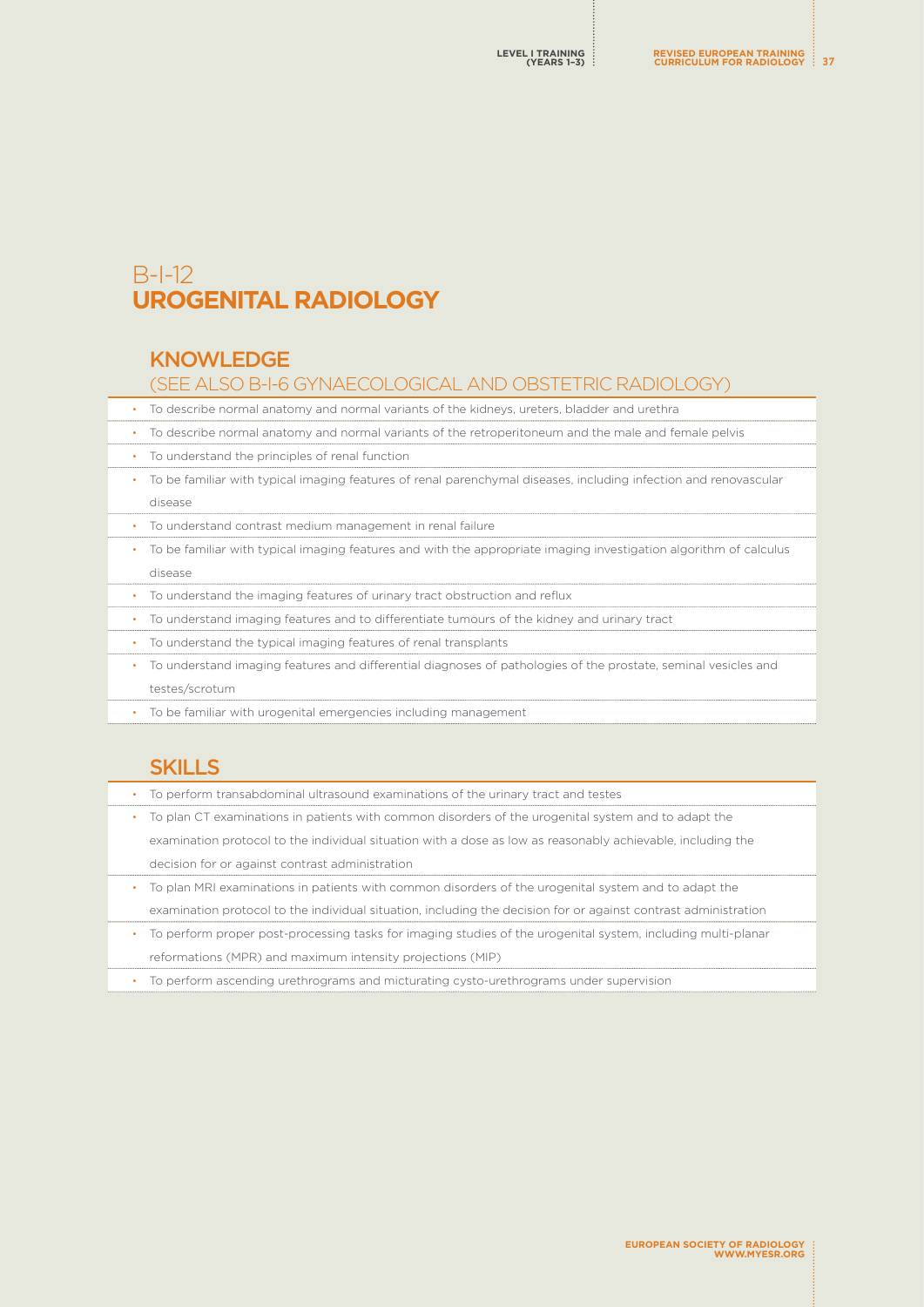# COMPETENCES AND ATTITUDES

| To justify diagnostic imaging examinations of the urogenital system                                            |
|----------------------------------------------------------------------------------------------------------------|
| To choose the best-suited method for evaluating disorders of the urogenital system                             |
| To communicate with the patient in order to obtain informed consent prior to diagnostic imaging of the         |
| urogenital system                                                                                              |
| To choose optimal imaging parameters for radiographic, ultrasonographic / Doppler-sonographic, CT and MRI      |
| examinations of the urogenital system                                                                          |
| To apply techniques to reduce exposure doses for radiographic and CT examinations of the urogenital system     |
| To design imaging protocols for CT examinations of the urogenital system                                       |
| To design imaging protocols for MRI examinations of the urogenital system                                      |
| To supervise and teach technical staff to ensure that appropriate images of the urogenital system are obtained |
| To interpret and report radiographs, ultrasonographic / Doppler-sonographic examinations, CT studies and MRI   |
| examinations of the urogenital system                                                                          |
| To report oncological studies of the urogenital system according to international standards (RECIST, WHO)      |
| applicable to the specific situation                                                                           |
| To appreciate own limitations and to identify when it is appropriate to obtain assistance in interpreting and  |
| reporting images of the urogenital system                                                                      |
| To identify urgent and/or unexpected findings in imaging examinations of the urogenital system and to          |
| communicate these timely and properly                                                                          |
| To communicate with patients and their relatives in order to explain their imaging findings of the urogenital  |
| system                                                                                                         |
| To participate in and to perform under supervision at multi-disciplinary conferences and tumour boards for     |

diseases of the urogenital system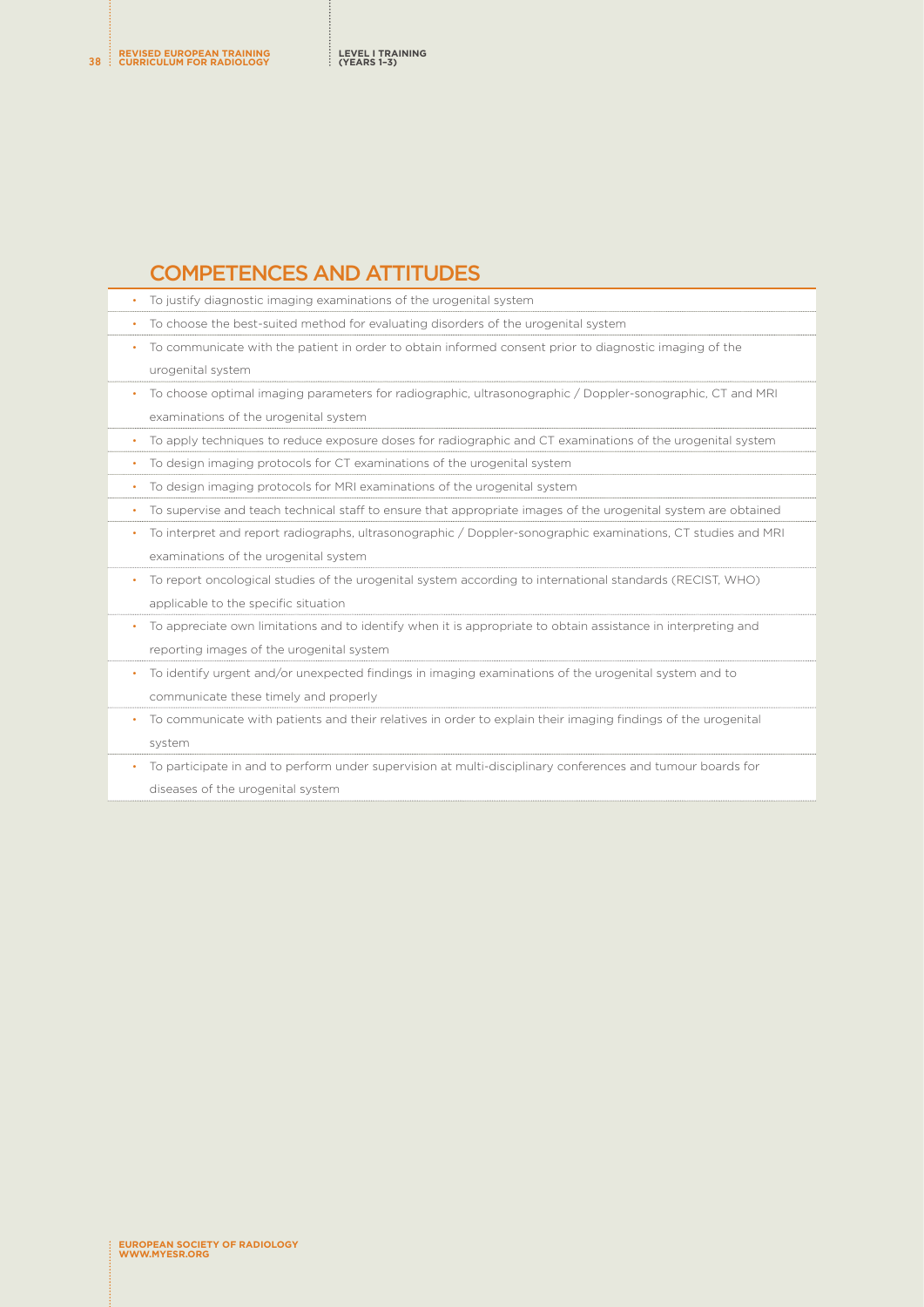# B-I-13 **NUCLEAR MEDICINE AS BASIC TRAINING**

It is recommended that a three-month period of training in nuclear medicine should be a component of the radiology curriculum during the first three years in order to gain a familiarity with this specialty. To acquire the basic knowledge of nuclear medicine and hybrid imaging techniques and to understand the role of these techniques within the diagnostic imaging algorithms should be an educational priority. This recommended three-months training period by no means implies a full training in nuclear medicine.

## **KNOWLEDGE**

- To describe basic principles of physics including the basic atomic structure, principles of radioactivity and basic of radioactive decay
- To be familiar with basic principles of the production of radionuclides, manufacturing, desirable characteristics and physiological clearance of radiopharmaceuticals and PET-tracers
- To explain the principles of biological and effective half-life
- To understand the principles of quantification of PET studies including standardized uptake values (SUV)
- To describe the basic physical principles of nuclear medicine imaging technology, including gamma cameras, single photon emission computed tomography (SPECT), and positron emission tomography (PET)
- To understand the basic physical principles of hybrid imaging, including PET-CT, SPECT-CT, and MR-PET
- To be familiar with imaging performance parameters, including uniformity of response, system sensitivity, spatial resolution, spatial linearity, count rate performance, and image quality
- To understand safety aspects in nuclear medicine and hybrid imaging, including patient dosimetry, staff dosimetry, contamination, monitoring, choice of equipment, quality control and safety/risk management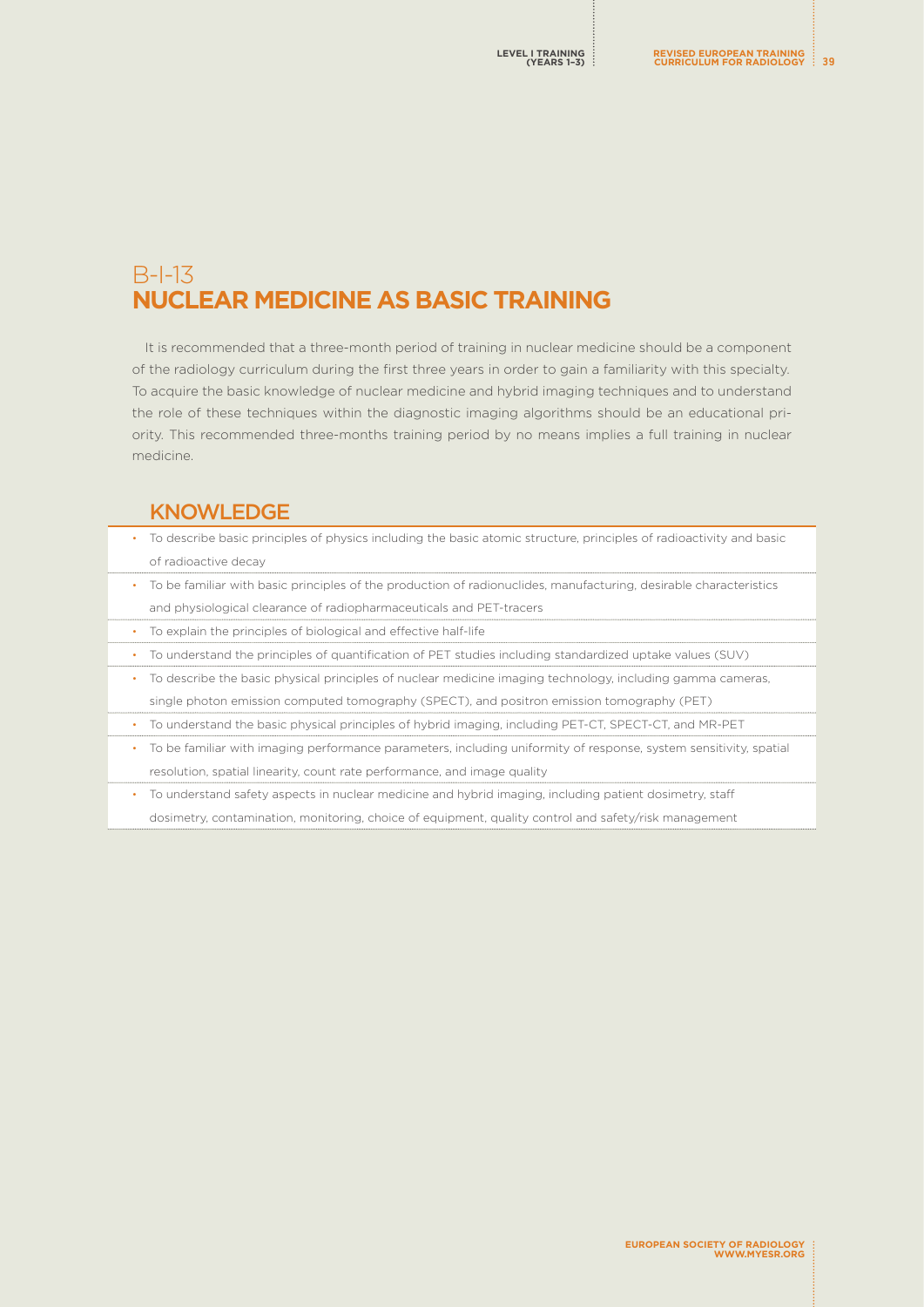#### SKILLS

- To perform radiopharmaceutical administration under supervision for the following isotope imaging studies: bone, renal, ventilation / perfusion (V/Q), thyroid, parathyroid, white cell, cardiac
- To observe nuclear imaging studies with gamma cameras, single photon emission computed tomography (SPECT), and with positron emission tomography (PET), preferably with hybrid imaging technique

# COMPETENCES AND ATTITUDES

- To apply the appropriateness criteria and indications for nuclear medicine and hybrid imaging procedures under guidance of nuclear medicine specialists
- To assist referring physicians in selecting the best-suited nuclear medicine or hybrid imaging examination for common indications
- To communicate with the patient in order to inform them about the procedures and obtain informed consent prior to nuclear medicine or hybrid imaging studies
- To choose optimal imaging protocols for nuclear medicine and hybrid imaging examinations under supervision
- To apply techniques to reduce exposure doses for nuclear medicine and hybrid imaging studies under supervision
- To interpret and report common nuclear medicine and hybrid imaging studies under supervision
- To appreciate own limitations and to identify when it is appropriate to obtain assistance in interpreting and reporting nuclear medicine and hybrid imaging examinations
- To identify urgent and/or unexpected findings in nuclear medicine and hybrid imaging examinations and to communicate these timely and properly
- To communicate with patients and their relatives in order to explain their imaging findings of nuclear medicine studies under supervision
- • To participate in multidisciplinary clinical reviews and tumour boards under supervision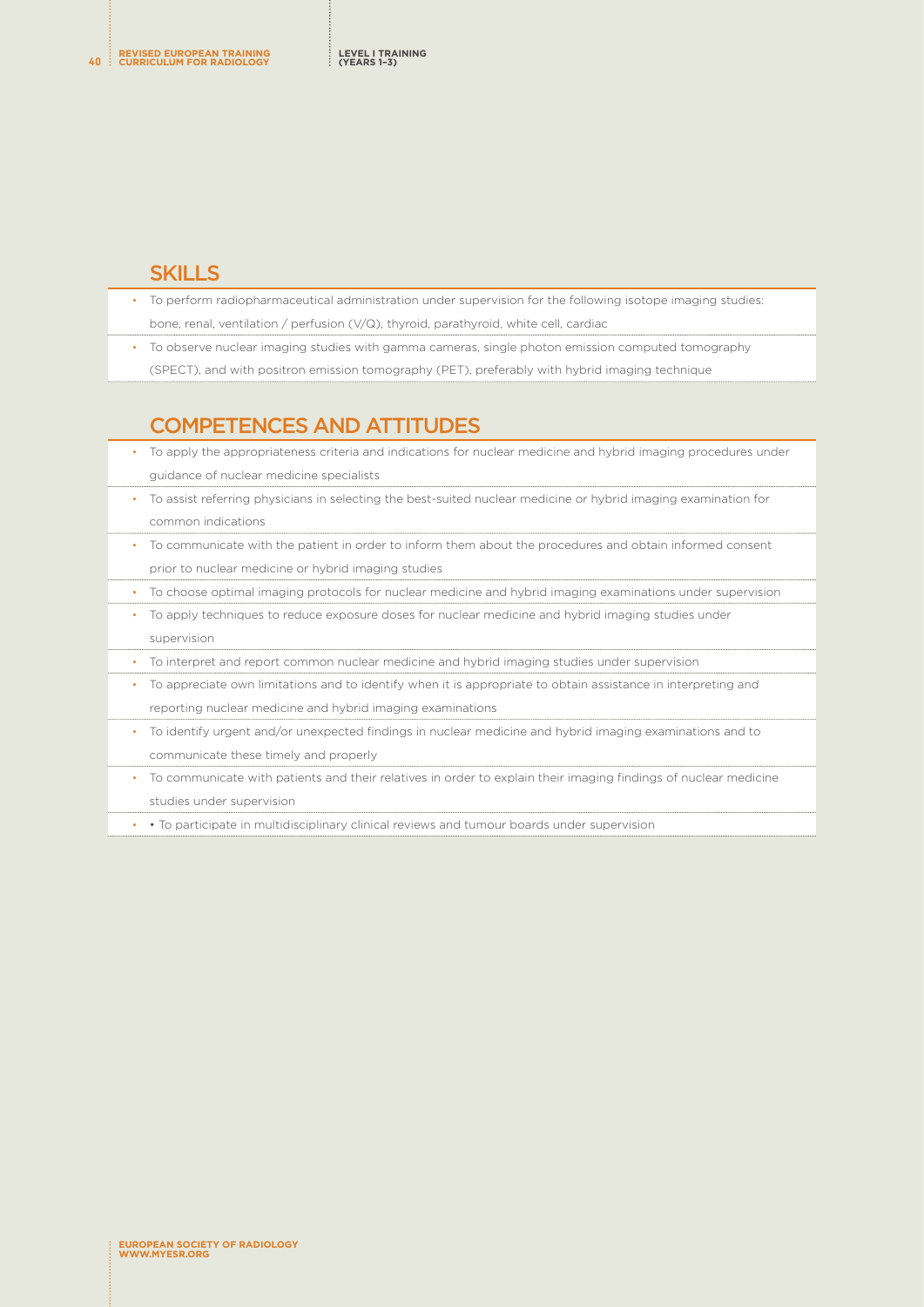# B-I-14 **RADIATION PROTECTION EDUCATION AND TRAINING**

#### KNOWLEDGE • To list the sources and properties of ionising radiation • To list and explain mechanisms of interaction between ionising radiation and matter/tissues • To list and explain mechanisms of radioactive decay • To explain the phenomena of X-ray interaction with matter and the consequences for image generation, image quality and radiation exposure • To list and explain definitions, quantities and units of kerma, absorbed energy dose (Gy), organ and effective doses (Sv), as well as exposure rate and dose rate • To understand the mechanism of X-ray production • To list the components of an X-ray unit and explain the process of X-ray generation • To explain the function of filters and diaphragms • To list the common analogue and digital detectors, explain their function and their relative pros and cons • To explain the role of screens (in analogue radiography) and grids and their effect on image quality and exposure • To describe radiation effects on cells and DNA • To describe cellular mechanisms of radiation response, repair and cell survival • To describe radiation effects upon tissues and organs • To explain differences in radiation response between healthy tissue and tumours as basis for radiation treatment • To define and explain stochastic, deterministic and teratogenic radiation effects • To describe types and magnitudes of radiation risk from radiation exposure in medicine • To describe the basic principles of radiation protection, as outlined by the ICRP (International Commission on Radiological Protection) • To specify types and magnitudes of radiation exposure from natural and artificial sources • To describe concepts of dose determination and dose measurement for patients, occupationally exposed personnel and the public • To explain the nature of radiation exposure and the relevant dose limits for the worker, including organ doses and dose limits for pregnant workers, comforters, careers, and the general public • To define As Low As Reasonably Achievable (ALARA) and its applicability to diagnostic radiology settings • To explain the concepts and tools for dose management in diagnostic radiology with regard to adult and paediatric patients • To explain the factors influencing image quality and dose in diagnostic radiology • To describe the methods and tools for dose management in diagnostic radiology: radiography, fluoroscopy, CT, mammography, and those for paediatric patients • To explain the basic concepts of patient dose measurement and calculation for the different modalities in diagnostic radiology • To describe the key considerations relevant to radiation protection when designing a diagnostic radiology department • To list diagnostic procedures performed outside the radiology department with relevant radiation protection considerations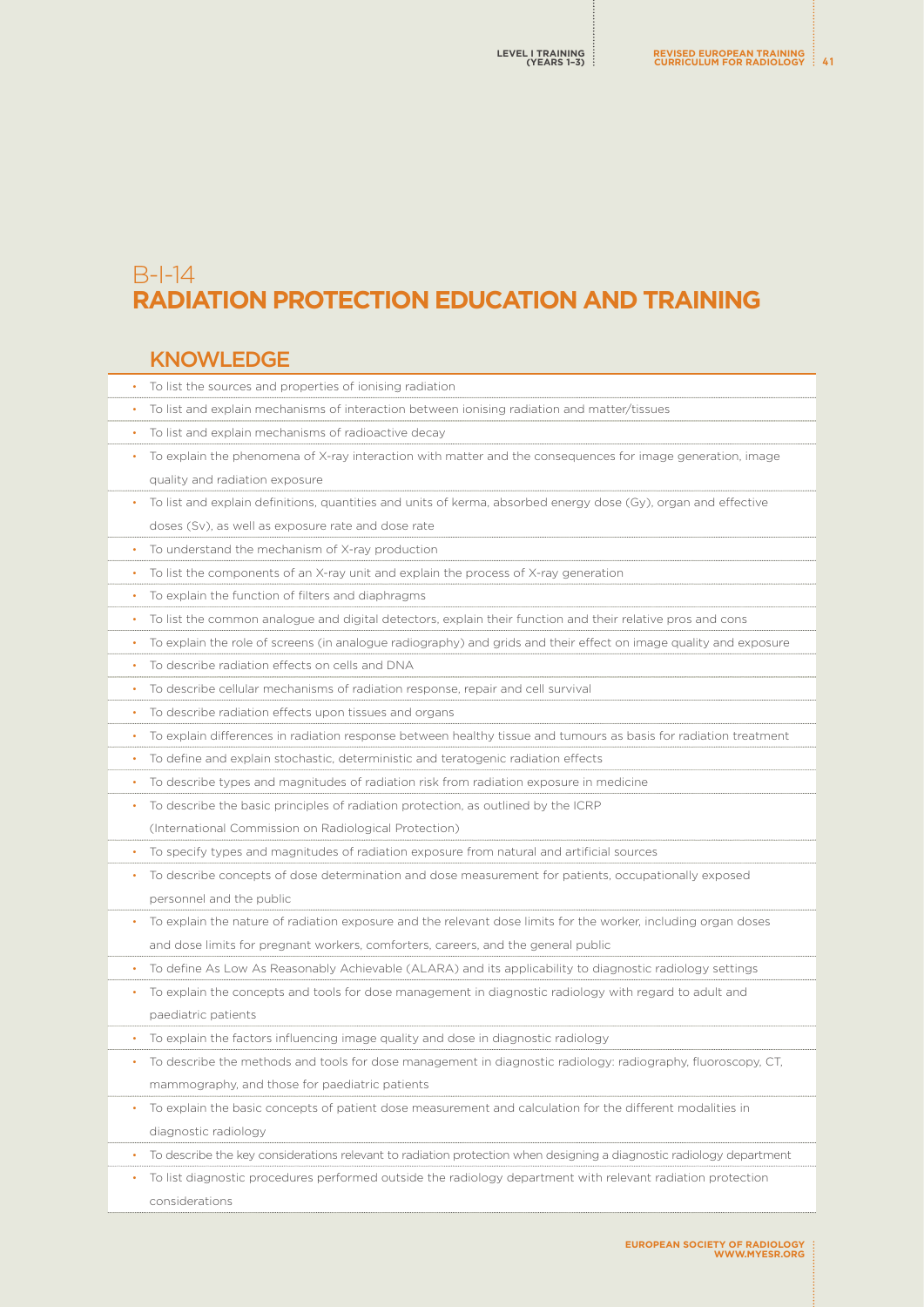| To list expected doses (reference person) for frequent diagnostic radiology procedures<br>$\bullet$                            |
|--------------------------------------------------------------------------------------------------------------------------------|
| To explain quantitative risk and dose assessment for workers and the general public in diagnostic radiology<br>$\bullet$ .     |
| • To define Quality Assurance (QA) in radiology. QA management and responsibilities, outline a QA and radiation                |
| protection programme for diagnostic radiology                                                                                  |
| To list the key components of image quality and their relation to patient exposure<br>$\bullet$                                |
| To explain the principle of diagnostic reference levels (DRLs)<br>$\bullet$                                                    |
| To list national and international bodies involved in RP regulatory processes                                                  |
| To specify the relevant regulatory framework (ordinances, directives, etc.) governing the medical use of ionising<br>$\bullet$ |
| radiation in the respective country and the EU                                                                                 |
| To specify the relevant regulatory framework governing the practice of diagnostic radiology in the respective                  |

country and in the EU

• To understand the effects of poor-quality images

#### **SKILLS**

- To apply radiation physics to optimally select the best imaging modality
- To apply radiation physics to optimise the protocols, using minimal exposure to reach the image quality level needed for the task
- To use the laws of physics to minimise scatter and optimise contrast
- To use the correct terms to characterise exposure in daily radiograph fluoroscope and CT examinations and define organ risk, and estimate the genetic and cancer risk
- To use the technical features of the specific equipment and take advantage of all quality-improving and dose-reducing capabilities while recognising the limits of the machine
- To communicate the radiation risk to the patient at an understandable level, whenever there is a significant deterministic or stochastic risk, or when the patient has a question
- To communicate with the referrer regarding justification, and, if necessary, to suggest a different test
- To apply the three levels of justification in daily practise, with respect to existing guidelines, but also to individual cases (e.g. polymorbidity)
- To optimise imaging protocols by using standard operating procedures (SOPs) and by adapting these to the specific patient's size
- To use specific paediatric protocols, by taking into consideration the physics of small size, but also the elevated risk, vulnerability and specific pathology of each age group
- To choose the best compromise between risk-benefit-ratio, image quality and radiation exposure on a case-by-case basis
- To supervise the use of personal protective equipment
- To support monitoring of the workplace and individuals
- To support exposure assessment, investigation and follow up, health surveillance, and records
- To apply and advise on the use of radiation protection measures in diagnostic radiology
- (radiography, fluoroscopy-intervention, CT, mammography and paediatric patients)
- To stay within guidance/reference levels in daily practice
- To set up size-specific protocols for high-dose procedures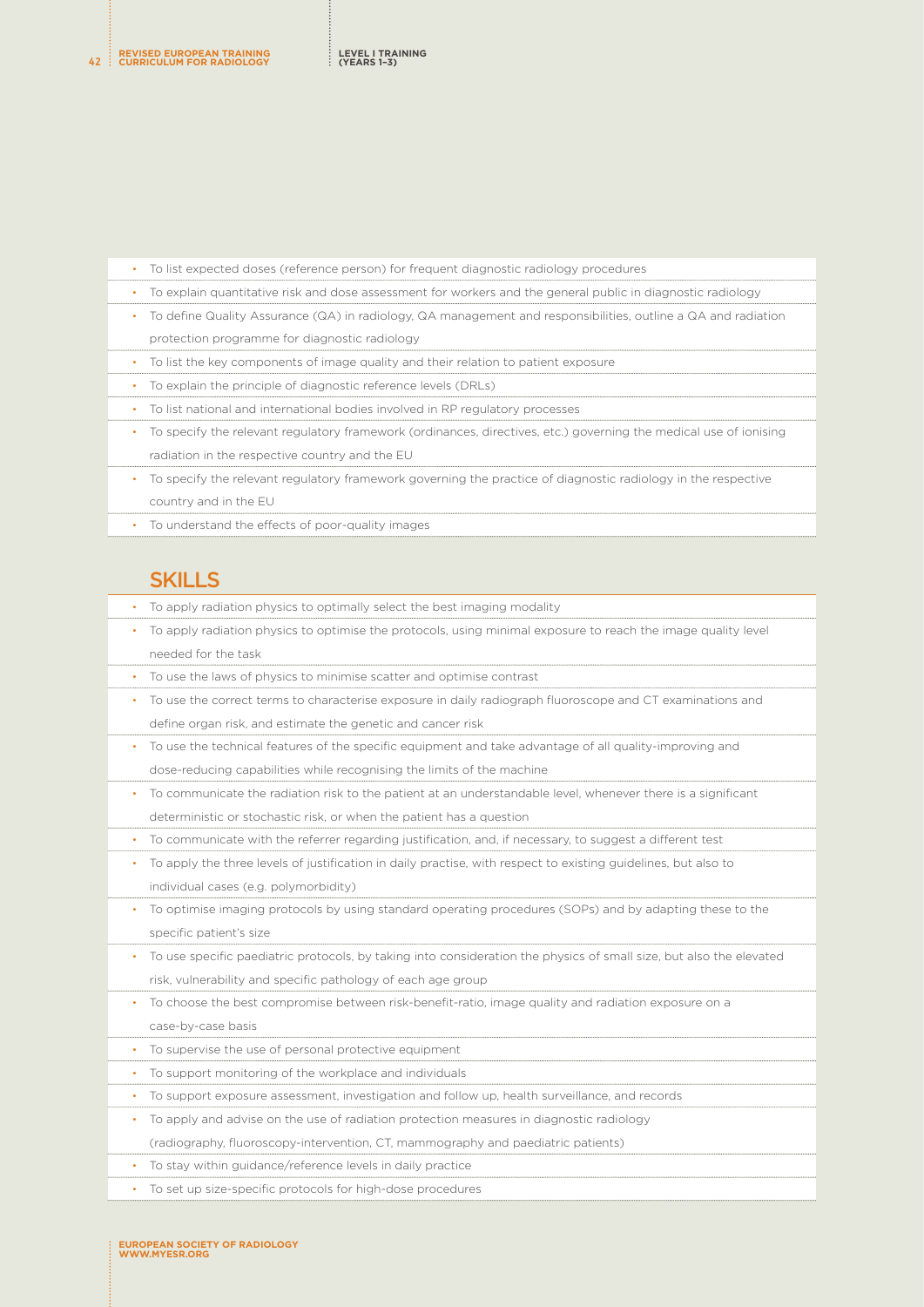- To estimate organ doses and effective doses for diagnostic radiology examinations, based on measurable exposure parameters (KAP, DLP)
- To apply standards of acceptable image quality
- To perform retake analyses

# COMPETENCES AND ATTITUDES

| ٠         | To continuously check image quality in order to recognise and correct technical defects                                   |
|-----------|---------------------------------------------------------------------------------------------------------------------------|
| $\bullet$ | To demand the best in image quality, technical innovation and exposure reduction for the lowest cost                      |
|           | To coordinate the commissioning of new equipment with the other members of the core team (radiographer,                   |
|           | medical physicist)                                                                                                        |
| $\bullet$ | To develop an organisational policy to keep doses to the personnel as low as reasonably achievable (ALARA)                |
|           | To avoid unnecessary radiation exposure during pregnancy (warning signs, questionnaire) by optimising the                 |
|           | technique (size and positioning of the x-ray field, gonad shielding, tube-to-skin distance, correct beam filtration,      |
|           | minimising and recording the fluoroscopy time, excluding non-essential projections, avoiding repeat radiographs)          |
| $\bullet$ | To find and apply the relevant regulations for any clinical situation in radiology                                        |
| ٠         | To choose the best equipment for the patient spectrum based on the resources available                                    |
| ۰         | To take responsibility for choosing the best imaging modalities for the individual patient (radiography, CT,              |
|           | alternatives such as ultrasound or MRI) by taking into consideration the risk of the disease, patient, age and size,      |
|           | the dose level of the procedure, and exposure of different critical organs                                                |
| $\bullet$ | To consult both the patient and staff on pregnancy related concerns in radiation protection                               |
| $\bullet$ | To take responsibility for patient dose management in different imaging modalities                                        |
|           | To advise patients on the radiation-related risks and benefits of a planned procedure                                     |
| ٠         | To take responsibility for the justification of radiation exposure for every individual patient, with special             |
|           | consideration for pregnant patients                                                                                       |
|           | To take responsibility for choosing and performing the diagnostic procedure with the lowest dose for a given              |
|           | referrer's request                                                                                                        |
|           | To take responsibility for optimising the radiographic technique/protocol used for a given diagnostic procedure           |
|           | based on patient-specific information                                                                                     |
|           | To take responsibility for applying the optimal size-adapted and problem-adapted individual protocol for                  |
|           | high-dose procedures (CT, fluoroscopy-intervention)                                                                       |
| $\bullet$ | To supervise quality control procedures on all equipment related to patient exposure                                      |
|           | To take responsibility for the establishment of formal systems of work (Standard Operating Procedures) for                |
|           | radiation protection                                                                                                      |
|           | To take responsibility for organisational issues and implementation of responsibilities and local rules in regard to      |
|           | radiation protection                                                                                                      |
| ٠         | To take responsibility for compliance with regulatory requirements concerning occupational and public radiation exposures |
| ٠         | To take responsibility for compliance with ALARA principles concerning occupational and public radiation exposures        |
|           | To take responsibility for conforming with patient protection regulations (including diagnostic reference levels,         |
|           | where applicable)                                                                                                         |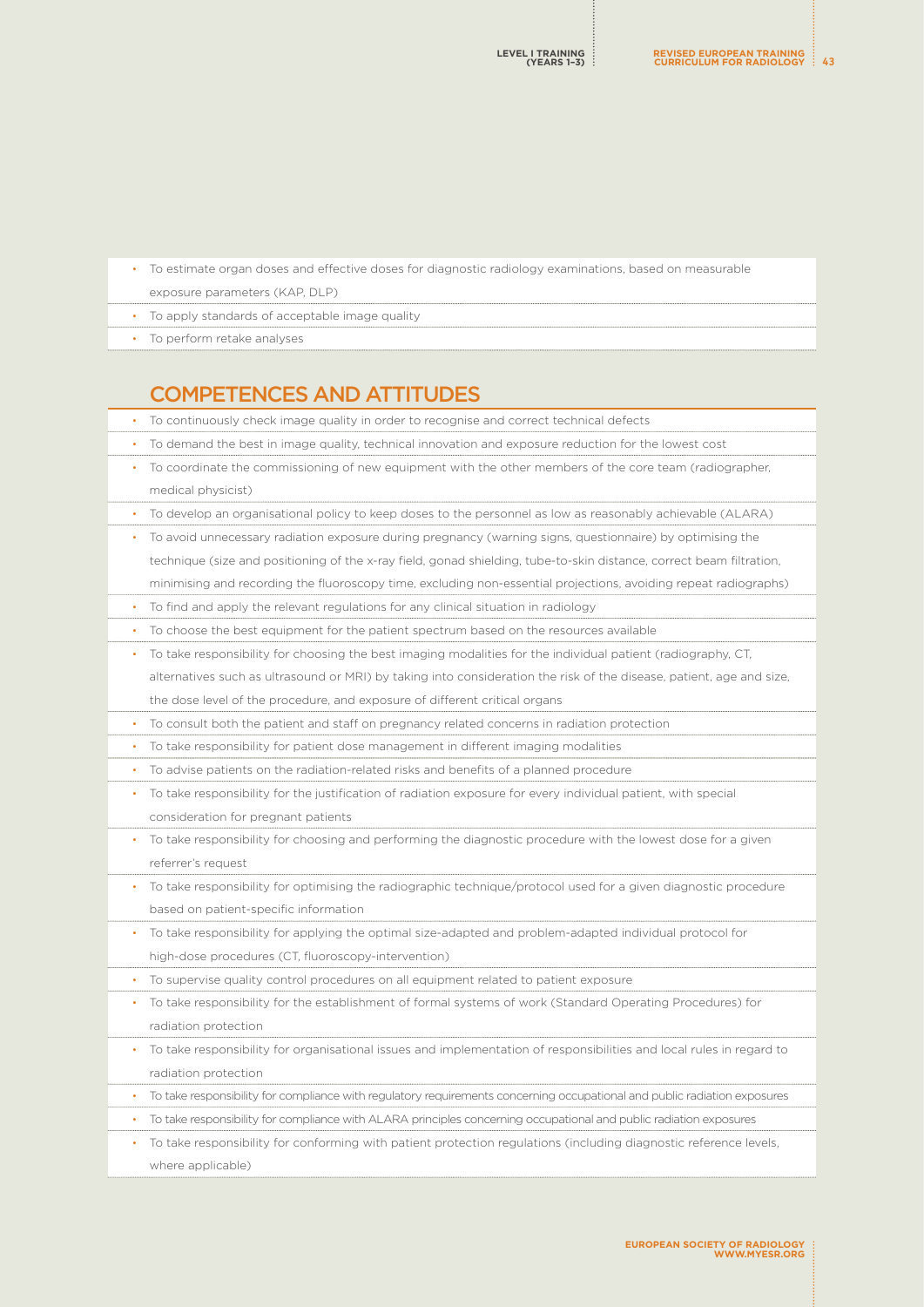# B-I-15 **PRINCIPLES OF IMAGING TECHNOLOGY & MOLECULAR IMAGING**

# **KNOWLEDGE**

## RADIOGRAPHY

| To explain the relative value of a radiographic examination for the various organ systems and indication           |
|--------------------------------------------------------------------------------------------------------------------|
| To have an in-depth understanding of the physical basis of image formation of conventional X-ray                   |
| To explain the concept of electromagnetic waves                                                                    |
| To describe X-ray production, with emphasis on the effects on dose and image quality of altering kV and mA         |
| and on the trade-off between diagnostic quality imaging and minimising the effective dose                          |
| To describe the interaction between X-rays and matter                                                              |
| To describe the structure, role and function of filters, collimators and grids                                     |
| To explain the principles of radiographic image acquisition                                                        |
| To explain the principles of digital image acquisition / digital radiography                                       |
| To list and describe the factors affecting image quality in conventional and digital radiography                   |
| To describe the indications for the use of X-ray contrast media in the study of various organs / organ systems     |
| To describe the principles of fluoroscopy<br>$\bullet$                                                             |
| To describe the indications for fluoroscopy including the principles of contrast application and to list optimized |
| protocols                                                                                                          |
| To list techniques to enhance image quality and to reduce radiation in fluoroscopy<br>$\bullet$                    |
| To describe the principles of soft tissue radiography, e.g. in mammography<br>$\bullet$                            |
| To explain the principles of specimen radiography<br>$\bullet$                                                     |
| To have an in-depth understanding of dosimetry<br>$\bullet$                                                        |
| To have an in-depth understanding of radiation biology<br>$\bullet$                                                |

# COMPUTED TOMOGRAPHY - CT

| To explain the relative value of a CT examination for the various organ systems and indications |  |
|-------------------------------------------------------------------------------------------------|--|
|-------------------------------------------------------------------------------------------------|--|

- To have an in-depth understanding of the physical basis of image formation of computed tomography and of the physics of helical and multidetector CT
- To have a basic understanding of dual-source CT
- To list the major sources of artefacts in CT
- To define the scale of Hounsfield units and to explain the principle of window centre and width
- To list the optimal setting of window centre and width for various organs and tissues
- To list the normal levels of attenuation (in HU) for the various organs and pathological processes in the body
- To describe the principles of optimising sequence protocols for a variety of CT scanner types
- To understand the principles of perfusion imaging with CT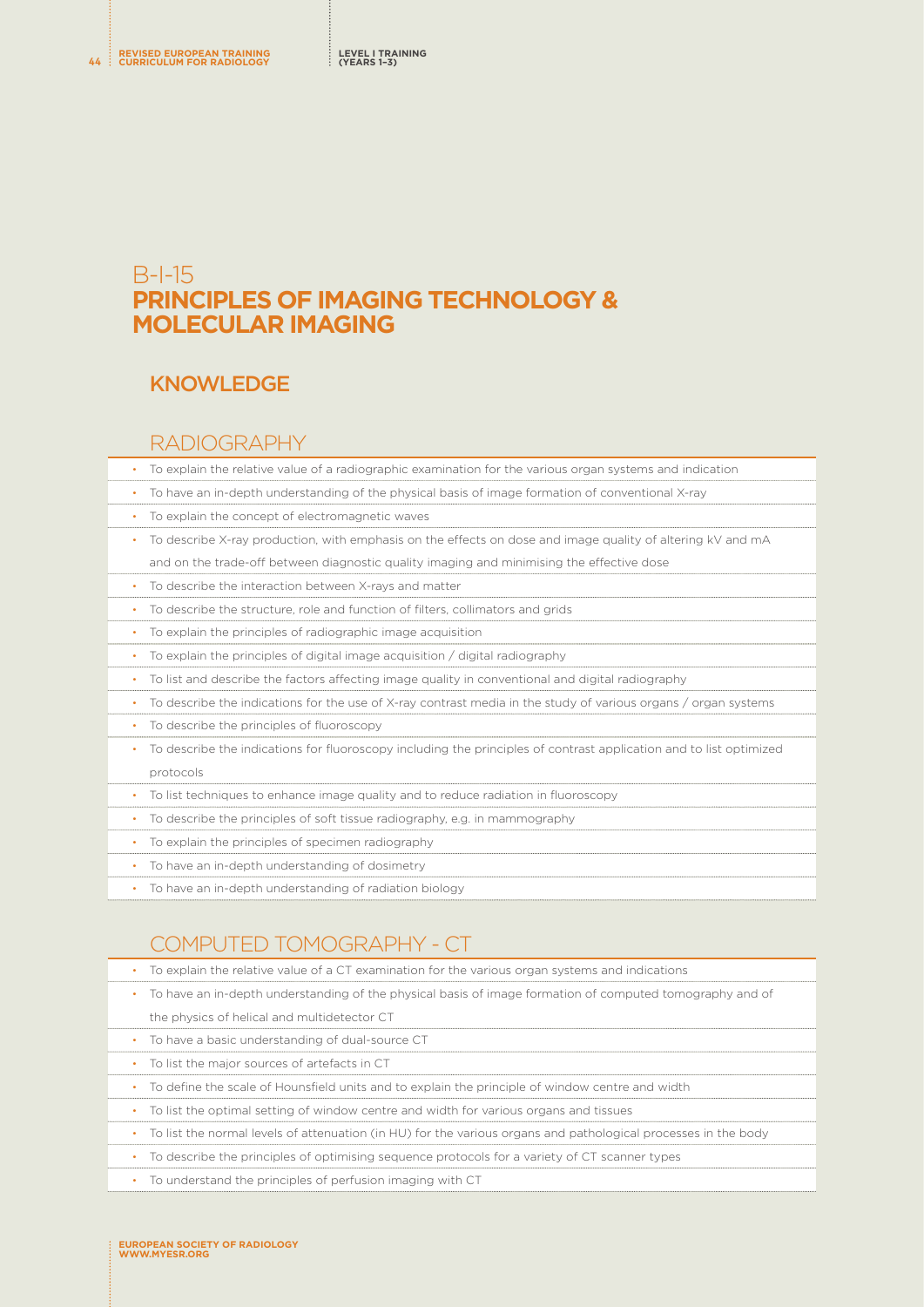- To understand the principles of CTA protocols, including contrast materials used and reconstruction techniques
	- To define CT protocols for the various organs and pathological processes in the body
- To explain the principles of reconstruction algorithms and kernels
- To describe the indications for the use of CT contrast media in the study of various organs / organ systems
- To have a detailed understanding of CT-dosimetry

#### MAGNETIC RESONACE IMAGING - MRI

• To explain the relative value of an MRI examination for the various organ systems and indications • To explain the fundamentals of MR physics • To have a basic understanding of the physical basis of image formation in MRI • To explain the principles of pulse sequences and relaxation times • To explain the principles of spin echo and gradient echo sequences • To describe the principles and main diagnostic applications for the most commonly used sequences in MRI, including T2-weighted sequences, T1-weighted sequences, STIR sequences, FLAIR sequences, other inversion recovery sequences, and T2\*- / susceptibility weighted sequences • To describe the typical appearance of tissues, organs and pathological processes on these MR sequences • To understand the sequence technology for MR angiography (MRA) including time of flight (TOF) MRA and contrast-enhanced MRA • To discuss the advantages and disadvantages of different contrast materials used for MRA • To discuss the differences between time-of-flight, phase contrast, and contrast-enhanced techniques pertaining to MRA • To discuss advantages and disadvantages of MRA compared with other techniques • To explain the principles of dynamic contrast-enhanced (DCE) MRI • To explain the principles of diffusion-weighted imaging (DWI) and diffusion tensor imaging (DTI) • To have an appreciation of the principles of functional MRI (fMRI) using BOLD contrast • To outline the principles of spectroscopy using 1H, 31P, 13C • To describe typical artefacts on MR imaging and to discuss their respective causes • To describe the indications for the use of MR contrast media in the study of various organs / organ systems • To explain the absolute or relative contraindications against MR imaging and how to handle MR examination of

patients with relative contraindications requiring examination in special coils, etc.

• To explain the safety issues in the MR environment with regard to patients and staff

#### ULTRASOUND

|           | To explain the relative value of an ultrasound examination for the various organ systems and indications    |
|-----------|-------------------------------------------------------------------------------------------------------------|
|           | • To describe the nature of ultrasound waves, their propagation, velocity, intensity and the equations that |
|           | describe them                                                                                               |
| $\bullet$ | To describe the principles of acoustic impedance and to list the tissue properties that determine it        |
|           | • To describe the frequency of transmission to achieve satisfactory imaging                                 |
|           | To describe the physical principles of the piezoelectric phenomenon                                         |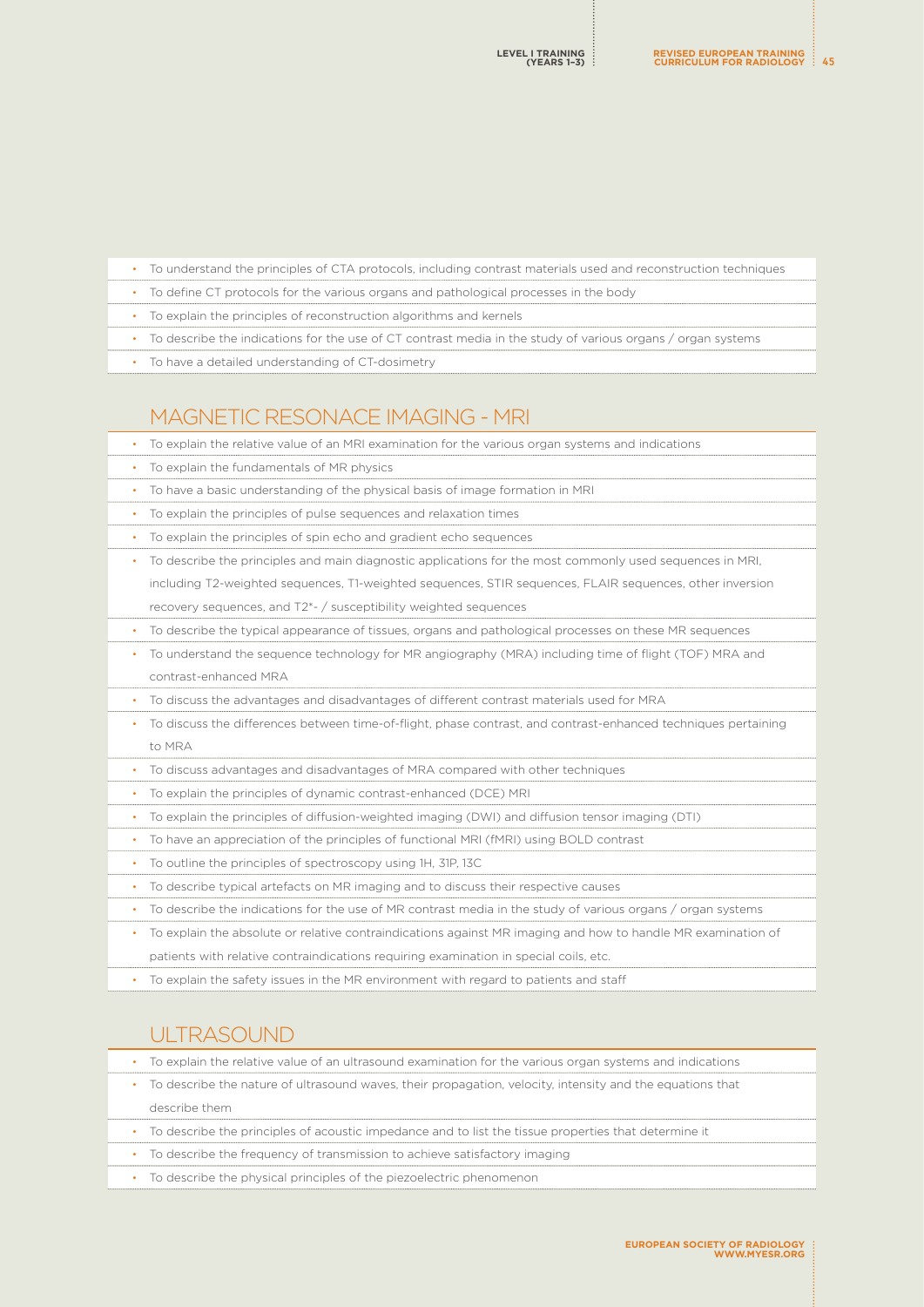| • To list factors that determine the resonance frequency of the piezoelectric element                      |
|------------------------------------------------------------------------------------------------------------|
| To explain the principles of continuous and pulsed emission ultrasound                                     |
| • To list the factors that focus and unify the ultrasound beam                                             |
| To describe the differences between the A, B and TM modes of ultrasound                                    |
| To explain the principles of spatial and temporal resolution of ultrasound images as applied to good image |
| formation                                                                                                  |
| • To explain the principles of the Doppler effect and the application of angled beam and direction of flow |
| To describe the application of pulsed and continuous wave Doppler and spectral waveform analysis           |

- To describe the thermal and mechanical biological effects of ultrasound waves, including production of the cavitation phenomenon
- To describe the different types of transducers in ultrasound imaging
- To list the appropriate transducers according to the organs imaged
- To explain the relative value of transcutaneous vs. endoluminal sonography
- To describe criteria for a good ultrasound image
- To describe the major artefacts on ultrasound imaging including reflection, diffusion and speckle and to list their respective causes
- To describe the indications for the use of ultrasound contrast media in the study of various organs / organ systems

## CONTRAST MEDIA

- To understand the molecular structure, pharmacology, classification, dose and side effects of all radiographic, MRI and ultrasound contrast media
- To explain the principles of contrast ultrasound media and the relation between the ultrasound beam and microbubbles
- To explain the principle of ionic and non-ionic contrast agents
- To describe the physiological principles, physical properties, toxic effects, anaphylactoid reaction and biological effects of iodinated contrast media
- To describe the physiological principles, physical properties, toxic effects, anaphylactoid reaction and biological effects of MRI contrast media
- To outline the best contrast material and its optimal use according to the imaging technique and the clinical problem
- To describe the various timing phases of contrast media application and their respective values according to the clinical problem
- To describe the fundamentals of intravascular bolus kinetics and constant rate input
- To describe the physiology of renal excretion of contrast medium
- To describe enhancement curves within renal compartments after injection of contrast agents
- To list concentrations and doses of contrast agents used intravenously
- To define the nephrotoxicity of contrast media
- To list risk factors of contrast media nephrotoxicity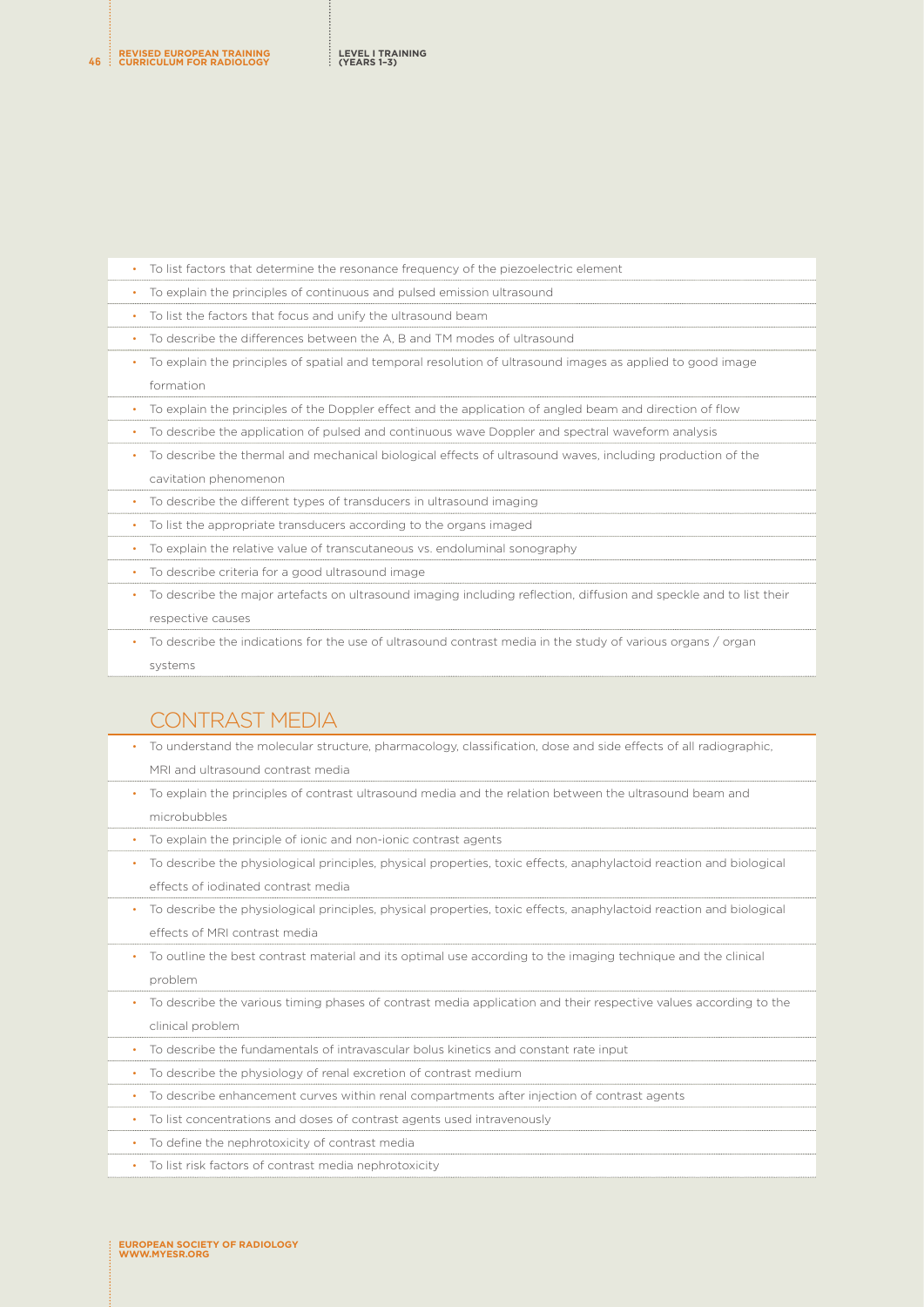| $\bullet$ | To identify patients at risk of contrast media nephrotoxicity                                                 |
|-----------|---------------------------------------------------------------------------------------------------------------|
|           | To list methods to reduce the risk of contrast nephrotoxicity                                                 |
|           | To describe precautions in diabetics taking metformin and requiring intravascular administration of contrast  |
|           | media                                                                                                         |
|           | • To list measures to reduce the risk of contrast media nephrotoxicity                                        |
|           | To have an in-depth understanding of nephrogenic systemic fibrosis (NSF) including the definition of NSF, the |
|           | clinical features and the risk factors                                                                        |
|           | To describe the use of Gadolinium-based contrast media in patients at risk                                    |

# IMAGING INFORMATICS

| To explain the infrastructure of imaging informatics, including Picture Archiving and Communication Systems |  |
|-------------------------------------------------------------------------------------------------------------|--|
|                                                                                                             |  |

- (PACS), Radiological Information Systems (RIS) and Electronic Patient Records
- To list informatics standards, including DICOM, HL7 and IHE
- To have an understanding of image processing and analysis tools, including 2D and 3D reconstructions, 2D and 3D image analysis, quantitative imaging, image fusion, virtual reality, augmented reality, functional analysis, and computer aided diagnosis
- To explain e-learning tools
- To discuss relevant aspects of teleradiology and telemedicine
- To have an understanding of structured reporting

# SIGNAL PROCESSING AND POST-PROCESSING

- To have a basic understanding of the principles of signal processing
- To describe the principles of linear systems including convolution, Fourier transformation, Nyquist, image
	- restoration, and deconvolution
- To describe the principles of image display
- To have an in-depth understanding of image quality, including noise, contrast, resolution, and noise amplification during processing
- To be familiar with the principles of quantification including ROI analyses, time–activity curves and factorial analysis
- To understand the principles of image processing including edge, detectors, smoothing, segmentation, image reconstruction, image fusion, registration, and display

# MOLECULAR IMAGING

- To have an understanding of basic principles of cell biology and biochemistry including DNA and RNA activity, metabolism, apoptosis and hypoxia • To have a basic understanding of stem cell migration and stem cell differentiation
- To understand the basic principles of the most commonly used molecular imaging methods, including nuclear
- medicine (PET, micro-PET, micro-SPECT) and optical imaging (fluorescence, bioluminescence)
- To have a basic understanding of principles of targeted contrast agents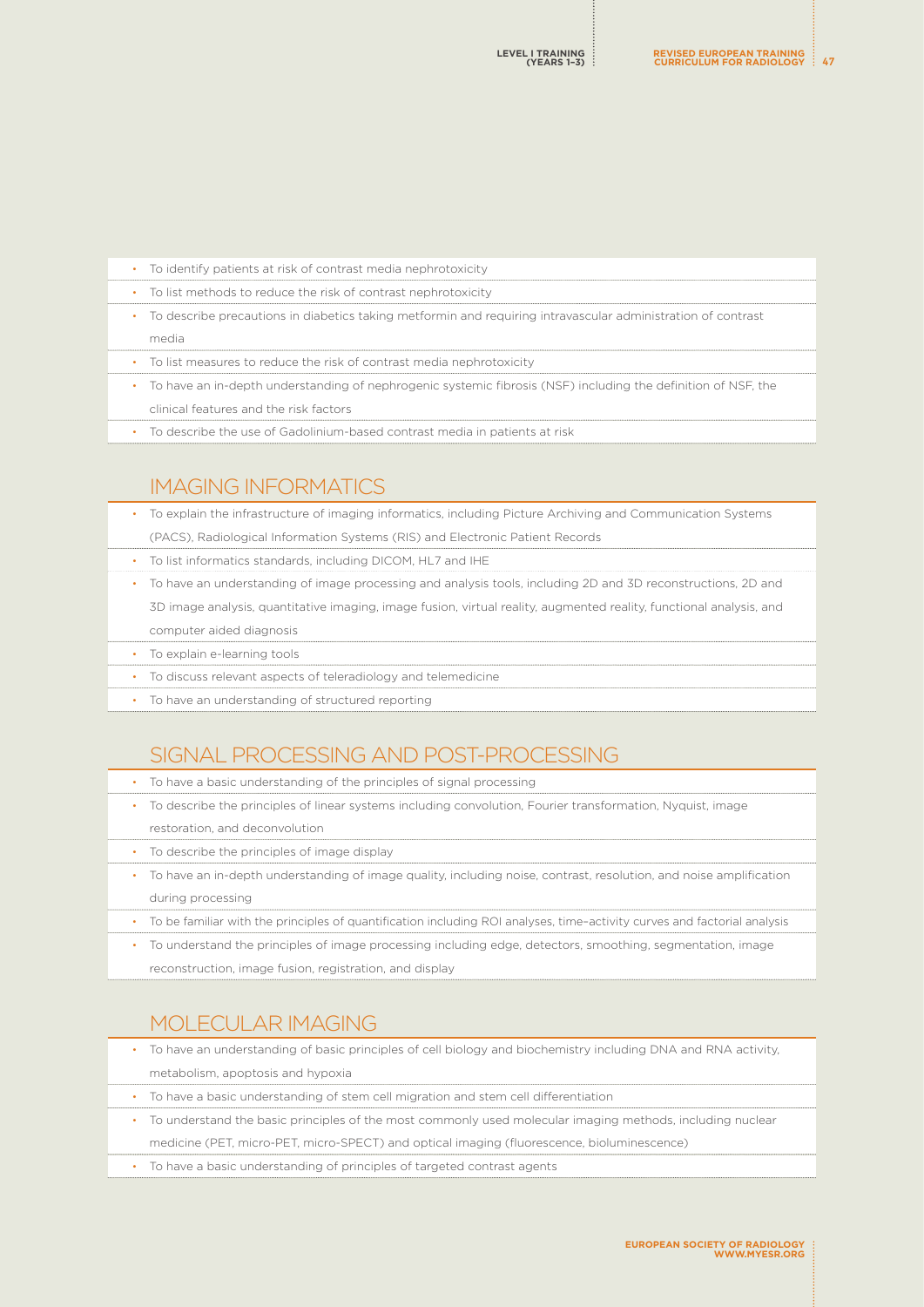| To have a basic understanding about demand on pharmacology and pharmacokinetics for a diagnostic probe                    |
|---------------------------------------------------------------------------------------------------------------------------|
| • To list the most common molecular targets for imaging                                                                   |
| • To list the most commonly used tracers in molecular imaging                                                             |
| • To have an appreciation of the methods of molecular imaging, including its potential application to oncology,           |
| cardiovascular imaging, neurology and drug delivery                                                                       |
| To have a basic understanding of the strategies of gene therapy, including gene replacement, gene repair and<br>$\bullet$ |
| silencing, and of cell therapy                                                                                            |
| • To have an understanding about chemistry and biotechnology methods relevant for probe development                       |
| • To understand PET image analysis and data processing                                                                    |

# **SKILLS**

| To choose the optimal contrast medium for common clinical indications for all types of imaging studies                      |
|-----------------------------------------------------------------------------------------------------------------------------|
| To be able to perform an emergency treatment for adverse reactions to contrast media when required<br>$\bullet$ .           |
| To identify patients at risk of contrast media nephrotoxicity<br>$\bullet$                                                  |
| • To take measures to reduce the risk of contrast nephrotoxicity                                                            |
| To take precautions in diabetics taking metformin and reguiring intravascular administration of contrast media<br>$\bullet$ |
| • To take measures to reduce the risk of contrast media nephrotoxicity                                                      |
| • To identify patients at risk to develop NSF                                                                               |
| • To choose optimal exposure parameters for radiographic imaging                                                            |
| To choose optimal acquisition parameters for common CT applications<br>$\bullet$                                            |
| To choose optimal MR sequences for common indications for MR imaging                                                        |
| To choose the appropriate transducer according to the organ imaged                                                          |
| To choose optimal imaging parameters in ultrasound and Doppler sonography                                                   |
| To obtain Doppler spectra on the various vessels of the body                                                                |

# COMPETENCES AND ATTITUDES

| To choose optimal imaging parameters for all imaging technologies                                              |  |
|----------------------------------------------------------------------------------------------------------------|--|
| To make informed purchasing decisions for imaging equipment for a radiological department respecting           |  |
| imaging technology, radiation protection and budget restrictions                                               |  |
| • To devise strategies to reduce artefacts on conventional radiography, fluoroscopy, CT, MRI and ultrasound    |  |
| To appreciate the effect of the properties of the machine/scanner on image quality and to optimize the image   |  |
| quality for the machine/scanner available for all common imaging indications                                   |  |
| To appreciate the effect of the properties of image recording and display and to optimize the image quality in |  |

the available setting for all common imaging indications

• To appreciate the impact that image quality has on clinical performance and to enhance image quality to the best extent possible

• To confidently devise and conduct quality assurance programmes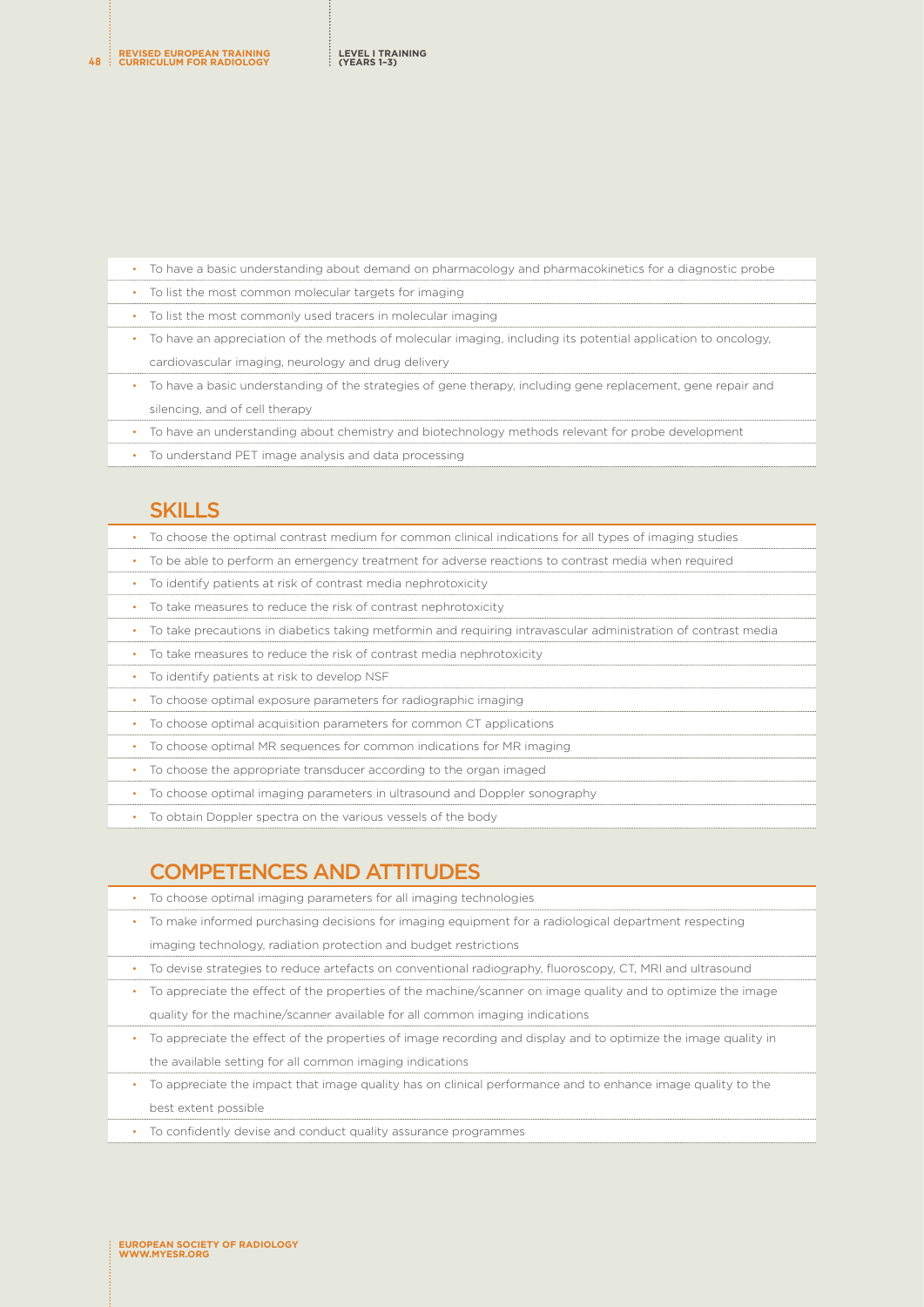# B-I-16 **COMMUNICATION AND MANAGEMENT**

# KNOWLEDGE

| To be familiar with the principles of communicating bad news                                                    |
|-----------------------------------------------------------------------------------------------------------------|
| To have an in-depth understanding of the nature, structure and medicolegal aspects of radiological reporting    |
| To understand the importance of timely communication with referring doctors with regard to imaging reports<br>٠ |
| To understand the important role of the radiologist in multidisciplinary meetings and tumour boards             |
| To know the basic principles of communication in multidisciplinary meetings, including an appreciation<br>٠     |
| of the transfer of knowledge, demonstration of imaging findings, and awareness of treatment consequences        |
| To understand the basic didactic principles of teaching radiology                                               |
| To describe the principles of administration and management as applicable to a clinical imaging department      |
| with multidisciplinary staff and high-cost equipment                                                            |
| To be familiar with the procedures, legalities, critical evaluation processes and priorities required           |
| for systems purchase                                                                                            |
| To understand the principles of teleradiology and its potential role and legal implications                     |
| To understand the methodology and principles of the clinical audit with honesty and integrity, full agreement   |
| and confidentiality                                                                                             |
| To understand the concept of measured performance and the comparison with target standards                      |
| To interpret the results of audit measurements, the process of implementing change and the re-measurement       |
| of performance                                                                                                  |
| To understand the limitations of the selection of appropriate target standards                                  |
| To describe relevant country-specific legal implications of audits                                              |
| To appreciate the concepts of consensus statements from learning bodies and the methodology<br>٠                |
| for sourcing them                                                                                               |
| To understand the medico-legal implications of radiological practice                                            |
|                                                                                                                 |
| To understand the concept of perceptual errors                                                                  |
| • To be aware of the risk and consequences of missed radiographic diagnoses                                     |
| To be familiar with concepts to minimize radiological risk                                                      |
| To have an in-depth understanding of more common radiological pitfalls<br>٠                                     |
| To be familiar with the concepts of uncertainty and error in radiological practice<br>٠                         |
| To describe the concept of hindsight bias<br>٠                                                                  |
| To understand the importance of the comparison with previous examinations<br>٠                                  |
| To be aware of the specific liabilities relating to screening                                                   |
| To have a basic understanding of health economics                                                               |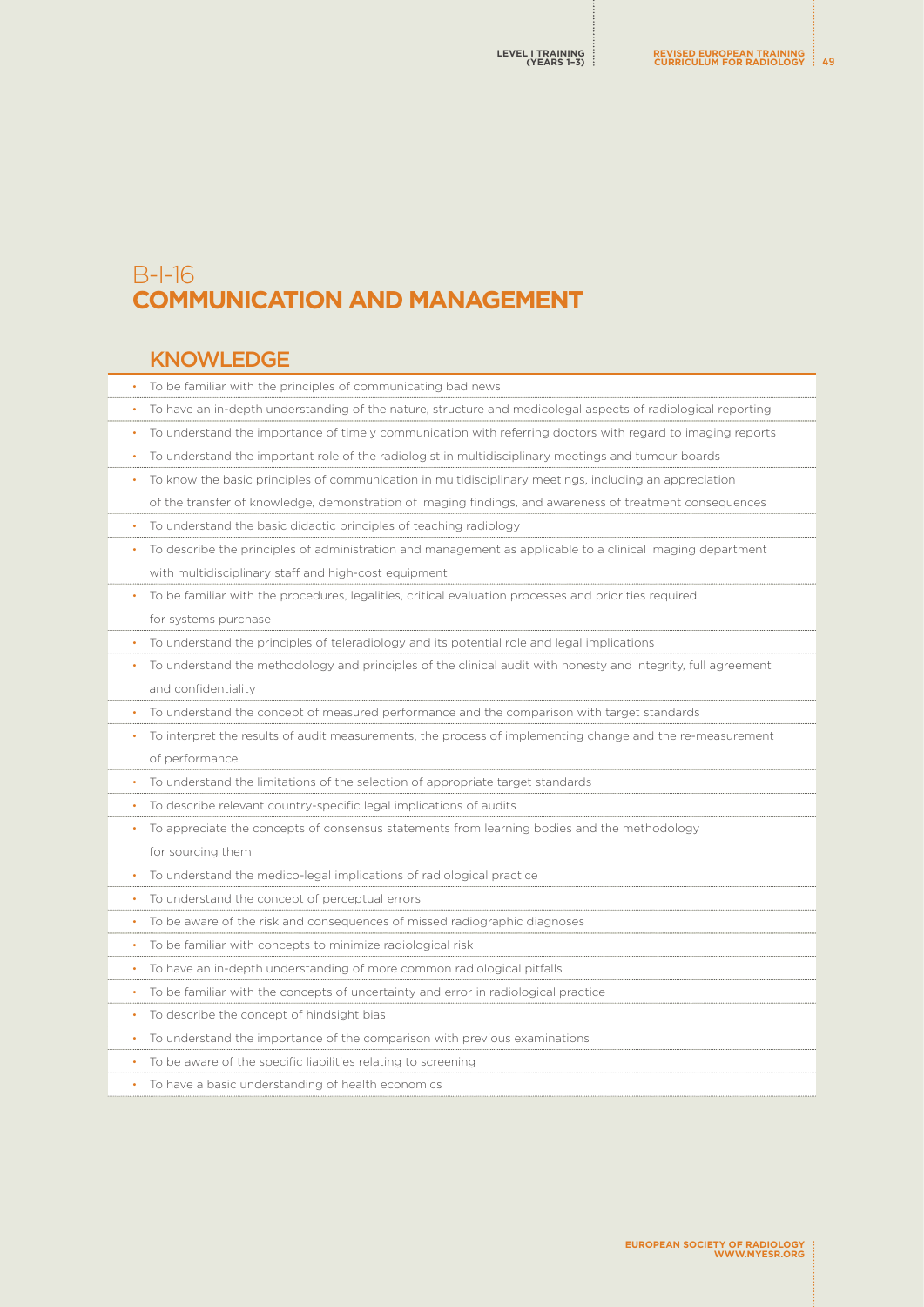#### **SKILLS**

|  | • To formulate a comprehensive radiological report according to accepted standards           |
|--|----------------------------------------------------------------------------------------------|
|  | To use an adequate terminology for the respective clinical question                          |
|  | To perform cost-benefit and cost-efficiency evaluations for common imaging strategies        |
|  | To perform audits of structure, process and outcome                                          |
|  | To teach undergraduate students or other trainees relevant radiological knowledge and skills |
|  |                                                                                              |

# COMPETENCES AND ATTITUDES

| • To relate to the patient and their families with respect, honesty and confidentiality                     |
|-------------------------------------------------------------------------------------------------------------|
| • To be able to explain diagnostic imaging examinations and interventional procedures to the patient and to |
| obtain informed consent                                                                                     |
| • To be able to explain examination results to patients and/or their families when appropriate              |
| • To properly communicate with referring clinical colleagues                                                |
| • To distinguish between routine methods of communication, and the necessity for immediate reporting of     |
| emergency, life-threatening or unexpected findings                                                          |

• To timely and adequately communicate urgent or unexpected findings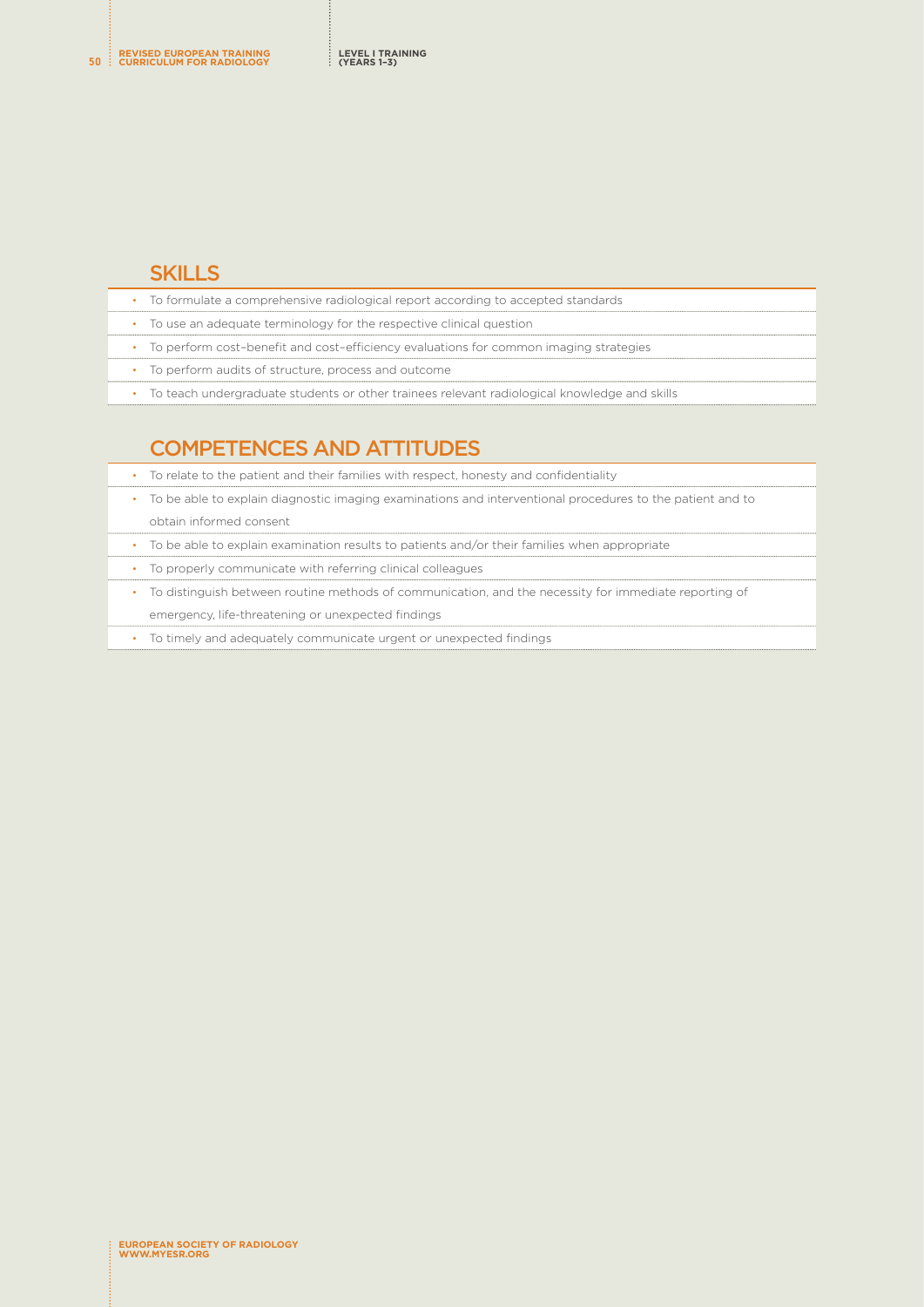# B-I-17 **RESEARCH AND EVIDENCE-BASED MEDICINE**

#### KNOWLEDGE

• To understand the basic elements of scientific methods and evidence-based medicine

• To have an in-depth understanding of design and data analysis for technical and diagnostic performance studies, including the influence of disease prevalence and spectrum on sensitivity, specificity, accuracy, and predictive values as well as the use of ROC analysis in radiological studies

- To understand the statistics necessary for critical assessment of published radiological primary and secondary studies (i.e. meta-analyses, cost-effective analyses)
- To describe basic statistics used in studies comparing treatments (i.e. randomized controlled trials)
- To understand the principles and practice of clinical audit
- To have a basic understanding of didactic methods to teach radiology

## **SKILLS**

- To present studies from the radiological literature in departmental meetings
- To perform basic biostatistical tests relevant to the radiological literature
- To perform a focussed literature search of the relevant radiological literature
- To perform clinical audit in a radiological department

# COMPETENCES AND ATTITUDES

- To appraise the relevant radiological literature in a critical manner
- To plan and conduct research studies under supervision in a methodologically sound manner
- To understand the value and methods of evolving imaging technologies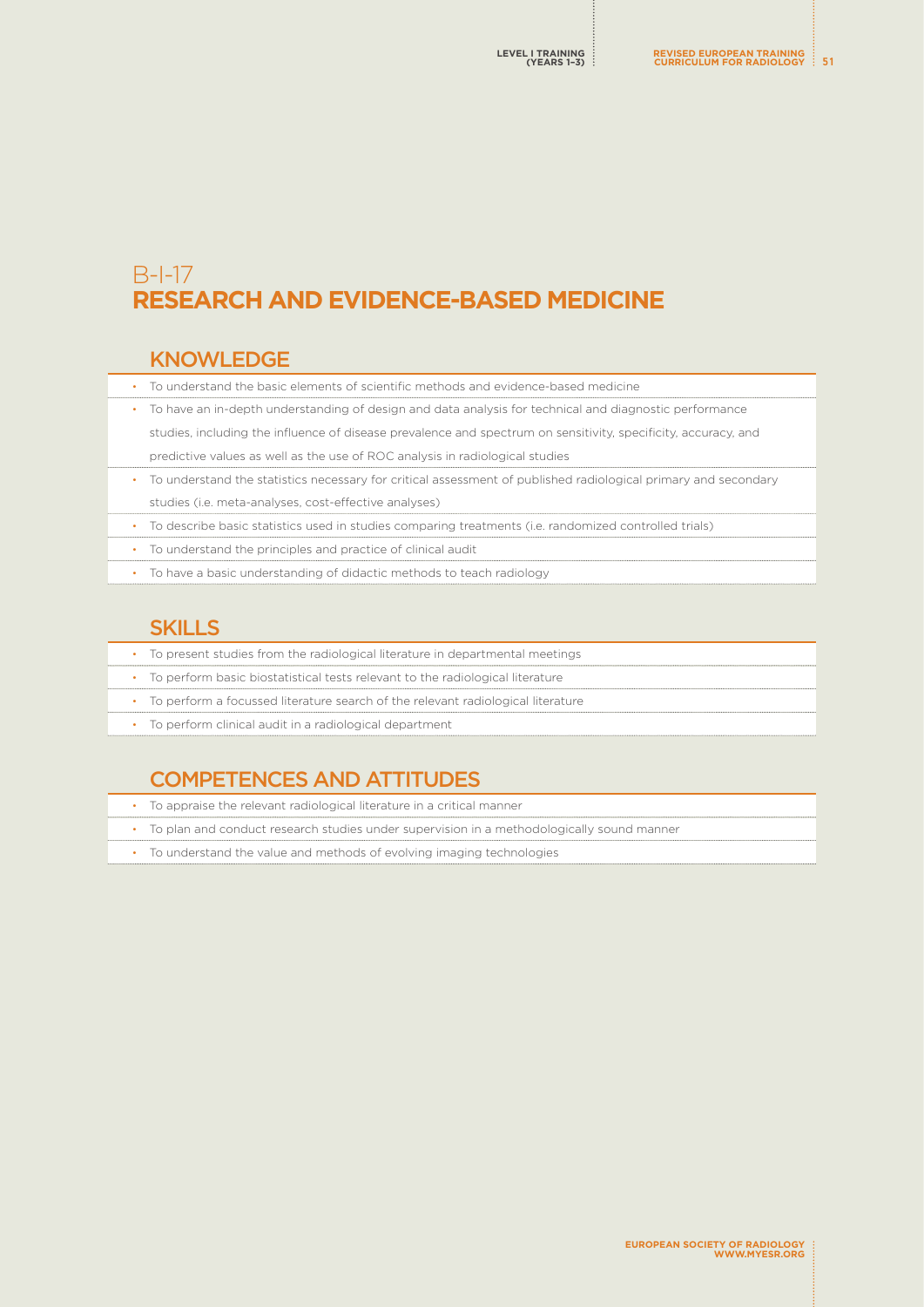B-II: LEVEL II TRAINING (YEARS 4–5)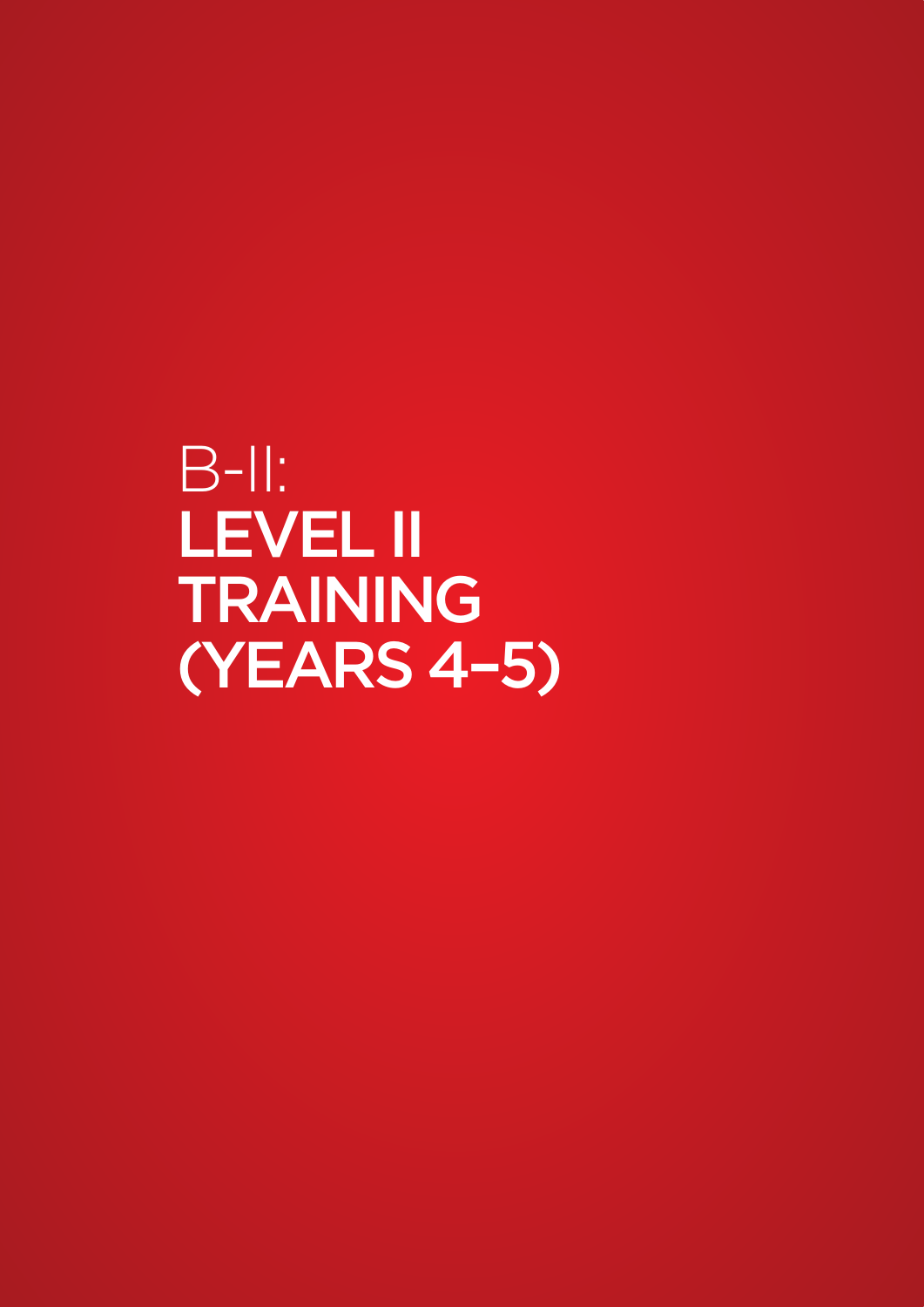# LEVEL II TRAINING (YEARS 4-5)

# **INTRODUCTION**

Level II Training should be interpreted as a continuum of radiology training. During these two years it is envisaged that the trainee should spend approximately 50% of the time in general radiology, with 50% exposure to a maximum of two subspecialty areas. One of these subspecialty areas may remain general radiology.

#### **The curricular content for Level II Training comprises the following subject areas:**

| <b>B-II-1 Breast Radiology</b>                  |
|-------------------------------------------------|
| B-II-2 Cardiac and Vascular Radiology           |
| B-II-3 Chest Radiology                          |
| B-II-4 Emergency Radiology                      |
| B-II-5 Gastrointestinal and Abdominal Radiology |
| B-II-6 Gynaecological and Obstetric Radiology   |
| B-II-7 Head and Neck Radiology                  |
| B-II-8 Interventional Radiology                 |
| B-II-9 Musculoskeletal Radiology                |
| B-II-10 Neuroradiology                          |
| B-II-11 Oncologic Imaging                       |
| B-II-12 Paediatric Radiology                    |
| B-II-13 Urogenital Radiology                    |
|                                                 |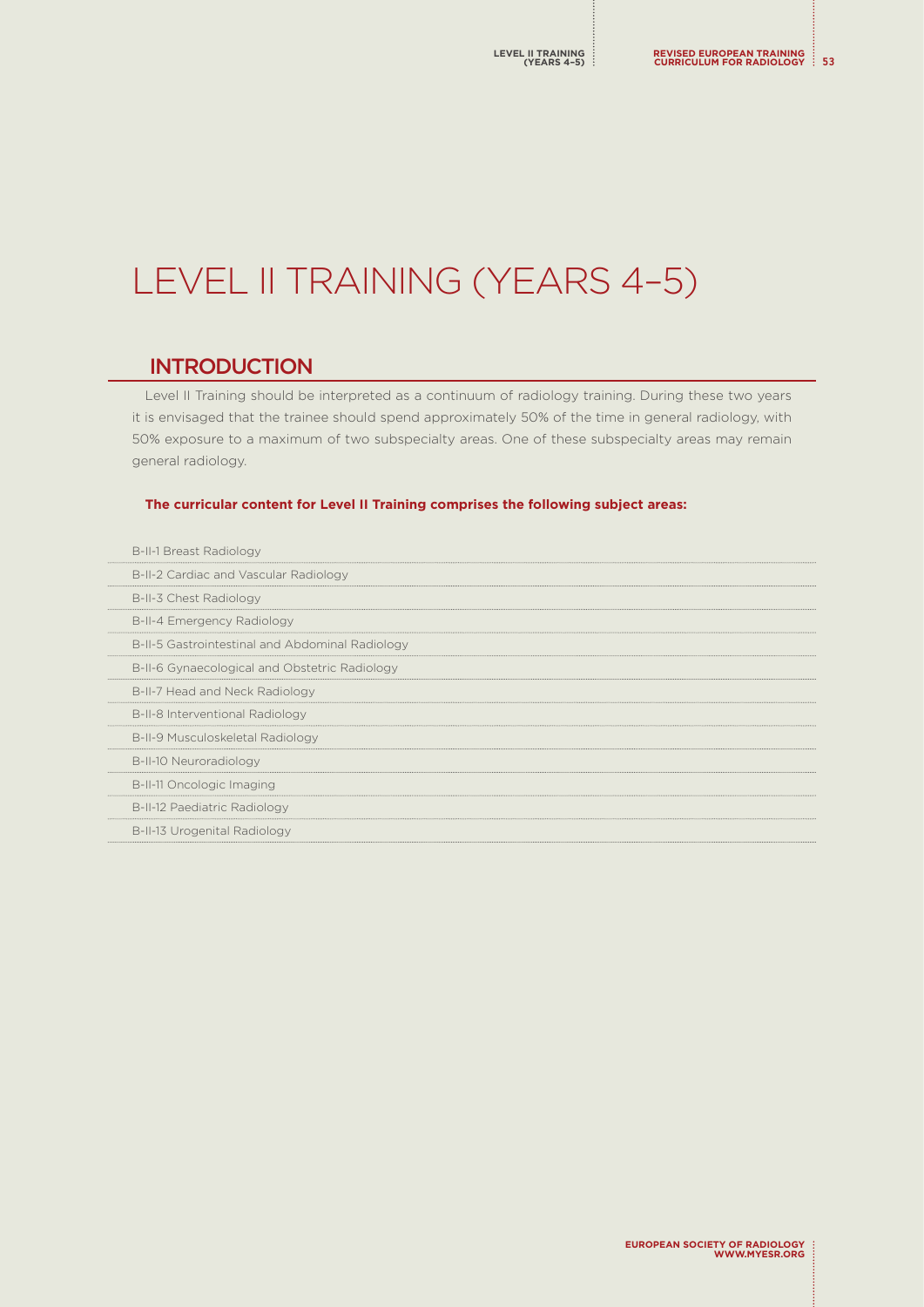# <span id="page-53-0"></span> $B$ -II-1 **BREAST RADIOLOGY**

#### KNOWLEDGE

- To have an in-depth understanding of epidemiological data regarding breast cancer
- To identify major risk factors of breast cancer, including familial-genetic predisposition and previous thoracic radiation therapy
- To understand principles of risk stratification and the indications for genetic counselling
- To appreciate the principles and objectives of population screening
- To be aware of the masking effect of breast density determining a reduced sensitivity of mammography
- To know the relative role of breast density as a risk factor for breast cancer
- To describe the structure and management of a national or regional screening programme (if it exists)
- To identify the risks and benefits of screening to the population and the individual, including those related to subject age, family and personal history
- To understand screening theory and to describe lead time bias, length bias, survival versus mortality rates, prevalence versus incidence screening, definition of lead time and interval cancer rate, overdiagnosis and overtreatment
- To describe the European guidelines for breast cancer screening and diagnosis
- ([http://www.euref.org/european-guidelines\)](http://www.euref.org/european-guidelines)
- To know the potential of tomosyntesis in the screening setting for increasing the detection rate and reducing the recall rate
- To describe the principles and techniques used in screening audit, desirable goals for positive predictive value, percentage of stage 0 (ductal carcinoma in situ) and stage I tumours, minimal carcinomas, node positivity, prevalent and incident cancer rates, recall rates, interval cancers, sensitivity, specificity and false-negative rate, and the importance of data collection
- To analyse controversies regarding mammographic screening and related research, including the current debate on the estimate of overdiagnosis/overtreatment
- To describe normal embryology, anatomy and physiology of the breast, axilla and associated structures and to particularly understand changes due to age, lactation, hormonal status, hormone replacement therapy, surgery (including breast reduction/augmentation as well as oncoplastic reconstruction), radiotherapy etc.
- To have an in-depth understanding of benign diseases of the breast and of how these diseases manifest, both clinically and on imaging
- To have an in-depth appreciation of borderline or high-risk breast lesions (those defined to imply an uncertain potential for malignancy), and of their clinical and pathological significance
- To have an in-depth understanding of malignant diseases of the breast, axilla and associated structures, of genetic subtypes, of histological prognostic factors and of the TNM classification
- 
- To know the standardized evaluation of the imaging-based oncologic status of breast cancer patients according to RECIST 1.1 criteria
- To be familiar with cytological and pathological reporting of breast diseases
- To be familiar with the biomolecular classification of breast cancer and to be able to understand
	- the imaging implications of that classification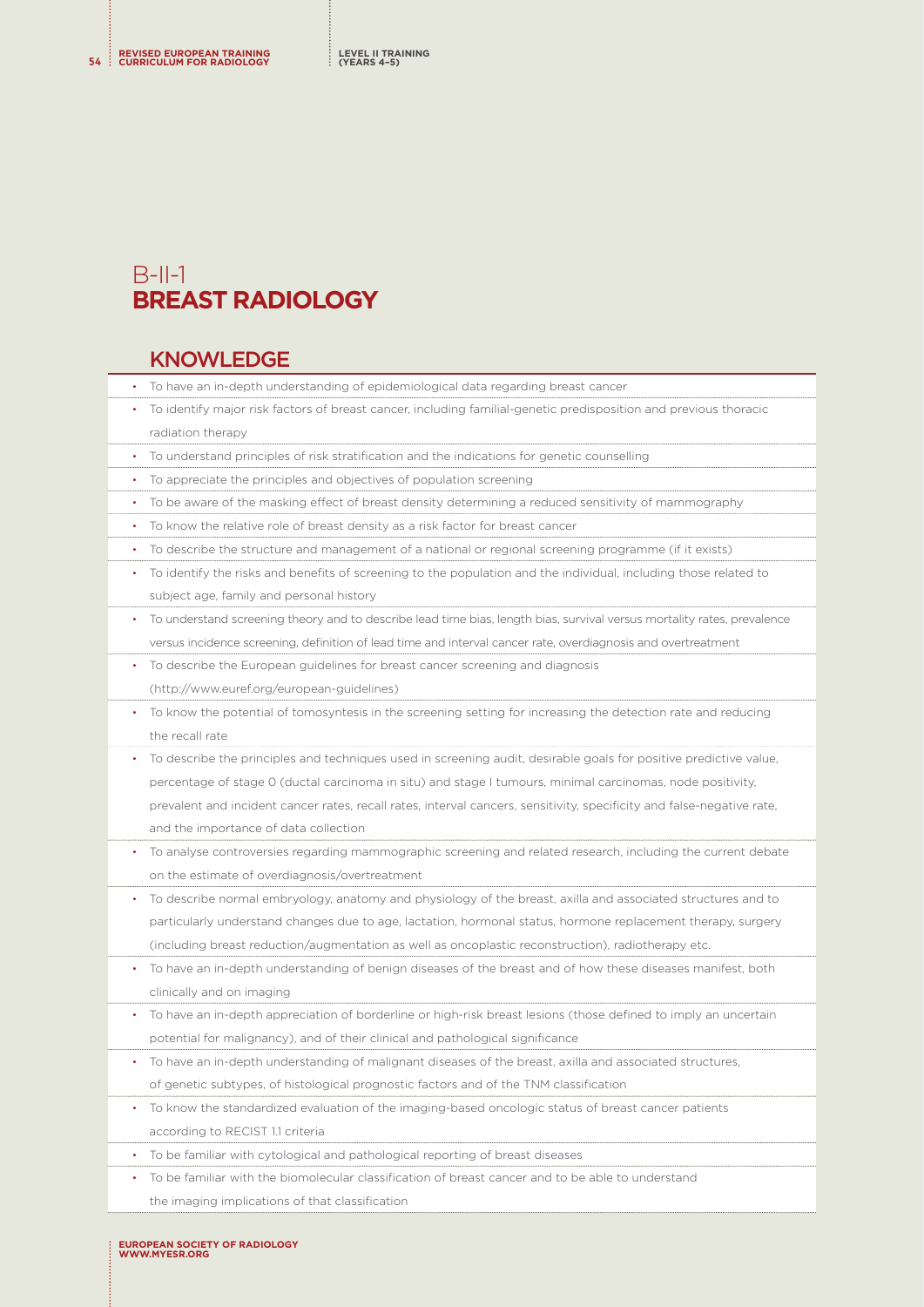| $\bullet$ | To know methods of radiologic-pathologic correlation of breast lesions                                             |
|-----------|--------------------------------------------------------------------------------------------------------------------|
| ٠         | To be familiar with the principles and indications for breast-conserving surgery and sentinel node biopsy          |
| ٠         | To describe the indications for neoadjuvant chemotherapy and to understand the clinical and imaging                |
|           | evaluation of response to treatment                                                                                |
| ٠         | To be familiar with adjuvant therapy options for breast cancer and with methods for surveillance after treatment   |
| ٠         | To be familiar with radiation therapy options including methods for partial breast irradiation as well as with     |
|           | typical radiological findings associated with those therapies                                                      |
| ٠         | To have an in-depth understanding of the radiological methods for evaluating lesion tumour extent and              |
|           | searching for additional ipsilateral malignant lesions or contralateral malignant lesions, including potential     |
|           | advantages and disadvantages of preoperative MRI                                                                   |
|           | • To have an in-depth understanding of extramammary staging of breast cancer and evaluation of distant metastases  |
| ٠         | To be familiar with minimally invasive therapy options for distant metastases                                      |
|           | • To appreciate imaging appearance of local recurrence of breast cancer                                            |
| ٠         | To understand the clinical management and radiological evaluation of patients presenting with a palpable breast    |
|           | mass, mastodynia, breast trauma, inflammatory findings, nipple discharge, nipple or skin retraction, nipple        |
|           | thickening and axillary adenopathy                                                                                 |
| ٠         | To understand the imaging work-up and main pathological conditions that can be detected in male patients,          |
|           | children and adolescents, and in pregnant and lactating women                                                      |
| ٠         | To have an in-depth understanding of the planning, implementation, supervision and interpretation of all           |
|           | imaging techniques used in breast imaging, as well as potential complications, including indications and           |
|           | contraindications to the various imaging methods                                                                   |
| ٠         | To have an in-depth understanding of standardized lexicon and categories of breast imaging reporting with          |
|           | reference to lesion, breast, or patient (ACR BI-RADS® or other standardized classification methods)                |
| ٠         | To know the advantages, potential indications and limitations of new technologies, such as CAD, tomosynthesis      |
|           | and other digital applications of mammography, elastography, diffusion-weighted MR imaging and MR                  |
|           | spectroscopy, different contrast materials for contrast-enhanced MRI, and systems for breast lesion                |
|           | radiofrequency-based excision                                                                                      |
| ٠         | To know indications for tomosynthesis in the clinical setting and the potential of 2D mammograms reconstruced      |
|           | from tomosyntheis dataset                                                                                          |
|           | To have a basic understanding of MR-guided focused ultrasound and other new therapeutic imaging-guided             |
|           | techniques (radiofrequency ablation, cryoablation, electroporation etc) of breast cancer or breast benign diseases |
| ٠         | To know the relative costs of the various imaging examinations utilised in the management of breast diseases       |
|           | To appreciate the central role of the multidisciplinary team in planning investigations, treatment and in outcome  |
|           | review for breast cancer patients, being informed about recommendations of the European Parliament in favour       |
|           | of the breast unit model for treating breast cancer                                                                |
|           | (http://www.europarl.europa.eu/sides/getDoc.do?language=EN&reference=B6-0528/2006)                                 |
| ٠         | To have an in-depth understanding of the communication principles of breaking news and the psychosocial            |
|           | consequences of doing so improperly                                                                                |
| ٠         | To understand legal liability in breast imaging                                                                    |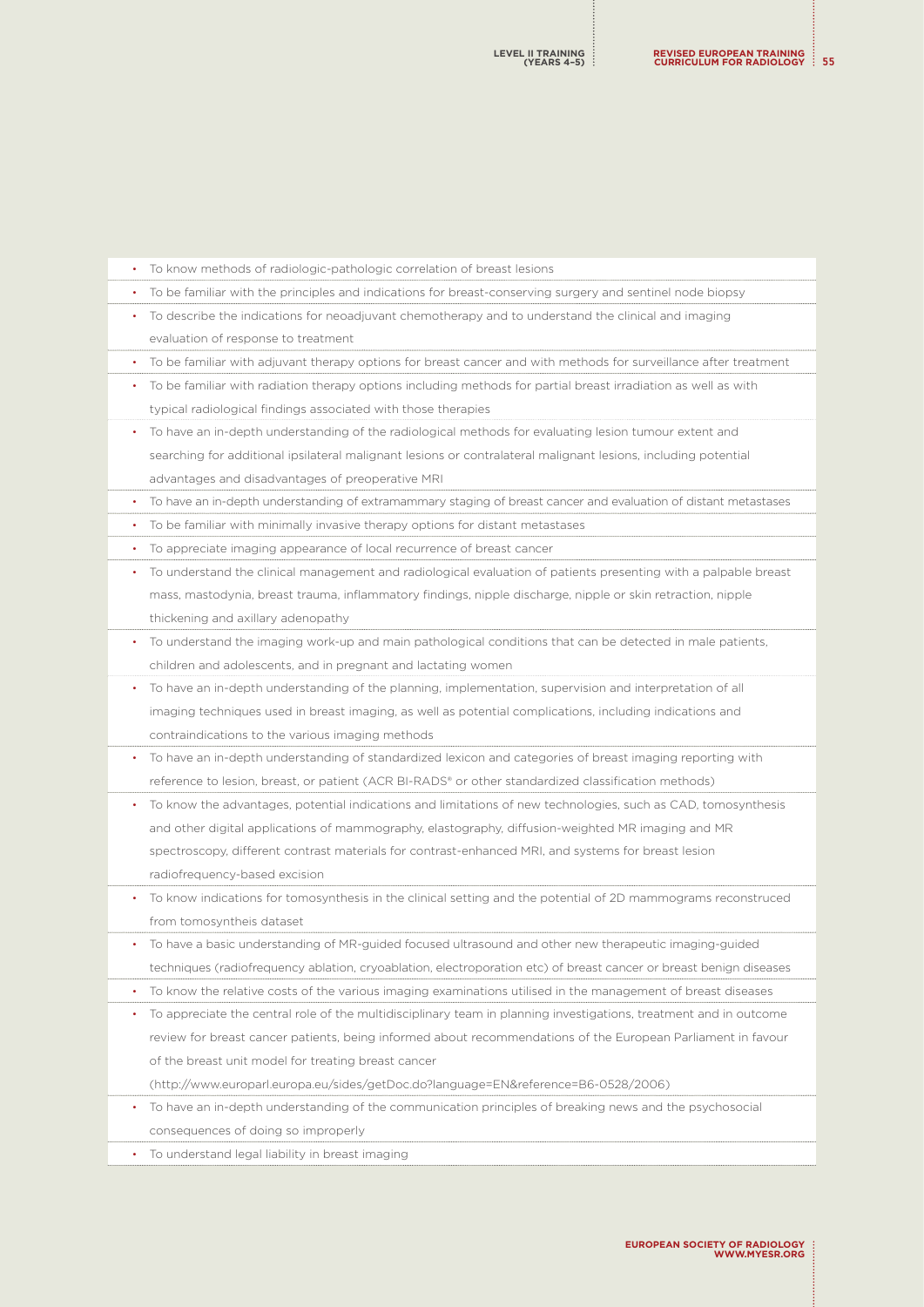#### **SKILLS**

| To take a detailed history of patients in regard to disorders of the breast and relevant risk factors               |
|---------------------------------------------------------------------------------------------------------------------|
| • To perform physical examinations of the breast, axilla and associated structures                                  |
| To perform radiologic-pathologic correlation of breast lesions                                                      |
| To supervise the imaging quality of the radiography of surgical specimens and communicate with the surgeon          |
| accordingly                                                                                                         |
| To participate in double reading of screening examination discussing cases of disagreement and getting a            |
| feedback after final decision and/or final assessment after recall                                                  |
| • To perform fine needle aspiration at least of cysts which require treatment aspirations                           |
| To perform image-guided fine needle aspiration cytology (free-hand and/or image-guided) or core needle<br>$\bullet$ |
| biopsy under ultrasound guidance, including sampling of breast lesions and of suspicious axillary lymphnodes        |
| To perform mechanical and vacuum-assisted core biopsy (free-hand and/or image-guided) under<br>$\bullet$            |
| mammographic stereotactical guidance and under MRI guidance                                                         |
| • To perform image-quided localisation or tomosynthesis                                                             |
| To perform abscess management                                                                                       |
|                                                                                                                     |

# COMPETENCES AND ATTITUDES

• To choose the best-suited method for evaluating disorders of the breast for a variety of clinical indications

- To justify and optimise all relevant diagnostic imaging examinations and/or interventional procedures of the breast, including minimization of x-ray exposure in mammography and choice of optimal imaging parameters for mammography, ultrasound and MRI of the breast
- To confidently judge the quality of the imaging examinations in breast imaging and to devise strategies to improve image quality
- To supervise and teach technical staff to ensure that appropriate images of the breast are obtained

• To interpret and report mammograms, including those obtained with thomosynthesis, breast ultrasound and breast MRI examinations using a standardized diagnostic categorization system such as the ACR Breast Imaging Reporting and Data System (BI-RADS®); this competence should be acquired by means of performance/reporting (under supervision) of at least 800 mammograms, 500 ultrasound, 50 breast MR studies and 50 interventional procedures during the two years • To communicate with patients and their relatives in order to explain their imaging findings in disorders of the breast

- To communicate with the patient in order to obtain informed consent prior to interventional procedures of the breast
- To appreciate own limitations and to identify when it is appropriate to obtain assistance in interpreting and reporting images of the breast
- To identify urgent and/or unexpected findings in all types of imaging examinations of the breast and to communicate these timely and properly
- To appreciate and respect the roles and responsibilities of other members of the breast imaging team, e.g. clerical officers, radiographers, nurses, support staff, secretaries etc.
- To appreciate and respect the roles and responsibilities of other members of the multidisciplinary breast care

team, being an integral part of the team in planning investigations, treatment and in outcome review

• To perform at multi-disciplinary conferences and tumour boards for diseases of the breast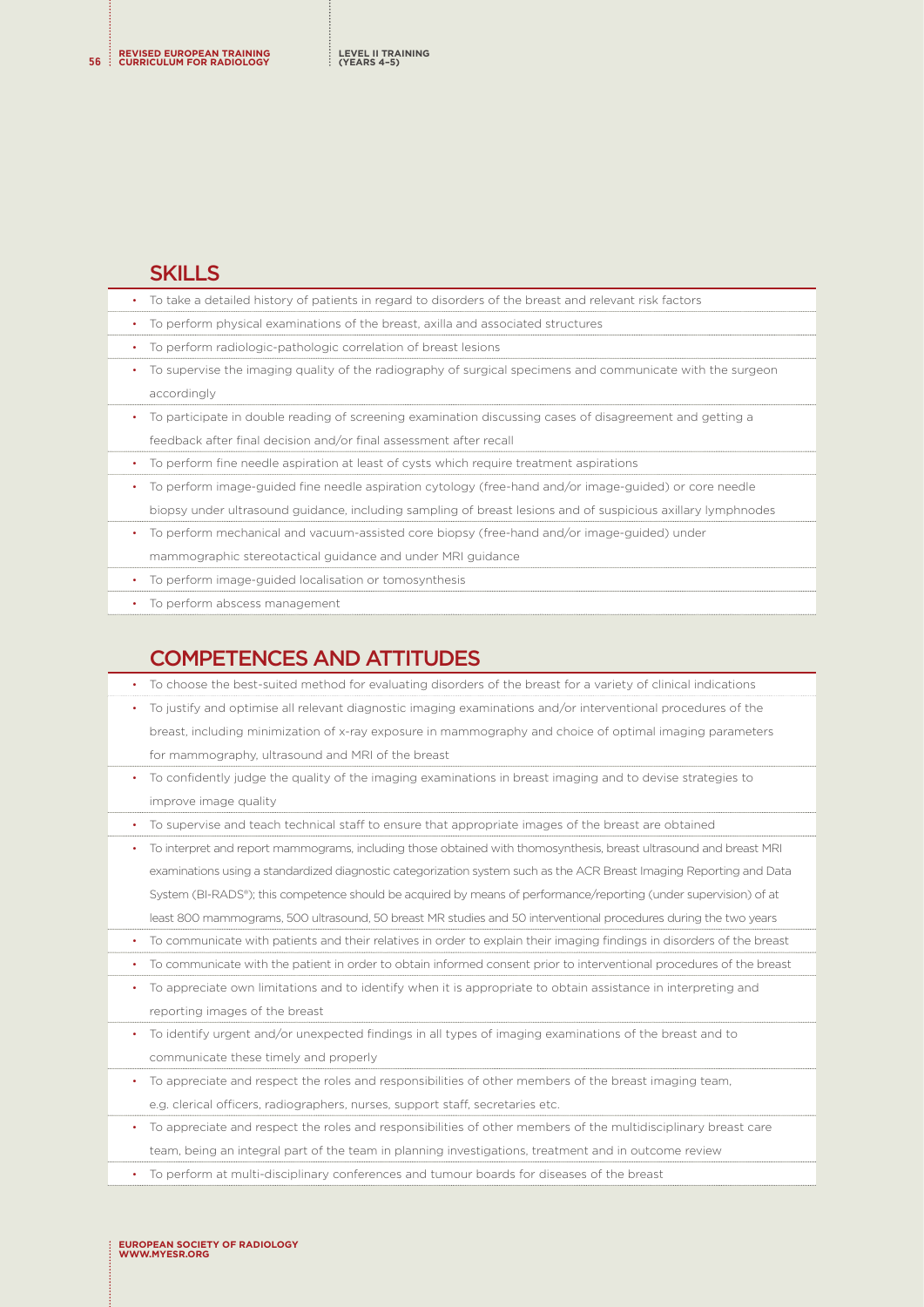# <span id="page-56-0"></span>B-II-2 **CARDIAC AND VASCULAR RADIOLOGY**

# KNOWLEDGE

## ANATOMY & NORMAL VARIANTS

- To have an in-depth knowledge of cardiovascular anatomy in CT
- To describe the major coronary anatomy using 3D CT
- To have an in-depth knowledge of cardiovascular anatomy in MRI
- To have an in-depth knowledge of normal variants of cardiac and coronary artery anatomy, in particular those that may mimic disease

# **CONGENITAL**

- To have a basic understanding of the relevant embryological principles of the cardiovascular system
- To describe the imaging features and basic clinical features of congenital heart disease including neonatal heart disease, congenital heart disease in childhood and adult congenital heart disease
- To describe the imaging features of congenital vascular anomalies of the cardiovascular system

# IMAGE ACQUISITION AND POSTPROCESSING

- To have an in-depth knowledge of the indications, contraindications and potential hazards (especially radiation hazards) of procedures and techniques relevant to cardiovascular disease
- To describe the role of alternative cardiac assessment tools, including SPECT, stress test, echocardiography
- To describe the principles, uses and limitations of nuclear cardiac imaging
- To describe the principles , uses and limitations of intravascular imaging in cardiovascular disorders
- To describe the principles, uses and limitations of cardiac stress testing including exercise stress testing, stress testing in cardiac imaging
- To describe the principles of Cardiac CT acquisition
- To describe the principles of ECG gating for cardiac CT and MRI
- To describe contrast bolus timing as it pertains to cardiac CT and MRI
- To understand axial, multiplanar reconstructions (MPR), maximum intensity projection (MIP) and volume rendering principles as they apply to cardiac CT and MRI
- To describe the principles and techniques of coronary calcification scoring (calcium scoring)
- To understand the limitations of coronary calcification scoring and the epidemiological implications
- To understand the necessary imaging prerequisites and possible risks of Cardiac and vascular MRI in patients with cardiovascular implants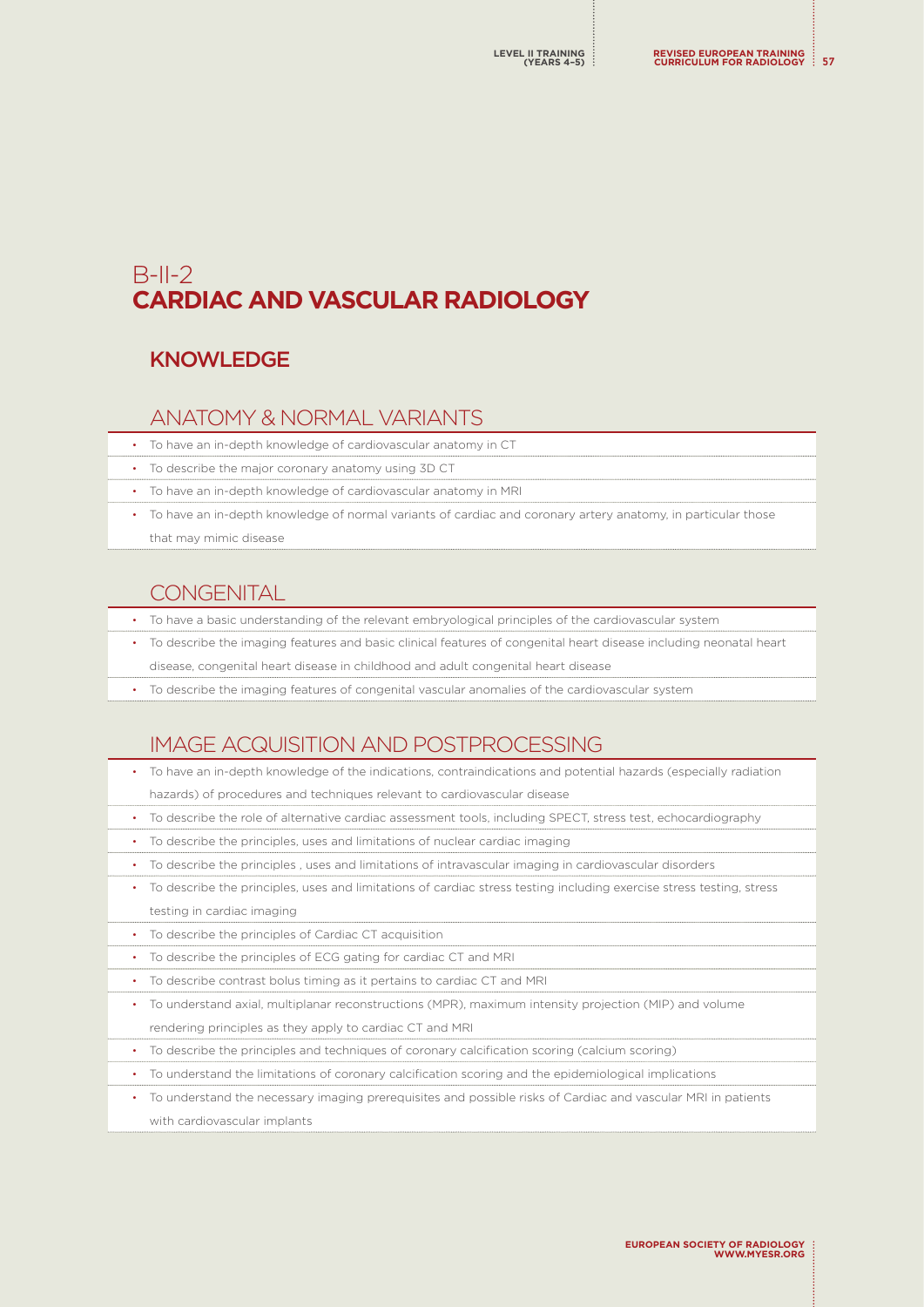#### CORONARY ARTERIES AND MAJOR ARTERIES

• To describe the imaging features and basic clinical features of coronary artery disease, including acute coronary syndromes, myocardial ischaemia, myocardial infarction, post myocardial infarction syndromes, ventricular aneurysms, common and unusual causes of coronary artery disease including various forms of arteritis, hibernating/stunned myocardium

• To describe the imaging presentations of atherosclerosis, including coronary calcification on coronary CTA

• To have a basic pathological and pathophysiological understanding of acquired cardiovascular disease

- To describe the manifestations of cardiovascular disease, including trauma, as demonstrated by conventional radiography, CT, MRI, angiography, radionuclide investigations and ultrasound
- To describe the differential diagnosis relevant to clinical presentation and imaging features of cardiovascular disease

• To describe the imaging features and basic clinical features of diseases of the major vessels, including thoracic aneurysm, popliteal aneurysms, acute and chronic aortic dissection (including classification), Marfan's syndrome, and Takayasu disease

- To describe atheroscerotic disease of the extracranial carotid arteries including grading of carotid artery stenosis by duplex ultrasound, CTA and MRA.
- To describe the imaging features and basic clinical features of diseases of the visceral arteries including acute and chronic mesenteric ischemia
- To describe the imaging features and basic clinical features of peripheral arterial occlusive disease, including the classification of Fontaine, critical limb ischemia, peripheral embolic disease and entrapement syndrome
- To describe the imaging features and basic clinical features of thoracic outlet syndromes

# MYOCARDIUM, PERI- AND ENDOCARDIUM, HEART VALVES

• To describe the imaging features and basic clinical features of cardiac tumours including intracardiac tumours (myxommas, haemangiomas, sarcomas), primary cardiac tumors (myxomas, haemangiomas, sarcomas), secondary/metastatic cardiac tumours

• To describe the imaging features and basic clinical features of cardiomyopathy including acute myocarditis, dilated cardiomyopathy, restrictive and obstructive cardiomyopathy, cardiomyopathy related to systemic disease, infiltrative cardiomyopathy

- To describe the imaging features and basic clinical features of diabetic and renal heart disease
- To describe age- and gender-related cardiac syndromes, including sudden-death syndromes in young men
- To describe the imaging features and basic clinical features of heart valve disease including rheumatic or postrheumatic valve disease, stenosis and incompetence of cardiac valves, endocarditis, sub- and supravalvular disease, subvalvular apparatus disease
- To describe the pretreatment requisites in case of planed minimal invasive valvular repair (TAVI)
- To describe the imaging features and basic clinical features of pericardial disease
- To describe the imaging features and basic clinical features of athlete's heart
- To have a knowledge of the clinical aspects of cardiac disease including pathophysiological and biochemical correlates
- • To describe the principles and practice of screening techniques and risk factors in cardiac disease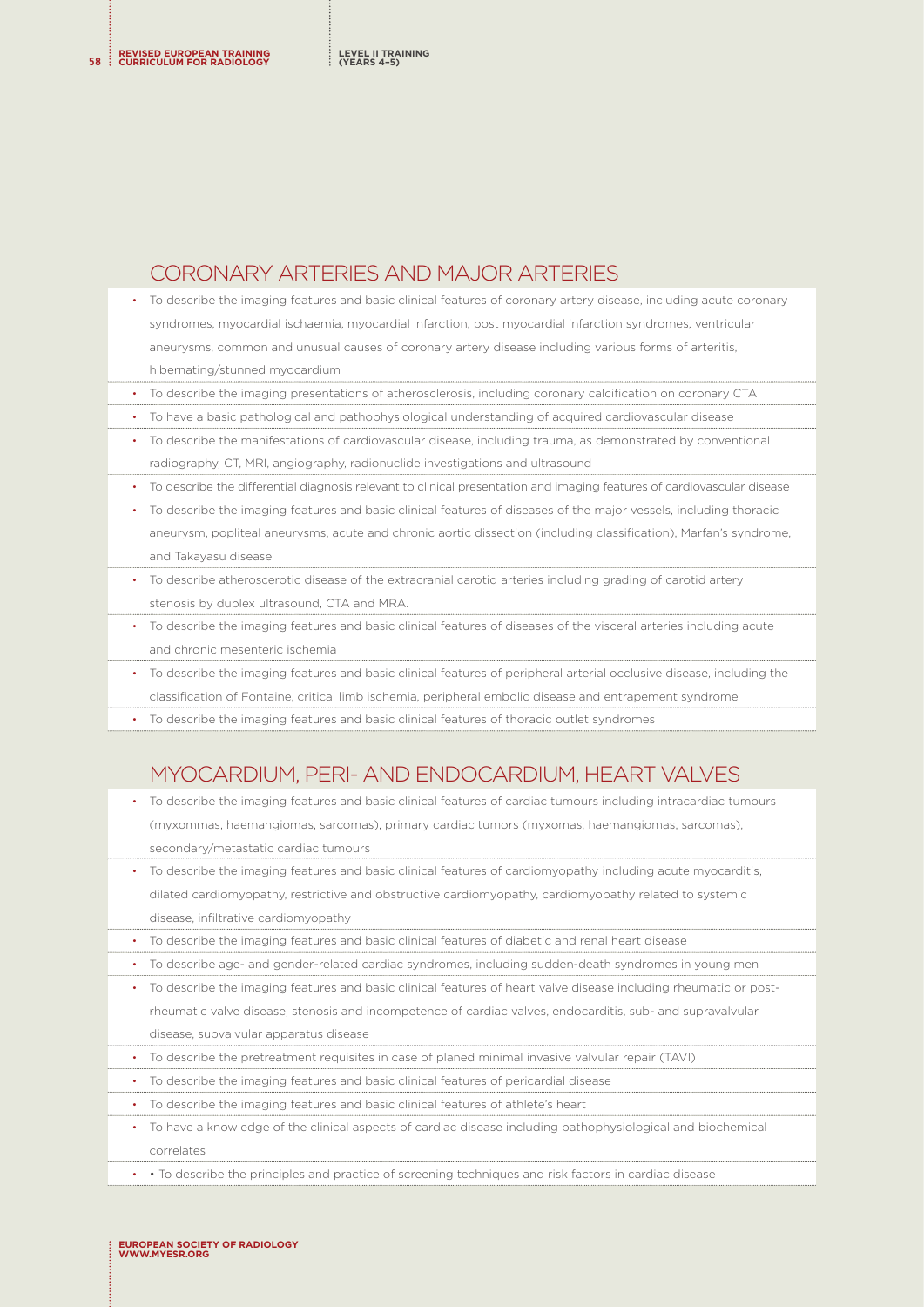# POST-PROCEDURAL CARDIAC AND VASCULAR RADIOLOGY

- To describe the pathophysiology, differential diagnosis and treatment of pseudoaneurysm formation following invasive cardiac procedures • To describe the role of the varying treatments available for both congenital and acquired cardiac disease, including coronary artery disease and valvular disease • To describe the typical imaging features and basic clinical features after by-pass grafts, valve replacement, aortic replacements, ventricular surgery, pericardiectomy
- To describe the imaging features and basic clinical features of pericardial disease including acute and chronic pericarditis and malignant cardiac disease
- To describe the typical imaging features and basic clinical features after peripheral bypass graft surgery, peripheral stent placEment and surgical patch placement

## **SKILLS**

- To prepare a patient for cardiac CT including indication, venous access and beta-blocking
- To choose optimal acquisition parameters for cardiac CT
- To choose optimal post-processing tools for cardiac and vascular CT
- To prepare a patient for cardiac MRI including indication, venous access and medication (e.g. stress testing)
- To choose optimal acquisition parameters for cardiac MRI
- To choose optimal post-processing tools for cardiac and vascular CT
- To apply ECG gating for cardiac CT and MRI
- To perform an optimal contrast bolus timing for vascular CT and MRI
- To perform coronary calcification scoring
- To manage procedural complications in the diagnosis and treatment of cardiac disease
- To manage patients undergoing stress testing for cardiac imaging
- To confidently perform ultrasound examinations of arteries and veins
- To independently perform post-processing tasks for cardiac and vascular imaging studies, including multiplanar reformations (MPR), maximum intensity projections (MIP), minimum intensity projections (MinIP), volume rendering tools (VRT) and vessel analysis tools
- To confidently perform femoral artery and venous puncture techniques
- To confidently treat femoral artery pseudoaneurysm
- To perform dynamic examinations to rule out or diagnose thoracic outlet syndromes and entrapment syndromes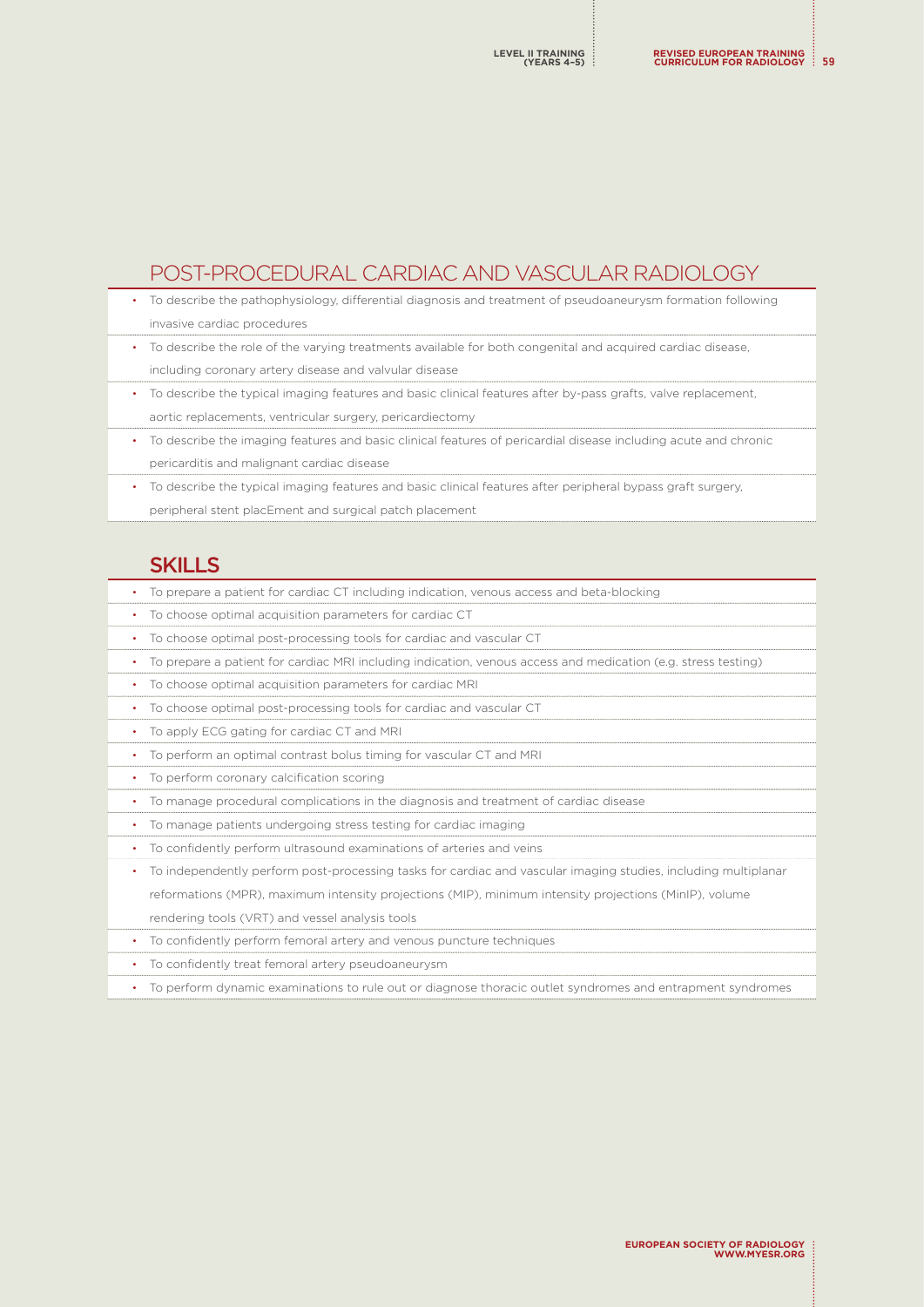**REVISED EUROPEAN TRAINING <sup>60</sup> CURRICULUM FOR RADIOLOGY**

# COMPETENCES AND ATTITUDES

| To confidently justify diagnostic imaging examinations (including CT and MRI) and/or interventional procedures |
|----------------------------------------------------------------------------------------------------------------|
| of the cardiac and vascular systems                                                                            |
| To confidently choose the best-suited method for evaluating disorders of the cardiac and vascular systems      |
| To communicate with the patient in order to obtain informed consent prior to diagnostic imaging and            |
| interventional procedures of the cardiac, vascular and lymphatic systems                                       |
| To choose optimal imaging protocols for radiographic, ultrasonographic, CT and MRI examinations of the         |
| cardiac and vascular systems                                                                                   |
| To create and apply protocols and standard operating procedures to reduce exposure doses for radiological      |
| examinations of the cardiac and vascular systems                                                               |
| To confidently supervise and teach technical staff to ensure that appropriate images are obtained for all      |
| radiological methods pertaining to cardiac and vascular imaging                                                |
| To confidently judge the quality of the imaging examinations in cardiac imaging and to devise strategies to    |
| improve image quality                                                                                          |
| To confidently interpret and report cardiac and Vascular CT for common clinical indications                    |
| To interpret and report cardiac and Vascular CT under supervision for rare clinical indications                |
| To confidently interpret and report cardiac and Vascular MR for common clinical indications                    |
| To interpret and report cardiac and Vascular MRI under supervision for rare clinical indications               |
| To confidently report radiographic examinations of the cardiac and vascular systems for common and rare        |
| diseases                                                                                                       |
| To appreciate own limitations and to identify when it is appropriate to obtain assistance in interpreting and  |
| reporting images of the cardiac and vascular systems                                                           |
| To confidently identify urgent and/or unexpected findings in imaging examinations of the cardiac and vascular  |
| systems and to communicate these timely and properly                                                           |
| To communicate with patients and their relatives in order to explain their imaging findings of the cardiac and |
| vascular systems                                                                                               |
| To communicate with referring clinicians to discuss radiological findings of the cardiac and vascular systems  |
| To perform at multi-disciplinary conferences and tumour boards for diseases of the cardiac and vascular        |
| systems                                                                                                        |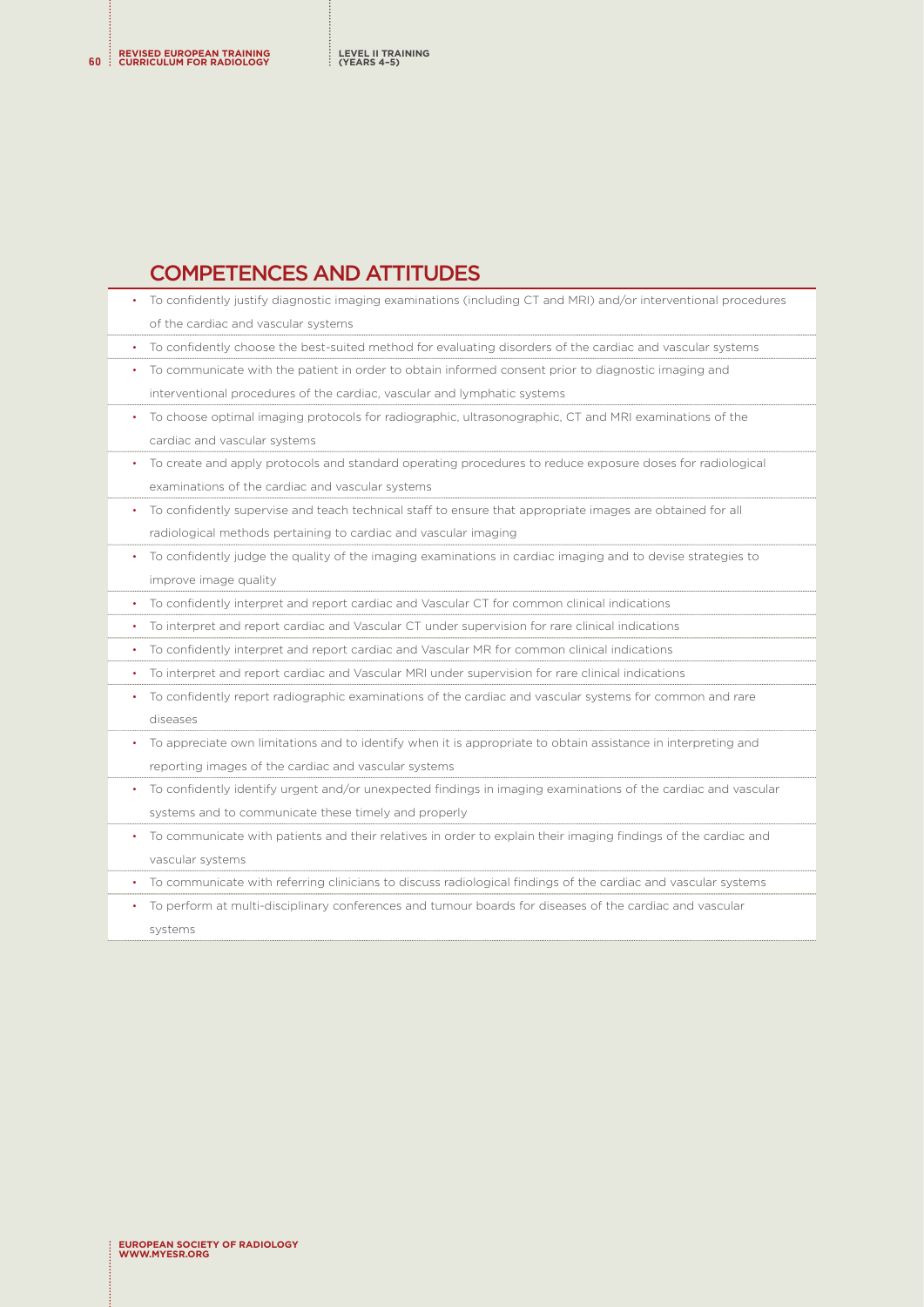# <span id="page-60-0"></span> $B$ -II-3 **CHEST RADIOLOGY**

# **KNOWLEDGE**

#### NORMAL ANATOMY

- To describe the anatomy of the lobar and segmental bronchi
- To describe the topographic relationships of the hilar vessels and bronchi
- To describe the secondary pulmonary lobule and its component parts
- To describe the terminology for describing the site and size (adenopathy, enlarged lymphnode, normal lymphnode) of mediastinal and hilar lymph nodes
- To describe the normal variants of aortic arch branching, including the common origin of the brachiocephalic and

left common carotid arteries ("bovine arch"), and separating the origin of the vertebral artery from the arches

- To confidently identify the following structures on chest CT:
	- » All pulmonary lobes and segments
	- » A pulmonary lobule and associated structures
	- » Fissures major, minor, azygos and common accessory fissures
	- » Extrapleural fat
	- » Inferior pulmonary ligaments
	- » Airway trachea, carina, main bronchi, lobar bronchi and segmental bronchi
	- » Heart left and right ventricles, left and right atria, atrial appendages
	- » Pericardium including superior pericardial recesses
	- » Pulmonary arteries main, right, left, interlobar, segmental
	- » Aorta sinuses of Valsalva, ascending, arch and descending aorta
	- » Arteries brachiocephalic (innominate), common carotid, subclavian, axillary, vertebral, internal mammary arteries
	- » Veins pulmonary, superior vena cava, inferior vena cava, brachiocephalic, subclavian, internal jugular, external jugular, azygos, hemi-azygos, left superior intercostal, internal mammary
	- » Oesophagus
	- » Thymus
	- » Normal mediastinal and hilar lymph nodes
	- » Azygo-oesophageal recess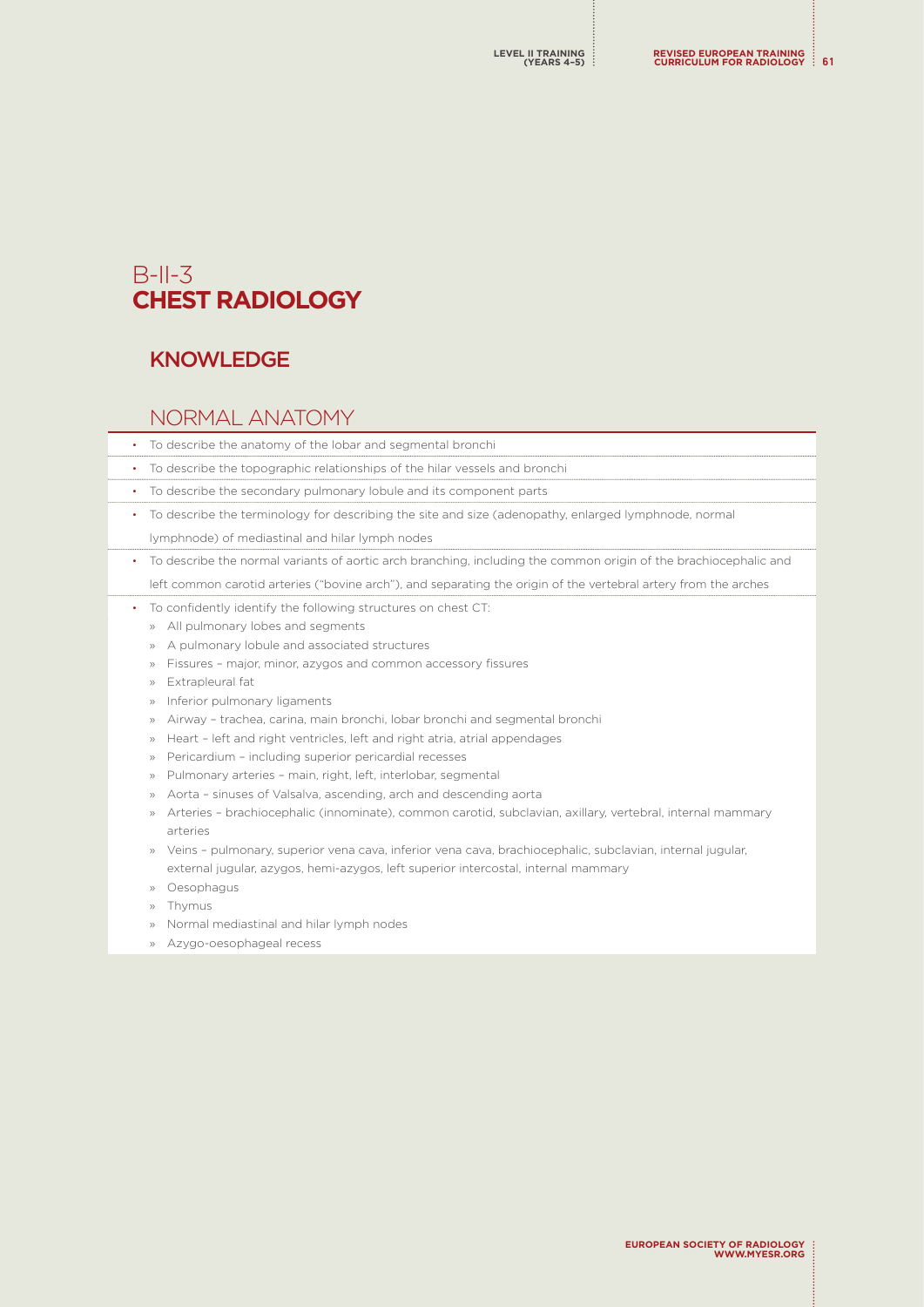**REVISED EUROPEAN TRAINING <sup>62</sup> CURRICULUM FOR RADIOLOGY LEVEL II TRAINING (YEARS 4–5)**

# ALVEOLAR LUNG DISEASES AND ATELECTASIS

| To list the four common causes of segmental consolidation                                                         |
|-------------------------------------------------------------------------------------------------------------------|
| To list five of the most common causes of adult (acute) respiratory distress syndrome                             |
| To list four predisposing causes of or associations with organising pneumonia<br>٠                                |
| To describe the most common causes of bronchiectasis<br>$\bullet$                                                 |
| To describe the imaging features and basic clinical features of centrilobular, paraseptal and panacinar<br>٠      |
| emphysema                                                                                                         |
| To describe the imaging findings used to identify surgical candidates for giant bullectomy or lung volume<br>٠    |
| reduction surgery                                                                                                 |
| To describe the imaging patterns of segmental and lobar consolidation<br>٠                                        |
| To describe the imaging features of partial or complete atelectasis of single or combined lobes on chest          |
| radiographs and to list the likely causes                                                                         |
| To describe the imaging features of complete collapse of the right or left lung on a chest radiograph and to list |
| the appropriate causes of the collapse                                                                            |
| To distinguish lung collapse from massive pleural effusion on a frontal chest radiograph<br>$\bullet$             |
| To recognize the halo sign and its association with a diagnosis of invasive aspergillosis in an immunosuppressed  |
| patient                                                                                                           |
| To describe the imaging features of bronchiectasis on chest radiographs and chest CT                              |
| To describe the HRCT signs of small airways disease and to differentiate between the direct signs (tree-in-       |
| bud, centrilobar changes) of exudative bronchiolitis and the indirect signs (mosaic pattern, air-trapping) of     |
| obliterative bronchiolitis (bronchiolitis obliterans)                                                             |
| To describe the typical imaging patterns and basic clinical features of cystic fibrosis                           |
| To describe the typical imaging patterns of tracheal and bronchial stenoses and to list the most common causes    |
| To describe the typical imaging patterns and basic clinical features of centrilobular emphysema on chest          |
| radiographs and CT                                                                                                |
| To recognize a unilateral hyperlucent lung on chest radiographs or chest CT and to list an appropriate<br>٠       |
| differential diagnosis                                                                                            |
| To recognize the effects of various pathological processes on the component parts of the pulmonary lobule, as     |
| seen on high-resolution CT (HRCT)                                                                                 |
| To describe the pathophysiology of the following imaging patterns:                                                |
| » Ground glass opacity and lung consolidation                                                                     |
| Linear and reticular pattern                                                                                      |
| Nodular pattern<br>$\rangle\rangle$                                                                               |
| Honeycombing pattern<br>$\rangle\rangle$                                                                          |
| Mosaic attenuation pattern<br>$\rangle$                                                                           |
| Air trapping<br>$\rangle$                                                                                         |
| Cysts and cystlike structures<br>$\rangle$                                                                        |
| Centrilobular opacities and tree-in-bud<br>$\rangle\rangle$<br>Crazy-paving pattern<br>$\rangle$                  |
|                                                                                                                   |
| To describe the typical imaging features of thickening of the interlobular septa and the possible causes          |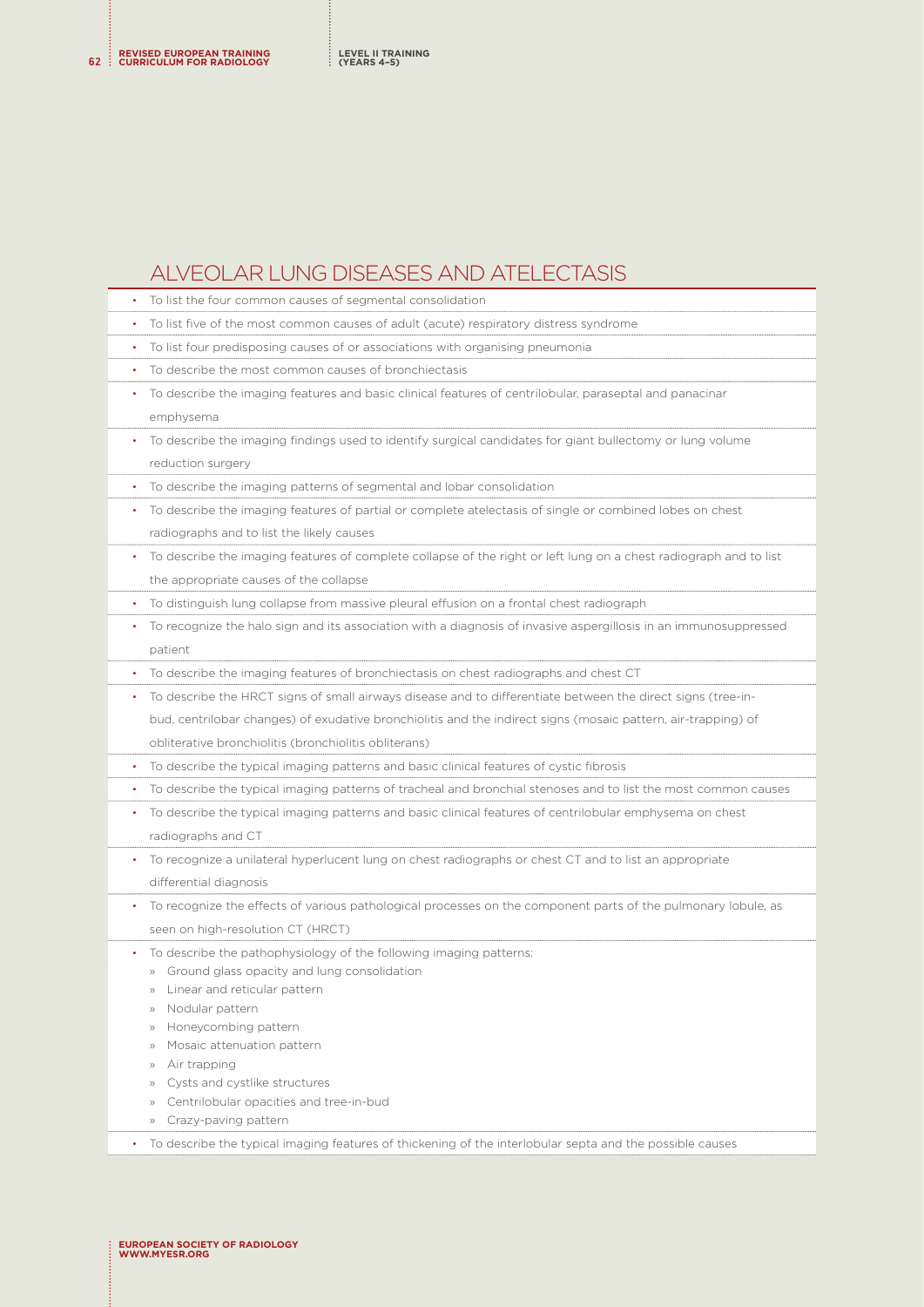# SOLITARY AND MULTIPLE PULMONARY NODULES

- To describe the definitions of a solitary pulmonary nodule and a pulmonary mass
- To list the most common causes of a solitary pulmonary nodule, cavitary pulmonary nodules and multiple pulmonary nodules
- To describe the strategy for managing a solitary pulmonary nodule detected incidentally or at screening
- To have an in-depth understanding of the roles of contrast-enhanced CT and integrated PET-CT in the evaluation of a solitary pulmonary nodule
- To understand the features that indicate benignity of a solitary pulmonary nodule and their limitations
- To describe the complications of percutaneous lung biopsy and their frequency
- To describe the indications for chest tube placement as a treatment for pneumothorax related to percutaneous lung biopsy

# BENIGN AND MALIGNANT NEOPLASMS OF THE LUNG

- To list the four major histological types of bronchogenic carcinoma, and the difference in treatment between non-small-cell and small-cell lung cancer
- To describe the TNM classification for staging non-small-cell lung cancer, including the components of each stage
- To identify abnormal contralateral mediastinal shift on a post-pneumonectomy chest radiograph and to list two possible aetiologies for the abnormal shift
- To describe the acute and chronic radiographic and CT appearance of radiation injury in the thorax (lung, pleura,
- pericardium) and to identify the temporal relationship with radiation therapy
- To have an in-depth understanding of the roles of CT and MRI in lung cancer staging
- To describe the role of positron emission tomography (PET) and integrated PET-CT in lung cancer staging
- To describe the manifestations and the role of imaging in thoracic lymphoma
- To list the four most common extrathoracic metastatic sites for non-small-cell lung cancer and for small-cell lung cancer

#### THORACIC DISEASE IN IMMUNOCOMPETENT, IMMUNOCOMPROMISED AND POST-TRANSPLANT PATIENTS

- To describe the radiological manifestations of pulmonary mycobacterial infections on a radiograph and on CT • To list the various types of pulmonary aspergillosis, to understand that they form part of a continuum, and to recognise these entities on chest radiographs and chest CT
	- To describe the major categories of disease-causing chest radiography or chest CT abnormalities in the immunocompromised patient
	- To list two typical infections and two typical neoplasms in patients with AIDS and to describe the imaging features on chest radiography and chest CT
	- To describe the typical imaging features and basic clinical features of Pneumocystis jiroveci pneumonia
- To list the three most important aetiologies of hilar and mediastinal adenopathy in patients with AIDS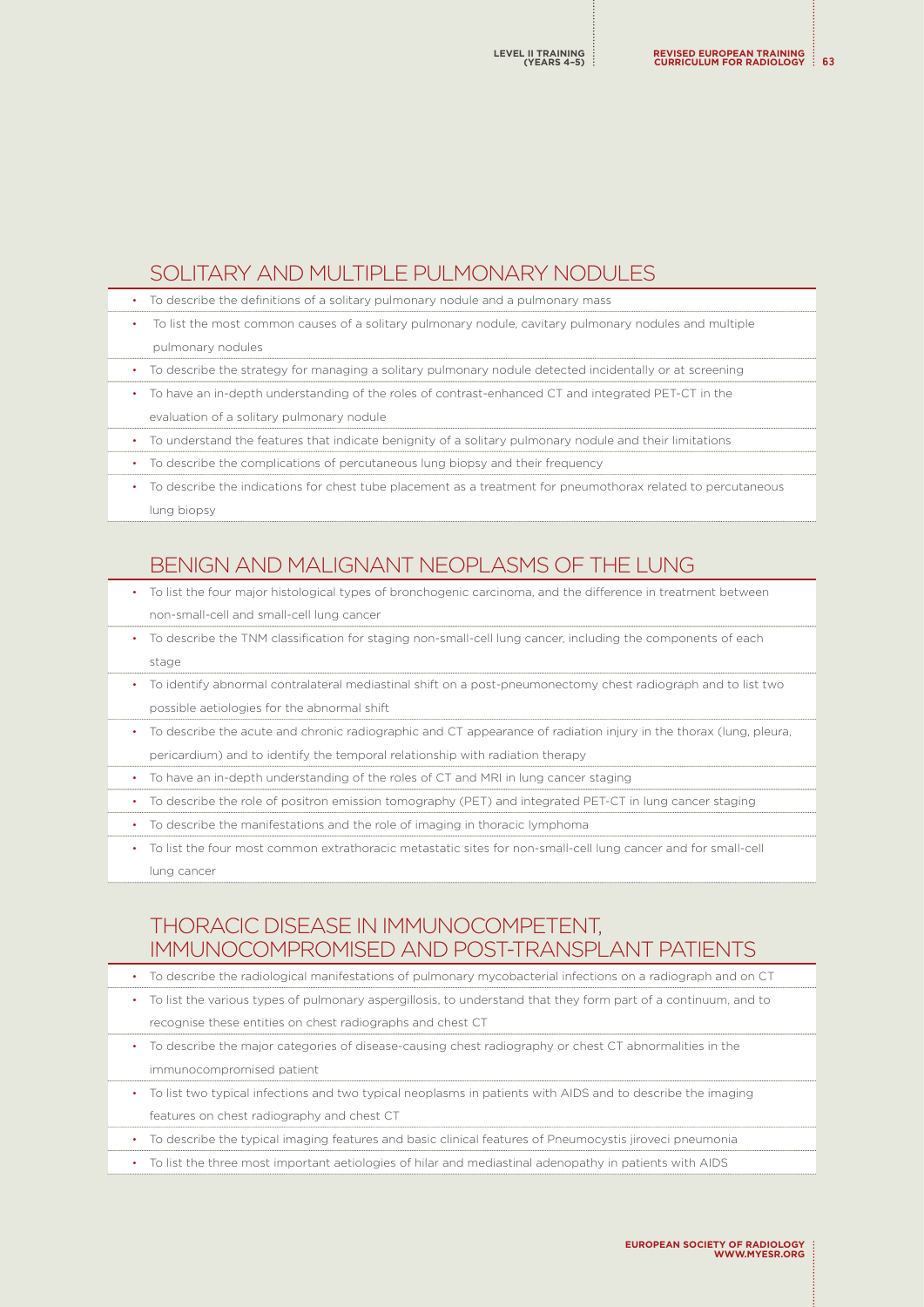- To describe the relevant differential diagnoses for widespread consolidation in an immunocompromised host
- To describe the typical imaging features and basic clinical features of post-transplant lymphoproliferative disorders
- To describe the typical imaging features and basic clinical features of graft-versus-host disease

#### CONGENITAL LUNG DISEASE

- To describe the typical imaging features and basic clinical features of pulmonary venolobar syndrome (scimitar syndrome)
- To describe the typical imaging features and basic clinical features of intralobar pulmonary sequestration and cystic adenomatoid malformation
- To describe the typical imaging features and basic clinical features of bronchial atresia on a chest radiograph and chest CT, and to list the most common lobes of the lungs in which it occurs

# PULMONARY VASCULAR DISEASE

- To list five of the most common causes of pulmonary artery hypertension and to describe the typical signs on chest radiography and chest CT
- To understand the role of CT pulmonary angiography (CTPA), MRI/MRA and lower extremity venous studies in the evaluation of a patient with suspected venous thromboembolic disease, including the advantages and limitations of each test
- To describe the typical imaging features of enlarged pulmonary arteries on a chest radiograph and to distinguish them from enlarged hilar lymph nodes
- To describe the typical imaging features and basic clinical features of acute and chronic lobar and segmental pulmonary emboli on CT angiography
- To describe the typical imaging features of vascular redistribution seen in raised pulmonary venous pressure

## AIRWAYS AND OBSTRUCTIVE LUNG DISEASE

- To describe the typical imaging features and basic clinical features of bronchiectasis
- To list the typical imaging features of air trapping
- To describe the typical imaging features and basic clinical features of emphysema and the various patterns to include centrilobular, bullous and paraseptal emphysema
- To describe the typical imaging of tracheal abnormalities, including tracheomalacia, tracheal stenosis, and tracheobronchomegaly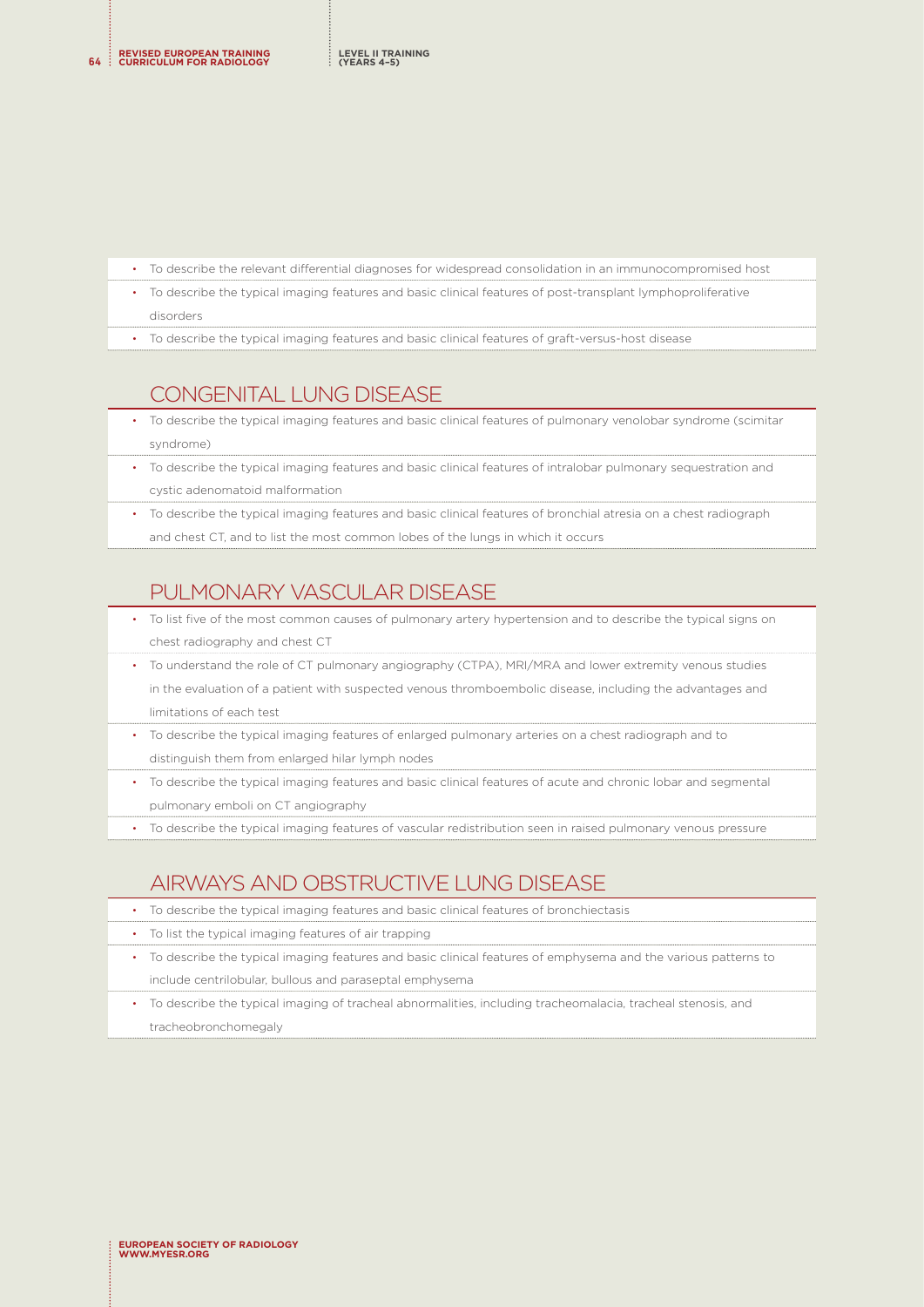# INTERSTITIAL LUNG DISEASE

• To describe the imaging patterns of interstitial lung disease on chest radiographs according to whether the pattern is predominantly in the upper, mid or lower zone; or shows central or peripheral predominance

- To describe typical imaging patterns of interstitial lung disease on chest radiographs including lung consolidation, ground glass opacities, nodular patterns, reticular patterns, cystic patterns and widespread septal lines
- To describe typical imaging patterns of interstitial lung disease on HRCT according to whether the pattern is predominantly in the upper, mid or lower zone; or shows perihilar or subpleural predominance; or shows a vascular or perivascular airway, a lymphatic or perilymphatic or an interstitial distribution
- To describe typical imaging patterns of interstitial lung disease on HRCT including spetal thickening / nodularity, ground glass opacity, reticular pattern, honeycombing, nodular pattern, air space consolidation, tree-in-bud pattern, "crazy-paving" pattern, cyst and cyst-like pattern

# PLEURA AND THE DIAPHRAGM

- To describe the typical appearance of pleural effusion on ultrasound
- To describe the typical imaging features of pneumothorax on an upright and supine chest radiographs
- To describe the typical imaging features and basic clinical features of malignant mesothelioma
- To describe the imaging features related to heart failure including pleural effusions, vascular redistribution on erect chest radiographs, interstitial and alveolar oedema
- To define the terms "asbestos-related pleural disease" and "asbestosis", and to describe the respective imaging findings
- To describe the imaging features and basic clinical features of progressive massive fibrosis and conglomerate masses secondary to silicosis and coal worker's pneumoconiosis
- To describe the imaging features of various forms of pleural calcification on a chest radiograph or chest CT and its association with asbestos exposure, old TB, old empyema, or old haemothorax
- To describe the imaging features of diffuse pleural thickening and to list four causes
- To describe the imaging features of split pleura sign in empyema

## MEDIASTINAL AND HILAR DISEASE

- To list the most common causes of an anterior mediastinal mass and to confidently identify a mass in the anterior mediastinum on chest radiographs, chest CT and chest MRI
- To list the three most common causes of a middle mediastinal mass and to confidently identify a mass in the middle mediastinum on chest radiographs, chest CT and chest MRI
- To list the most common causes of a posterior mediastinal mass and and to confidently identify a mass in the posterior mediastinum on chest radiographs, chest CT and chest MRI
- To list and describe the most common causes of bilateral hilar lymph node enlargement
- To list and describe the most common causes of "egg-shell" calcified lymph nodes in the chest
- To list and describe the most common causes of a mass arising in the thymus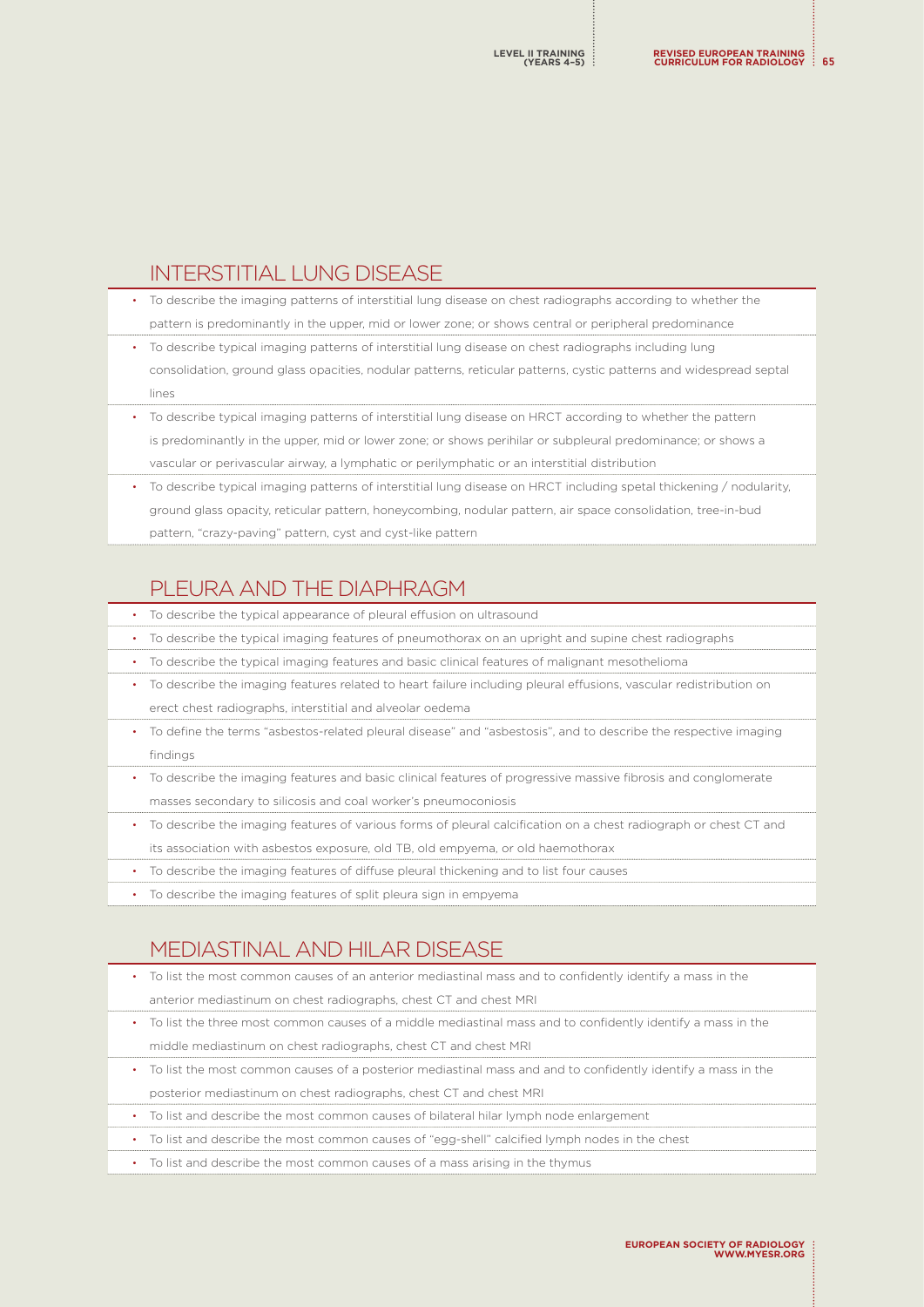- To describe the typical imaging features, basic clinical features and common associations of thymoma • To list and describe the three types of malignant germ cell tumour of the mediastinum • To describe the mechanisms and signs of pneumomediastinum • To describe the imaging appearances of normal vessels or vascular abnormalities that may mimic a solid mass
	- To describe the imaging features of mediastinal and hilar lymphadenopathy on chest radiographs, chest CT and chest MRI
	- To describe the imaging signs of a benign cystic teratoma
	- To describe the imaging signs of an intrathoracic thyroid mass
	- To describe the imaging features of cystic mediastinal masses and to describe the differential diagnoses of a bronchogenic pericardial, thymic or oesophageal duplication cyst

# THORACIC AORTA AND THE GREAT VESSELS

- To describe the significance of a right aortic arch with mirror image branching versus an aberrant subclavian artery
- To have an in-depth understanding of the advantages and disadvantages of CT, MRI/MRA and transoesophageal echocardiography in the evaluation of the thoracic aorta
- To define the terms "aneurysm" and "pseudoaneurysm" of the aorta
- To describe the imaging features and basic clinical features and to distinguish each of the following on chest CT and chest MRI: aortic aneurysm, aortic dissection, aortic intramural haematoma, penetrating atherosclerotic ulcer, ulcerated plaque, ruptured aortic aneurysm, sinus of Valsalva aneurysm, subclavian or brachiocephalic artery aneurysm, aortic coarctation, aortic pseudocoarctation, and cervical aortic arch
- To describe the imaging features of the two standard types of right aortic arch and double aortic arch on chest radiographs, chest CT and chest MRI
- To describe the imaging features of an aberrant subclavian artery on chest CT
- To describe the imaging features seen in arteritis of the aorta on chest CT and chest MRI

#### CHEST TRAUMA

- To list three common causes of abnormal lung opacity following trauma on chest radiographs or chest CT • To list the three most common causes of pneumomediastinum following trauma • To describe the imaging features of a widened mediastinum on chest radiographs taken for trauma and to list the possible causes (including aortic/arterial injury, venous injury, fracture of sternum or spine)
	- To describe the indirect and direct signs of aortic injury on contrast-enhanced chest CT
	- To describe the imaging features and basic clinical features and to understand the significance of chronic traumatic pseudoaneurysm on chest radiographs, chest CT or chest MRI
	- To describe the imaging features of fractured ribs, clavicle, spine and scapula on chest radiographs or chest CT
	- To describe the imaging features of an abnormally positioned diaphragm or loss of definition of a diaphragm on chest radiographs following trauma and the association with a ruptured diaphragm
	- To describe the imaging features of a pneumothorax and pneumomediastinum following trauma on chest radiographs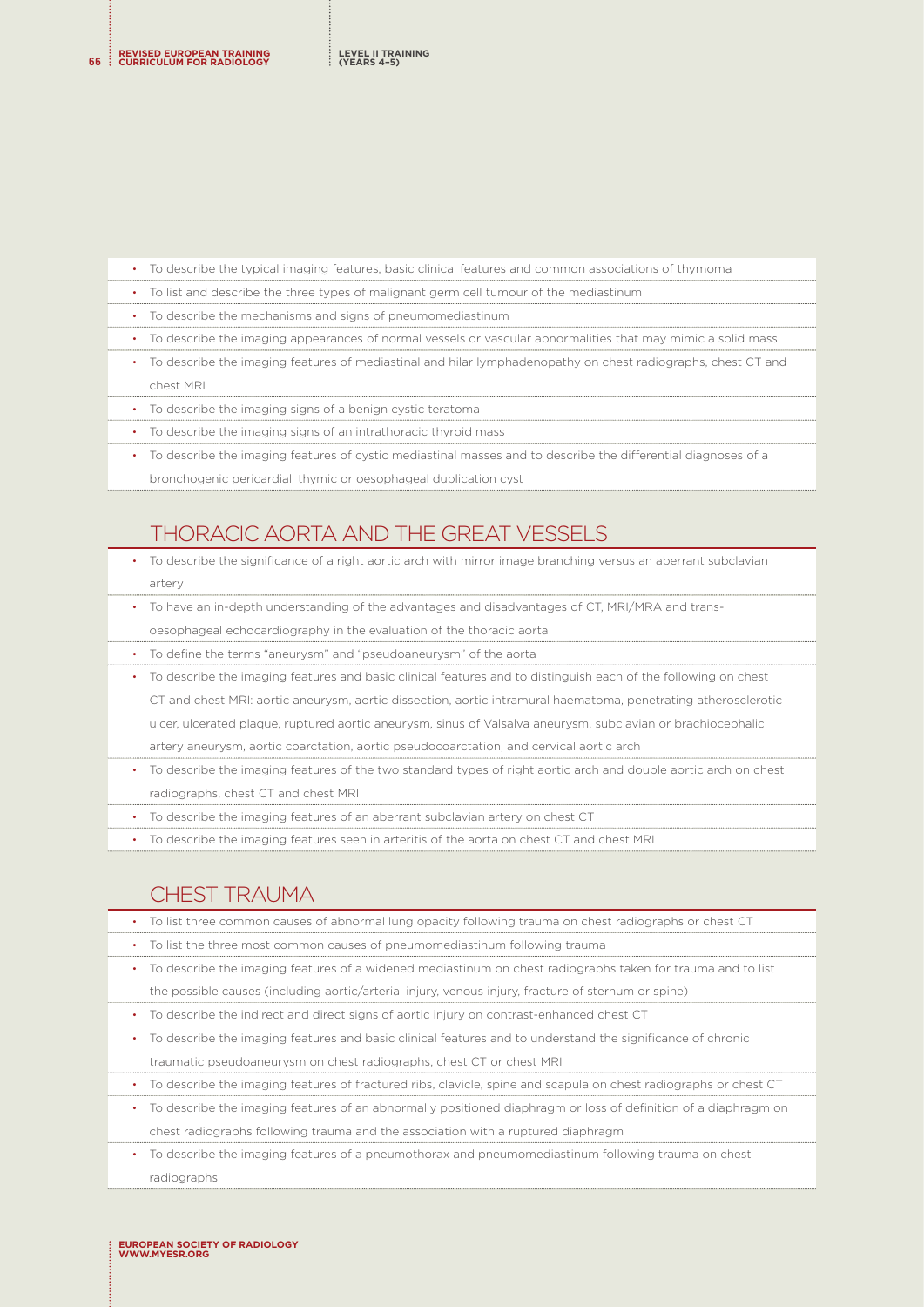• To describe the imaging features of a cavitary lesion following trauma on chest radiographs or chest CT and

to describe the association with laceration and pneumatocele formation, haematoma or abscess secondary to aspiration

• To describe the imaging features and to distinguish between pulmonary contusion, laceration and aspiration

## POSTOPERATIVE CHEST

• To identify normal postoperative findings and complications of the following procedures on chest radiographs, chest CT and chest MRI:

- » Wedge resection mastectomy, lobectomy
- » Pneumonectomy
- » Coronary artery bypass graft surgery
- » Cardiac valve replacement
- » Aortic graft
- » Aortic stent
- » Transhiatal oesophagectomy
- » Lung transplant
- » Heart transplant
- » Lung volume reduction surgery

# **SKILLS**

- To prepare a patient for chest CT including indication, venous access and beta-blocking
- To choose optimal acquisition parameters for chest CT
- To choose optimal post-processing tools for chest CT
- To manage procedural complications in the diagnosis and treatment of chest disease
- To design and optimize CT protocols and to adapt these protocols to evaluate each of the following, taking into

account the patient's age:

- » Thoracic aorta and great vessels
- » Superior vena cava and brachiocephalic vein stenosis or obstruction
- » Pulmonary embolism
- » Diffuse lung disease
- » Tracheobronchial tree
- » Bronchiectasis
- » Small airway disease
- » Lung cancer staging
- » Oesophageal cancer staging
- » Superior sulcus tumour
- » Pulmonary metastases
- » Pulmonary nodule on a radiograph
- » Shortness of breath
- » Haemoptysis
- To confidently perform a radiological staging of bronchogenic cancer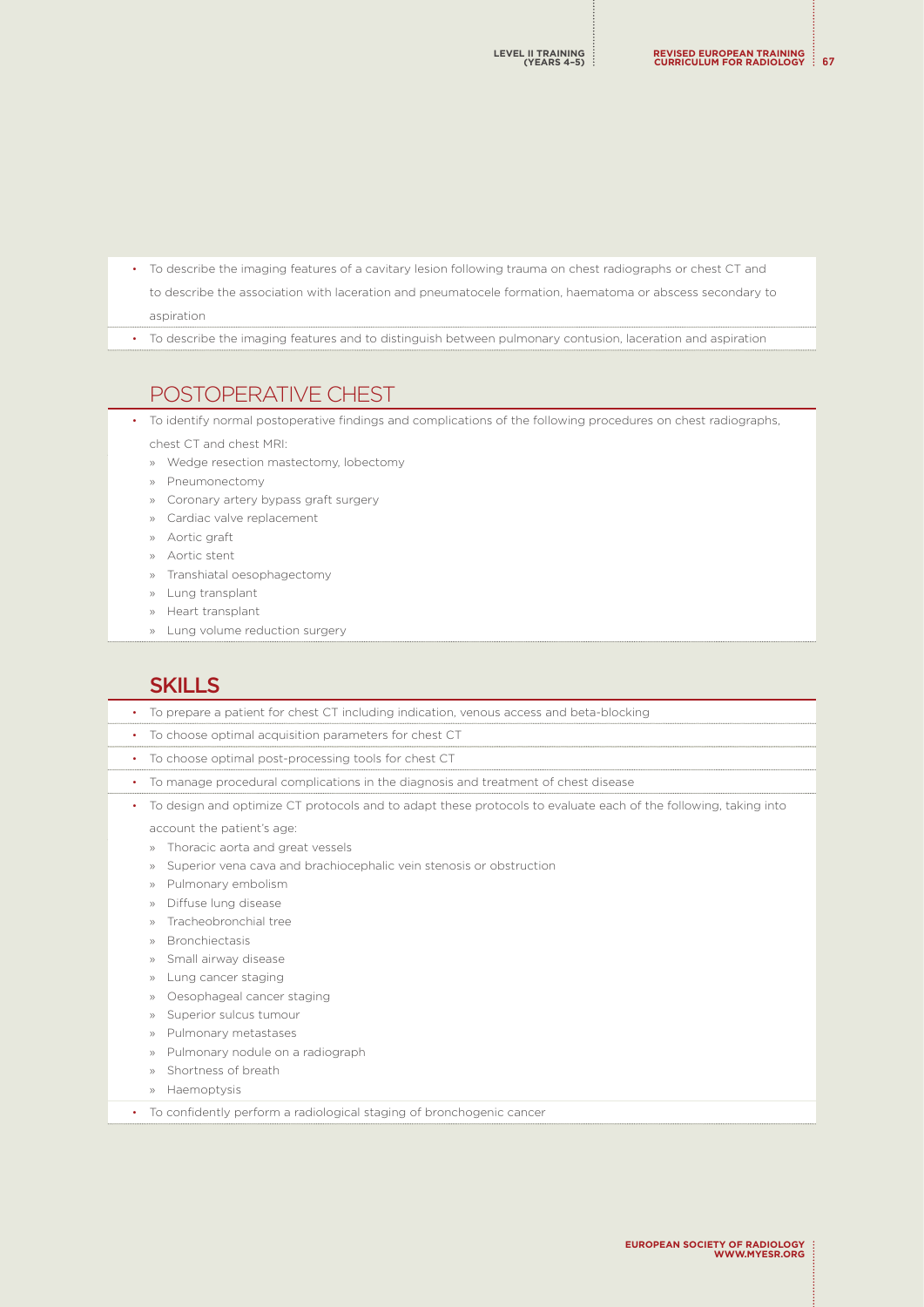**REVISED EUROPEAN TRAINING <sup>68</sup> CURRICULUM FOR RADIOLOGY**

- To perform the following imaging-guided transthoracic interventions under appropriate supervision, to
	- understand the indications and contraindications, and to manage the complications:
	- » Paracentesis and drainage of pleural effusions
	- » Percutaneous lung biopsy
	- » Paracentesis of mediastinal and pericardial fluid collections
	- » Drainage of refractory lung abscess
- To apply inspiratory and expiratory imaging depending on the clinical indication
- To independently perform post-processing tasks for chest imaging studies, including multi-planar reformations
	- (MPR), maximum intensity projections (MIP), minimum intensity projections (MinIP), volume rendering tools
	- (VRT) and vessel analysis tools

#### COMPETENCES AND ATTITUDES

- To confidently justify diagnostic imaging examinations (including CT and MRI) and/or interventional procedures of the chest
- To confidently choose the best-suited method for evaluating disorders of the chest
- To communicate with the patient in order to obtain informed consent prior to diagnostic imaging and interventional procedures of the chest
- To choose optimal imaging protocols for radiographic, ultrasonographic, CT and MRI examinations of the chest
- To create and apply protocols and standard operating procedures to reduce exposure doses for radiological examinations of the chest
- To confidently supervise and teach technical staff to ensure that appropriate images are obtained for all
- radiological methods pertaining to chest imaging
- To confidently judge the quality of the imaging examinations in chest imaging and to devise strategies to improve image quality
- To confidently interpret and report chest CT for common clinical indications
- To interpret and report chest CT under supervision for rare clinical indications
- Making a specific diagnosis of interstitial lung disease (ILD) when HRCT appearances are characteristic
- To confidently interpret and report chest MRI for common clinical indications
- To interpret and report chest MRI under supervision for rare clinical indications
- To confidently report radiographic examinations of the chest for common and rare diseases
- To appreciate own limitations and to identify when it is appropriate to obtain assistance in interpreting and reporting images of the chest
- To confidently identify urgent and/or unexpected findings in imaging examinations of the chest and to communicate these timely and properly
- To communicate with patients and their relatives in order to explain their imaging findings of the chest
- To communicate with referring clinicians to discuss radiological findings of the chest
- To perform at multi-disciplinary conferences and tumour boards for diseases of the chest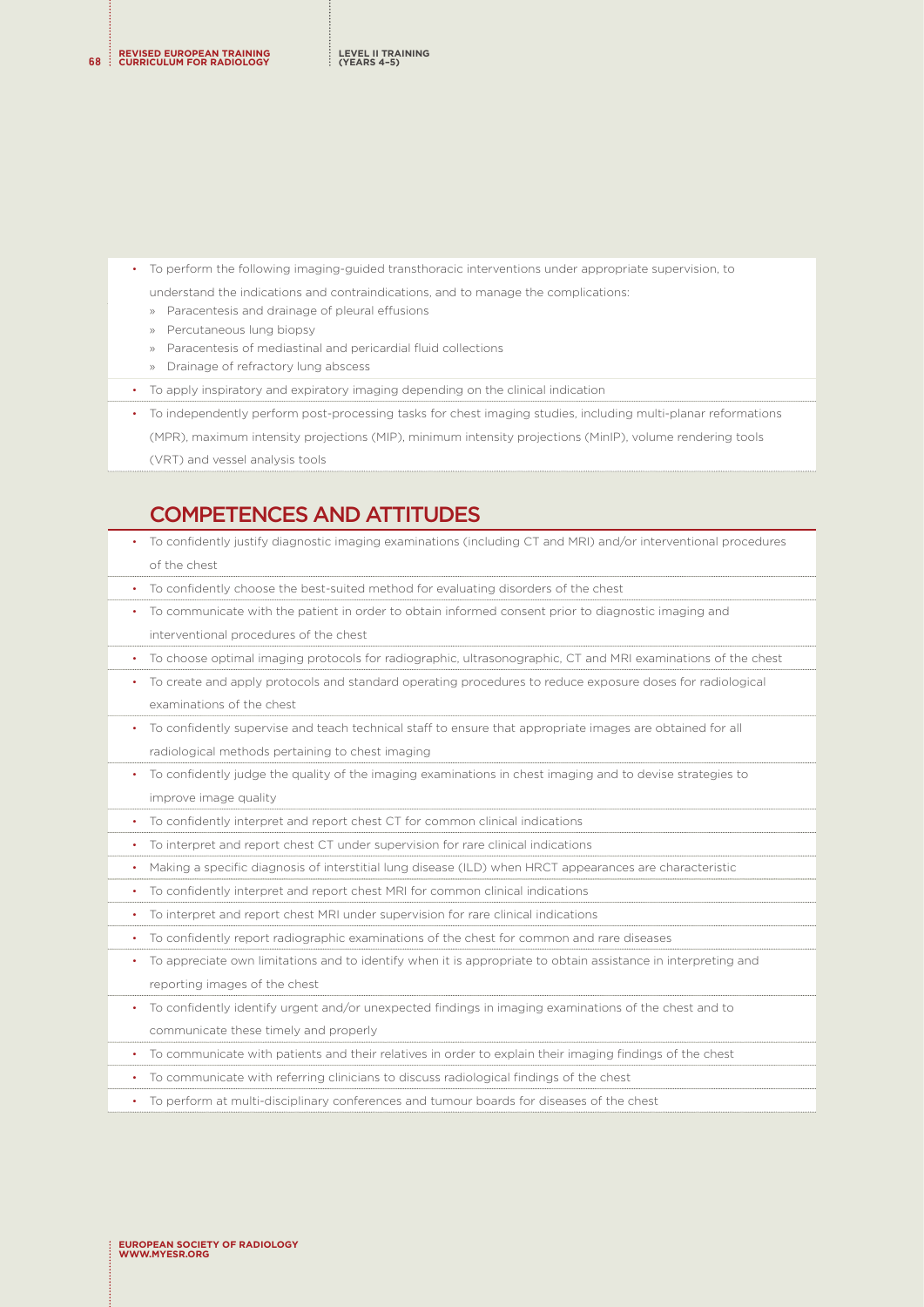# <span id="page-68-0"></span>B-II-4 **EMERGENCY RADIOLOGY**

#### KNOWLEDGE

|   | • To have an in-depth understanding of epidemiological data regarding emergency pathologies                         |
|---|---------------------------------------------------------------------------------------------------------------------|
|   | To have an in-depth understanding of the common mechanisms of injury including acting forces and their              |
|   | distribution in/over human bodies                                                                                   |
| ٠ | To have an in-depth understanding of principles and basic application of estimating emergency severity such         |
|   | as the Injury severity score (ISS) for trauma cases and pain rating scales with regard to the region of pain and    |
|   | clinical appearance in non-traumatic emergencies                                                                    |
|   | • To have an in-depth understanding of legal issues                                                                 |
|   | • To have an in-depth understanding of hygiene regulations                                                          |
| ٠ | To have an in-depth understanding of guidelines and corresponding institutional SOPs/algorithms regarding           |
|   | emergency cases                                                                                                     |
| ٠ | To have an in-depth understanding of the various radiological modalities and techniques employed in ER              |
|   | including their respective strengths, weaknesses, opportunities and threats regarding ER                            |
|   | To have an in-depth understanding of factors and effects of radiation dose as well as techniques for dose           |
|   |                                                                                                                     |
|   | reduction                                                                                                           |
|   | To have an in-depth understanding of good, reasonable/acceptable, poor and insufficient image quality               |
| ٠ | To have an in-depth understanding of the workflow chain of digital imaging, image processing, reading,              |
|   | reporting and the distributing report/images in ER                                                                  |
| ٠ | To have an in-depth understanding of the potential risks and benefits of modality dependent contrast media          |
|   | including effects of oral, rectal or vaginal filling                                                                |
|   | To have an in-depth understanding of the various phases of intravenous contrast media application (plain,           |
|   | arterial, portal, delayed, hepatobiliary, urographic) and their respective values according to the clinical problem |
|   | To have an in-depth understanding of respective imaging algorithms for various emergency cases                      |
| ٠ | To have an in-depth understanding of the relevant modality dependent imaging findings of iatrogenic                 |
|   | installations regarding tube, drainage or catheter positions                                                        |
| ٠ | To have an in-depth understanding of radiological standard procedures in polytrauma cases, CT under                 |
|   | resuscitation and mass casualty incidents                                                                           |

• To have an in-depth understanding of theory, indications and contraindications for image-guided interventional procedures in emergency settings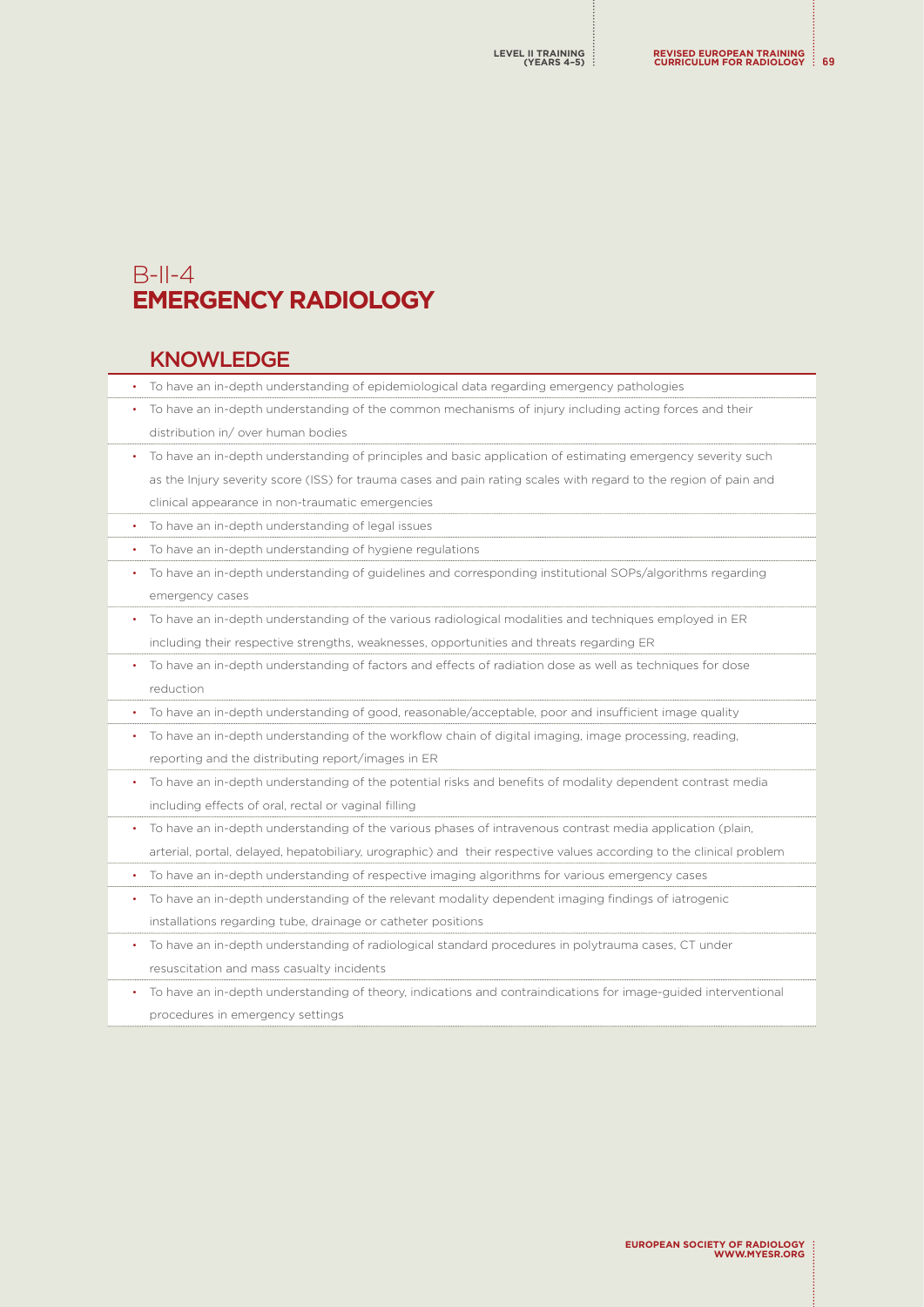#### ANATOMY

- To describe and have an in-depth understanding of relevant normal anatomy of the brain, spine, musculoskeletal system, lung, heart, mediastinum, diaphragm, abdominal organs and spaces, genito-urinary tract, venous and arterial system including topographic relationships and cross-sectional appearance
- To describe and have an in-depth understanding of corresponding common normal variants and abnormalities
- To describe rare normal variants and abnormalities

# CENTRAL NERVOUS SYSTEM AND BRAIN

- To describe the imaging features and basic clinical features of skull fractures
- To describe the imaging features and basic clinical features of intracranial haemorrhages (subdural, epidural, subarachnoidal, parenchymal)
- To describe the imaging features and basic clinical features of parenchymal injuries (cortical contusion, diffuse axonal injury, deep gray matter injury, brainstem injury)
- To describe the imaging features and basic clinical features of extra- and intracranial vascular injuries
- To describe the imaging features and basic clinical features of penetrating injuries
- To describe the imaging features and basic clinical features of increased intracranial pressure and herniation syndromes
- To describe the imaging features and basic clinical features of arterial cerebral infarction (including the description of particular technical issues such as MR-DWI, MR-perfusion, MRA, CE-MR, TOF, CT-perfusion, CTA)
- To describe the imaging features and basic clinical features of central nervous system infections (meningitis, encephalitis, abscess/cerebritis, subdural empyema, spinal epidural abscess, osteomyelitis/discitis)
- To describe the imaging features and basic clinical features of dural sinus thrombosis

## FACE AND SKULL

- To describe the imaging features and basic clinical features of facial fractures (orbital blow-in and blow-out fractures, nasal fractures, naso-orbital-ethmoid fractures, frontal fractures, maxillary fractures, dentoalveolar fractures, Le-Fort fractures, mandible fractures)
- To describe the imaging features and basic clinical features of orbital injuries (post bulbar emphysema and haemorrhage)
- To describe the imaging features and basic clinical features of ocular injuries (rupture, laceration, lens dislocation, vitreous haemorrhage, subchoroidal haemorrhage)
- To describe the imaging features and basic clinical features of trauma to the larynx, pharynx and upper oesophagus
- To describe the imaging features and basic clinical features of orbital, epidural, subdural or other abscesses/ empyemas
- To describe the imaging features and basic clinical features of infections of the paranasal sinuses (acute, fungal, chronic sinusitis, complications)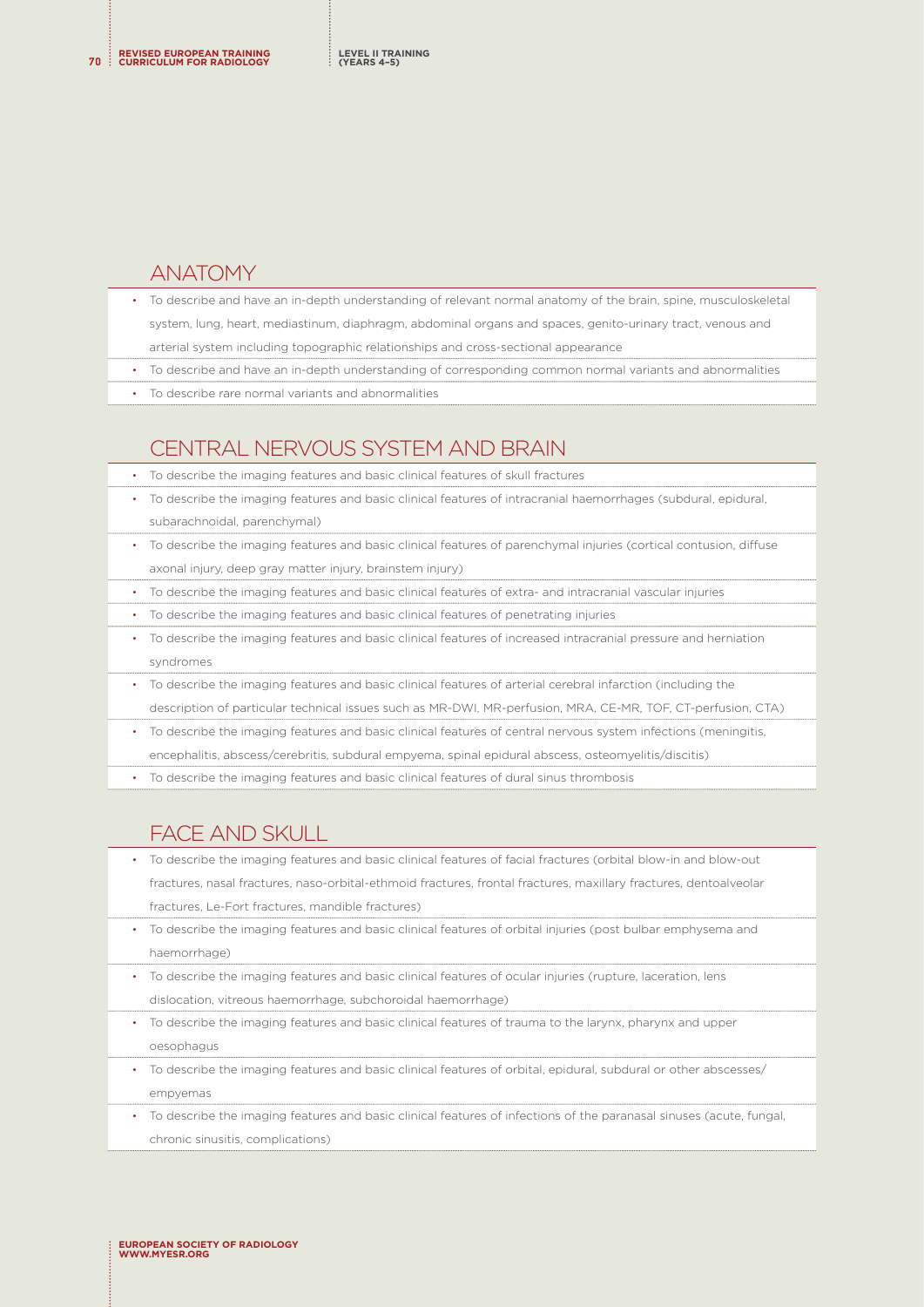- To describe the imaging features and basic clinical features of infections of the suprahyoid neck (retropharyngeal and paravertebral abscess, tonsillitis and peritonsilar abscess, odontogenic infections, submandibular and sublingual abscess, parotitis, sialoadenitis, cervical necrotizing fasciitis) • To describe the imaging features and basic clinical features of acute infections of the infrahyoid neck (epiglottitis, lymphadenitis, jugular thrombophlebitis) • To describe the imaging features and basic clinical features of external, internal ear infection and mastoiditis
	- (cholesteatoma, apical petrositis) • To describe the imaging features and basic clinical features of orbital infections and optic neuritis

#### SPINE

- To describe the evaluation criteria of low-risk and high-risk patients and of patients with neurological deficits (such as prediction rules, Nexus, CCR)
- To describe the imaging features and basic clinical features of spinal/plexus trauma (spinal cord contusion, spinal epidural hematoma, nerve root avulsion, plexus injuries)
- To describe the assessment of instability of fractures
- To describe and have an in-depth understanding of different mechanisms of injury such as hyperextension/ hyperflexion injury including the description of frequently associated injuries
- To describe the imaging features and basic clinical features of different vertebral injuries (occipital condyle fracture, Jefferson burst fracture, atlanto-axial rotary fixation, Hangman's fracture, whiplash injury, wedge compression, burst compression, flexion tear drop fracture, bilateral facet dislocation, chance fracture, complex fracture, pathological fracture, injuries to intervertebral disks)
- To describe the imaging features and basic clinical features of disc herniation
- To describe the imaging features, basic clinical features and common causing pathogens of infections (osteomyelitis, discitis, spondylodiscitis, epidural abscess)

## CHEST, CARDIO-VASCULAR

- To describe the evaluation criteria of low-risk and high-risk patients and of patients with neurological deficits (such as prediction rules, Nexus, CCR)
- To describe the imaging features and basic clinical features of chest trauma (rib fractures, sternal and manubrial fractures, hemothorax, pneumothorax, pneumomediastinum, pulmonary contusion/ laceration/ hematoma, pneumatocele, tracheal and bronchial injury, oesophageal injury, diaphragm injury
- To describe the imaging features and basic clinical features of acute pulmonary infections including the various
- etiologies and causing pathogens as well as aspiration pneumonia
- To describe the imaging features and basic clinical features of airway foreign bodies
- To describe the imaging features and basic clinical features of severe obstructive airway disease
- To describe the imaging features and basic clinical features of ARDS
- To describe the imaging features and basic clinical features of emergencies of the heart (myocardial

infarction, myocardial laceration or contusion, pericardial effusion or tamponade, pericardial laceration,

pneumopericardium, cardiac valve injury, endo- and myocarditis)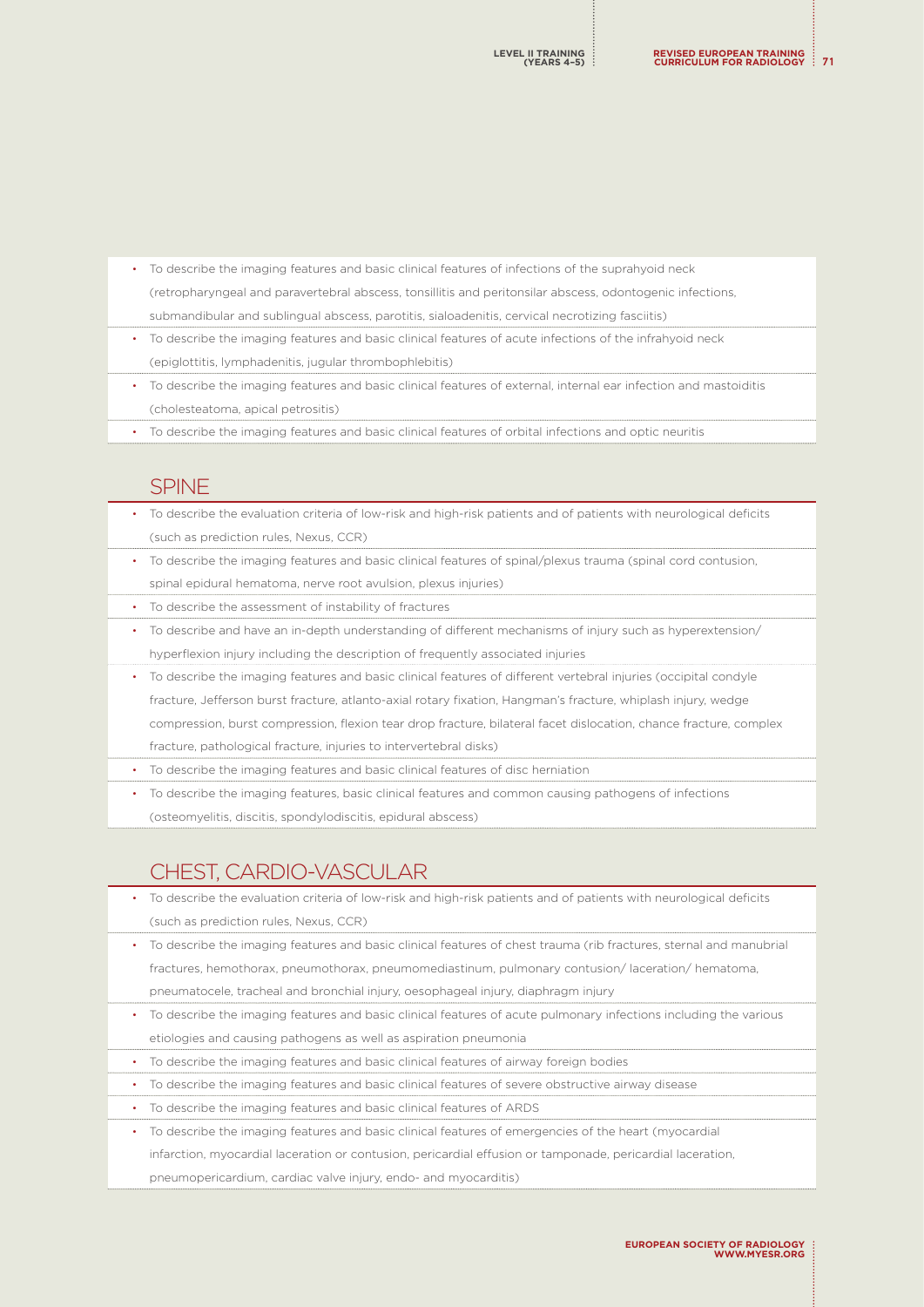- To describe the imaging features and basic clinical features of aortal emergencies (thoracic aortic trauma, supra-aortic injuries including carotid and vertebral injuries, aortic dissection, aortic aneurysms, aortitis)
- To describe the imaging features and basic clinical features of pulmonary edema including the various etiologies
- To describe the imaging features and basic clinical features of thromboembolic disease including the fat embolism syndrome
- To describe and have an in-depth understanding of the triple rule out concept

## ABDOMEN

- To describe the imaging features and basic clinical features of hemoperitoneum and intraperitoneal fluids
- To describe the imaging features and basic clinical features of retroperitoneal haemorrhage
- To describe the imaging features and basic clinical features of intraperitoneal and retroperitoneal gas collections
- To describe the imaging features and basic clinical features of active arterial extravasation
- To describe the imaging features and basic clinical features of organ injuries (liver, spleen, adrenal, kidney, pancreas, gallbladder, bowel)
- To describe the imaging features and basic clinical features of abdominal wall injuries
- To describe the imaging features and basic clinical features of aortic and major vessel trauma
- To describe the imaging features and basic clinical features of emergencies related with the peritoneal cavity (peritonitis, abdominal abscess, insufficient bowel anastomosis, hollow organ perforation, ascites)
- To describe the imaging features and basic clinical features of liver and biliary tract including obstructive and non-obstructive jaundice and cholecystitis
- To describe the imaging features and basic clinical features of pancreatitis
- To describe the imaging features and basic clinical features of the urinary tract (urinary stones, infection, pyelonephritis, renal abscess, renal infarction)
- To describe the imaging features and basic clinical features of adrenal haemorrhage

• To describe the imaging features and basic clinical features of non-traumatic emergencies of the gastrointestinal tract (gastrointestinal haemorrhage, bowel obstruction, bowel perforation, bowel infarction, omental infarction, appendicitis, diverticulitis, infectious enteritis and colitis, epiploic pseudo-appendicitis, inflammatory bowel disease, Crohn's disease, ulcerative colitis, abdominal compartment syndromes)

# GYNECOLOGY / OBSTETRICS

- To describe the imaging features and basic clinical features of feto-placental trauma
- To describe the imaging features and basic clinical features of ovarian torsion
- To describe the imaging features and basic clinical features of pelvic inflammatory disease and abscesses
- To describe the imaging features and basic clinical features of acute abdominal disease in pregnancy
- To describe the imaging features and basic clinical features of major and minor trauma in pregnancy
- To describe the imaging features and basic clinical features of ectopic pregnancy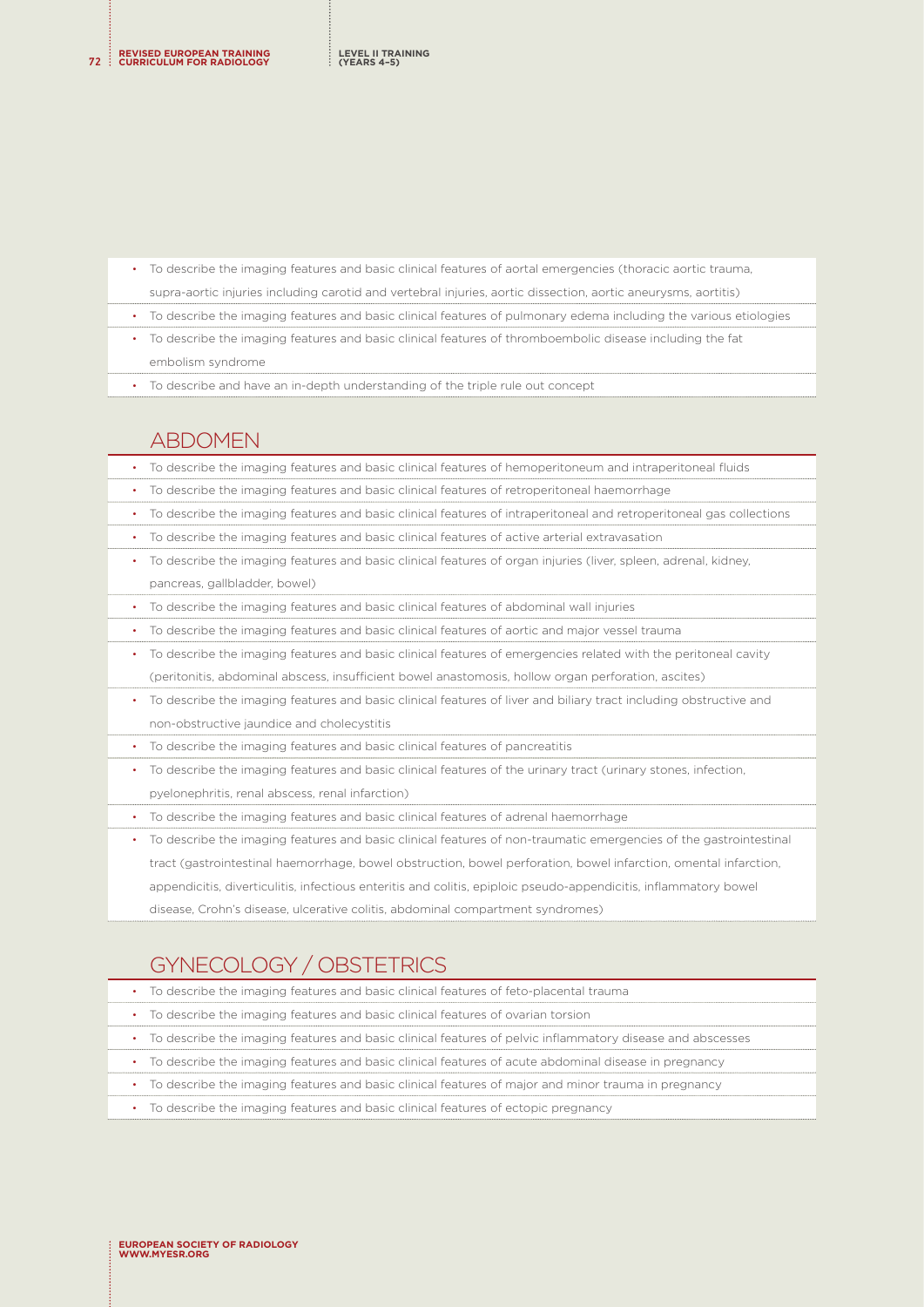#### MALE GENITOURINARY

| • To describe the imaging features and basic clinical features of urethral and penile trauma         |
|------------------------------------------------------------------------------------------------------|
| • To describe the imaging features and basic clinical features of urethral stones and foreign bodies |
| • To describe the imaging features and basic clinical features of scrotal and testicular trauma      |
| • To describe the imaging features and basic clinical features of testicular torsion                 |
| • To describe the imaging features and basic clinical features of epididymitis and orchitis          |
|                                                                                                      |

- To describe the imaging features and basic clinical features of infarction
- To describe the imaging features and basic clinical features of scrotal abscess
- To describe the imaging features and basic clinical features of Fornier's gangrene

#### PELVIS

- To describe and classify the imaging features and to describe basic clinical features of pelvis ring fractures and disruptions
- To describe and classify the imaging features and to describe basic clinical features of isolated fractures without pelvis ring involvement
- To describe the imaging features and basic clinical features of bladder injury
- To describe the supportive interventional procedures in bleeding control

### EXTREMITIES (INCLUDING SHOULDER AND HIP)

- To describe and classify the imaging features and to describe basic clinical features of fractures including stress and insufficiency fractures
- To describe and classify the imaging features and to describe basic clinical features of luxations
- To describe and classify the imaging features and to describe basic clinical features of chondral and osteochondral lesions
- To describe and classify the imaging features and to describe basic clinical features of ligamental tears or ruptures
- To describe and classify the imaging features and to describe basic clinical features of menisceal or labral tears
- To describe the imaging features and basic clinical features of tendon or muscular injuries
- To describe the imaging features and basic clinical features of acute inflammatory diseases
- To describe the imaging features and basic clinical features of avascular necrosis
- To describe the imaging features and basic clinical features of acute compartment syndromes

## PEDIATRIC, INTERVENTIONAL, MUSCULUSCELETTAL AND OTHERS

- As long as not mentioned so far: To describe the imaging features and basic clinical features as provided in the corresponding emergency sections of the respective subspecialty curricula
- As long as not mentioned so far: To describe the interventional procedures as provided in the corresponding emergency sections of the respective subspecialty curricula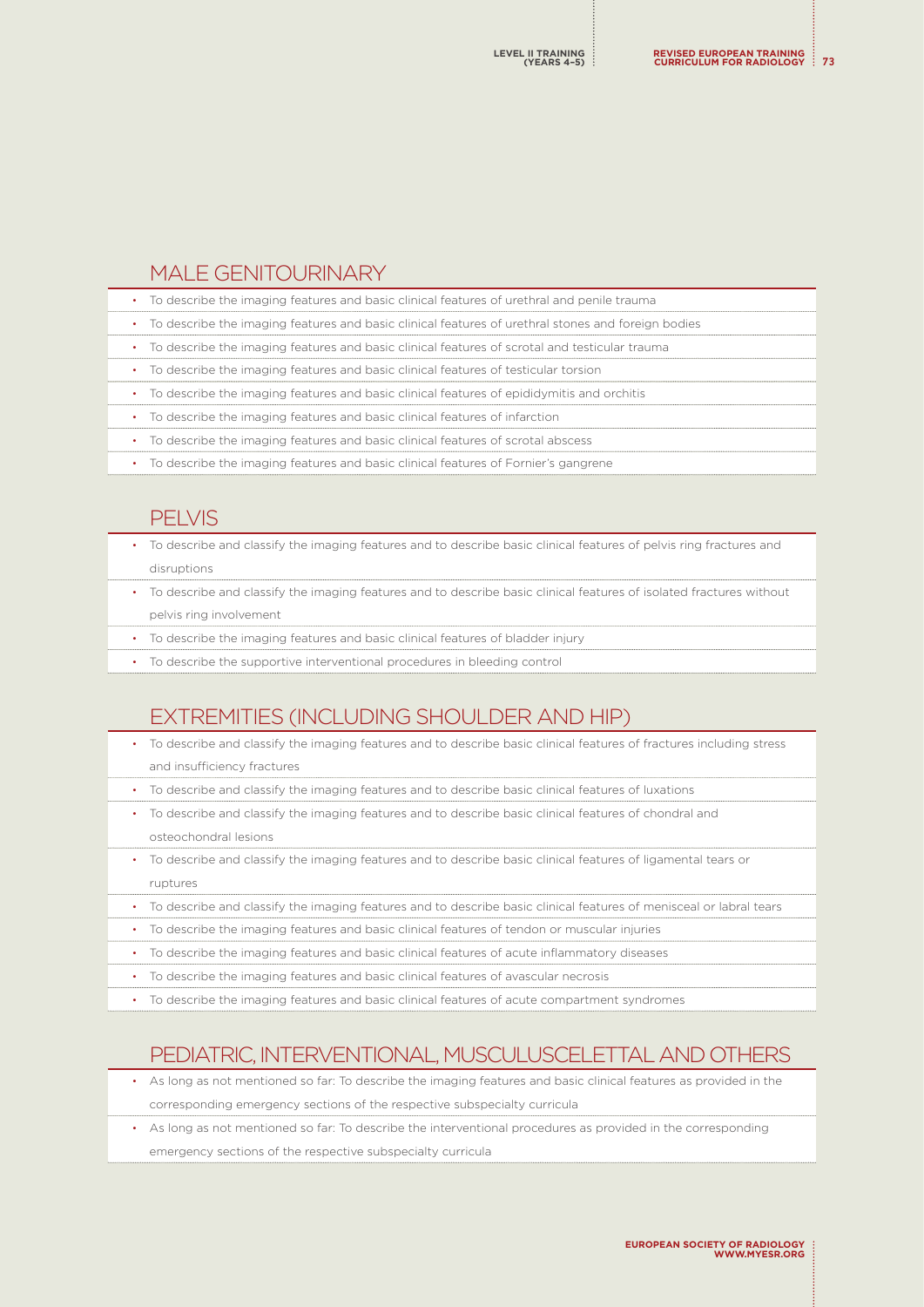#### **SKILLS**

|           | To use and optimise time effective technical equipment such as dedicated CT workstations for initial               |
|-----------|--------------------------------------------------------------------------------------------------------------------|
|           | interpretation of CT studies                                                                                       |
| $\bullet$ | To perform eFAST                                                                                                   |
| $\bullet$ | To perform abdominal sonography of emergency cases                                                                 |
| $\bullet$ | To confidently perform femoral artery and venous puncture techniques                                               |
| $\bullet$ | To confidently perform image guided drainage of fluid collections under supervision                                |
| $\bullet$ | To perform percutaneous transhepatic drainage of the biliary tract under supervision                               |
|           | To perform in other interventional emergency procedures under image guidance, particularly in bleeding control     |
|           | under supervision                                                                                                  |
| $\bullet$ | To confidently identify modality dependent imaging findings of misplacement of devices such as ventilation,        |
|           | drainage or catheter tubes                                                                                         |
| $\bullet$ | To confidently identify modality and body region dependent common imaging findings in emergency cases              |
|           | such as fracture patterns, ileus signs, free air and fluids, bleedings, infarctions, organ injury                  |
| $\bullet$ | To confidently classify modality dependent imaging findings to be potentially acute life-threatening, in principal |
|           | but not immediately life-threatening, severe but not life-threatening or other                                     |
| $\bullet$ | To confidently classify modality dependent imaging findings according to curricular content provided by            |
|           | corresponding other subspecialties                                                                                 |
|           | To perform image interpretation or therapy of >1000 emergency cases (>300 CR, >50 eFAST, >100 US, >300 CT          |
|           | including >20 polytrauma cases and >20 Triple-rule-outs, >50 MRI, >10 embolisations, >10 PTD, >30 drainage of      |
|           | fluid collections). These cases have to distribute commonly over the body regions and the typical pathologies      |
|           | To interpret, report, communicate and demonstrate common and typical findings                                      |
|           | To interpret, report, communicate and demonstrate rare findings under supervision                                  |
| ٠         | To supervise the imaging quality of emergency CT, radiographic and MRI examinations including image                |
|           | post-processing                                                                                                    |
|           |                                                                                                                    |

• To manage procedural complications of imaging in the emergency setting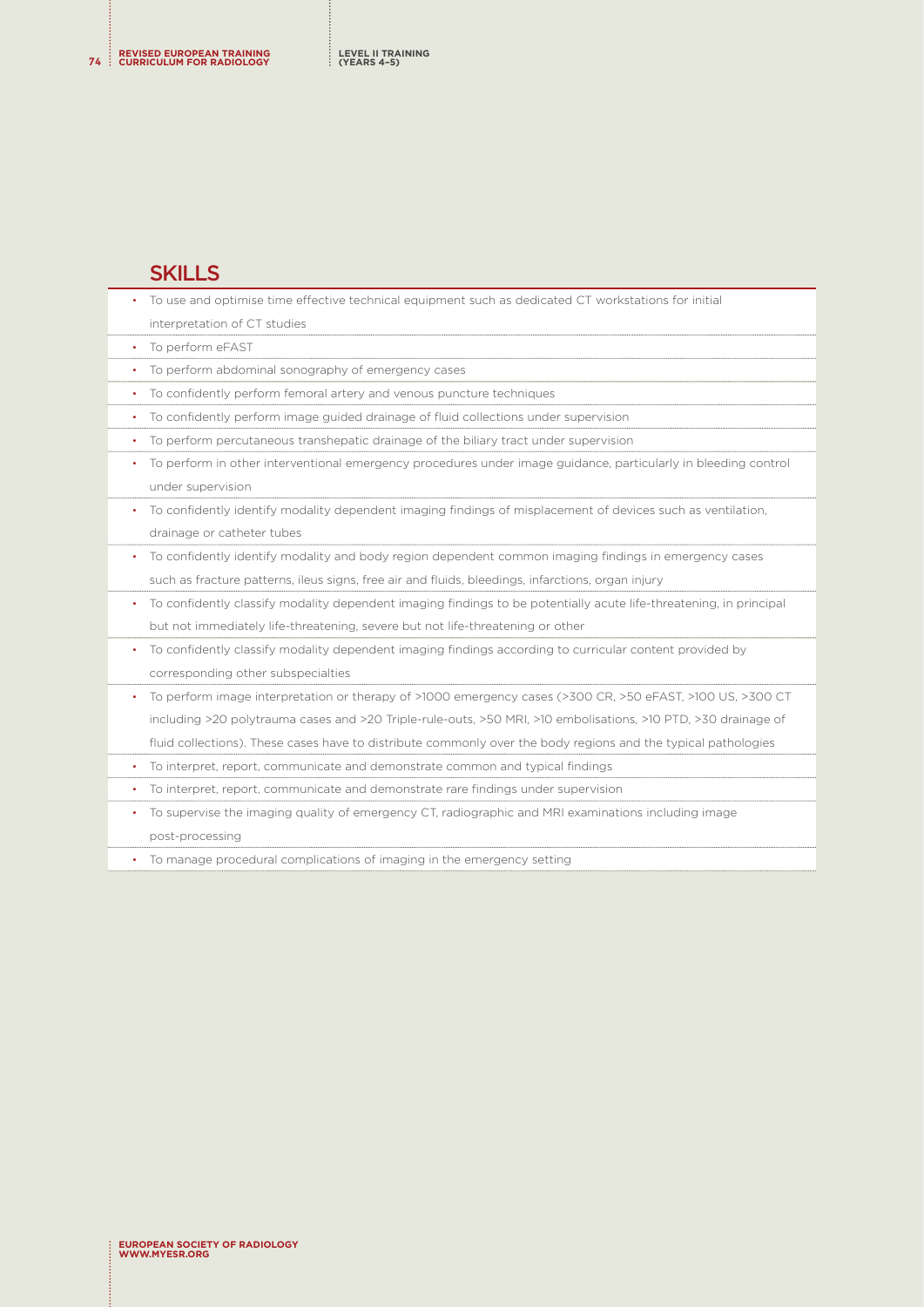| <b>COMPETENCES AND ATTITUDES</b>                                                                                        |
|-------------------------------------------------------------------------------------------------------------------------|
| To confidently differentiate high-risk from low-risk patients before imaging                                            |
| To confidently differentiate and prioritise findings with respect to their urgency after imaging                        |
| To confidently 'screen' as fast as possible for life-threatening findings (e.g. for CT: <10 min after scan start) using |
| an optimised infrastructure and selective image reading in case of high-risk patients                                   |
| To have an in-depth understanding of the respective advantages and disadvantages of different imaging                   |
| options in emergency cases                                                                                              |
| To be able to choose and to justify the probably best-suited particular imaging modality and protocol                   |
| parameters and, if necessary, to proper put imaging techniques into a most appropriate diagnostic pathway               |
| considering advances and limitations of the different modalities, diagnostic accuracy and speed, amount of              |
| radiation exposure and ethically motivated corresponding individual risk/benefit-analysis with respect to case          |
| severity, time-to-diagnose/therapy, patient age and sex including pregnant patients                                     |
| To be integral and active part of continuous workflow optimisation with particular respect to ethical                   |
| considerations, improvement of diagnostic accuracy and shortening of the time-to-diagnose/therapy                       |
| To perform actively at multi-disciplinary therapy, morbidity and mortality conferences                                  |
| To perform in and be active part of QA, QM                                                                              |
| To supervise, teach and train technical staff to ensure with respect to appropriate emergency workflow and              |
| imaging                                                                                                                 |
| To communicate timely and properly with patients (if possible), their relatives (if adequate) and the involved          |
| other medical disciplines in order to explain imaging findings, disorders and to rapidly evaluate adequate              |
| therapy with respect to best possible outcome.                                                                          |
| To participate in QA, QM                                                                                                |

• To appreciate own limitations and to respect the roles and responsibilities of other members of the multidisciplinary emergency team, being an integral part of the team in decision-making.

j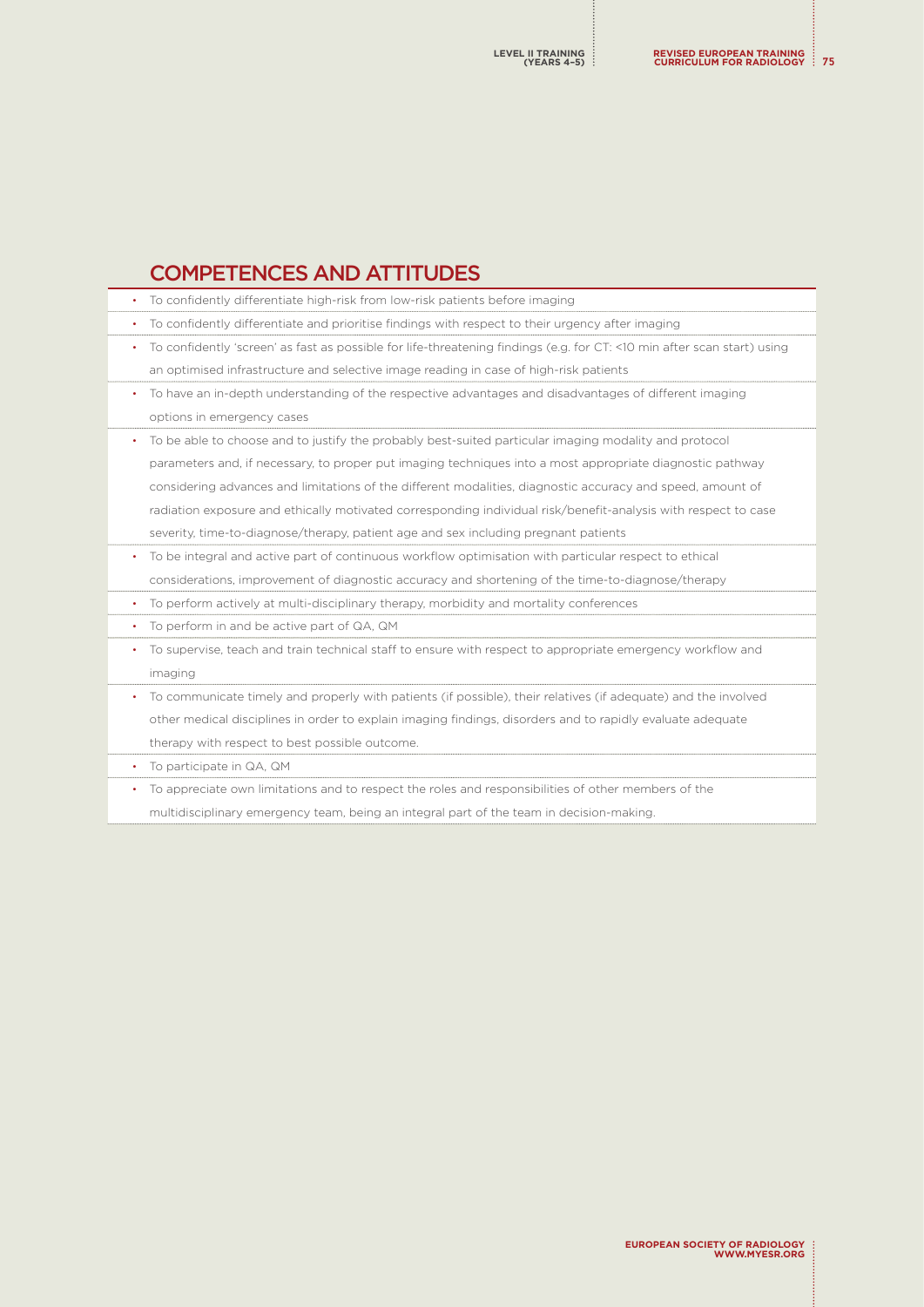# B-II-5 **GASTROINTESTINAL AND ABDOMINAL RADIOLOGY**

### KNOWLEDGE

### IMAGING TECHNIQUES – GENERAL REQUIREMENTS

- To describe the indications and contraindications for the various imaging examinations in abdominal imaging
- To describe the relative costs of the various imaging examinations in abdominal imaging
- To understand the radiation burden and risks of different investigations in abdominal imaging
- To describe the indications and contraindications for enema techniques and the optimal contrast material and technique to be used in each clinical situation
- To list the indications for a contrast-enhanced ultrasound study of the liver
- To describe the techniques for quantification of diseases using ultrasound, CT and MRI, and their clinical role and limitations in abdominal imaging
- To describe the anatomy of the retroperitoneal structures and the application and limitations of ultrasound in this area
- To list the strengths and limitations of endosonography in abdominal imaging
- To describe the techniques for CT colonography, CT/MR enterography and CT/MR enteroclysis
- To describe the techniques and role for post-processing images in view of obtaining reformatting, MIP, MinIP, vessel analysis, 3D analysis, including endoluminal reconstructions, fusion images, as well as acquisition and postprocessing of functional studies in abdominal imaging
- To describe the technique of PET-CT, the most important tracers (FDG, choline) and the development of new tracers, and sensitivity and specificity of PET-CT in most common abdominal tumours, including liver metastases of extra-abdominal origin
- To describe the imaging features of pneumoperitoneum, mechanical obstruction and pseudo-obstruction, toxic dilatation of the colon, gas in the small and large bowel wall that may indicate ischaemia and necrosis, pancreatic and biliary calcifications and aerobilia on plain abdominal films
- To understand the principles and limitations of single and double studies of the gastrointestinal tract and to appreciate their advantages and disadvantages compared with endoscopy
- To describe the anatomical components of the rectum and colon and normal findings with different imaging techniques
- To describe the main indications, contraindications and basic technique for ablation of liver tumours using ultrasound and/or CT guidance
- To describe the technique of trans-jugular liver biopsy
- To describe the basic principles of balloon angioplasty and stenting of abdominal visceral arteries for the treatment of stenosis and aneurysms
- To describe the rationale, technique, principle and results of therapeutic embolisation and transarterial chemoembolisation in the abdomen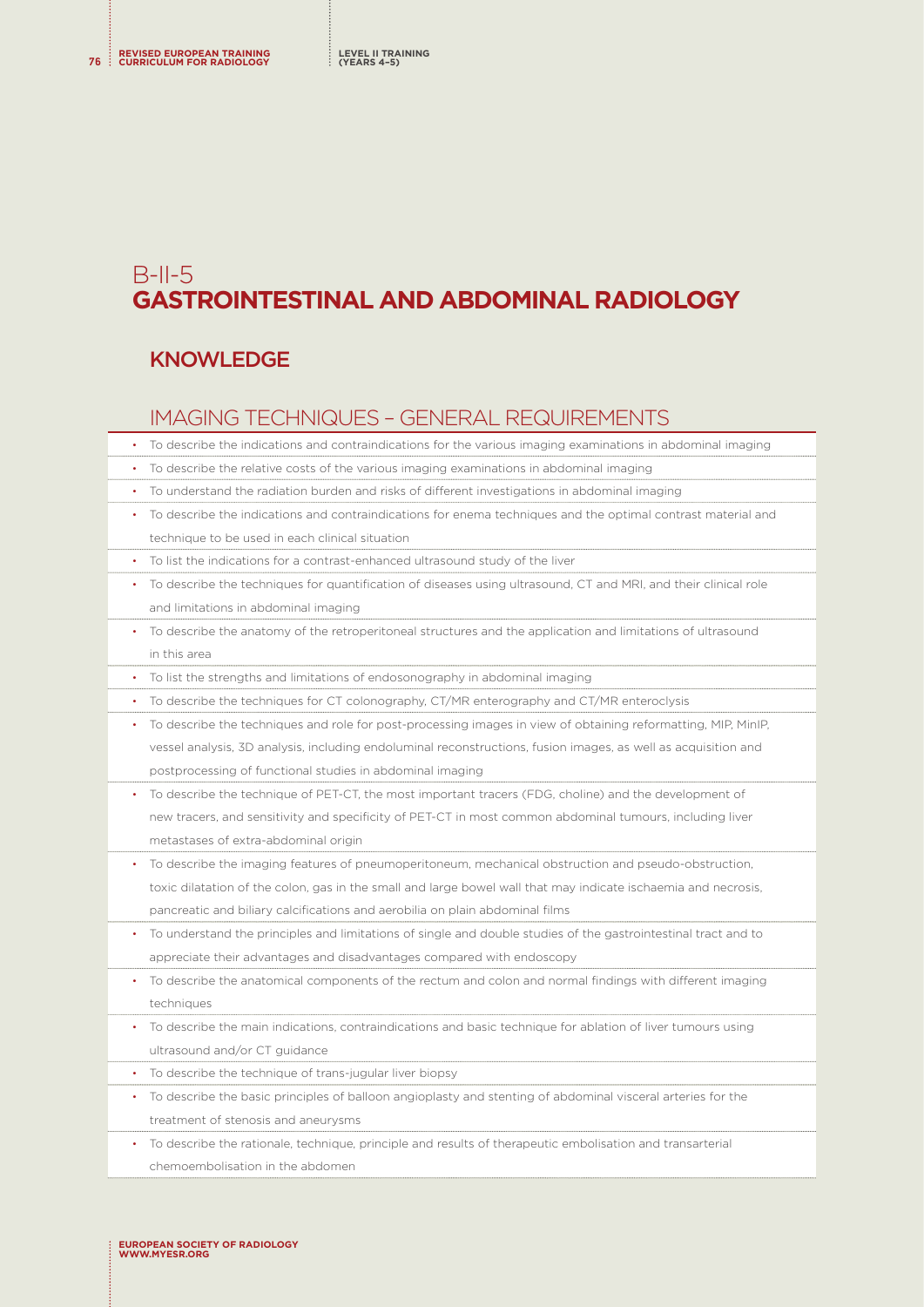### ANATOMY AND PHYSIOLOGY

- To understand the principal aspects of embryology of the oesophagus, stomach, duodenum, small bowel, appendix, colon, rectum, anus, pancreas, liver, biliary tract and spleen
- To understand the indication and techniques for interventional procedures within the abdomen, including hepatobiliary intervention and luminal stenting
- To have an in-depth knowledge of the anatomy of the pharynx, oesophagus, stomach, duodenum, small bowel, appendix, colon, rectum, anus, pancreas, liver, biliary tract, spleen, mesentery and peritoneum
- To have an in-depth knowledge of the anatomy of the pelvic floor and abdominal wall
- To describe arterial supply and venous drainage, including important variants, of the various portions of the gastrointestinal tract
- To describe the lymphatic drainage of the relevant organs in the abdomen
- To describe the main anatomical variants that may mimic disease in abdominal imaging
- To describe normal post-therapeutic imaging related to previous surgery, intervention or radiation therapy in the abdomen
- To describe the various phases of contrast media application (plain, arterial, portal, delayed, hepatobiliary)

and their respective values according to the clinical problem in abdominal imaging

#### **OESOPHAGUS**

- To describe the imaging features of oesophageal perforation on plain films, and to appreciate the relative role of contrast studies and CT for confirmation
- To describe the imaging features of oesophageal cancer, diverticulum, extrinsic compression, submucosal masses, fistulae, sliding and para-oesophageal hiatus hernia, oesophageal varices, benign strictures, benign tumours, varices, different forms of oesophagitis on a contrast-enhanced examination of the oesophagus
- To understand the significance of Barrett's oesophagus and the clinical manifestations of this disease
- To describe the appearance of common motility disorders of the oesophagus
- To understand the role of PET or PET-CT in the staging of oesophageal cancer
- To have a basic understanding of the surgical techniques in oesophageal surgery and post-surgical appearances on imaging examinations
- To describe the imaging features of oesophageal cancer on CT and to describe the criteria for non-resectability and lymph node involvement
- To understand the use of endoscopic ultrasound in the staging of oesophageal cancer and the technique of endoscopic ultrasound-guided biopsy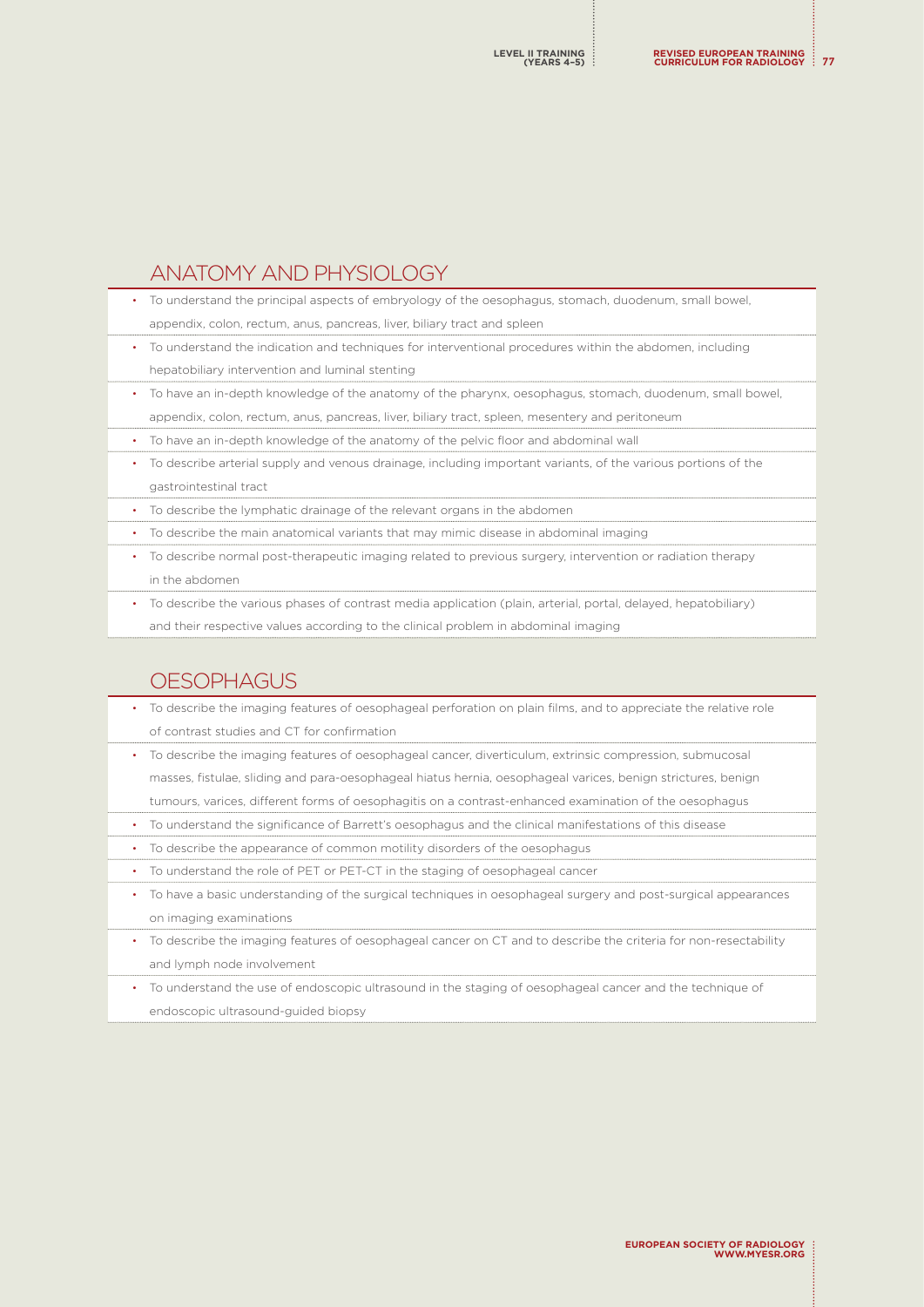#### STOMACH AND DUODENUM

- To describe the most appropriate imaging examination and contrast medium use in suspected perforation of the stomach and postoperative follow-up and to list the limitations of each examination for these specific conditions
- To understand the role of endoscopic ultrasound and PET or PET-CT in the staging of gastric cancer
- To describe a CT protocol tailored for gastric cancer staging
- To have a basic understanding of the surgical procedures for the treatment of obesity and the radiological postoperative appearance and complications
- To have a basic understanding of the imaging features of a variety of conditions of the stomach and duodenum such as benign and malignant tumours, infiltrative disorders, e.g. linitis plastica, gastric ulcers and positional abnormalities, including gastric volvulus
- To describe the imaging features of duplication cysts of the upper gastrointestinal tract on CT
- To describe rotational abnormalities of the duodenum and the appearance of annular pancreas, submucosal tumours, papillary tumours, and inflammatory disease including ulceration

### SMALL BOWEL

- To describe the most appropriate imaging examination for small bowel obstruction, inflammatory disease, infiltrative disease, small bowel perforation and ischaemia, cancer, lymphoma, carcinoid tumour and postoperative follow-up; and to list the limitations of each examination for these specific cases
- To describe the imaging features of lymphoid hyperplasia of the terminal ileum on small bowel series; and to
- describe the most common mid-gut abnormalities (malrotation, internal hernia)
- To describe the MRI and CT techniques of enterography and enteroclysis
- To describe the indications for capsule endoscopy and to list the limitations and potential complications of the examination
- To describe imaging features of small bowel abnormalities, including stenosis, fold abnormalities, nodules, tumours, ulcerations, wall thickening, marked angulation, extrinsic compression and fistula
- To describe the imaging features of the following disorders on a small bowel series: adenocarcinoma, polyposis, stromal tumour, lymphoma, carcinoid tumour, Crohn's disease, haematoma, Whipple's disease, amyloidosis, radiation-induced injury, malrotation, Meckel's diverticulum, coeliac disease, diverticulosis and systemic sclerosis
- To understand the principles of the interpretation of CT examination of the small bowel
- To describe the typical findings in the various diseases of the small bowel, including the halo sign and the target sign, the transitional zone in the case of small bowel obstruction, small bowel tumours, mural pneumatosis, vascular engorgement, increased density of the mesenteric fat, peritoneal abnormality and malrotation
- To describe the imaging features, causes and complications of small bowel obstruction on CT (adhesion, band, strangulation, intussusception, volvulus, internal and external hernias, tumours) and to list the criteria for emergency surgery
- To describe the interpretation of MRI of the small bowel, especially in cases of inflammatory bowel disease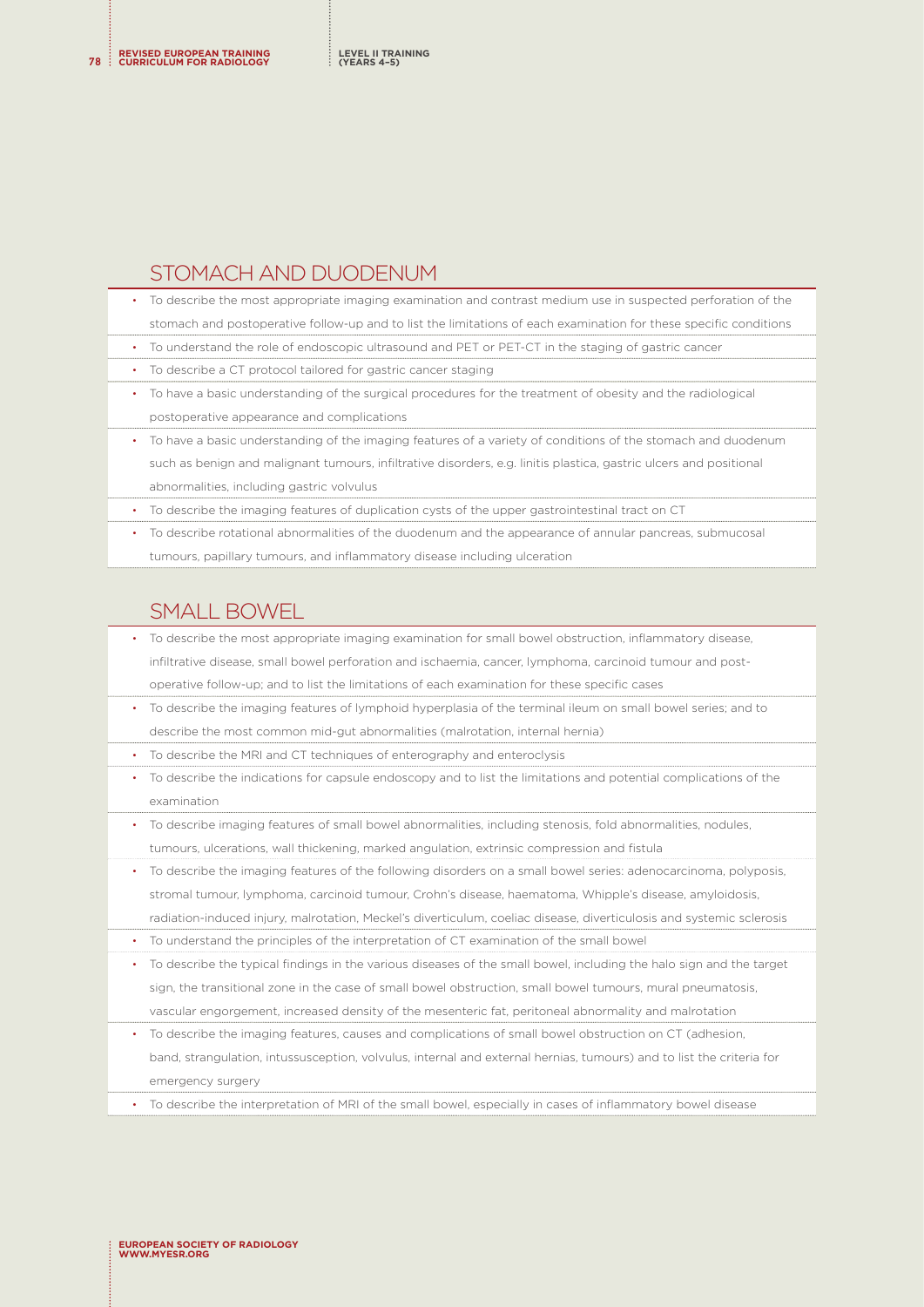# COLON AND RECTUM

|   | To understand the normal anatomy of the colon, rectum, perirectal tissues and of the anal sphincters             |
|---|------------------------------------------------------------------------------------------------------------------|
|   | To describe the optimal imaging examination and outline the technique for study of the colon according           |
|   | to the suspected disease (obstruction, volvulus, diverticulitis, benign tumour, inflammatory disease, cancer,    |
|   | lymphoma, uncommon lesions of the colon and rectum, perforation, postoperative evaluation) and to list           |
|   | the limitations of each technique                                                                                |
|   | To understand rotational abnormalities of the colon                                                              |
|   | To have an in-depth understanding of the imaging appearance of the appendix on CT and ultrasound and             |
|   | of the imaging features of appendicitis and mucocele                                                             |
|   | To understand the current indications for CT colonography, including its potential role in colorectal            |
|   | cancer screening                                                                                                 |
|   | To describe the TNM classification of colon cancer and its prognostic value, the technique and the value         |
|   | of MDCT, MRI and endosonography, in the staging of rectal cancer                                                 |
|   | To describe the CT imaging features of colon cancer and signs that assess local extent (enlarged lymph nodes,    |
|   | peritoneal carcinomatosis, hepatic metastases)                                                                   |
|   | To describe the MRI technique for rectal cancer                                                                  |
| ۰ | To describe the staging of the tumour according to the tumour proximity with the mesorectal fascia and           |
|   | distance to the sphincter and to describe the potential limitations of MRI for lymph node staging                |
| ٠ | To describe imaging patterns and modalities used to assess for locally recurrent or metastatic colorectal cancer |
| ٠ | To describe the criteria that may help in differentiating between postoperative fibrosis and rectal tumour       |
|   | recurrence in the pelvis                                                                                         |
|   | To describe the appearances and differential diagnosis of retrorectal cysts                                      |
|   | To describe the most common diseases of the rectum and the anus and the most frequent operative techniques       |
|   | that may be used to treat them                                                                                   |
|   | To have a basic understanding of the MRI technique that is used to search for a pelvic/perianal fistula and to   |
|   | describe the appearance of fistulae on MRI                                                                       |

• To describe the appearances of anal sphincter tears and perianal sepsis

• To describe the basic imaging features of functional and anatomical disorders on both fluoroscopic and MR

proctography and the appearance of pelvic floor muscle tears and atrophy using MRI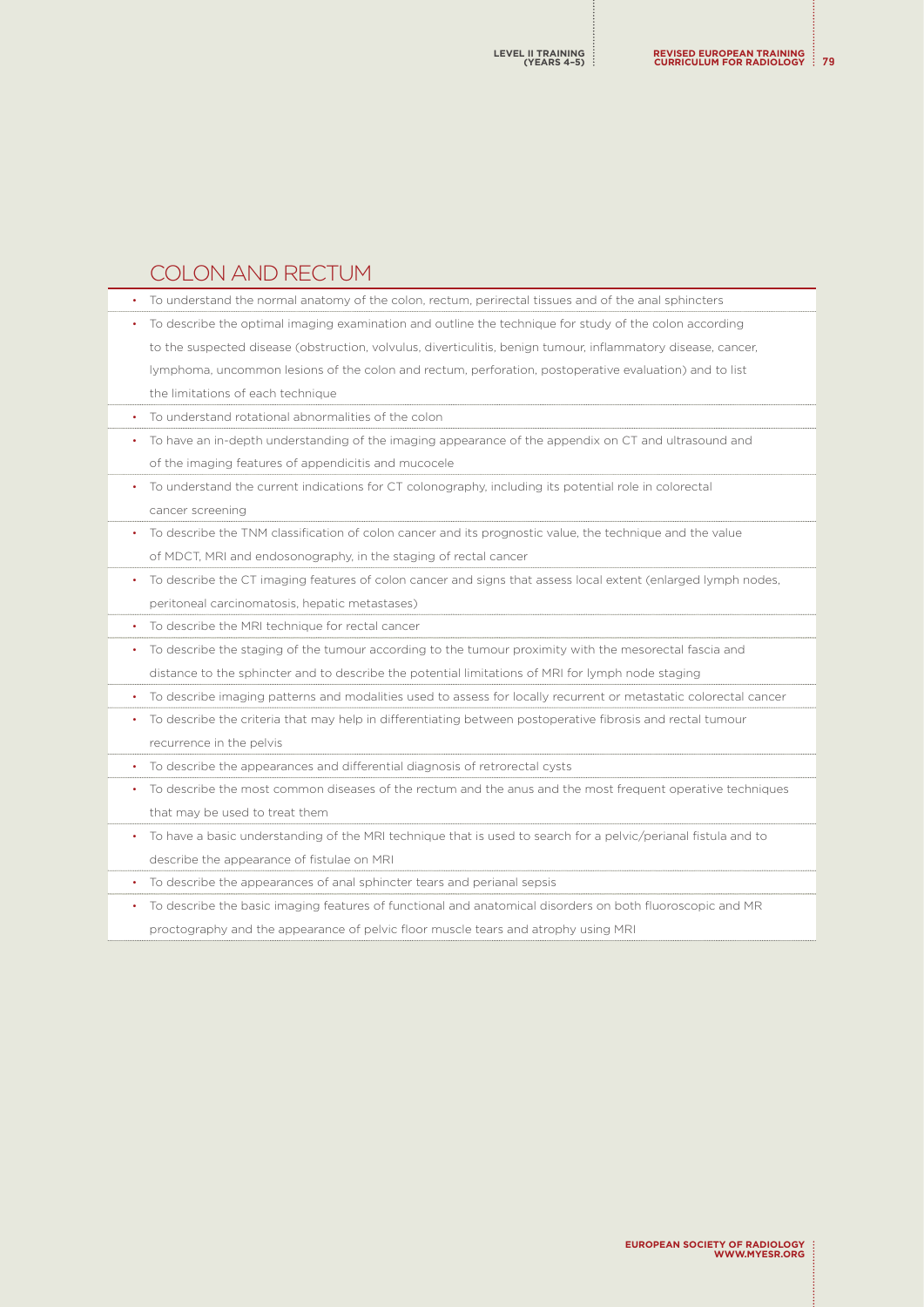#### PERITONEUM AND ABDOMINAL WALL

- To describe the normal features of the peritoneum on ultrasound, CT and MRI
- To describe the various findings that can be seen in cases of peritoneal disease (nodules, thickening, fluid collection)
- To describe the various types of abdominal wall hernias (inguinal, femoral, umbilical, Spighelian, parastomal, postoperative) on CT and on ultrasound
- To describe the imaging features of hernial strangulation on CT and on ultrasound
- To describe the imaging features of mesenteric tumour and its location on ultrasound, CT and MRI
- To describe the imaging features of mesenteric cysts on ultrasound, CT and MRI
- To describe the imaging features of rectus sheath hematoma on ultrasound, CT and MRI
- To describe the imaging features of ascites on ultrasound, CT and MRI and to describe the features of loculated ascites
- To describe the imaging features and basic clinical features of the following peritoneal diseases on CT and MRI: peritonitis, peritoneal carcinomatosis, peritoneal tuberculosis, mesenteric lymphoma, mesenteric and greater omental infarction

#### ABDOMINAL VESSELS

- To understand the basic principles of Doppler ultrasound and superior mesenteric artery stenosis or occlusion
- To understand the use of Doppler ultrasound to assess the patency of and the direction of flow in the portal and hepatic veins
- To describe the respective roles of angiography and CT angiography in acute gastrointestinal haemorrhage
- To describe the angiographic and CT appearances of acute haemorrhage and to describe the advantages and limitations of the techniques
- To understand the imaging appearance of small bowel ischaemia/infarction on CT
- To describe the angiographic imaging features of occlusion, stenosis and aneurysms of the mesenteric arteries

### LIVER

- To have a detailed understanding of liver anatomy and segmentation and vessel anatomy (hepatic artery, portal vein, hepatic veins, inferior vena cava), including variants in vascular anatomy that may affect surgical planning
- To describe the most common surgical procedures for hepatectomy and liver transplantation
- To describe the imaging features and basic clinical features of vascular diseases of the liver, including Budd–
- Chiari Syndrome, Osler–Weber disease, portal thrombosis, peliosis and sinusoidal obstruction syndrome
- To describe the imaging features of a typical biliary cyst on ultrasound, CT and MRI
- To describe the imaging features of hydatid cysts on ultrasound, CT and MRI
- To differentiate between amoebic abscess and pyogenic abscess of the liver in regard to appearance, evolution, treatment, and indication for drainage
- To describe the imaging features of liver haemangiomas on ultrasound (including ultrasound contrast agents), CT and MRI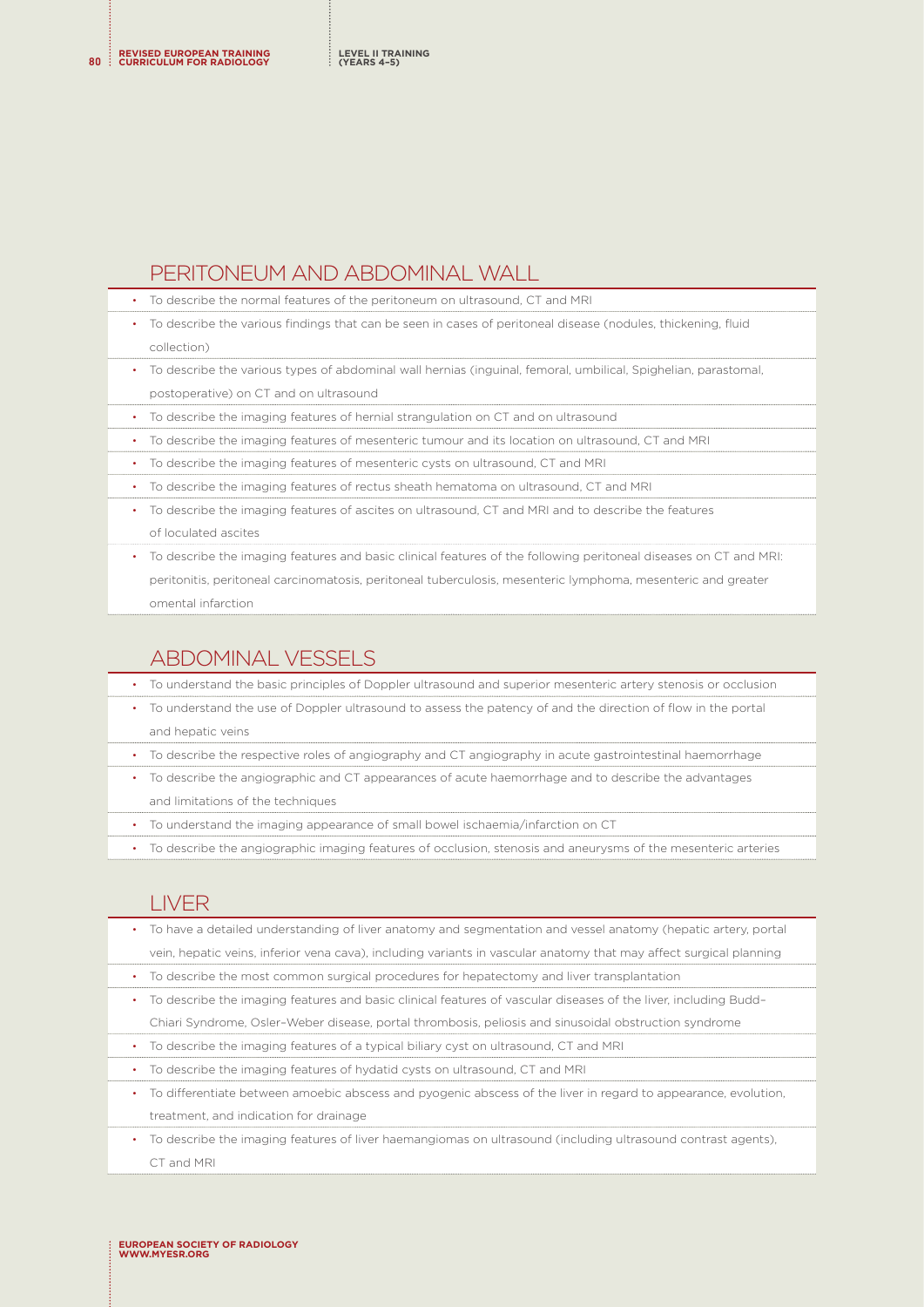• To describe the imaging features of homogeneous and heterogeneous liver steatosis on ultrasound, CT and MRI (including imaging quantification) • To describe the natural history of hepatocellular carcinoma (HCC), the major techniques and the indications for treatment (surgical resection, chemo- or radioembolisation, percutaneous ablation, liver transplantation, oral targeted therapy) • To describe the imaging features of HCC on ultrasound (including Doppler), CT and MRI • To describe the staging of HCC in order to discuss indications for treatment • To describe the typical imaging features of liver metastases on ultrasound (including Doppler and ultrasound contrast agents), CT and MRI, including MRI with hepato-biliary contrast agents, and to describe the sensitivity and specificity of each • To describe the imaging features of peripheral cholangiocarcinoma, and to describe the staging and consequences on treatment possibilities (surgery, palliation) • To describe the most common morphological changes associated with liver cirrhosis, including lobar atrophy or hypertrophy, regeneration nodules, fibrosis • To list the main causes of liver cirrhosis • To describe the principles and methods for fibrosis quantification using ultrasound and MRI • To describe rare tumours of the liver and their radiological appearance

• To describe the imaging features of focal nodular hyperplasia and liver cell adenoma including subtypes on ultrasound, Doppler, contrast-enhanced ultrasound, CT and MRI, including hepato-biliary contrast agents

- To describe the imaging appearance and quantification of liver iron overload
- To describe the technique for percutaneous image-guided liver biopsy and its most common indications
- To describe the complications of percutaneous image-guided liver biopsy and to precisely evaluate the occurrence of morbidity and mortality
- To describe the role of hepato-biliary contrast media
- To describe current application of diffusion-weighted imaging of the liver

### BILIARY TRACT

- To know the strengths and weaknesses of different imaging methods for the detection of gall bladder and common bile duct stones
- To describe the imaging features and clinical features of acute cholecystitis on ultrasound (including Doppler) and CT
- To describe unusual features of cholecystitis like gangrenous, emphysematous and acalculous cholecystitis on ultrasound and CT
- To list the main causes of gallbladder wall thickening on ultrasound
- To describe the imaging features of gallbladder cancer on ultrasound, CT and MRI
- To describe the imaging features of gallbladder adenomyomatosis on ultrasound, CT and MRI
- To describe the imaging features of cholangiocarcinoma of the liver hilum (Klatskin's tumour) and to describe
- the tumour staging, with regard to treatment options (resectability, indication for palliation)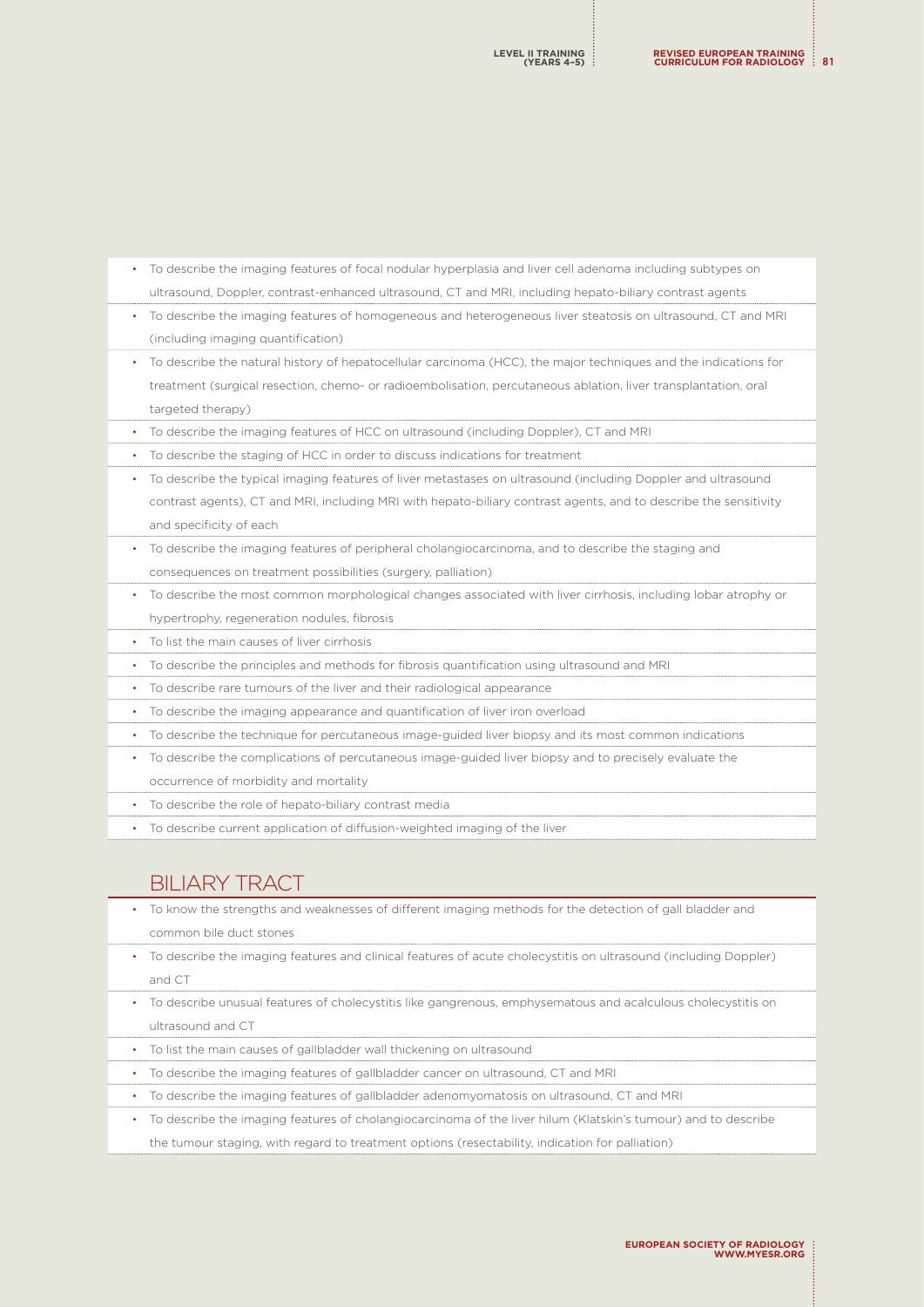- To describe the imaging features of an ampullary carcinoma on ultrasound, CT and MRI, including magnetic resonance cholangiopancreatography (MRCP) and endoscopic ultrasound
- To describe the typical imaging features of sclerosing cholangitis on ultrasound, CT and MRI, including MRCP; know the natural history and possibility of associated cholangiocarcinoma
- To describe the main techniques for surgery of the bile duct and its common complications
- To describe the imaging features of biliary leaks on imaging examinations

#### **PANCREAS**

|  | • To describe the natural history of chronic pancreatitis and to list the common causes |  |  |  |
|--|-----------------------------------------------------------------------------------------|--|--|--|
|--|-----------------------------------------------------------------------------------------|--|--|--|

- To describe the imaging features of pancreatic calcifications on plain films, ultrasound and CT
- To list the indications and rationale for functional examinations of the pancreas (e.g. MRCP following secretin stimulation)
- To describe the value of clinico-biological (Ranson score, APACHE II) and CT (Balthazar's CT severity score) methods for the grading of acute pancreatitis
- To describe the typical imaging features of pancreatic and peri-pancreatic collections in the case of acute pancreatitis: acute peripancreatic fluid collection and pseudocyst for interstitial edematous pancreatitis, acute necrotic collection and walled-of necroses for necrotizing pancreatitis
- To describe the typical imaging features of pancreatic adenocarcinoma on ultrasound, CT, MRI and endoscopic ultrasound
- To describe the tumour staging for pancreatic adenocarcinoma including criteria for unresectability
- To describe the typical imaging features of cystic tumours of the pancreas, including serous and mucinous cystadenoma, intraductal mucinous tumours; the indications and modalities used for tumour characterisation and the indication for follow-up imaging for IPMN
- To describe the main techniques for pancreatic surgery and to list their potential complications
- To describe the imaging features of a pancreatic pseudocyst and to discuss the advantages and limitations
- of different treatments (follow-up, interventional procedure, percutaneous or endoscopic surgery)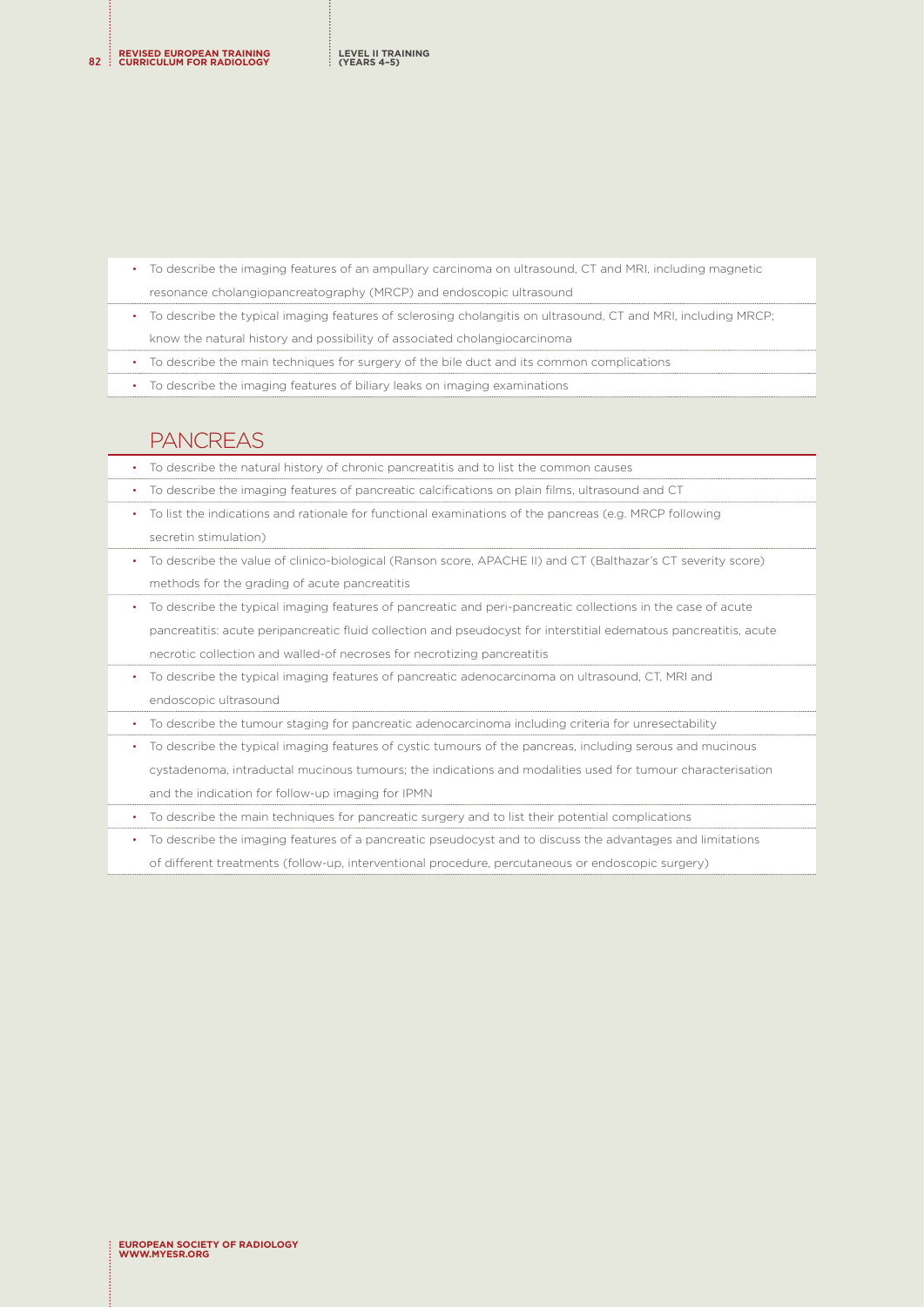#### SPLEEN

|  | • To describe optimal imaging strategies for the spleen according to the indication (e.g. trauma, staging of      |
|--|-------------------------------------------------------------------------------------------------------------------|
|  | (lymphoproliferative disorders, investigation of a focal lesion etc.)                                             |
|  | • To list the causes and imaging features of focal splenic abnormalities, including infection and both benign and |
|  | malignant masses                                                                                                  |
|  | • To describe the causes of splenic calcification                                                                 |
|  | • To list the causes of splenic enlargement                                                                       |
|  |                                                                                                                   |

## SKILLS

|           | UNELU                                                                                                              |
|-----------|--------------------------------------------------------------------------------------------------------------------|
|           | To choose the most appropriate imaging examination according to the clinical problem in abdominal imaging          |
| ٠         | To choose the most suitable contrast material and its optimal use according to the imaging technique and the       |
|           | clinical problem in abdominal imaging                                                                              |
|           | To perform video-fluoroscopy of the swallowing mechanism                                                           |
|           | • To perform contrast studies of the upper gastrointestinal tract with the most appropriate contrast material      |
|           | • To perform both single and double contrast studies as well as motility assessments of the gastrointestinal tract |
| $\bullet$ | To perform small bowel follow-through and enteroclysis, including catheter placement beyond the ligament           |
|           | of Treitz                                                                                                          |
| ٠         | To perform a motility assessment and a single contrast enema                                                       |
| $\bullet$ | To catheterise a stoma for colon opacification and to perform pouchograms and loopograms                           |
|           | • To confidently plan a CT examination of the abdomen and to tailor it to the individual situation in regard to    |
|           | intravenous contrast medium, rate of injection, dose and delay of the contrast medium and to a potential           |
|           | intraluminal contrast medium application, with a dose as low as reasonably achievable                              |
|           | To confidently plan an MRI examination of the upper abdomen and to tailor it to the individual situation in        |
|           | regard to the potential use of intravenous contrast medium, rate of injection, dose and delay of the contrast      |
|           | medium, potential intraluminal contrast medium, magnetic resonance cholangiopancreatography (MRCP)                 |
| $\bullet$ | To confidently plan an MRI examinations of the small bowel, rectum and anal canal and to adapt it                  |
|           | to the individual situation, including the application of endoluminal contrast                                     |
| ٠         | To perform CT and MR examination for recognising the anatomical variants of the pancreatic duct                    |
|           | (e.g. annular pancreas)                                                                                            |
|           | • To apply techniques for quantification of diseases using ultrasound, CT and MRI, based on an in-depth            |
|           | understanding of their clinical role and limitations.                                                              |
|           | To perform MRI and CT enterography and enteroclysis                                                                |
|           | To perform ultrasound examinations of the liver, gall bladder, biliary tree, pancreas and spleen                   |

• To perform duplex Doppler examinations of the abdominal vessels; recognising the normal findings of the duplex Doppler study of the hepatic artery, superior mesenteric artery, portal vein and hepatic veins

• To perform ultrasound examinations of the gastrointestinal tract and to identify the various portions (stomach, duodenum, small bowel, appendix and colon)

• To perform ultrasound examinations of the abdomen in patients with suspected inflammatory bowel disease

• To perform contrast-enhanced ultrasound examinations of the liver under supervision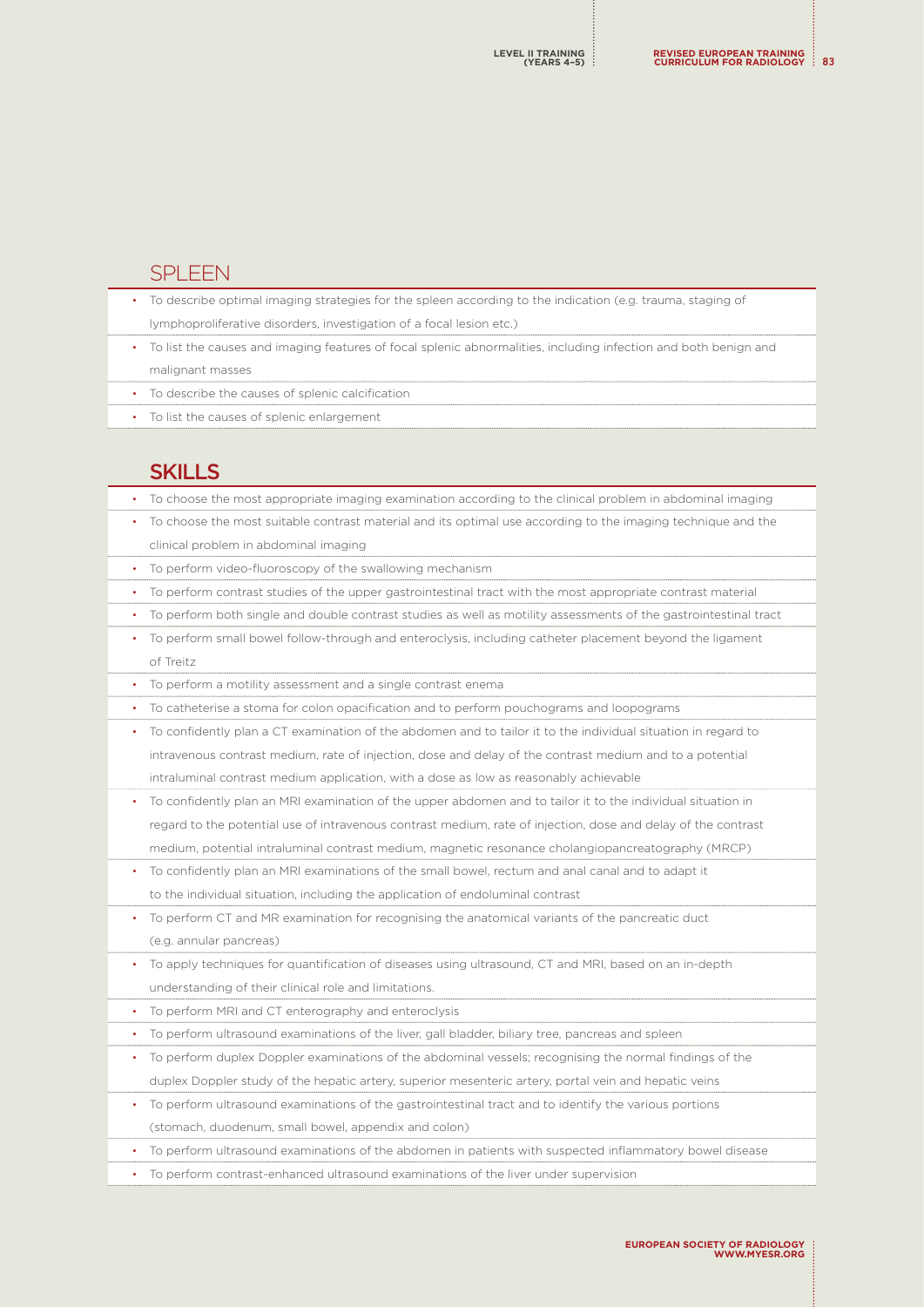**REVISED EUROPEAN TRAINING <sup>84</sup> CURRICULUM FOR RADIOLOGY**

| • To perform CT colonography                                                                                 |
|--------------------------------------------------------------------------------------------------------------|
| • To perform basic and advanced post-processing tasks for abdominal imaging studies, including maximum       |
| intensity projections (MIP), minimum intensity projections (MinIP), volume rendering, vessel analysis tools, |
| endoluminal reconstructions, and fusion images in abdominal imaging                                          |

**Competency or experience in all of the following interventional procedures is unlikely to be achieved by many radiologists. However, practical experience in at least 3 of the following examinations is expected:** 

| ٠ | To perform percutaneous image-quided liver biopsy under supervision                                          |
|---|--------------------------------------------------------------------------------------------------------------|
|   | To perform biopsy of abdominal tumours with an easy access route under ultrasound or CT guidance             |
| ٠ | To drain abdominal abscesses with an easy access route under ultrasound or CT guidance                       |
|   | To assist and/or perform under supervision image-guided interventions in colon cancer, e.g. colonic stent    |
|   | placement in the case of colonic obstruction                                                                 |
|   | To assist and/or perform under supervision percutaneous gastrostomy under image guidance                     |
| ٠ | To assist and/or perform under supervision percutaneous cholecystostomy under supervision                    |
| ٠ | To assist and/or perform under supervision percutaneous biliary interventions                                |
| ٠ | To assist and/or perform under supervision radiologically guided stenting of the biliary system and          |
|   | gastrointestinal system, using polytetrafluoroethylene and expandable metal stents                           |
|   | To assist and/or perform under supervision the ablation of liver tumours using ultrasound and/or CT quidance |
| ٠ | To assist and/or perform under supervision trans-jugular liver biopsies                                      |
| ٠ | To assist and/or perform under supervision balloon angioplasty and stenting of the mesenteric arteries       |
|   | for the treatment of stenosis and aneurysms                                                                  |
|   | To perform under supervision transarterial chemoembolisation and simple embolization for acute abdominal     |

bleeding control

• To assist radio-embolisation procedures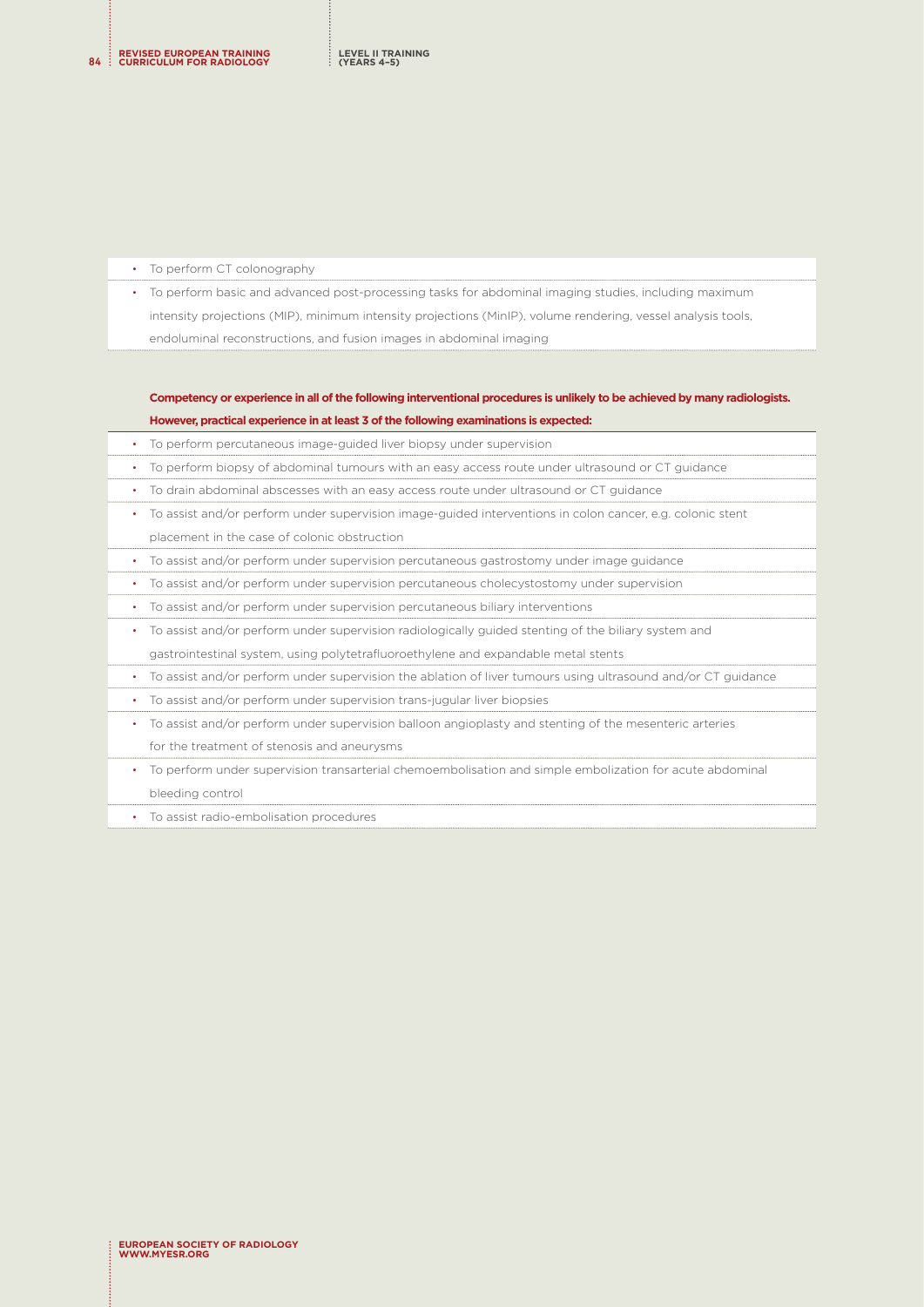## COMPETENCES AND ATTITUDES

| To confidently justify diagnostic imaging examinations and/or interventional procedures of the abdomen and/or    |
|------------------------------------------------------------------------------------------------------------------|
| gastrointestinal system                                                                                          |
| To confidently choose the best method for evaluating disorders of the abdomen and/or gastrointestinal system     |
| To communicate with the patient in order to obtain informed consent prior to diagnostic imaging and              |
| interventional procedures of the abdomen and/or gastrointestinal system                                          |
| To confidently choose optimal imaging parameters for radiographic, ultrasonographic, CT and MRI examinations     |
| of the abdomen and/or gastrointestinal system                                                                    |
| To confidently apply techniques to reduce exposure doses for radiographic and CT examinations of the             |
| abdomen                                                                                                          |
| To confidently design imaging protocols and standard operating procedures for CT examinations of the             |
| abdomen and gastrointestinal system, including the appropriate application of intravenous and/or intraluminal    |
| contrast, spatial and temporal resolution, and inspiration/expiration/breathhold techniques                      |
| To confidently design imaging protocols and standard operating procedures for MRI examinations of the upper      |
| abdomen and gastrointestinal system, including the appropriate application of intravenous and or intraluminal    |
| contrast, spatial and temporal resolution, and inspiration/expiration/breathhold techniques                      |
| To supervise and teach technical staff to ensure that appropriate images are obtained in abdominal imaging       |
| To confidently judge the quality of the imaging examinations in abdominal imaging and to devise strategies to    |
| improve image quality                                                                                            |
| To confidently report abdominal radiographs in cases of acute abdomen                                            |
| To confidently interpret and report abdominal radiographs, ultrasonographic examinations, abdominal CT           |
| studies and MRI examinations of the upper abdomen, small bowel, rectum and anal canal                            |
| To report oncological studies of the abdomen according to international standards (RECIST, WHO) applicable to    |
| the specific situation                                                                                           |
| To appreciate own limitations and to identify when it is appropriate to obtain assistance in interpreting and    |
| reporting images of the abdomen and gastrointestinal system                                                      |
| To confidently identify urgent and/or unexpected findings in imaging examinations of the abdomen and             |
| gastrointestinal system and to communicate these timely and properly                                             |
| To communicate under supervision with patients and their relatives in order to explain their imaging findings of |

- the abdomen and gastrointestinal system
- To perform under supervision multi-disciplinary conferences and tumour boards for diseases of the abdomen and gastrointestinal system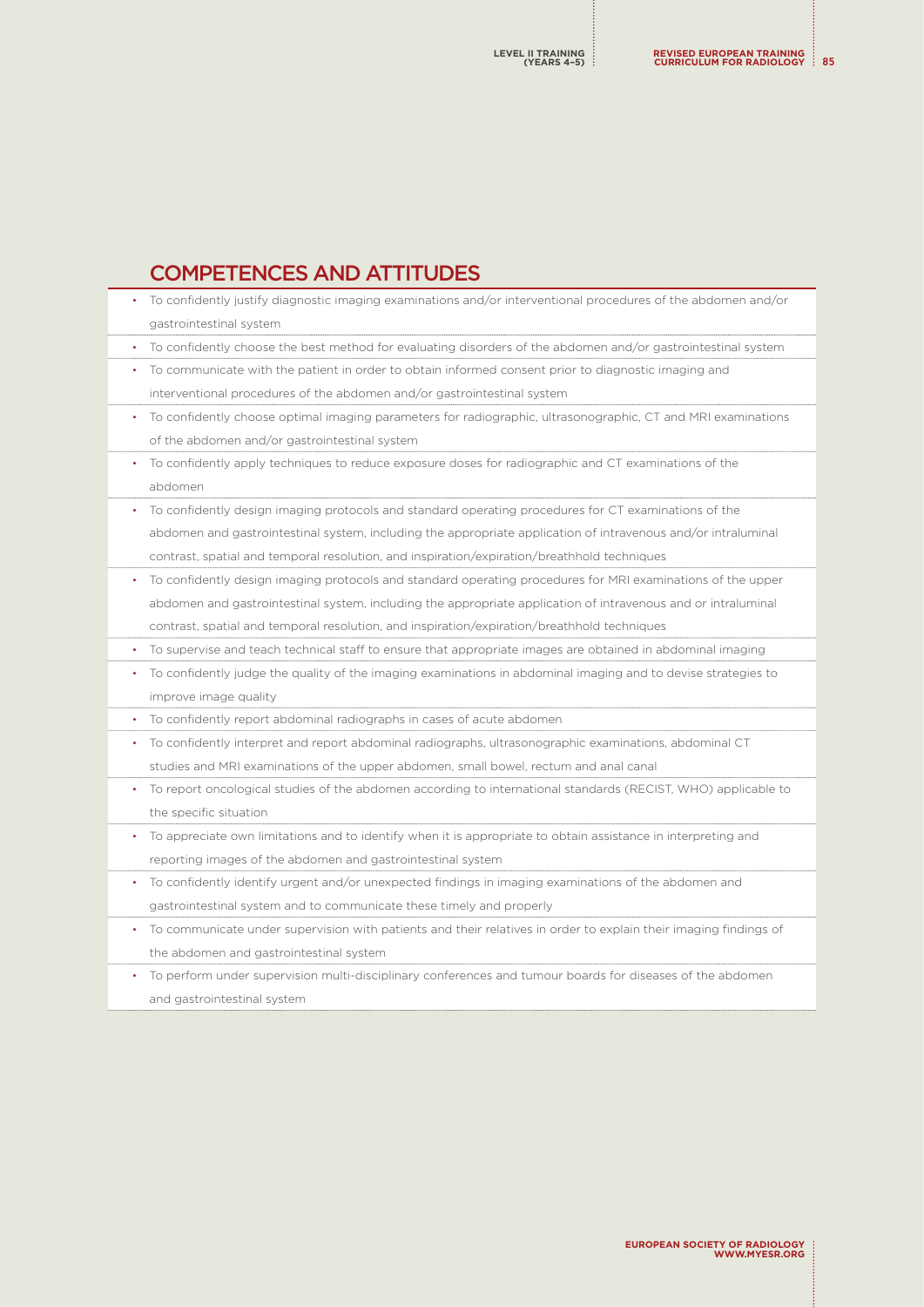## B-II-6 **GYNAECOLOGICAL AND OBSTETRIC RADIOLOGY**

## KNOWLEDGE

#### ANATOMY

- To have a detailed understanding of the normal anatomy of the female reproductive organs
- To have a detailed understanding of the physiological changes affecting normal imaging anatomy of the female reproductive organs throughout the lifespan
- To have a detailed understanding of the physiological changes of the female reproductive organs during pregnancy
- To describe the dimensions of the uterus and ovaries with ultrasound
- To understand the variations of the uterus and ovaries during genital life
- To understand the variations of the uterus and ovaries during the menstrual cycle
- To list the normal pelvic compartments
- To describe the normal pelvic organs and boundaries on CT and MRI
- To describe the role of the levator ani in the physiology of the pelvic floor

### **CONGENITAL**

- To list congenital malformations of the uterus, including uterus septatus, uterus bicornis (unicollis and bicollis) and uterus didelphys
- To describe the typical imaging features of congenital malformations of the uterus, including uterus septatus, uterus bicornis (unicollis and bicollis) and uterus didelphys

### UTERUS

| To describe the indications and contraindications of transvaginal sonography and hysterosonography            |
|---------------------------------------------------------------------------------------------------------------|
| To describe the imaging features and basic clinical features of benign tumours of the myometrium<br>$\bullet$ |
| To describe the imaging features and basic clinical features of malignant tumours of the myometrium           |
| To describe the imaging features and basic clinical features of tumours of the endometrium                    |
| To describe the imaging features and basic clinical features of adenomyosis uteri                             |
| To describe the imaging features and basic clinical features of cervical inflammation<br>$\bullet$            |
| • To describe the imaging features and basic clinical features of cervical cancer                             |
| • To describe the imaging features and basic clinical features of functional disorders of the cervix          |
| • To describe the imaging features and basic clinical features of endometriosis                               |
| To describe the imaging features and clinical features of uterine leiomyomas of different sizes               |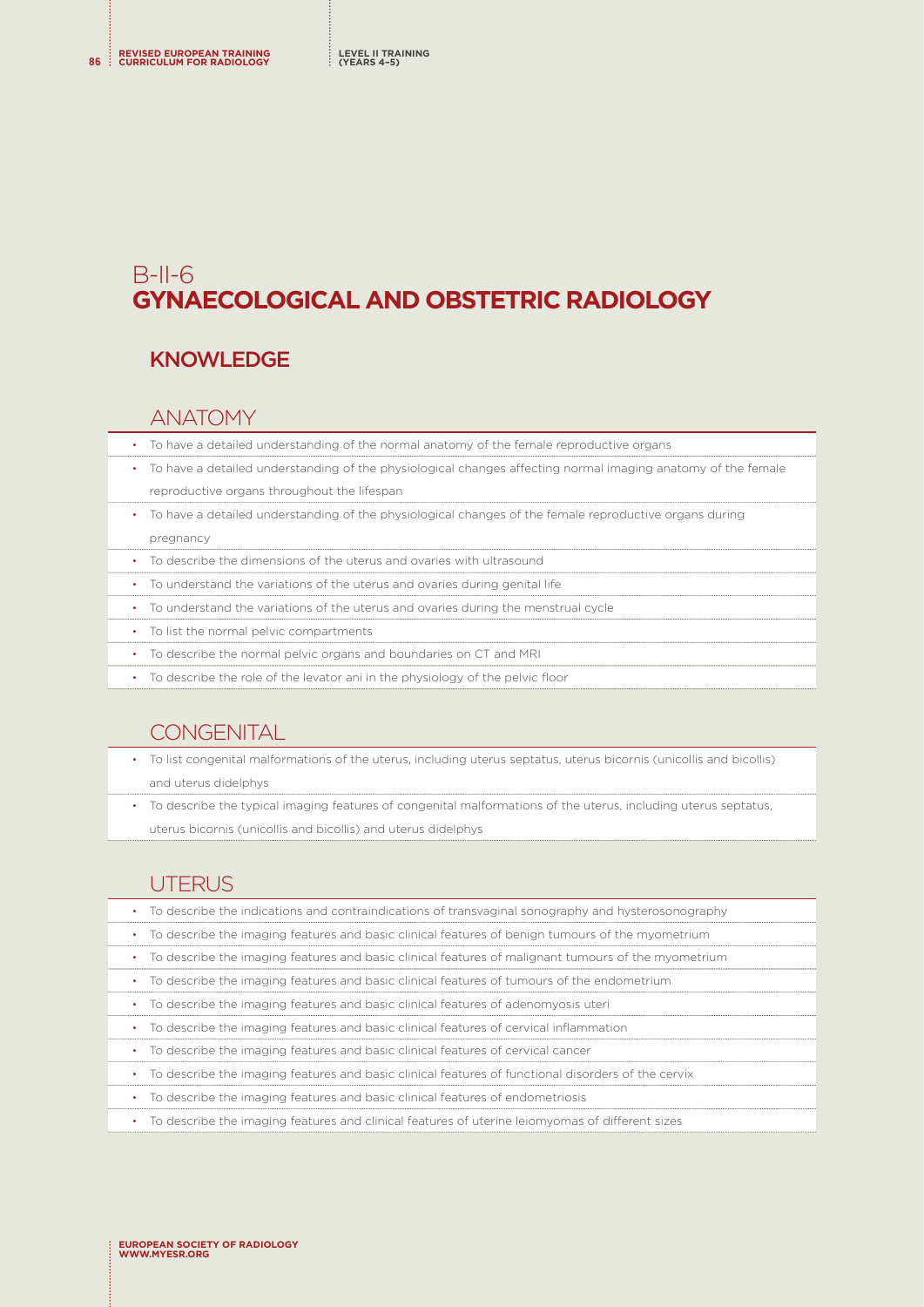- To describe the image-guided therapeutic approaches to uterine leiomyomas
- To describe typical imaging features of the uterus after different types of gynaecological surgeries
- To describe typical imaging features of the uterus after different types of image-guided therapies

#### **PREGNANCY**

- To describe the imaging features and basic clinical features of uterine disorders associated with pregnancy
- To describe the imaging features and basic clinical features of uterine disorders during delivery
- To describe the imaging features and basic clinical features of uterine disorders in the post-partum period
- To describe the image-guided therapeutic approaches in severe post-partum bleeding
- To describe imaging strategies in pregnant patients with symptoms of an acute abdomen
- To describe typical imaging and clinical features in pregnant patients with symptoms of an acute abdomen
- To describe the principles of MR pelvimetry
- To list the relevant parameters of MR pelvimetric measurements
- To describe the principles of fetal MR imaging technology
- To have a basic understanding of the various stages of embryonic and fetal development and their respective appearance on MR imaging

# OVARIES / ADNEXE / INFERTILITY

| To describe the procedure, possible complications, choice of contrast agent, indications and contraindications of  |
|--------------------------------------------------------------------------------------------------------------------|
| hysterosalpingography                                                                                              |
| To describe the different phases of hysterosalpingography                                                          |
| To describe the imaging features and basic clinical features of ovarian cysts                                      |
| To describe the imaging features and basic clinical features of benign ovarian tumours                             |
| To describe the imaging features and basic clinical features of malignant ovarian tumours                          |
| To describe the imaging features and basic clinical features of functional disorders of the ovaries                |
| To describe the imaging features and basic clinical features of inflammatory disorders of the tubes                |
| To describe the imaging features and basic clinical features of tumours of the tubes                               |
| To describe the imaging work-up and features of infertility                                                        |
| To describe the imaging features and basic clinical features of ovarian torsion                                    |
| To describe the imaging features and basic clinical features of changes and disorders of the ovaries associated    |
| with pregnancy and the post-partum period                                                                          |
| To describe typical imaging features of the ovaries after different types of gynaecological surgeries<br>$\bullet$ |
| To describe typical imaging features of the ovaries after different types of image-guided therapies                |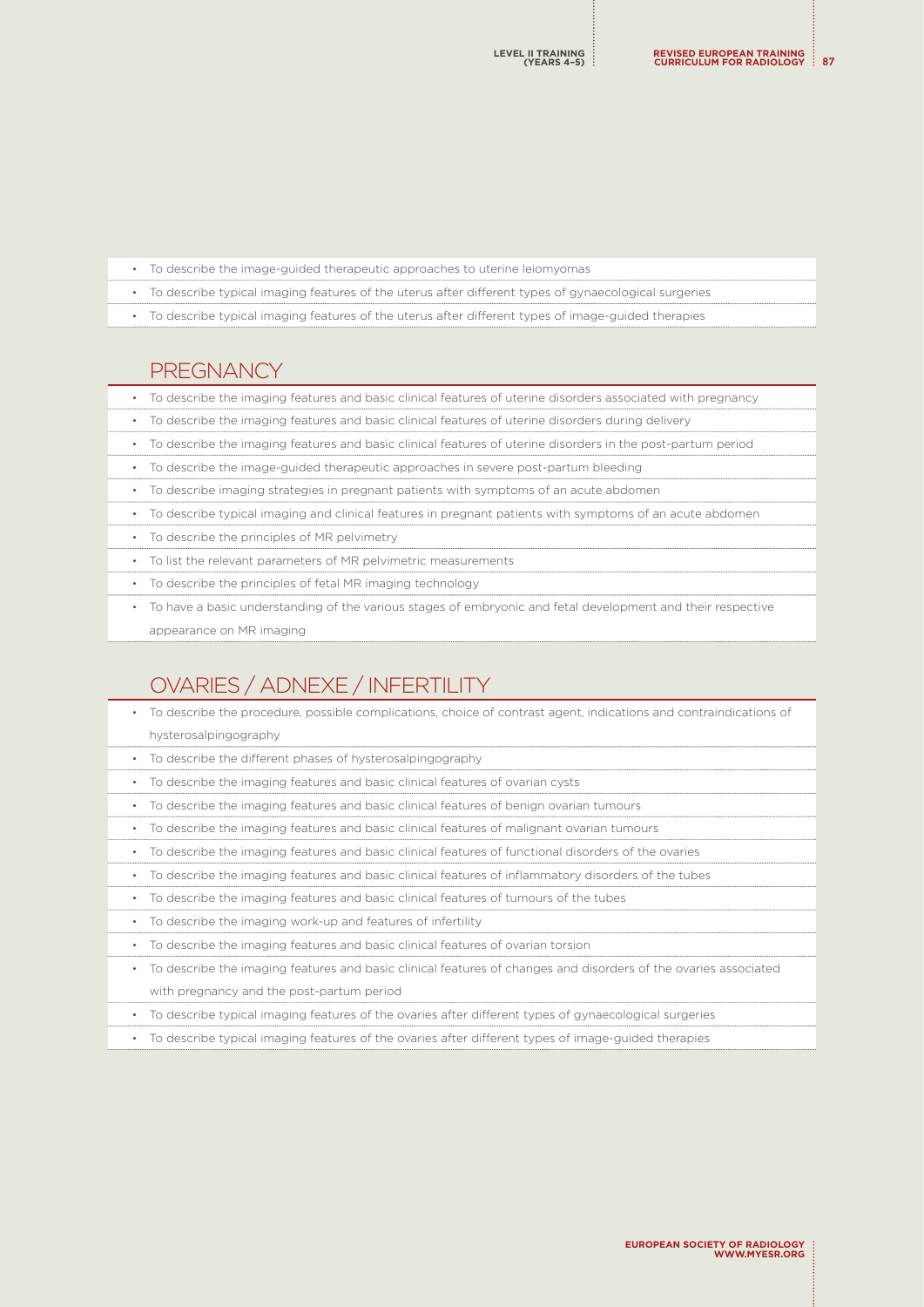#### PELVIC FLOOR

- To list imaging techniques that can be used to visualise the female pelvic floor
- To describe the imaging features and basic clinical features of descensus uteri and pelvic prolapsed
- To describe factors responsible for female urinary incontinence

#### **SKILLS**

- To choose the most appropriate imaging examination according to the clinical problem in gynaecological and obstetric radiology
- To choose the most suitable contrast material and its optimal use according to the imaging technique, the clinical problem and the age in gynaecological and obstetric radiology
- To confidently perform a transabdominal and/or transvaginal ultrasound in gynaecological disorders
- To confidently perform a transabdominal and/or transvaginal ultrasound in pregnant patients
- To perform hysterosalpingography
- To confidently plan a CT examination in gynaecological and obstetric radiology and to tailor it to the individual situation with a dose as low as reasonably achievable
- To confidently plan an MRI examination in gynaecological and obstetric radiology and to tailor it to the individual situation of the patient in regard to the potential use of intravenous contrast medium and spatial resolution
- To perform a pelvimetric MR examination in the pregnant patient
- To observe and/or perform under supervision image-guided biopsies, e.g. of kidney masses
- To observe and/or perform under supervision image-guided drainage procedures in the urogenital tract
- To observe and/or perform under supervision percutaneous nephrostomy
- To confidently perform proper post-processing tasks of examinations in paediatric urogenital radiology, including multi-planar reformations (MPR), maximum intensity projections (MIP), minimum intensity projections (MinIP), and fusion images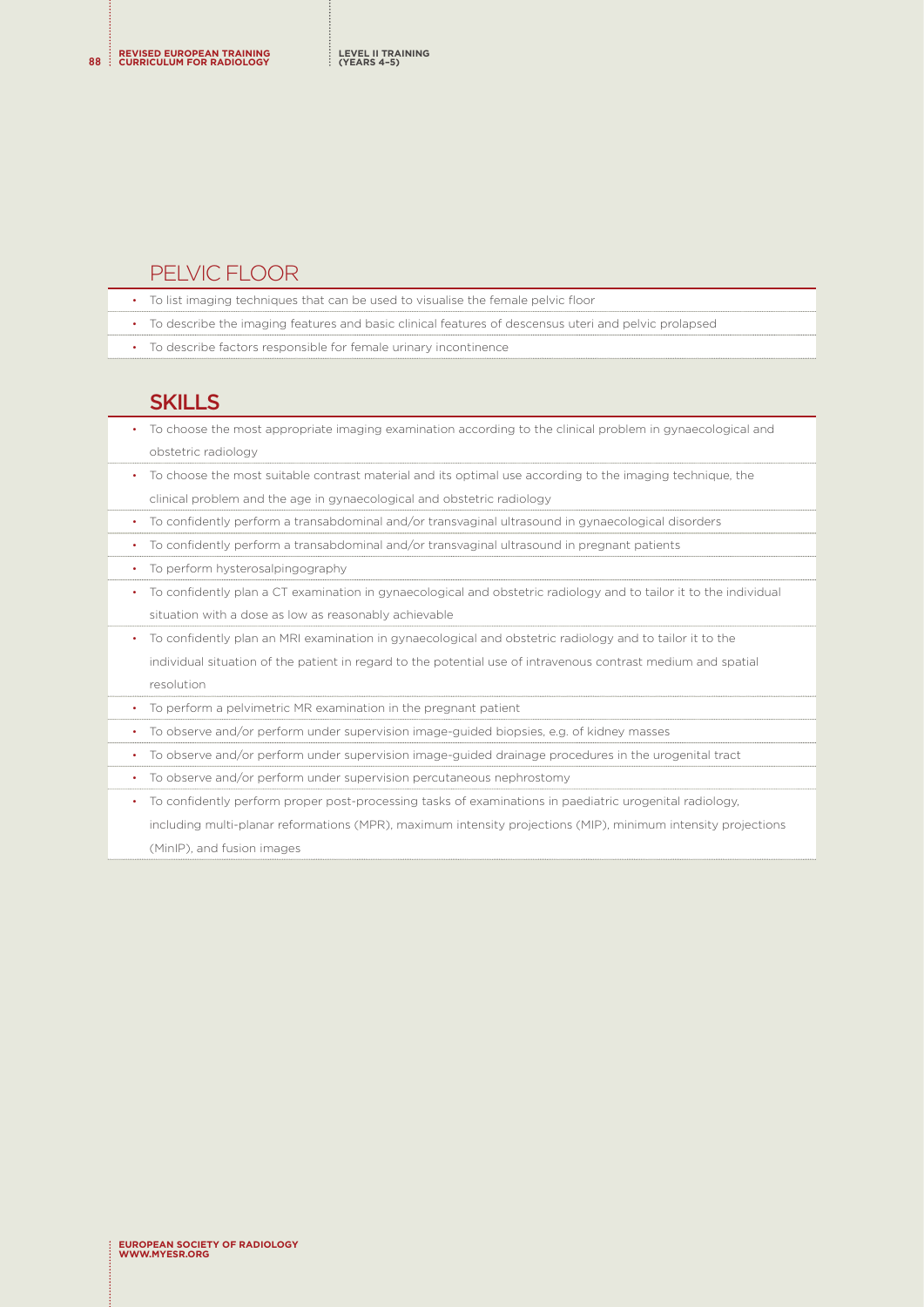# COMPETENCES AND ATTITUDES

|           | To justify diagnostic imaging examinations and/or interventional procedures of the female reproductive organs   |
|-----------|-----------------------------------------------------------------------------------------------------------------|
| ٠         | To choose the best-suited method for evaluating disorders of the female reproductive organs                     |
| ٠         | To communicate with the patient in order to obtain informed consent prior to diagnostic imaging and             |
|           | interventional procedures of the female reproductive organs                                                     |
| ٠         | To choose optimal imaging parameters for radiographic, ultrasonographic, CT and MRI examinations of the         |
|           | female reproductive organs                                                                                      |
| ٠         | To apply techniques to reduce exposure doses for radiographic and CT examinations of the female reproductive    |
|           | organs                                                                                                          |
|           | To choose the optimally suited imaging modality for pregnant patients                                           |
| ٠         | To design imaging protocols for CT examinations of the female reproductive organs and for staging in patients   |
|           | with tumours of the female reproductive organs                                                                  |
| $\bullet$ | To design imaging protocols for MRI examinations of the female reproductive organs including the appropriate    |
|           | application of intravenous and/or intraluminal contrast and spatial and temporal resolution                     |
|           | To supervise and teach technical staff to ensure that appropriate images of the female reproductive organs are  |
|           | obtained                                                                                                        |
| ٠         | To interpret and report radiographs, CT and MRI examinations of patients with disorders of the female           |
|           | reproductive system                                                                                             |
| ٠         | To report oncological studies in patients with tumours of the female reproductive system according to           |
|           | international standards (FIGO, RECIST, WHO) applicable to the specific situation                                |
| $\bullet$ | To appreciate own limitations and to identify when it is appropriate to obtain assistance in interpreting and   |
|           | reporting images of the female reproductive system                                                              |
| ٠         | To confidently identify urgent and/or unexpected findings in imaging examinations of the female reproductive    |
|           | system and to communicate these timely and properly                                                             |
| $\bullet$ | To emphatically communicate with patients and their relatives in order to explain imaging findings in disorders |
|           | of the female reproductive system                                                                               |
|           | To perform at multi-disciplinary conferences and tumour boards for diseases of the female reproductive system   |

**EUROPEAN SOCIETY OF RADIOLOGY [WWW.MYESR.ORG](http://www.myESR.org)**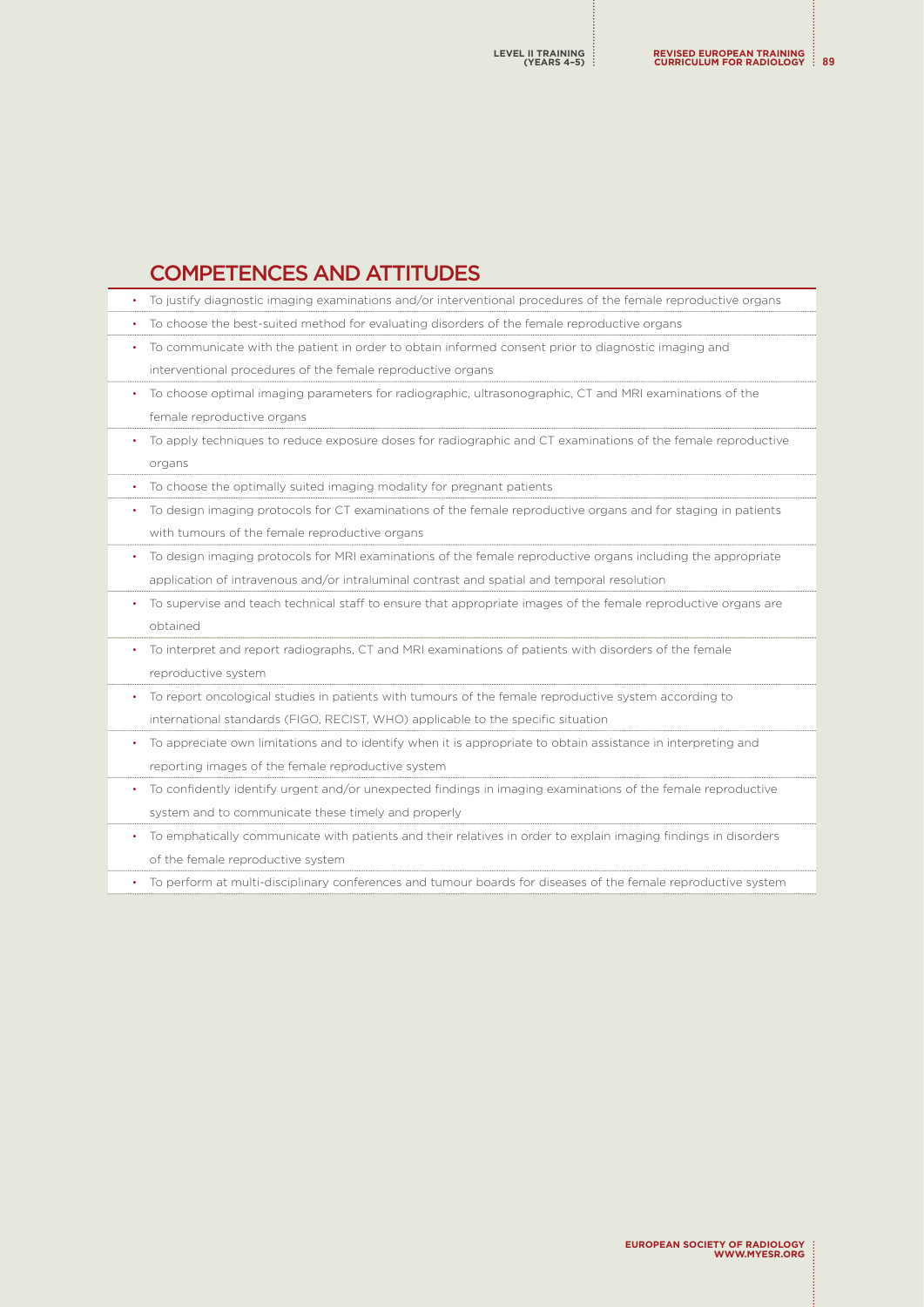# $B$ -II-7 **HEAD AND NECK RADIOLOGY**

### KNOWLEDGE

#### NORMAL ANATOMY

- To have a good knowledge of the temporal bone, facial skeleton, skull base, cranial nerves, orbits and visual pathways, sinuses, pharynx, oral cavity, mandible, teeth, temporomandibular joints, salivary glands, larynx, neck, deep spaces of the face and neck, thoracic inlet and brachial plexus, as well as the thyroid gland and parathyroid glands
- To describe normal variants of the temporal bone, facial skeleton, skull base, cranial nerves, orbits and visual pathways, sinuses, pharynx, oral cavity, mandible, teeth, temporomandibular joints, salivary glands, larynx, neck, deep spaces of the face and neck, thoracic inlet and brachial plexus, as well as the thyroid gland and parathyroid glands and to differentiate these from disease
- To describe the terminology for describing the site of lymph nodes in the head and neck region

## TEMPORAL BONE

- To list and to describe the imaging features of congenital disorders leading to deafness (e.g. cochlear aplasia/ hypoplasia, Mondini malformation, large endolymphatic sac anomaly (LESA) / large vestibular aqueduct syndrome (LVAS)
- To list disorders leading to secondary deafness including otosclerosis, Menière's disease, and temporal bone inflammatory disease
- To describe the imaging features and basic clinical features of disorders leading to secondary deafness including otosclerosis, Menière's disease, temporal bone inflammatory disease, and tumours of the cerebellopontine angle
- To confidently delineate the course of the facial nerve in its different components
- To describe the imaging features and basic clinical features of tumours of the temporal bone and to distinguish these from each other
- To describe the imaging features and basic clinical features of tumours of the cerebellopontine angle and to distinguish these from each other
- To describe the imaging features and basic clinical features of traumatic lesions and fractures of the temporal bone
- To describe the imaging features and basic clinical features of cholesteatoma
- To differentiate different pathologies of the external auditory canal, including atresia and tumourous lesions
- To differentiate different pathologies of the middle ear
- To be familiar with the different types of cochlea implants and their respective MRI compatibility / non
	- compatibility (including specific precautions)
- To list the various causes of vascular tinnitus and to describe their respective imaging features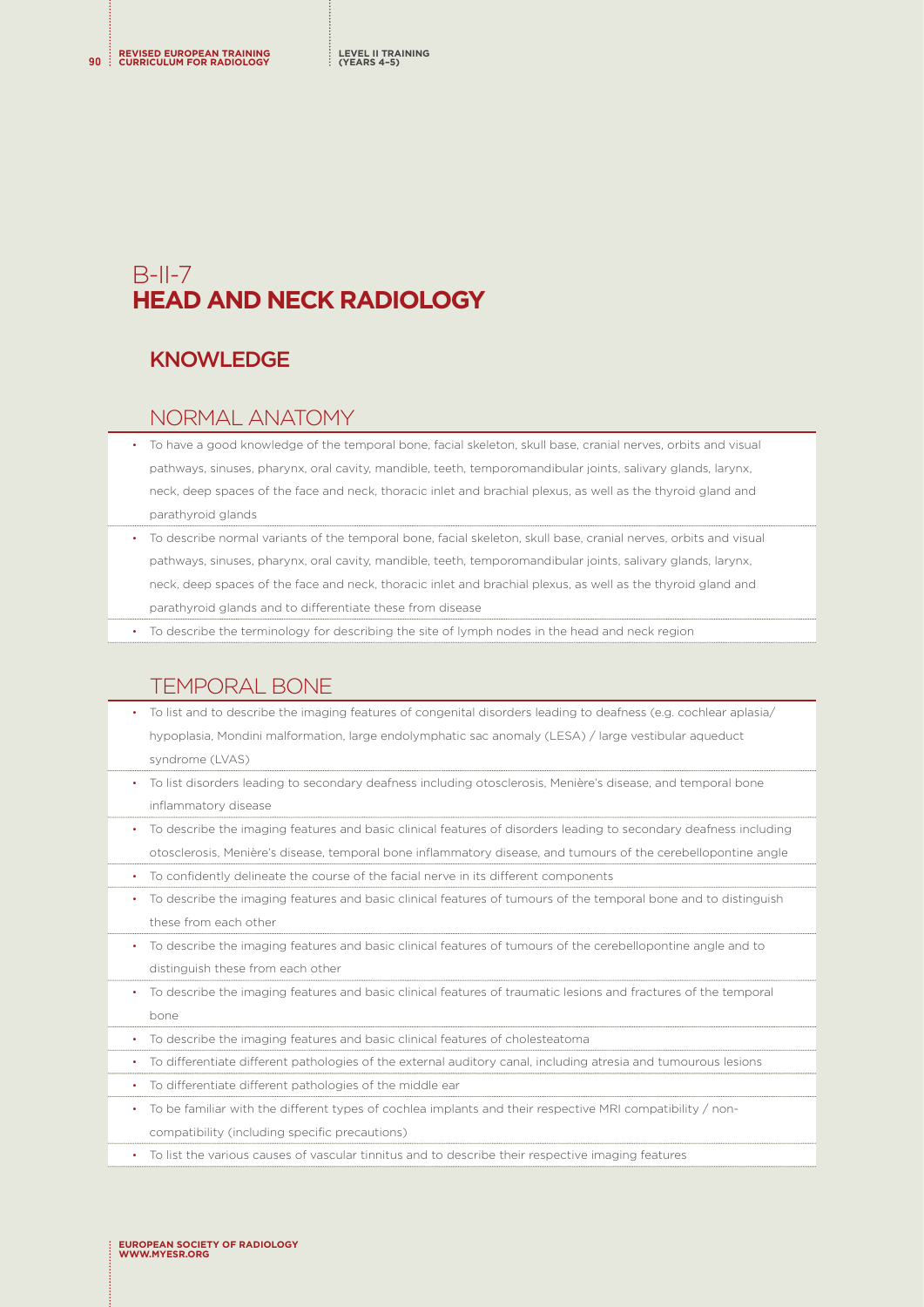## FACIAL SKELETON, SKULL BASE AND CRANIAL NERVES

- To list the different neoplasms of the clivus and to describe their respective imaging appearance, including meningioma, macroadenoma and clivus chordoma
- To describe the imaging features and basic clinical features of lesions of the jugular foramen, including glomus tumour / paraganglioma, jugular bulb pseudolesion, jugular bulb diverticulum, dehiscent jugular bulb, jugular foramen schwannoma, and jugular foramen meningioma
- To describe the imaging features and basic clinical features of diffuse diseases of the skull base, including fibrous dysplasia, plasmocytoma, Langerhans cell histiocytosis, chondosarcoma and metastases
- To describe the normal anatomy and function of the cranial nerves and to list common pathologies
- To list and categorize traumatic lesions of the facial skeleton and to be familiar with complications and therapeutic consequences
- To describe the typical imaging features of neoplasms of the mandible and maxilla
- To understand the imaging features of dentigerous cysts and odontogenic keratocysts
- To understand the imaging features of infectious and inflammatory lesions of the mandible, maxilla and skull base, including osteomyelitis

### ORBIT AND VISUAL PATHWAYS

- To describe the imaging features and basic clinical features of congenital lesions of the orbit, including coloboma
- To describe the imaging features and basic clinical features of typical tumours of the orbit in children
- including dermoid and epidermoid cysts, cavernous haemangioma, lymphangioma, rhabdomyosarcoma and retinoblastoma
- To describe the orbital manifestations of neurofibromatosis type I
- To describe the imaging features and basic clinical features of infectious and inflammatory disorders of the orbits including optic neuritis, abscesses, sarcoidosis and idiopathic inflammatory disorders
- To describe the imaging features and basic clinical features of benign tumours of the orbits including meningioma, optic/chiasmal glioma, orbital haemangioma, and benign mixed tumour of the lacrimal gland
- To describe the imaging features and basic clinical features of malignant tumours of the orbits including ocular melanoma, orbital lymphoma, higher grade optic / chiasmal glioma, adenoid cystic carcinoma of the lacrimal glands

## NOSE, NASOPHARYNX AND PARANASAL SINUSES

- To describe the imaging features and basic clinical features of congenital lesions of the paranasal sinuses including choanal atresia and frontoethmoidal encephalocele
- To differentiate normal variants of the nose and paranasal sinuses from pathology
- To describe the imaging features and basic clinical features of infectious and inflammatory disorders of the nose and paranasal sinuses including acute and chronic rhinosinusitis, fungal sinusitis, sinonasal polyposis, sinonasal mucocele and sinonasal Wegener granulomatosis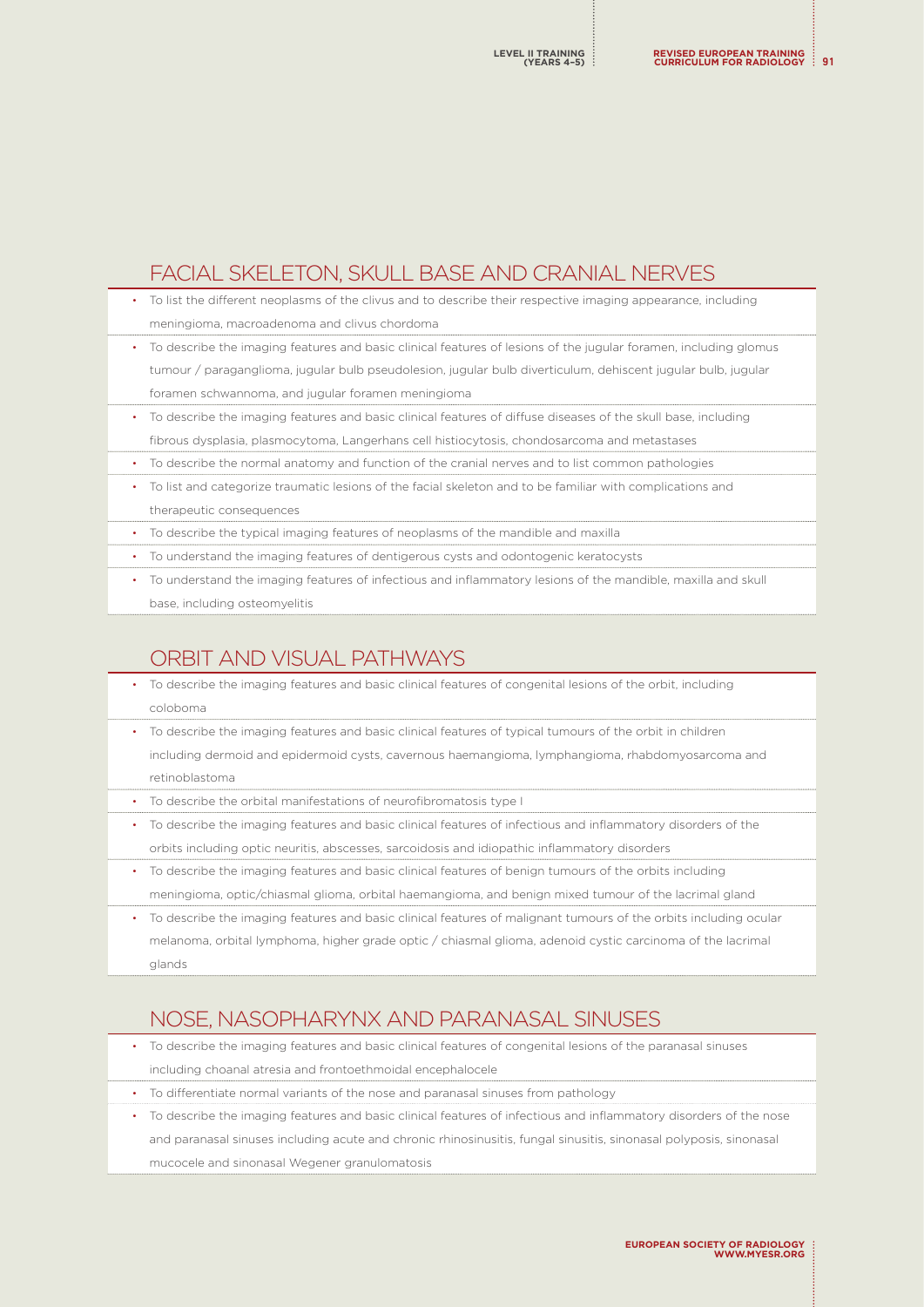**REVISED EUROPEAN TRAINING <sup>92</sup> CURRICULUM FOR RADIOLOGY**

- To be aware of typical complications of infectious and inflammatory disorders of the nose and paranasal sinuses
- To list and describe the typical surgical approaches to the nose and paranasal sinuses including functional endoscopic sinus surgery (FESS)
- To describe the imaging features and basic clinical features of benign and malignant neoplasms of the nose and paranasal sinuses including inverted papilloma, juvenile angiofibroma, sinonasal hemangioma, sinonasal osteoma, sinonasal fibrous dysplasia, sinonasal squamous cell carcinoma, sinonasal adenocarcinoma, sinonasal melanoma, esthesioneuroblastoma, and sinonasal lymphoma
- To describe the typical imaging features of the nose and paranasal sinuses after surgery
- To describe the imaging features and basic clinical features of the nasopharyngeal pathologies including Thornwaldt cyst, inflammatory and infectious lesions and neoplasms

## MASTICATOR SPACE, PAROTID SPACE AND CAROTID SPACE

- To describe the anatomical delineations of the masticator space, parotid space and carotid space
- To describe pseudolesions of the masticator space, including denervation atrophy, benign muscle hypertrophy and asymmetries of the pterygoid venous plexus
- To describe the typical imaging features of abscess formations of the masticator space
- To describe the imaging features and basic clinical features of benign and malignant neoplasms of the masticator space including peripheral nerve sheath tumours of the trigeminal nerve
- To describe the imaging features and basic clinical features of infectious and inflammatory lesions of the parotid space including parotitis, Sjogren syndrome and benign lymphoepithelial lesions in patients with HIV
- To describe the imaging features and basic clinical features of benign and malignant neoplasms of the parotid space including Warthin tumour, benign mixed tumour, adenoid cystic carcinoma, mucoepidermoid carcinoma, lymphoma, lymph node metastases and malignant tumors of the skin
- To describe the imaging features and basic clinical features of vascular lesions of the carotid space including ectatic carotid arteries, carotid artery pseudoaneurysm, carotid artery dissection, and jugular venous thrombosis
- To describe the imaging features and basic clinical features of neoplasms of the carotid space including carotid body paraganglioma, glomus vagale paraganglioma, schwannoma, and neurofibroma

# LYMPH NODES OF THE HEAD AND NECK REGION

- To have an in-depth understanding of the nomenclature of the lymph nodes and nodal regions
- To describe the imaging features and basic clinical features of infectious and inflammatory disorders of the lymph nodes including reactive lymph node enlargement, suppurative lymph nodes, Kimura disease, and Castleman disease
- To describe the imaging features and basic clinical features of neoplastic disorders of the lymph nodes, including lymphoma (Hodgkin and Non-Hodgkin) and nodal metastases
- To be familiar with PET-CT imaging findings in benign and malignant lymph nodes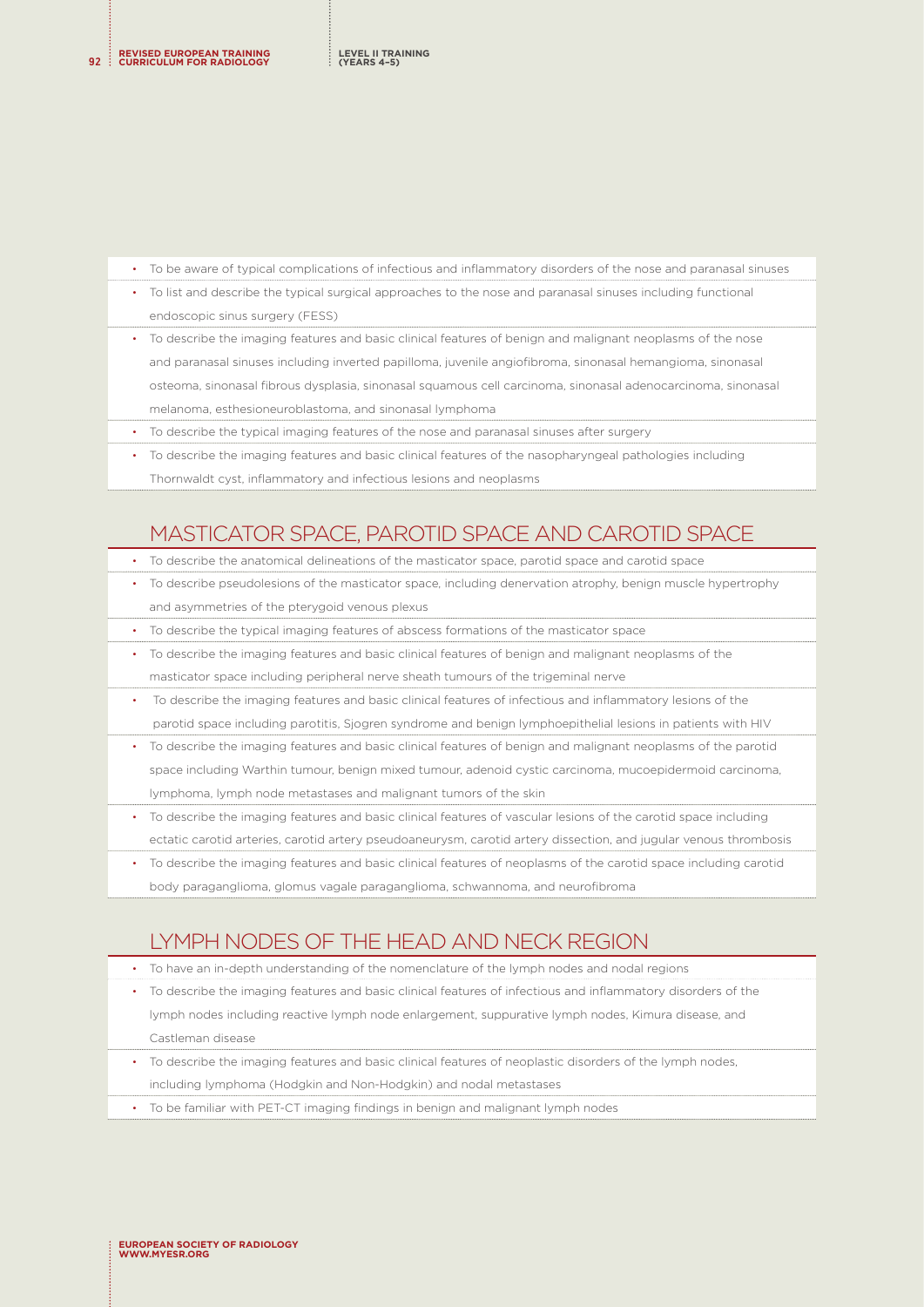### ORAL CAVITY, OROPHARYNX AND RETROPHARYNGEAL SPACE

- To describe the imaging features and basic clinical features of congenital lesions of the oral cavity and oropharynx, including dermoid and epidermoid cysts, accessory salivary tissue, lymphangioma and lingual thyroid gland
- To describe the imaging features and basic clinical features of inflammatory and infectious lesions of the oral cavity and oropharynx, including abscesses, retention cysts, sialoceles, sialadenitis and ranula
- To describe the imaging features and basic clinical features of benign and malignant neoplasms of the oral cavity and oropharynx, including benign mixed tumours, squamous cell carcinoma, malignant tumours of the minor salivary glands
- To describe the typical imaging features and clinical presentation of retropharyngeal abscesses

### HYPOPHARYNX AND LARYNX

- To describe the imaging features and basic clinical features of neoplasms of the hypopharynx and larynx, including squamous cell carcinoma of the phypopharynx, squamous cell carcinomas of the supraglottic, glottic and subglottic regions, and chondrosarcomma of the larynx
- To describe the typical imaging features of the hypopharynx and larynx after surgery and after radiation
- To describe the imaging features of vocal cord paralysis
- To describe the potential effects and the respective imaging features of laryngeal trauma
- To list the imaging features, causes and clinical consequences of tracheal stenoses
- To describe the imaging features of laryngoceles and pharyngoceles
- To describe functional abnormalities of the larynx and hypopharynx during impaired swallowing including primary and secondary aspiration and dysfunction of the crico-pharyngeal muscle
- To be familiar with PET-CT findings in head and neck tumours involving the pharynx, larynx and oral cavity

## THYROID AND PARATHYROID GLANDS AND VISCERAL LESIONS

- To describe the imaging features and basic clinical features of thyroiditis
- To describe the imaging features and basic clinical features of multinodular goiter
- To describe the imaging features and basic clinical features of benign and malignant neoplasms of the thyroid and parathyroid glands, including thyroid and parathyroid adenomas, different types of thyroid carcinoma, and thyroid lymphoma
- To describe the imaging features and basic clinical features of cervical oesophageal carcinoma
- To describe the imaging features and basic clinical features of a Zenker diverticulum and the typical approaches to therapy
- To be familiar with the most important findings of Tc-99m-scintigraphy in various diseases of the thyroid gland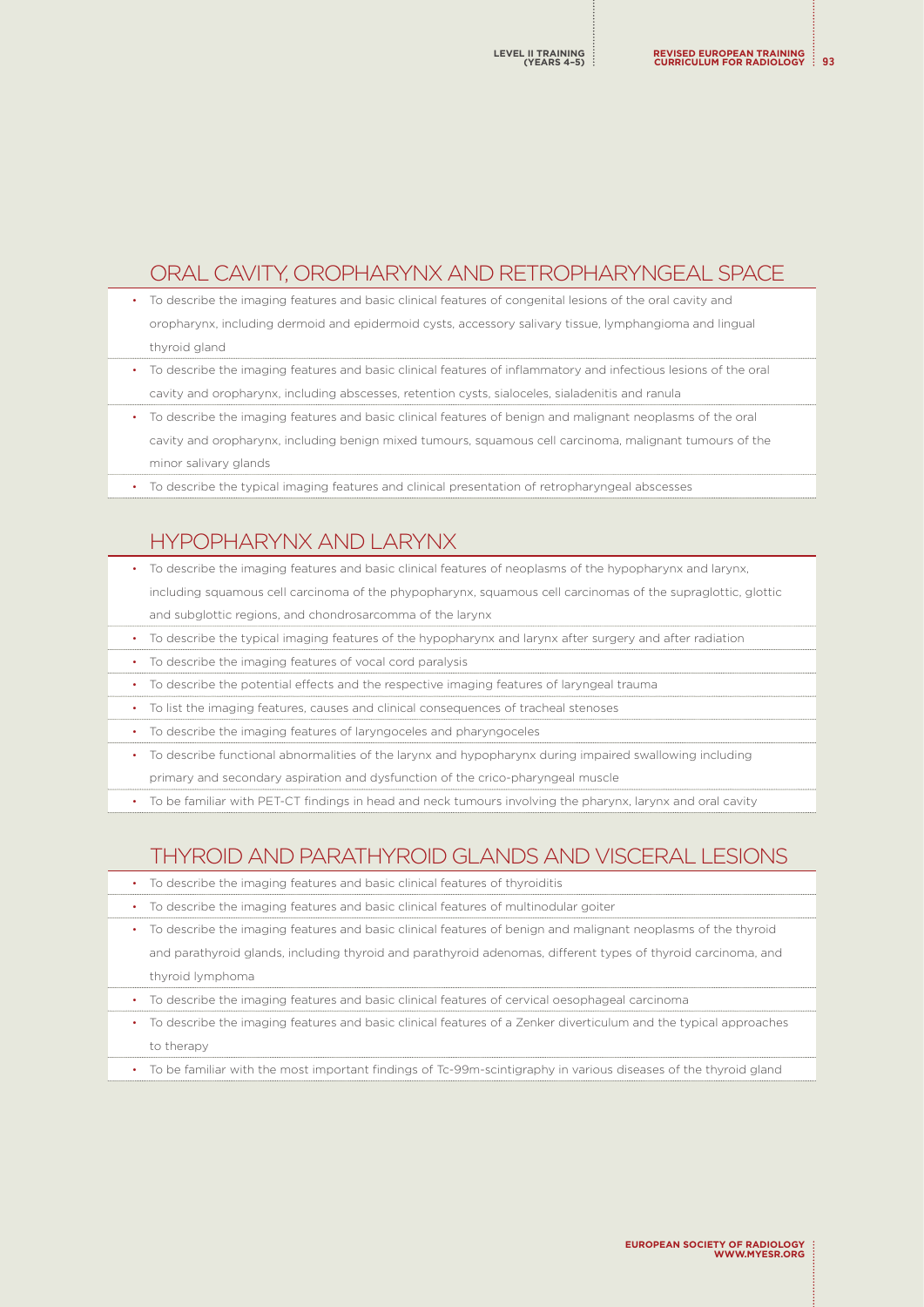**REVISED EUROPEAN TRAINING <sup>94</sup> CURRICULUM FOR RADIOLOGY**

#### CONGENITAL AND TRANSSPATIAL LESIONS

|  |  |  | To have a basic understanding of the embryology of the head and neck region |  |  |
|--|--|--|-----------------------------------------------------------------------------|--|--|
|--|--|--|-----------------------------------------------------------------------------|--|--|

- To describe the imaging features and basic clinical features of branchial cleft cysts
- To describe the imaging features and basic clinical features of thyroglossal duct cysts
- To describe the imaging features and basic clinical features of thymus cysts
- To describe the imaging features and basic clinical features of vascular lesions including malformations of the head and neck region
- To be familiar with the imaging manifestations of neurocutaneous syndromes, including neurofibromatosis type I, in the head and neck region
- To describe the imaging features and basic clinical features of fibromatosis colli

#### **SKILLS**

| To choose the most appropriate imaging examination according to the clinical problem in head and neck            |
|------------------------------------------------------------------------------------------------------------------|
| imaging                                                                                                          |
| To choose the most suitable contrast material and its optimal use according to the imaging technique and the     |
| clinical problem in head and neck imaging                                                                        |
| To perform dynamic functional studies including video-fluoroscopy of the swallowing mechanism                    |
| To ascertain correct positioning for imaging studies of the skull, sinus, skull base, and facial bones including |
| special views                                                                                                    |
| To perform ultrasound including Doppler sonography of the neck, tongue, thyroid and salivary glands              |
| To perform percutaneous biopsy, quided by ultrasound or CT in straightforward/technically easy cases             |
| To perform fine needle aspiration biopsy in easy cases                                                           |
| To perform lymph node aspiration biopsies in easy cases                                                          |
| To observe and/or perform under supervision percutaneous biopsy, quided by ultrasound, CT and/or MRI in          |
| more complex cases                                                                                               |
|                                                                                                                  |

- To observe and/or perform under supervision dacryocystography
- To observe and/or perform under supervision fine needle aspiration biopsy in more complex cases
- To observe and/or perform under supervision lymph node aspiration biopsies in more complex cases
- To perform dental radiology
- To confidently plan a CT examination of the head and neck region and to tailor it to the individual situation in regard to intravenous contrast medium, rate of injection, dose and delay of the contrast medium, with a dose as low as reasonably achievable
- To confidently plan a CT examination of the temporal bone and to tailor it to the individual situation in regard to the potential use of intravenous contrast medium and spatial resolution
- To confidently plan an MRI examination of the head and neck region and to tailor it to the individual situation in regard to the potential use of intravenous contrast medium, rate of injection, dose and delay of the contrast medium, and spatial resolution
- To confidently plan an MRI examination of the temporal bone and to tailor it to the individual situation in regard to the potential use of intravenous contrast medium and spatial resolution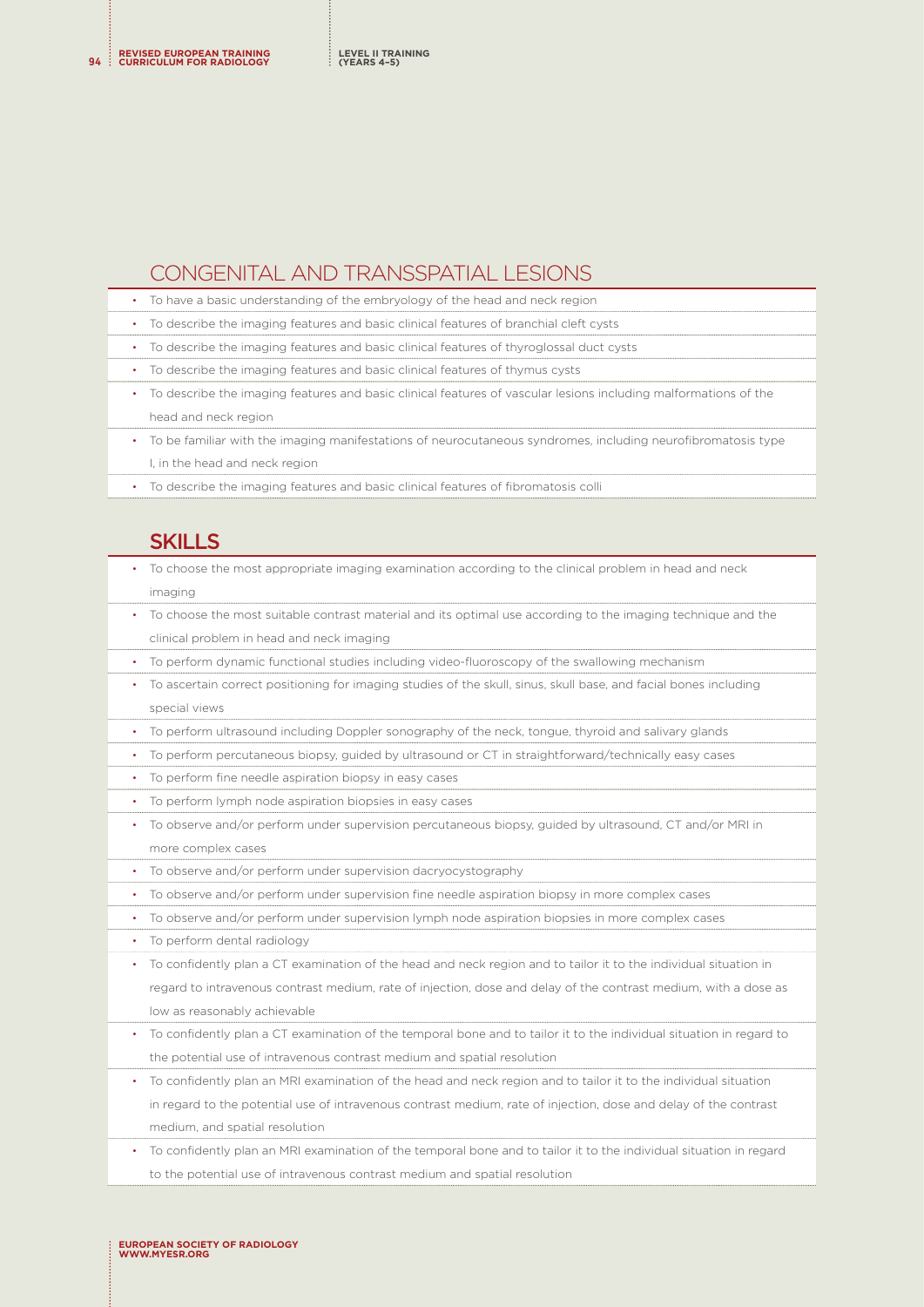- To apply techniques for quantification of head and neck disorders using ultrasound, CT and MRI, based on an in-depth understanding of their clinical role and limitations
- To confidently perform proper post-processing tasks for head and neck imaging studies, including multi-planar reformations (MPR), maximum intensity projections (MIP), minimum intensity projections (MinIP), vessel analysis tools, endoluminal reconstructions, 3D reconstructions including volume rendering and virtual endoscopy and multimodality fusion of images

### COMPETENCES AND ATTITUDES

• To confidently justify diagnostic imaging examinations and/or interventional procedures of the head and neck region • To confidently choose the best-suited method for evaluating disorders of the head and neck region • To communicate with the patient in order to obtain informed consent prior to diagnostic imaging and interventional procedures of the head and neck region • To confidently choose optimal imaging parameters for radiographic, ultrasonographic, CT and MRI examinations of the head and neck region • To confidently apply techniques to reduce exposure doses for radiographic and CT examinations of the head and neck region • To confidently design imaging protocols and standard operating procedures for CT examinations of the head and neck region, including the appropriate application of intravenous contrast, spatial and temporal resolution • To confidently design imaging protocols and standard operating procedures for MRI examinations of the head and neck region, including the appropriate application of intravenous contrast, spatial and temporal resolution • To supervise and teach technical staff to ensure that appropriate images of the head and neck region are obtained • To confidently judge the quality of the imaging examinations in head and neck imaging and to devise strategies to improve image quality • To confidently interpret and report radiographs, ultrasonographic examinations, CT studies and MRI examinations of the head and neck region • To report oncological studies of the head and neck region according to international standards (e.g. TNM) applicable to the specific situation • To appreciate own limitations and to identify when it is appropriate to obtain assistance in interpreting and reporting images of the head and neck region • To confidently identify urgent and/or unexpected findings in imaging examinations of the head and neck region and to communicate these timely and properly • To communicate with patients and their relatives in order to explain the imaging findings of the head and neck region • To take an active part and/or conduct multi-disciplinary conferences and tumour boards for diseases of the head and neck region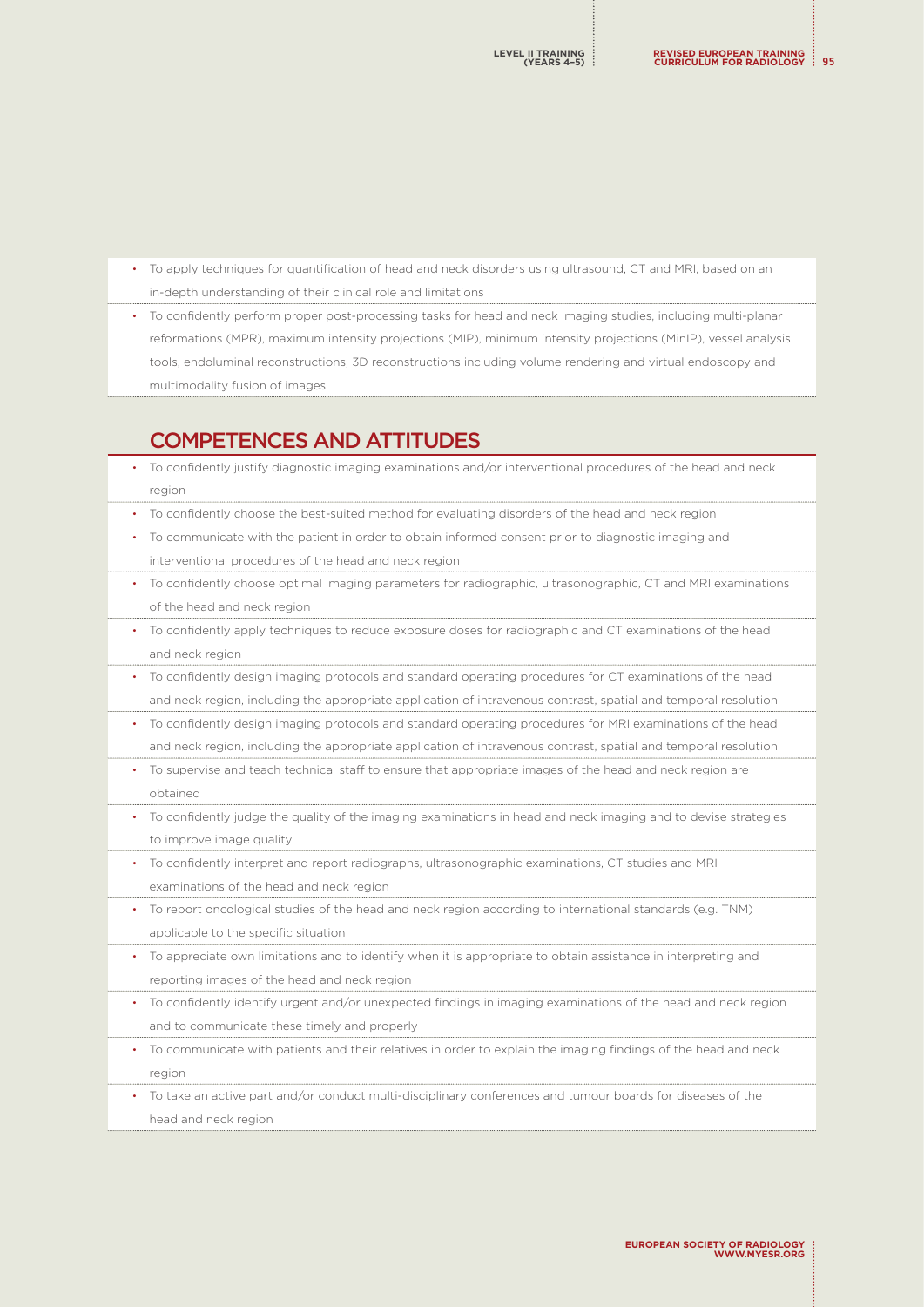# B-II-8 **INTERVENTIONAL RADIOLOGY**

## KNOWLEDGE

### NON-INVASIVE VASCULAR IMAGING

- To describe the vascular anatomy on Duplex ultrasound, including both arterial and venous examinations
- To describe the characteristics of normal and abnormal Doppler waveforms
- To describe the typical imaging features on Doppler sonography of atherosclerotic disease, vasculitis, aneurismal disease, thrombosis, embolism and other vascular pathological conditions
- To describe the relevant acquisition parameters of CTA, including contrast materials used and reconstruction techniques
- To be aware of the radiation doses for CTA and to describe methods of reducing these
- To discuss advantages and disadvantages of CTA versus other techniques
- To describe the imaging features on CTA of atherosclerotic disease, vasculitis, aneurismal disease, thrombosis, embolism and other vascular pathological conditions
- To understand the physical principles of MR angiography (MRA) techniques
- To discuss the advantages and disadvantages of different contrast materials used for MRA
- To discuss the differences between time-of-flight, phase contrast, and contrast-enhanced techniques pertaining to MRA
- To discuss the advantages and disadvantages of MRA compared with other techniques
- To have an in-depth understanding of nephrogenic systemic fibrosis (NSF)
- To describe the typical imaging features on MRA of atherosclerotic disease, vasculitis, aneurismal disease,

thrombosis, embolism and other vascular pathological conditions

## DIAGNOSTIC ANGIOGRAPHY/VENOGRAPHY

- To describe the basic chemistry of the different iodinated contrast materials used, and to discuss the advantages/disadvantages of each for angiography • To describe mechanisms to minimise nephrotoxicity in at-risk patients, such as patients with diabetes or renal impairment • To describe the standard groin anatomy, including the position of the inguinal ligament and the femoral nerve, artery and vein
- To describe the Seldinger technique of arterial and venous puncture
- To describe the mechanisms for guidewire, sheath and catheter insertions into the groin
- To describe the mechanisms of puncture site haemostasis, including manual compression and common closure devices
- To describe alternative sites of arterial puncture, such as brachial, axillary and translumbar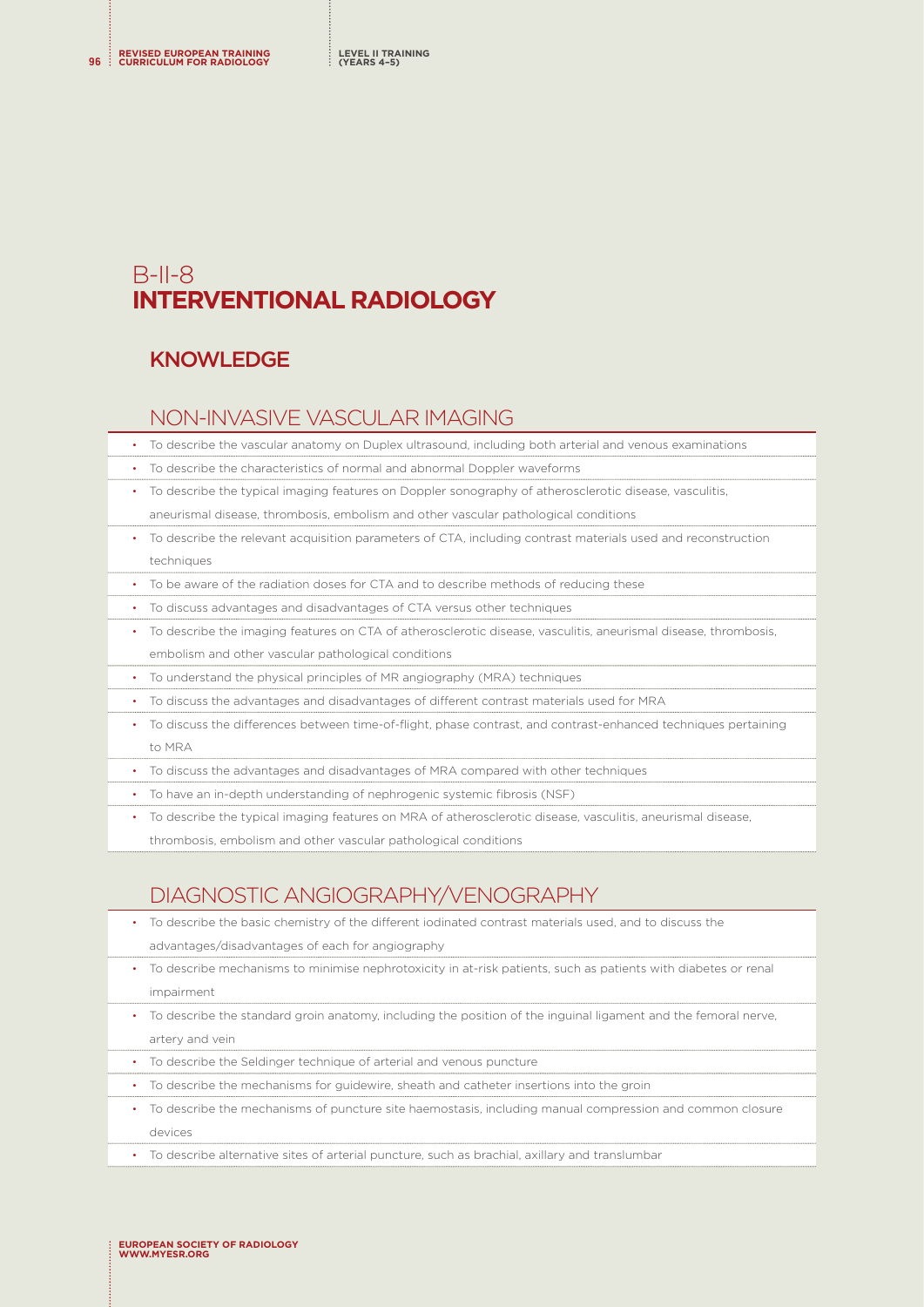| To list guidewires, sheaths and catheters used for common diagnostic angiographic procedures                        |
|---------------------------------------------------------------------------------------------------------------------|
| To describe digital subtraction angiography techniques, bolus chase techniques, road mapping and pixel shift<br>٠   |
| techniques                                                                                                          |
| To have an in-depth understanding of the standard arterial and venous anatomy and variations in anatomy<br>٠        |
| throughout the body                                                                                                 |
| To describe the principles of peripheral vascular angiography                                                       |
| To describe the principles of mesenteric, coeliac and renal angiography                                             |
| To describe the principles of abdominal aortography<br>$\bullet$                                                    |
| To describe the principles of thoracic aortography                                                                  |
| To describe the principles of carotid, vertebral and subclavian angiography<br>٠                                    |
| To describe the principles of venous venography<br>٠                                                                |
| To describe the imaging features on diagnostic angiography of atherosclerotic disease, vasculitis, aneurismal<br>٠  |
| disease, thrombosis, embolism and other vascular pathological conditions                                            |
| To describe the complication rates for common diagnostic procedures<br>٠                                            |
| To have an in-depth understanding of post-procedural care regimens for standard diagnostic vascular<br>٠            |
| procedures                                                                                                          |
| To describe the principles of corticosteroid prophylaxis<br>٠                                                       |
| To describe the principles of treating both minor and major allergic reactions to iodinated contrast materials<br>٠ |
|                                                                                                                     |
| VASCULAR INTERVENTION                                                                                               |
|                                                                                                                     |

| To list the medical risk factors for atherosclerotic diseases<br>٠                                               |
|------------------------------------------------------------------------------------------------------------------|
| To describe the clinical symptoms of peripheral arterial disease<br>٠                                            |
| To list the indications for endovascular treatment of atherosclerotic diseases<br>٠                              |
| To describe the pre-procedure coagulation tests and the correction of abnormalities                              |
| To describe the angioplasty balloon dynamics and the mechanism of action of angioplasty<br>$\bullet$             |
| To describe the complications and results in different anatomical areas<br>$\bullet$                             |
| To list the drugs and dosages used during angioplasty<br>$\bullet$                                               |
| To describe the principles of intra-arterial pressure studies<br>$\bullet$                                       |
| To describe common angioplasty procedures, such as renal, iliac and femoral angioplasties                        |
| To describe groin closure techniques and post-procedural care<br>$\bullet$                                       |
| To describe potential groin complications and how to deal with them<br>٠                                         |
| To describe the post-procedural care and medical treatment<br>$\bullet$                                          |
| To describe typical complications and results of arterial stenting<br>٠                                          |
| To describe the basic mechanisms for stent deployment and to list the materials used for stent construction      |
| To list the indications for stent placement versus angioplasty<br>٠                                              |
| To describe post-procedural care after arterial stenting<br>$\bullet$                                            |
| To describe peripherally inserted central catheter (PICC) lines, Hickman catheters, dialysis catheters and ports |
| To list the indications for use of the above venous access catheters                                             |
| To describe the technique of access to jugular and subclavian veins<br>٠                                         |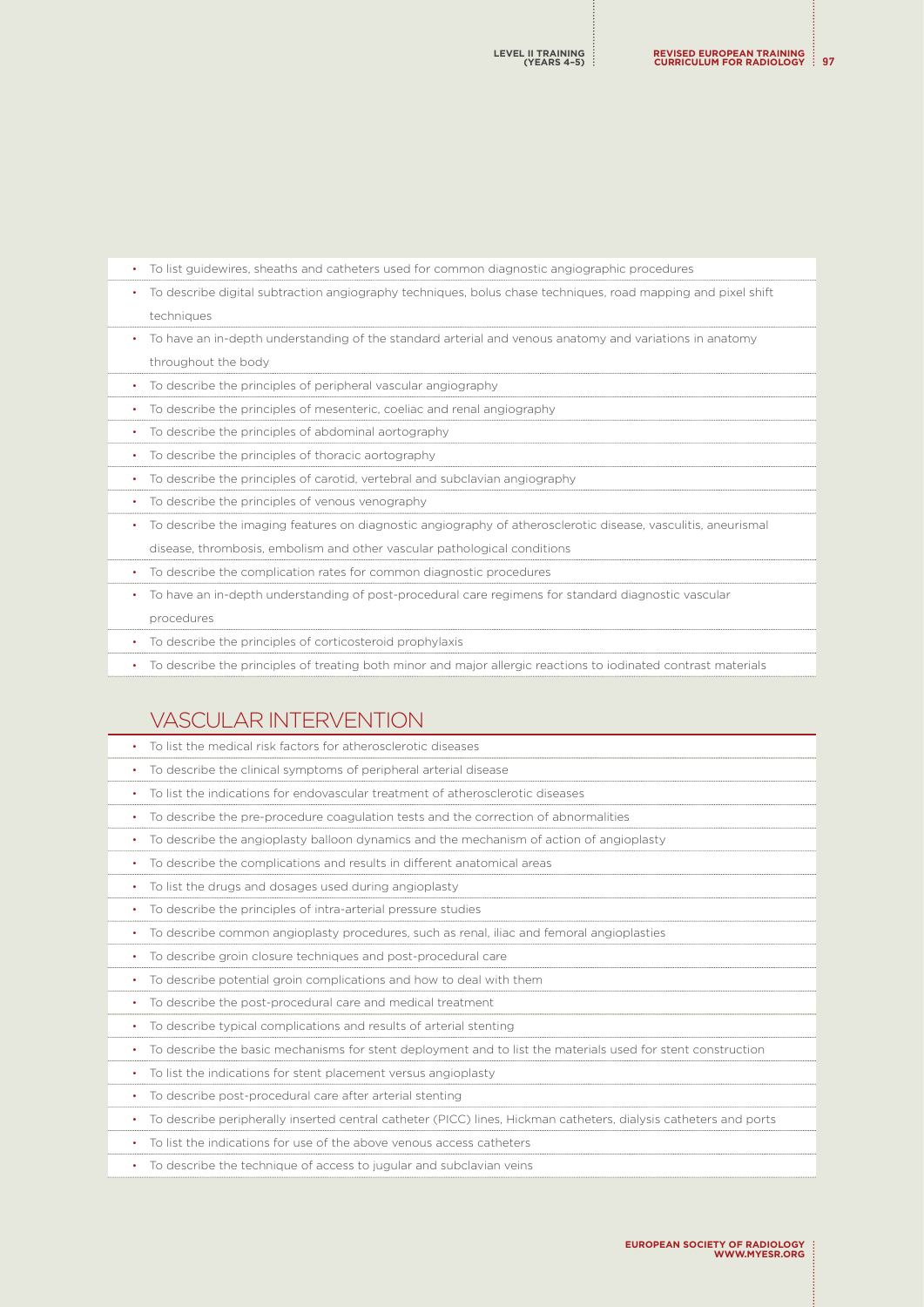| To describe the technique of haemodialysis shunt interventions                                              |
|-------------------------------------------------------------------------------------------------------------|
| To describe the techniques of venoplasty and stenting                                                       |
| To list the success rates and complications of venoplasty and stenting                                      |
| To describe the post-procedural care after venoplasty and stenting                                          |
| To list the indications for caval filter placement                                                          |
| To describe the different filter types available, including retrievable filters                             |
| To list the success rates and complications for caval filter placement                                      |
| To describe the post-procedural care for caval filter placement                                             |
| To describe the indications for embolisation such as acute bleeding, tumour therapy, AVM treatment          |
| To describe the technique of selective angiography                                                          |
| To list embolisation materials and their specific use                                                       |
| To describe the relevant catheters and microcatheters used for embolisation                                 |
| To list the endpoints of embolisation<br>$\bullet$                                                          |
| To discuss the risks of embolisation and specific embolisation materials                                    |
| To describe the treatment of post-embolic pain and post-embolic syndrome                                    |
| To be familiar with indications for transjugular intrahepatic portosystemic shunt (TIPS), the technique and |
| complications                                                                                               |

# BIOPSY AND THERMAL ABLATION

| • To describe pre-procedure coagulation tests and the correction of abnormalities                                 |
|-------------------------------------------------------------------------------------------------------------------|
| • To describe differences in imaging techniques used for guiding biopsy, including CT and ultrasound              |
| • To list needles used for biopsy procedures, including fine gauge needles, large gauge needles and trucut biopsy |
| • To describe safe access routes to various lesion to be biopsied                                                 |
| • To discuss complication rates associated with individual organ biopsy                                           |
| • To list the indications for fine needle biopsy versus large gauge or core biopsy                                |
| • To describe the post-procedural care for chest and abdominal biopsy                                             |
| • To list the algorithms for treatment of common complications, such as pneumothorax and haemorrhage              |

• To have an understanding of thermal ablation techniques in various organ systems

# FLUID ASPIRATION AND ABSCESS DRAINAGE

| • To list commonly used chest tubes and abscess drainage catheters                               |
|--------------------------------------------------------------------------------------------------|
| • To describe the indications for chest drainage, fluid aspiration and abscess drainage          |
| • To describe the imaging techniques used for guidance for fluid aspiration and abscess drainage |
| • To interpret Gram stain results                                                                |
| • To describe the methods of chest tube placement                                                |

- 
- To describe underwater seal drainage systems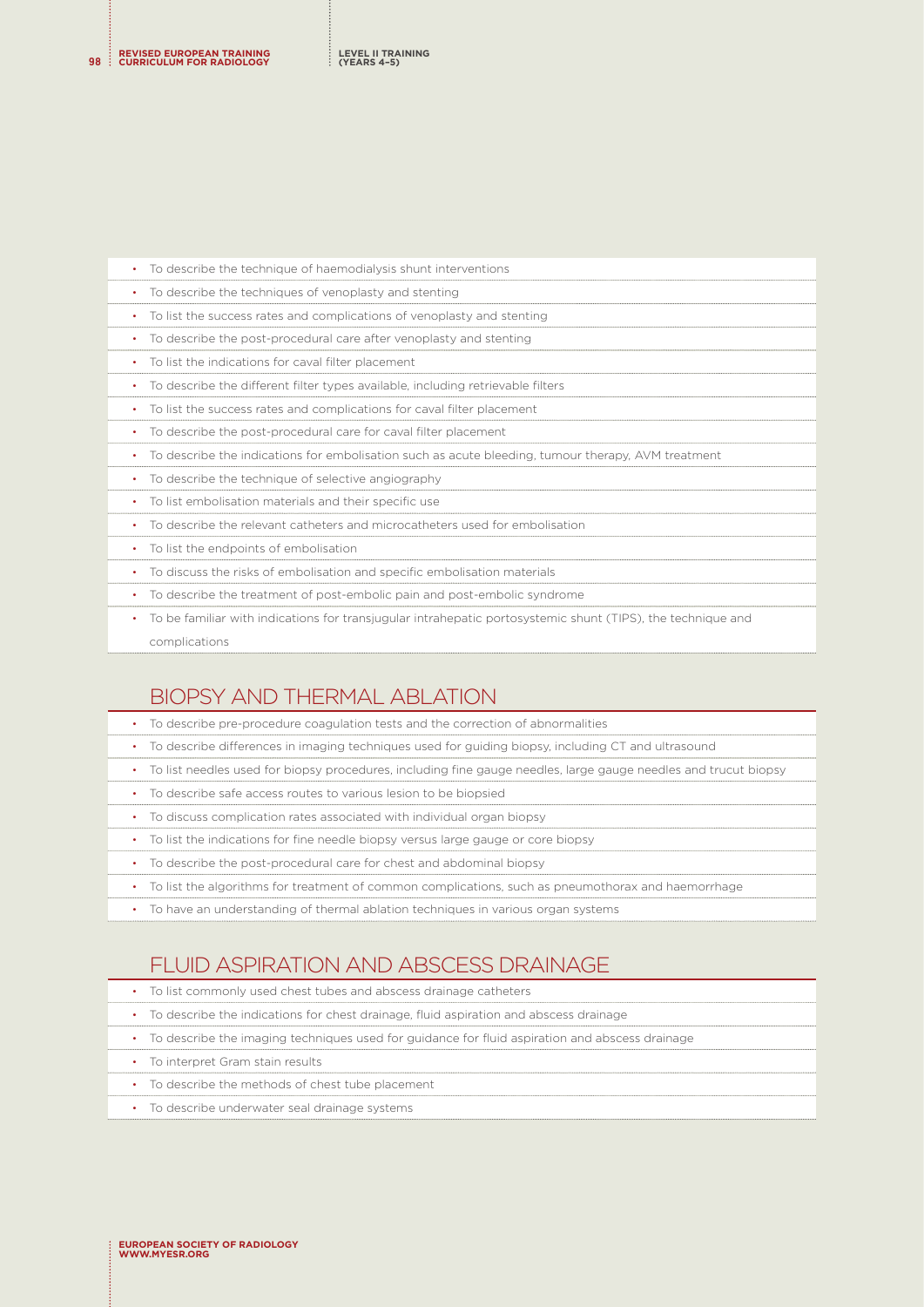| • To list fibrinolytic agents used in patients with loculated or complex empyemas                  |
|----------------------------------------------------------------------------------------------------|
| • To describe safe access routes for abscess drainage                                              |
| • To list antibiotic regimens used before abscess drainage                                         |
| • To describe the trocar and Seldinger techniques for catheter placement                           |
| • To list situations where more than one catheter is required                                      |
| • To describe various approaches to pelvic abscess drainage                                        |
| To describe post-procedural care including catheter care, ward rounds and when to remove catheters |

## HEPATOBILIARY INTERVENTION

| To describe biliary anatomy that may influence biliary drainage                                                          |
|--------------------------------------------------------------------------------------------------------------------------|
| To describe the pre-procedure work-up, including antibiotic regimens, coagulation screening and intravenous<br>$\bullet$ |
| fluid replacement                                                                                                        |
| • To describe the integration of ultrasound, CT and MRCP to plan an appropriate drainage procedure                       |
| • To describe the performance of transhepatocholangiography                                                              |
| • To describe one-stick needle systems and needle and quidewire for biliary drainage                                     |
| • To list catheters used for biliary decompression                                                                       |
| • To list complications of biliary procedures                                                                            |
| • To describe the aftercare of hepatobiliary interventions, including knowledge of complications, catheter care          |
| and ward rounds                                                                                                          |

## GENITOURINARY INTERVENTION

| • To describe the renal and calyceal anatomy that may influence nephrostomy drainage                      |
|-----------------------------------------------------------------------------------------------------------|
| • To list the indications for percutaneous nephrostomy                                                    |
| • To describe the integration of ultrasound, CT and urographic studies to plan an appropriate nephrostomy |
| • To describe the pre-procedural work-up including coagulation screens and antibiotic regimens            |
| • To describe the ultrasound/fluoroscopic guidance mechanisms for percutaneous nephrostomy                |

- To list the catheters used for percutaneous nephrostomy
- To describe the placement of percutaneous nephrostomy tubes
- To describe the complications of percutaneous nephrostomy
- To describe the aftercare, including catheter care and removal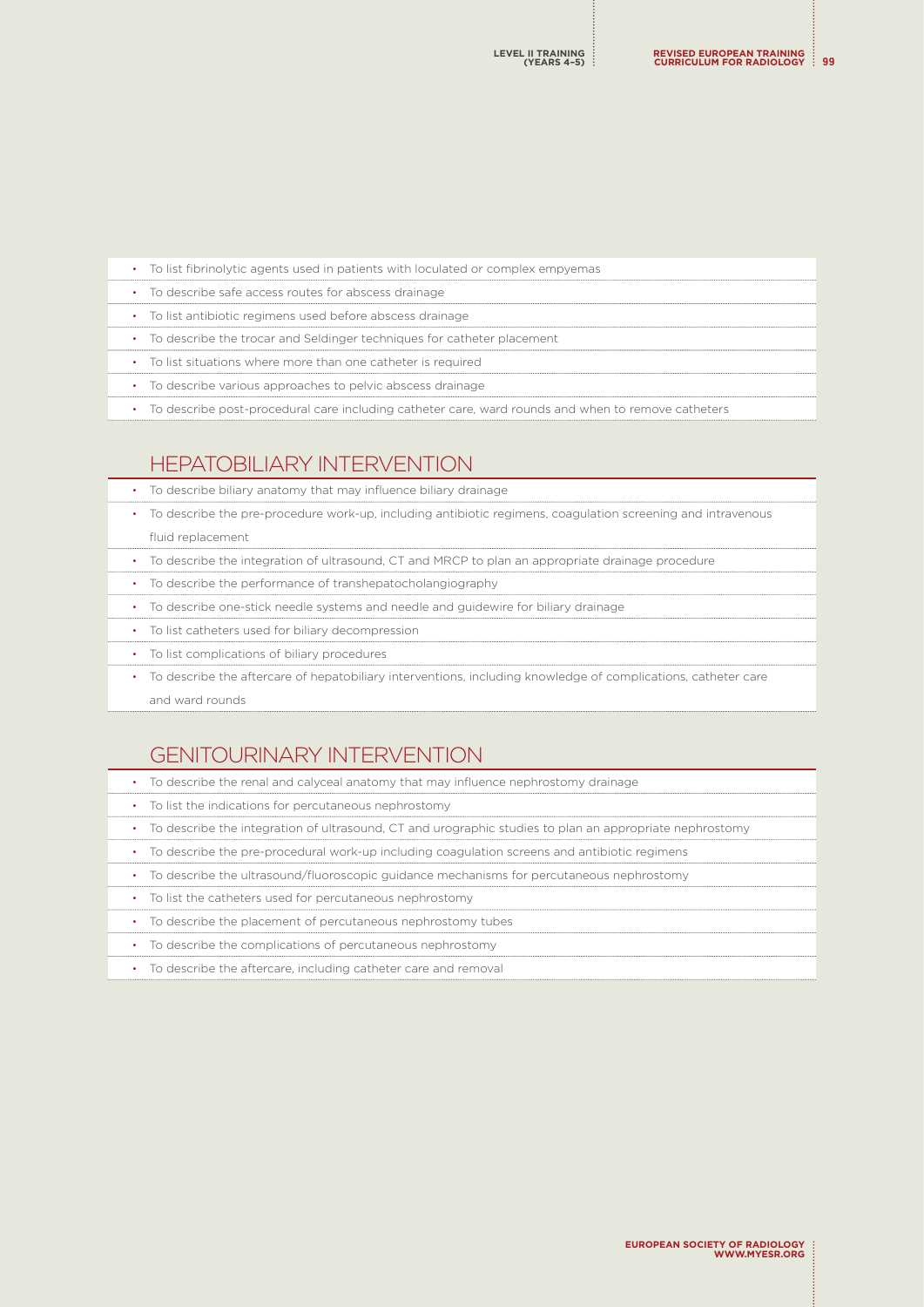#### **SKILLS**

| To confidently justify indications and to have an in-depth knowledge of the contraindications for common    |
|-------------------------------------------------------------------------------------------------------------|
| interventional radiology procedures                                                                         |
| To confidently treat both minor and major allergic reactions to iodinated contrast materials                |
| To perform radiation safety procedures in the interventional radiology suite                                |
| To perform corticosteroid prophylaxis<br>$\bullet$                                                          |
| To perform groin closure techniques<br>$\bullet$                                                            |
| To treat potential groin complications                                                                      |
| To perform a correct pre- and post-procedural care and medical treatment<br>$\bullet$                       |
| To perform duplex ultrasound, including both arterial and venous examinations                               |
| To perform common Doppler examinations, including carotid Doppler, hepatic and renal Doppler studies and    |
| lower extremity venous duplex examinations                                                                  |
| To perform the Seldinger technique of arterial and venous puncture                                          |
| To perform guidewire, sheath and catheter insertions into the groin                                         |
| To perform puncture site haemostasis, including manual compression and common closure devices<br>$\bullet$  |
| To perform arterial puncture at alternative sites, such as brachial, axillary and translumbar sites         |
| To use guidewires, sheaths and catheters for common diagnostic angiographic procedures                      |
| To perform digital subtraction angiography techniques, bolus chase techniques, road mapping and pixel shift |
| techniques                                                                                                  |
| To perform peripheral vascular angiography                                                                  |
| • To perform mesenteric, coeliac and renal angiography                                                      |
| To perform abdominal aortography                                                                            |
| To perform thoracic aortography<br>$\bullet$                                                                |
| To perform under supervision carotid, vertebral and subclavian angiography                                  |
| To perform venography                                                                                       |
| To perform post-procedural care regimens for standard diagnostic vascular procedures                        |
| • To perform pre-procedure coagulation tests and to correct abnormalities                                   |
| To perform common angioplasty procedures, such as renal, iliac and femoral angioplasties under supervision  |
| To choose the correct drugs and dosages during angioplasty                                                  |
| To perform intra-arterial pressure studies                                                                  |
| • To perform arterial stenting under supervision                                                            |
| To perform post-procedural care after arterial stenting                                                     |
| To observe and/or perform under supervision the placement of peripherally inserted central catheter (PICC)  |
| lines, Hickman catheters, dialysis catheters and ports                                                      |
| To observe and/or perform under supervision haemodialysis shunt interventions<br>$\bullet$                  |
| To observe and/or perform under supervision venoplasty and stenting                                         |
| To observe and/or perform under supervision caval filter placement<br>$\bullet$                             |
| To observe and/or perform under supervision embolisation for indications such as acute bleeding, tumour     |
| therapy, AVM treatment                                                                                      |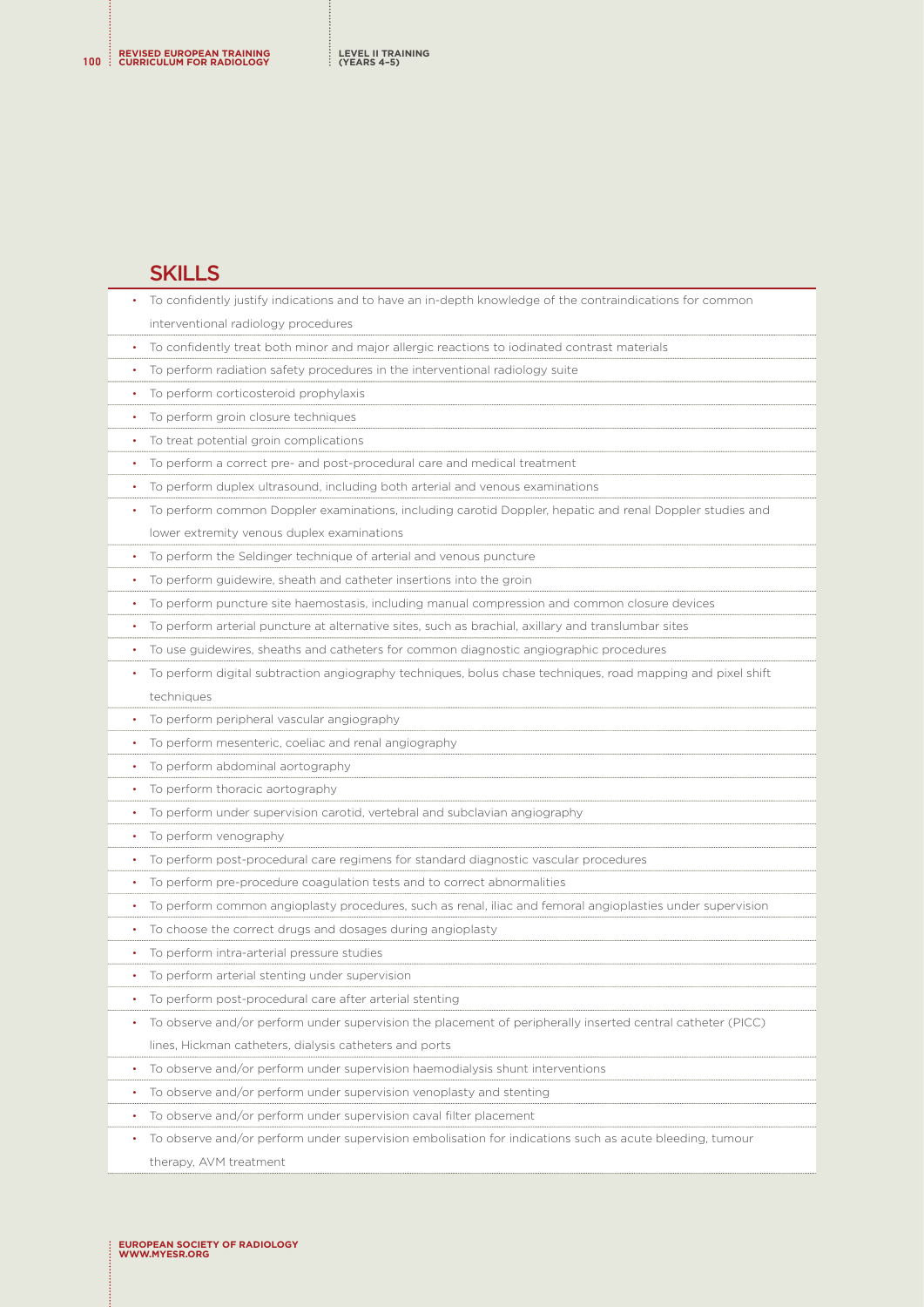| To perform selective angiography                                                                             |
|--------------------------------------------------------------------------------------------------------------|
| To effectively treat post-embolic pain and post-embolic syndrome                                             |
| To observe and/or perform under supervision transjugular intrahepatic portosystemic shunt (TIPS)             |
| To perform transcutaneous, image-guided biopsy procedures, including fine gauge needle biopsies, large gauge |
| needle biopsies and trucut biopsy                                                                            |
| • To plan safe access routes to various lesions to be biopsied                                               |
| • To treat common complications of biopsy, such as pneumothorax and haemorrhage                              |
| To perform chest drainage, fluid aspiration and abscess drainage<br>$\bullet$                                |
| To use underwater seal drainage systems<br>$\bullet$                                                         |
| To apply fibrinolytic agents in patients with loculated or complex empyemas                                  |
| To choose safe access routes for abscess drainage                                                            |
| To administer antibiotic regimens before abscess drainage                                                    |
| To perform the trocar and Seldinger techniques for catheter placement                                        |
| To perform pelvic abscess drainage                                                                           |
| To perform transhepatocholangiography                                                                        |
| To perform under supervision biliary drainage with one-stick needle systems and needle and quidewire         |
| To perform under supervision biliary decompression with catheters                                            |
| To perform emergency procedures in life-threatening disorders, including cardio-pulmonary resuscitatior      |
|                                                                                                              |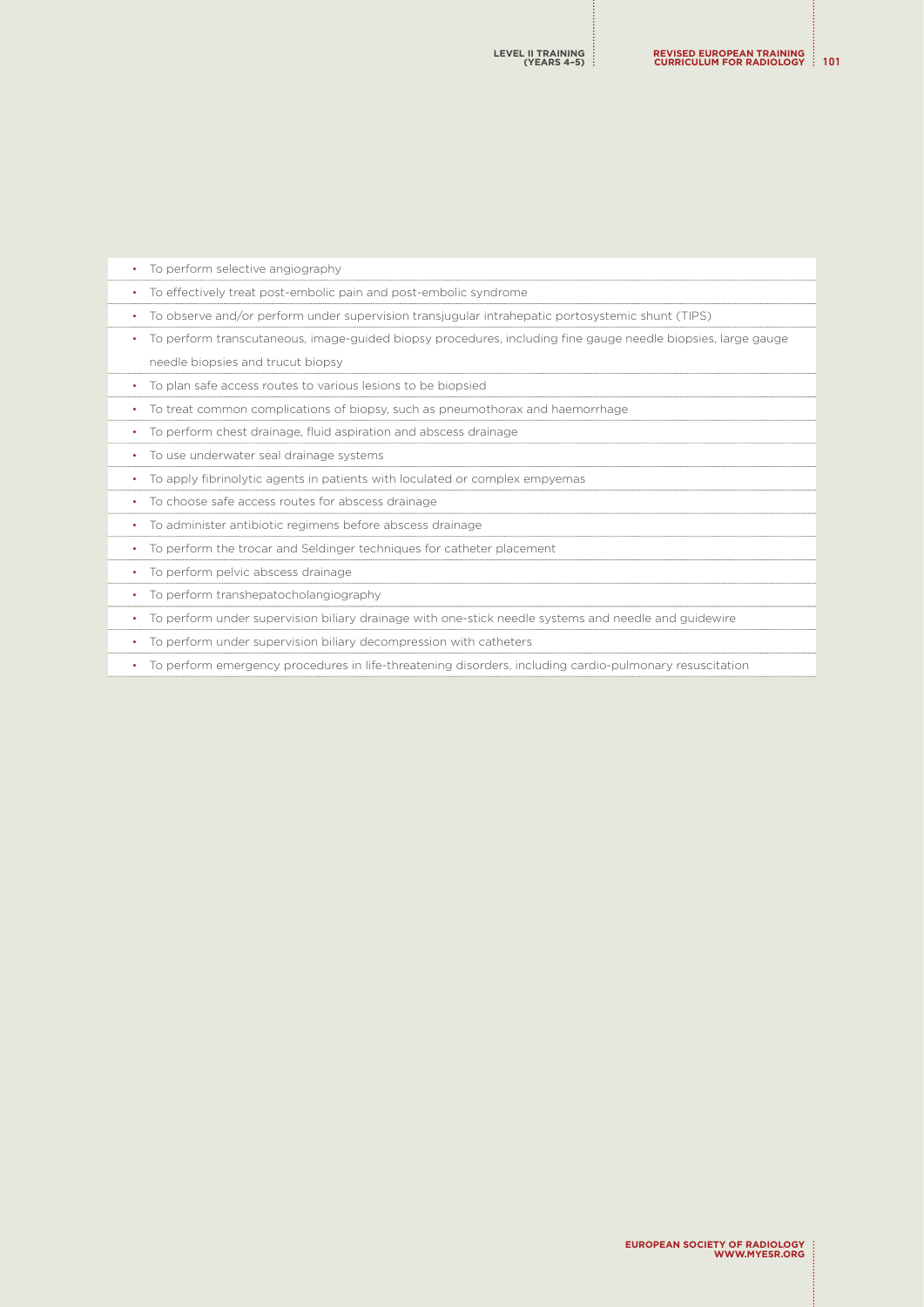### COMPETENCES AND ATTITUDES

| imaging, laboratory values, and proposed or expected outcomes of the procedure                                     |
|--------------------------------------------------------------------------------------------------------------------|
| To confidently identify features in the history or physical findings that would require pre-procedure assistance   |
| from other specialty disciplines, such as cardiology, anaesthesia, surgery or internal medicine                    |
| To confidently identify risk factors from the patient's history, physical or laboratory examinations that indicate |
| potential risk of bleeding, nephrotoxicity, cardiovascular problems, breathing abnormalities, or adverse drug      |
| interactions during or after the procedure                                                                         |
| To obtain informed consent after discussion of the procedure with the patient, including a discussion of risks,    |
| benefits and alternative therapeutic options                                                                       |
| To choose the best-suited approach for an interventional procedure                                                 |
| To choose optimal imaging parameters for image-guided interventional procedures                                    |
| To apply techniques to reduce exposure doses for interventional procedures, both for the patient and for the       |
| radiologist and staff                                                                                              |
| To supervise and teach technical staff to ensure that appropriate support is provided for interventional           |
| procedures                                                                                                         |
| To safely apply local anaesthetics for pain management in patients undergoing interventional radiological          |
| procedures                                                                                                         |
| To correctly manage the pre-procedure work-up, including antibiotic regimens, coagulation screening and            |
| intravenous fluid replacement for the various radiological interventions                                           |
| To correctly manage the monitoring of the patient during the radiological intervention and to recognize            |
| abnormalities and physical signs or symptoms that need immediate attention during the procedure                    |
| To correctly manage the aftercare of the various type of radiological interventions, including knowledge of        |
| complications, catheter care and ward rounds                                                                       |
| To manage conscious sedation and analgesia during interventional procedures                                        |
| To reduce accidental exposure to blood and body fluids in the interventional radiology suite                       |
| To appreciate own limitations and to identify when it is appropriate to obtain assistance in interventional        |
| procedures                                                                                                         |
| To effectively manage and coordinate emergency situations arising from and/or during interventional                |
| procedures                                                                                                         |
| To communicate with patients and their relatives in order to explain the outcome of the interventional procedure   |
| To perform at multi-disciplinary conferences for patients with potential indications for interventional procedures |

• To appropriately select patients for a requested interventional procedure through a review of available history,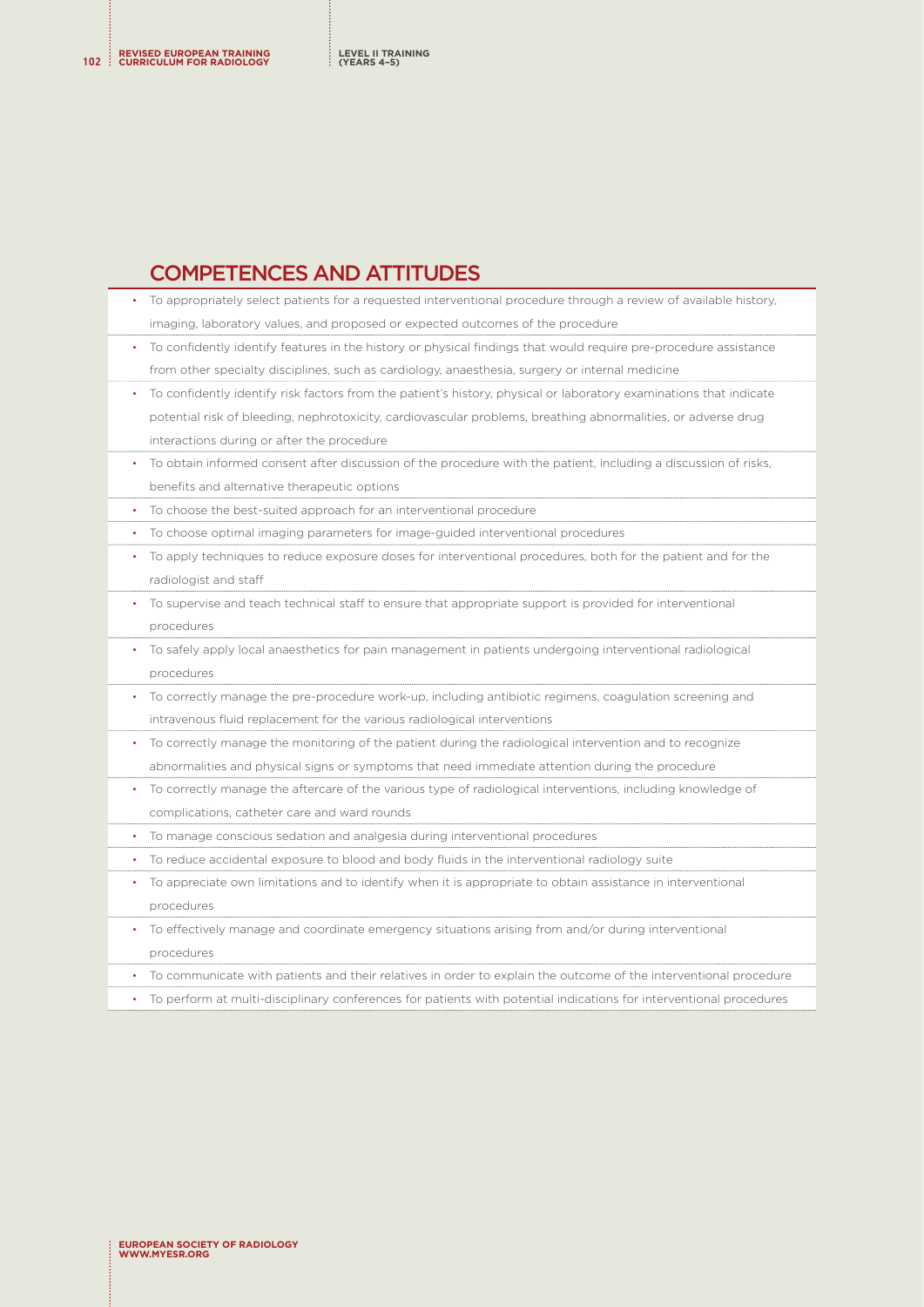# B-II-9 **MUSCULOSKELETAL RADIOLOGY**

#### KNOWLEDGE

- To have an in-depth knowledge of the normal anatomy of all structures relevant to musculoskeletal imaging
- To have an in-depth knowledge of normal skeletal variants that may mimic disease
- To have an in-depth understanding of the development of the immature skeleton
- To have a basic understanding of the embryology of the skeleton
- To list the indications, contraindications and potential hazards (especially radiation hazards) of procedures and techniques relevant to musculoskeletal disease and trauma
- To have a basic clinical knowledge of medical, surgical and pathological conditions as well as pathophysiology related to the musculoskeletal system
- To describe the typical imaging features and clinical manifestations of musculoskeletal disease and trauma, as demonstrated by conventional radiography, CT, MRI, arthrography, radionuclide investigations and ultrasound
- To discuss differential diagnoses relevant to the clinical presentation and imaging appearance of musculoskeletal disease and trauma

# TRAUMA – ACUTE AND CHRONIC

• To list the types and general classifications of fractures and dislocations • To describe the typical imaging features and basic clinical features of fractures and dislocations in the adult skeleton • To describe the typical imaging features and basic clinical features of fractures and dislocations in the immature skeleton • To describe the typical imaging features and basic clinical features of articular fractures and dislocations including chondral and osteochondral lesions and osteochondritis dissecans • To describe the typical imaging features and basic clinical features of healing and complications of fratures and dislocations, including delayed union, non-union, avascular necrosis, reflex sympathetic dystrophy / complex regional pain syndrome, and myositis ossificans • To describe the typical imaging features and basic clinical features of stress fractures, including fatigue and insufficiency fractures • To describe the typical imaging features and basic clinical features of avulsion fractures • To describe the typical imaging features, imaging strategies and basic clinical features of pathological, and non accidental injury • To describe the typical imaging features and basic clinical features of skull and facial bone fractures • To describe the typical imaging features and basic clinical features of spinal fractures, including spondylolysis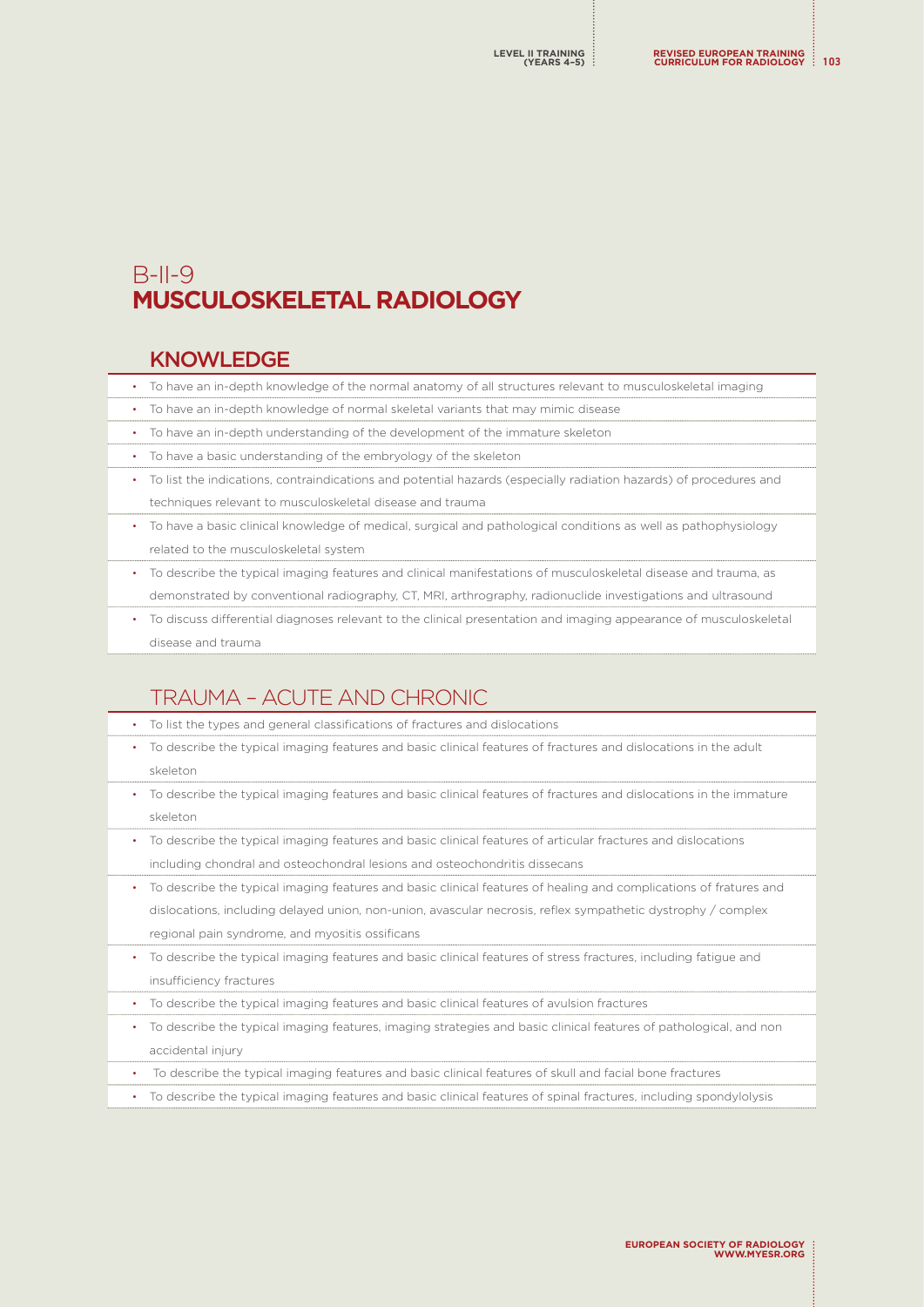**REVISED EUROPEAN TRAINING <sup>104</sup> CURRICULUM FOR RADIOLOGY**

- To describe the typical imaging features and basic clinical features of fractures and dislocations of the shoulder girdle, including sternoclavicular and acromioclavicular dislocations, clavicular fractures, scapular fractures, and shoulder dislocation/instability
- To describe the typical imaging features and basic clinical features of fractures and dislocations of the upper limb including humeral fractures, elbow fractures and dislocations, proximal and distal forearm fractures and dislocations, wrist joint fractures/dislocations, and hand fractures and dislocations
- To describe the typical imaging features and basic clinical features of fractures and dislocations of the pelvis including associated soft tissue injuries
- To describe the typical imaging features and basic clinical features of fractures and dislocations of lower limb including hip fractures and dislocations, femoral fractures, tibial and fibular fractures (including the ankle joint), hindfoot fractures, tarso-metatarsal fractures and dislocations and forefoot fractures and dislocations
- To describe the typical imaging features and basic clinical features of soft tissue injuries of the shoulder, including rotator cuff injuries, glenoid labrum injuries and biceps tendon injuries
- To describe the typical imaging features and basic clinical features of soft tissue injuries of the wrist including injuries of the triangular fibrocartilage complex
- To describe the typical imaging features and basic clinical features of soft tissue injuries of the knee, including meniscal injury, cruciate ligament injury, and collateral ligament injury
- To describe the typical imaging features and basic clinical features of soft tissue injuries of the ankle including injuries of the principal tendons and ligaments

### INFECTIONS

- To describe the typical imaging features and basic clinical features of acute, subacute and chronic osteomyelitis of the appendicular skeleton and of the spine
- To describe the typical imaging features and basic clinical features of post-traumatic and postoperative osteomyelitis
- To describe the typical imaging features and basic clinical features of soft tissue injuries of the tuberculosis infections of the musculoskeletal system
- To describe the typical imaging features and basic clinical features of infections of the spine
- To describe the typical imaging features and basic clinical features of infections of the appendicular skeleton
- To describe have a basic understanding of the imaging features of rarer infections (e.g. leprosy, brucellosis)
- To describe the typical imaging features and basic clinical features of infections with more common parasites worldwide (e.g. echinococcus)
- To describe the typical imaging features and basic clinical features of soft tissue infections
- To describe the typical imaging features and basic clinical features of HIV-associated infections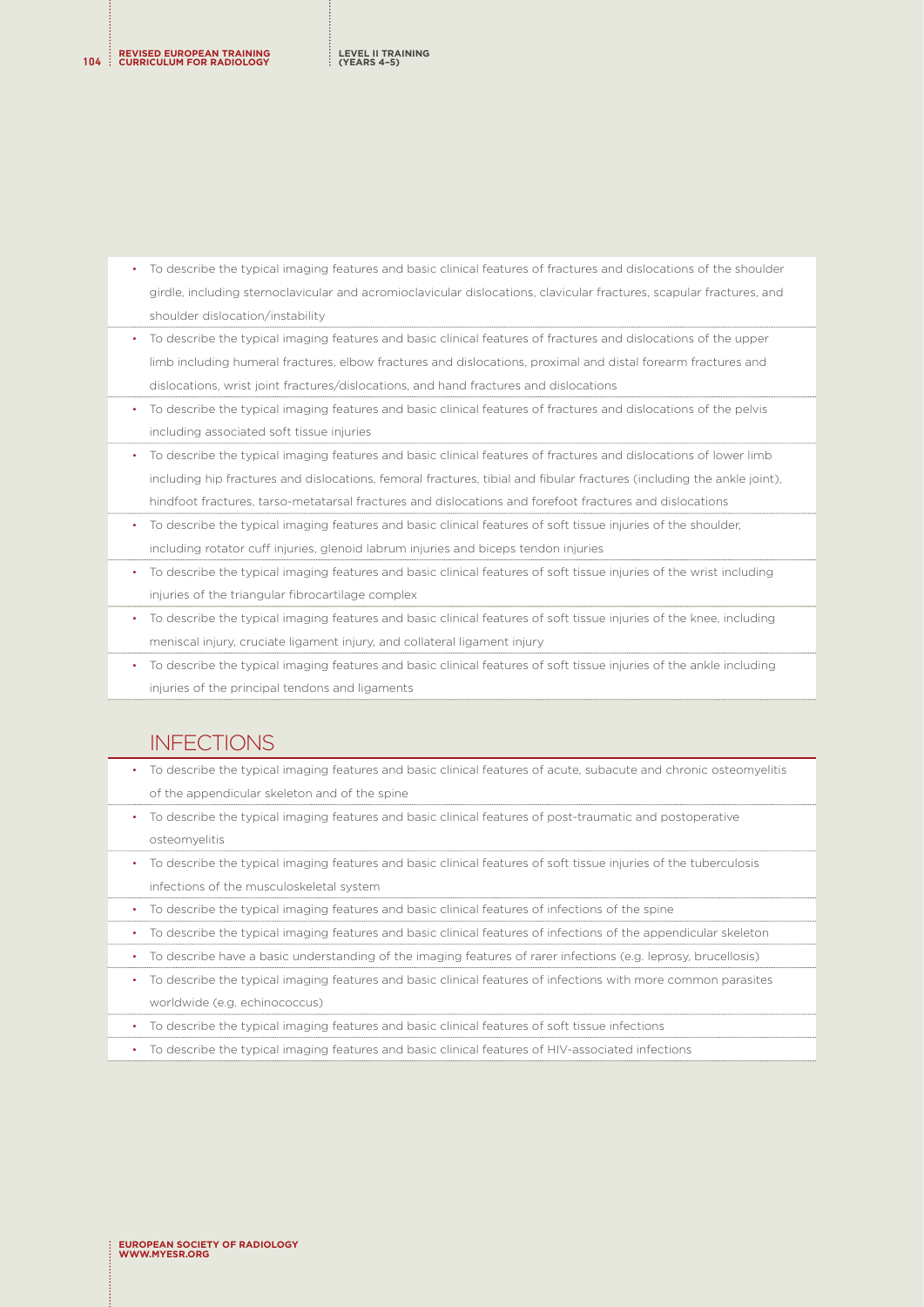#### TUMOURS AND TUMOUR-LIKE LESIONS

- To understand and describe the typical imaging features, principles of tumour characterisation and staging of bone-forming tumours including osteoma and bone islands, osteoid osteoma and osteoblastoma and osteosarcoma (typical and common variants) • To understand and describe the typical imaging features, principles of tumour characterisation and staging of cartilage-forming tumours including osteochondroma, enchondroma, chondroblastoma, chondromyxoid fibroma, and chondrosarcoma (central and peripheral) • To understand and describe the typical imaging features, principles of tumour characterisation and staging of tumours of fibrous origin including fibrous cortical defects and non-ossifying fibroma, fibrous dysplasia, fibrosarcoma and malignant fibrous histiocytoma • To understand and describe the typical imaging features, principles of tumour characterisation and staging of haematopoietic and reticuloendothelial tumours including giant cell tumour, Langerhans cell histiocytosis, malignant round cell tumours (Ewing's sarcoma, lymphoma and leukaemia), myeloma and plasmocytoma • To understand and describe the typical imaging features, principles of tumour characterisation and staging of tumour-like lesions including simple bone cysts and aneurismal bone cysts • To understand and describe the typical imaging features, principles of tumour characterisation and staging of metastases • To confidently recognize "don't touch" lesions • To understand and describe the typical imaging features, principles of tumour characterisation and staging of chordoma • To understand and describe the typical imaging features, principles of tumour characterisation and staging of adamantinoma • To understand and describe the typical imaging features, principles of tumour characterisation and staging of
	- tumours of fat origin, including lipoma and liposarcoma
- To understand and describe the typical imaging features, principles of tumour characterisation and staging of tumours of neural origin including neurofibroma and schwannoma
- To understand and describe the typical imaging features, principles of tumour characterisation and staging of tumours of vascular origin, including haemangioma
- To understand and describe the typical imaging features, principles of tumour characterisation and staging of soft tissue sarcomas

## HAEMATOLOGICAL DISORDERS

- To describe the imaging features and basic clinical features of haemoglobinopathies including sickle cell disease and thalassaemia
- To describe the imaging features and basic clinical features of myelofibrosis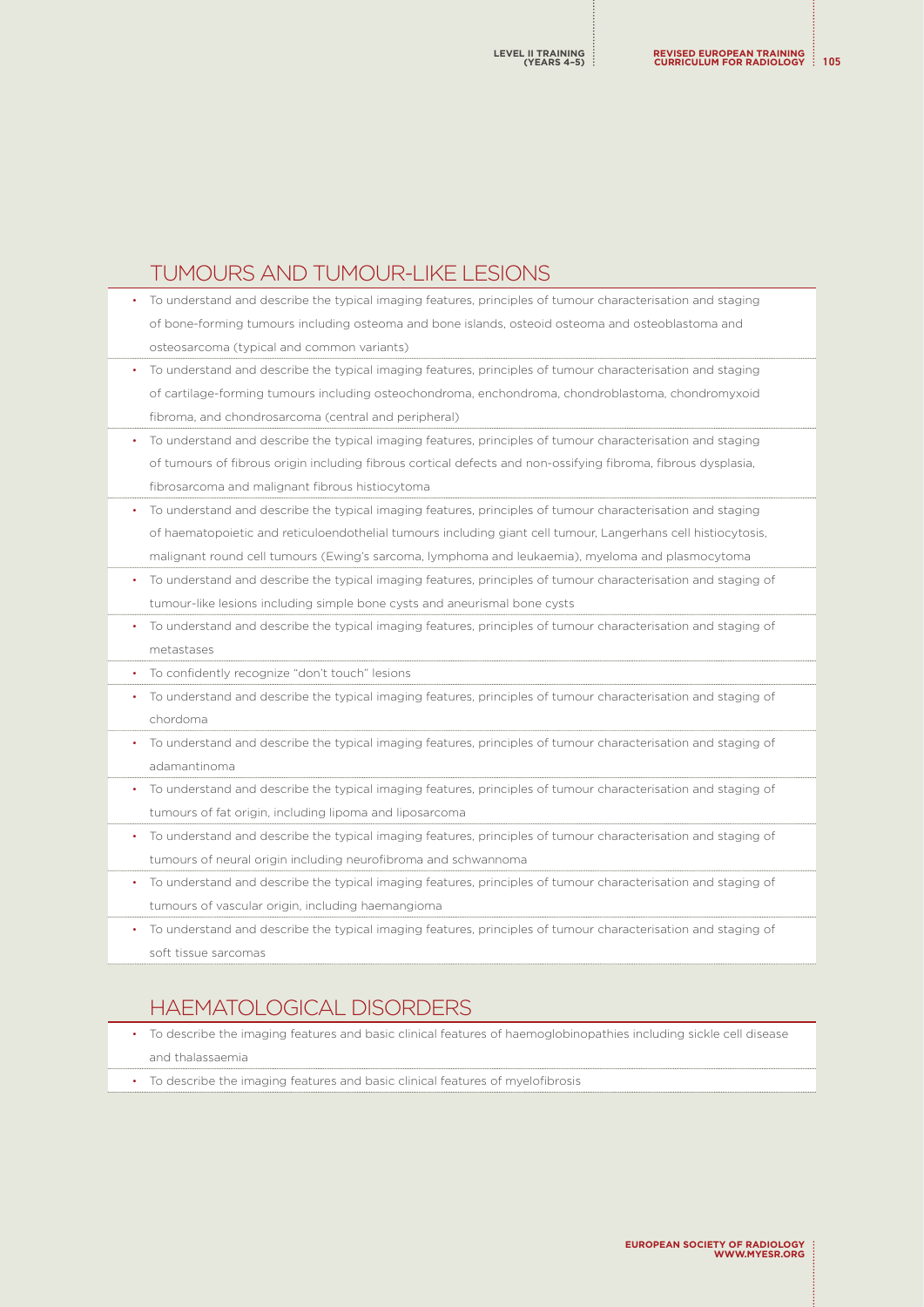### METABOLIC, ENDOCRINE AND TOXIC DISORDERS

- To describe the imaging features and basic clinical features of rickets and osteomalacia
- To describe the imaging features and basic clinical features of primary and secondary hyperparathyroidism (including chronic renal failure)
- To describe the imaging features and basic clinical features of osteoporosis (including basic concepts of bone mineral density measurements), and fluorosis

#### **JOINTS**

- To have an in-depth knowledge of the imaging features and clinical features of degenerative disease of the spine, disc and facet joints
- To have an in-depth knowledge of the imaging features and clinical features of degenerative disease of the peripheral joints
- To have an in-depth knowledge of the imaging features and clinical features of inflammatory joint disease, including rheumatoid arthritis, juvenile rheumatoid arthritis, ankylosing spondylitis, psoriatic arthritis, enteropathic arthropathies, and infective arthritis (pyogenic and tuberculous)
- To describe the imaging features and basic clinical features of crystal arthropathies, including pyrophosphate arthropathy, hydroxyapatite deposition disease, and gout
- To describe the imaging features and basic clinical features of masses of the joints, including, ganglion, synovial chondromatosis, and pigmented villonodular synovitis
- To describe the imaging features and basic clinical features of neuroarthropathy, including diabetic foot,
- Charcot's joints, Pseudo-Charcot joint (steroid-induced)
- To describe the imaging features and basic clinical features of complications of prosthetic joint replacement (hip and knee)

# CONGENITAL, DEVELOPMENTAL AND PAEDIATRIC

- To describe the imaging features and basic clinical features of congenital disorders of the spine, including scoliosis (congenital and idiopathic), and dysraphism
- To describe the imaging features and basic clinical features of congenital disorders of the shoulder, including Sprengel's deformity
- To describe the imaging features and basic clinical features of congenital disorders of the hand and wrist, including Madelung deformity (idiopathic and other causes)
- To describe the imaging features and basic clinical features of congenital disorders of the hip, including developmental dysplasia, irritable hip, Perthes disease, slipped upper femoral epiphysis
- To describe the imaging features and basic clinical features of femoroacetabular impingement
- To describe the imaging features and basic clinical features of congenital disorders of the ankle and foot
- To describe the imaging features and basic clinical features of congenital tarsal coalition
- To describe the imaging features and basic clinical features of bone dysplasias
- To describe the imaging features and basic clinical features of congenital disorders of multiple epiphyseal dysplasia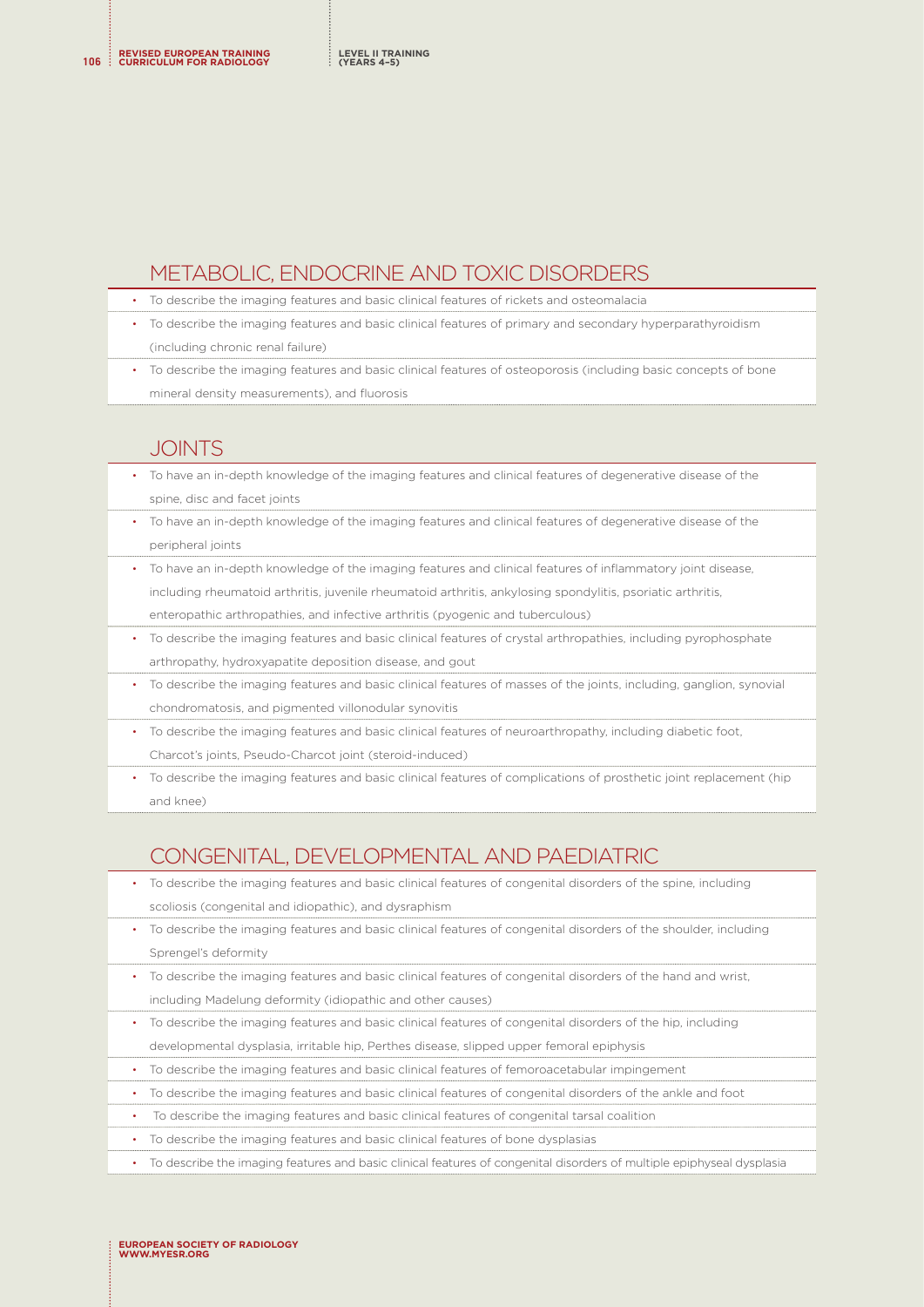| • To describe the imaging features and basic clinical features of congenital disorders of achondroplasia              |
|-----------------------------------------------------------------------------------------------------------------------|
| • To describe the imaging features and basic clinical features of congenital disorders of osteogenesis imperfecta     |
| • To describe the imaging features and basic clinical features of congenital disorders of the sclerosing disorders of |
| the bone, including osteopetrosis, melorheostosis and osteopoikilosis                                                 |
| • To describe the imaging features and basic clinical features of tumour-like lesions in the paediatric age group,    |
| including diaphyseal aclasis and Ollier's disease                                                                     |

• To describe the imaging features and basic clinical features of the musculoskeletal manifestations of neurofibromatosis

# MISCELLANEOUS

|           | • To describe the imaging features and basic clinical features of Paget's disease                              |
|-----------|----------------------------------------------------------------------------------------------------------------|
|           | • To describe the imaging features and basic clinical features of sarcoidosis                                  |
|           | • To describe the imaging features and basic clinical features of hypertrophic osteoarthropathy                |
|           | • To describe the imaging features and basic clinical features of transient or regional migratory osteoporosis |
| $\bullet$ | To describe the imaging features and basic clinical features of osteonecrosis                                  |

• To describe the principles of characterisation of soft tissue calcification/ossification

## **SKILLS**

| To choose the most appropriate imaging examination according to the clinical problem in musculoskeletal imaging                |
|--------------------------------------------------------------------------------------------------------------------------------|
| To choose the most suitable contrast material and its optimal use according to the imaging technique and the                   |
| clinical problem in musculoskeletal imaging                                                                                    |
| To perform dynamic functional studies of the spine and joints                                                                  |
| To perform a correct positioning for radiography of the spine and of the extremities including special views                   |
| To perform ultrasound of the musculoskeletal system                                                                            |
| To perform image-guided biopsies in the musculoskeletal system in easy cases                                                   |
| To observe and/or perform under supervision image-guided biopsies in the musculoskeletal system in more                        |
| complex cases                                                                                                                  |
| To confidently plan a CT examination of the musculoskeletal system and to tailor it to the individual situation,<br>$\bullet$  |
| with a dose as low as reasonably achievable                                                                                    |
| To confidently plan an MRI examination of the musculoskeletal system and to tailor it to the individual situation<br>$\bullet$ |
| in regard to the potential use of intravenous contrast medium and spatial resolution                                           |
| To perform contrast media applications in various joints, including the hip, shoulder and wrist for MR<br>$\bullet$            |
| arthrography or CT arthrography                                                                                                |
| To observe and/or to perform under supervision discography, facet joint injections and vertebroplasty                          |
| To observe and/or to perform under supervision image-guided bone biopsy and drainage of the musculoskeletal<br>$\bullet$       |
| system                                                                                                                         |
| • To confidently perform proper post-processing tasks of musculoskeletal imaging studies, including multi-planar               |

reformations (MPR), maximum intensity projections (MIP), minimum intensity projections (MinIP), and fusion images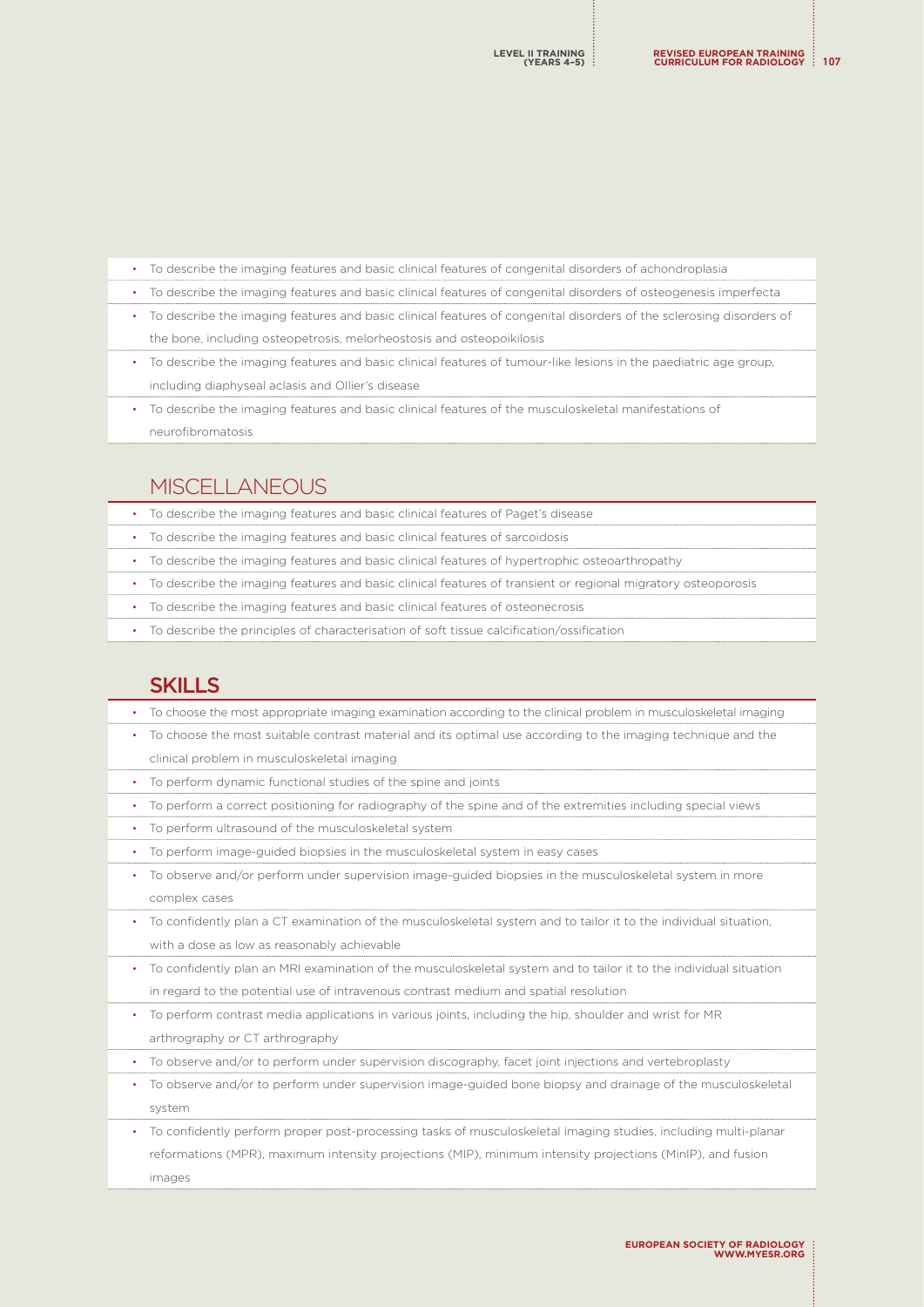### COMPETENCES AND ATTITUDES

| To confidently justify diagnostic imaging examinations and/or interventional procedures of the musculoskeletal  |
|-----------------------------------------------------------------------------------------------------------------|
| system                                                                                                          |
| To confidently choose the best-suited method for evaluating disorders of the musculoskeletal system             |
| To communicate with the patient in order to obtain informed consent prior to diagnostic imaging and             |
| interventional procedures of the musculoskeletal system                                                         |
| To confidently choose optimal imaging parameters for radiographic, ultrasonographic, CT and MRI examinations    |
| of the musculoskeletal system                                                                                   |
| To confidently apply techniques to reduce exposure doses for radiographic and CT examinations of the            |
| musculoskeletal system                                                                                          |
| To confidently design imaging protocols and standard operating procedures for CT examinations of the            |
| musculoskeletal system, including the appropriate application of intravenous contrast, positioning, spatial and |
| temporal resolution                                                                                             |
| To confidently design imaging protocols and standard operating procedures for MRI examinations of the           |
| musculoskeletal system, positioning, including the appropriate application of intravenous contrast, spatial and |
| temporal resolution                                                                                             |
| To supervise and teach technical staff to ensure that appropriate images of the musculoskeletal system are      |
| obtained                                                                                                        |
| To confidently judge the quality of imaging examinations in musculoskeletal imaging and to devise strategies to |
| improve image quality                                                                                           |
| To confidently interpret and report radiographs, ultrasonographic examinations, osteodensitometric studies, CT  |
| studies and MRI examinations of the musculoskeletal system                                                      |
| To report oncological studies of the musculoskeletal system according to international standards (RECIST,       |
| WHO) applicable to the specific situation                                                                       |
| To appreciate own limitations and to identify when it is appropriate to obtain assistance in interpreting and   |
| reporting images of the musculoskeletal system                                                                  |
| To confidently identify urgent and/or unexpected findings in imaging examinations of the musculoskeletal        |
| system and to communicate these timely and properly                                                             |
| To communicate with patients and their relatives in order to explain their imaging findings of the              |
| musculoskeletal system                                                                                          |

• To perform at multi-disciplinary conferences and tumour boards for diseases of the musculoskeletal system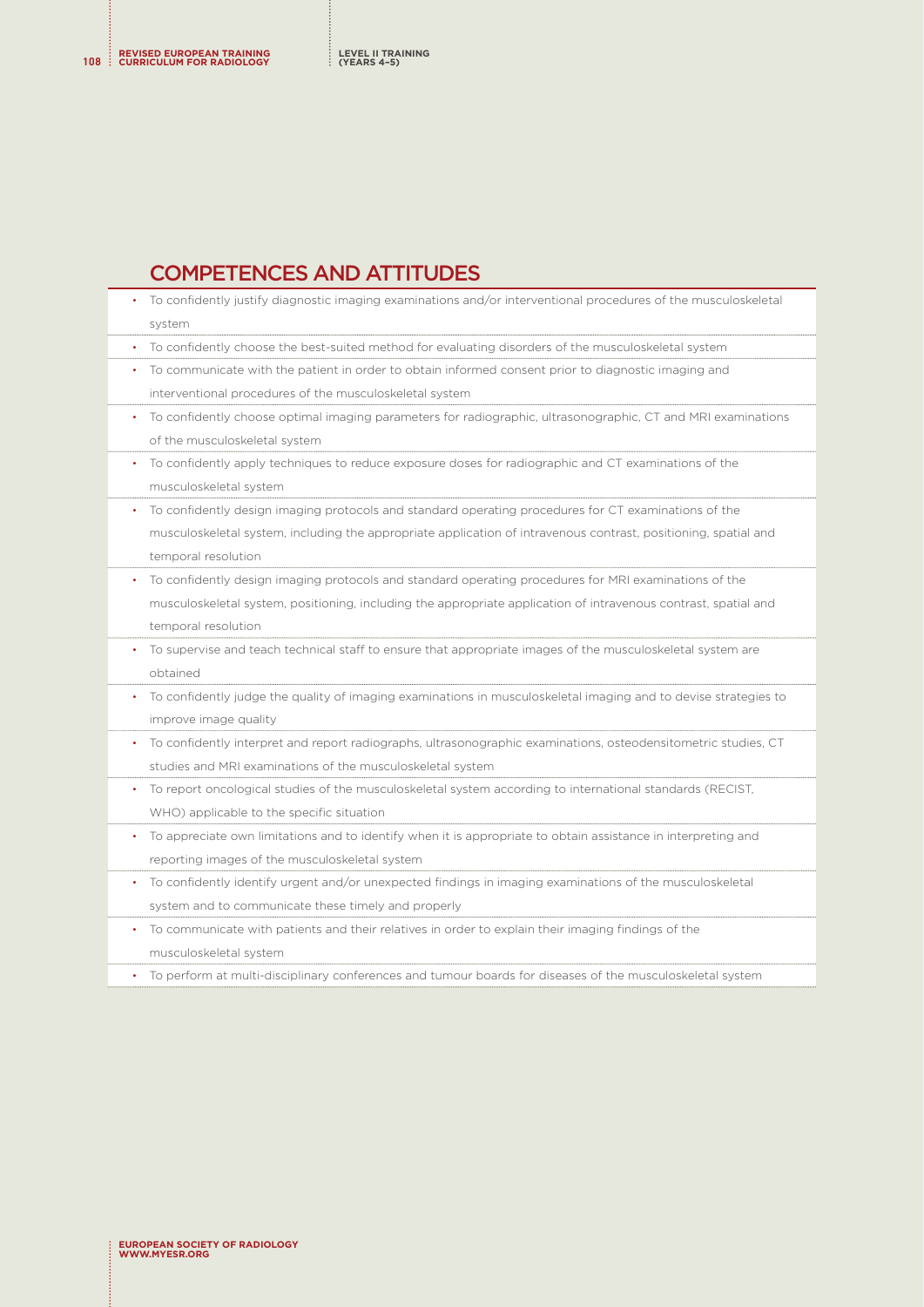# B-II-10 **NEURORADIOLOGY**

### KNOWLEDGE

#### NORMAL ANATOMY

- To have an in-depth understanding of the normal anatomy of the brain and spine including the skull, skull base, brain, spine, spinal cord and peripheral nervous system
- To confidently detect and describe normal imaging findings of the brain and spine on X-ray, ultrasound, CT and MRI
- To confidently delineate and describe the skull, skull base, and spine on conventional radiography
- To confidently delineate the cortex, white matter, basal ganglia, ventricles, cisterns and cranial nerves on CT and/or MRI of the brain
- To confidently delineate the vertebral bodies, spinal canal, intervertebral discs, dural sac, spinal cord and cauda equina on CT and/or MRI of the spine
- To confidently delineate the aortic arch, carotid and vertebral arteries, intracranial arteries and the circle of Willis, spinal and spinal cord vascularisation on angiography
- To describe normal variants of the brain and spine and differentiate these from pathology

# CONGENITAL AND DEVELOPMENTAL ABNORMALITIES

- To describe the imaging features of malformations of cortical development, including focal cortical dysplasia, polymicrogyria, heterotopia (subependymal, focal subcortical, laminar), lissencephaly / pachygyria, (hemi)megalencephaly, microlissencephaly, schizencephaly
- To describe the imaging features of agenesis and dysgenesis of the corpus callosum and of holoprosencephaly (lobar, alobar, semilobar)
- To describe the imaging features of hindbrain and posterior fossa malformations, including the Chiari malformations, the Dandy Walker spectrum and the molar tooth malformations (including Joubert syndrome)
- To describe the imaging features of white matter injury of the premature brain / periventricular leukodystrophy  $(PV|\ )$
- To describe the imaging features of hypoxic ischemic encephalopathy of the mature infant after severe acute asphyvia
- To describe the imaging features of hypoxic ischemic encephalopathy of the mature infant after prolonged partial hypoxia
- To describe the neuro-imaging features, extracranial manifestations, diagnostic criteria and clinical features of tuberous sclerosis, Sturge-Weber diseases, neurofibromatosis type I and II, and other common phakomatoses
- To describe the common imaging features of segmental vascular syndromes
- To describe the common imaging features of inherited metabolic conditions and leukodystrophies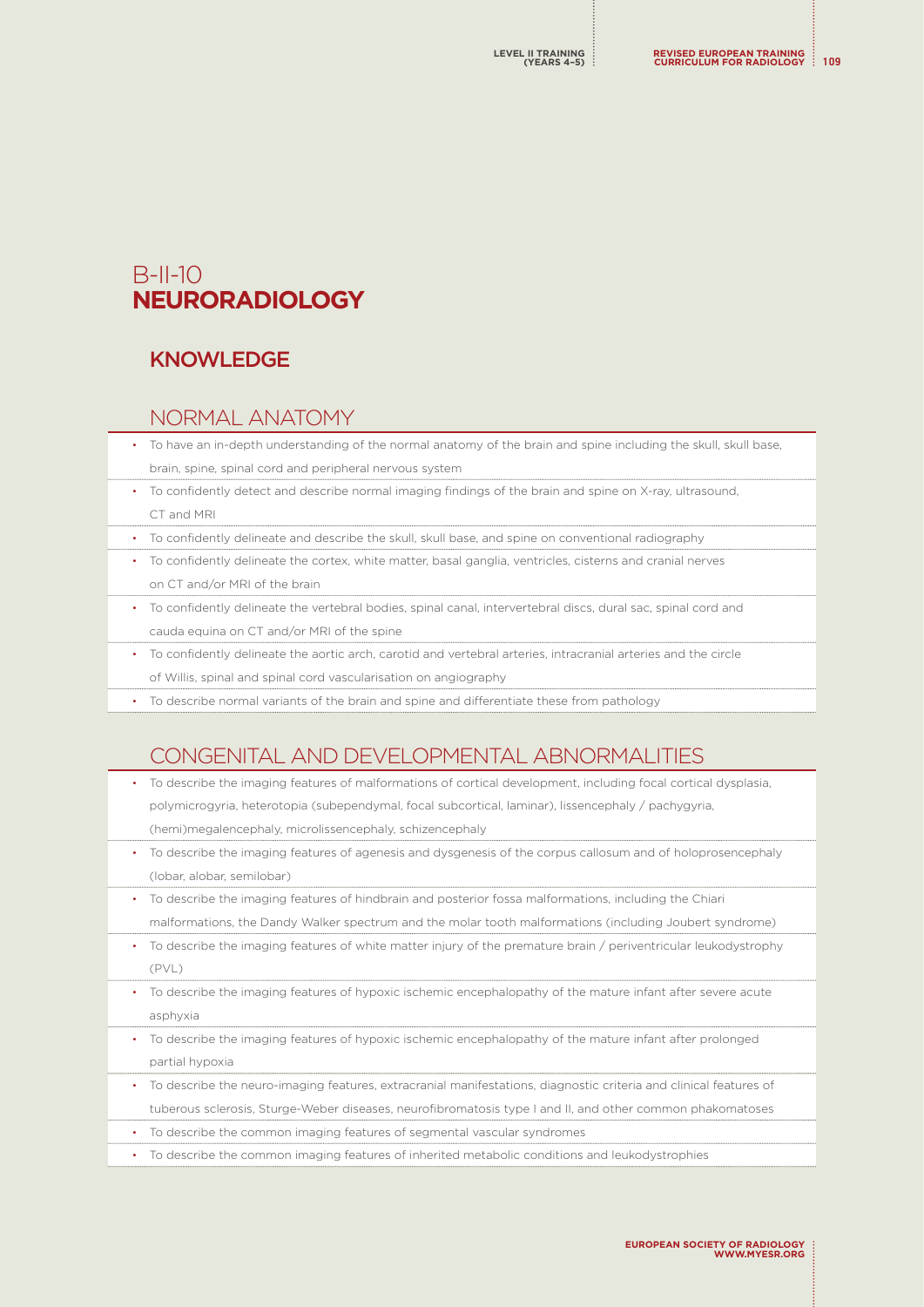# NEUROVASCULAR

| To list the major types of stroke                                                                                              |
|--------------------------------------------------------------------------------------------------------------------------------|
| To describe the relevance of the "time is brain" approach to the imaging evaluation of patients with stroke                    |
| To describe comprehensive stroke evaluation parameters for MRI and CT in patients with stroke, including<br>٠                  |
| diffusion-weighted imaging, perfusion-imaging, CTA and MRA                                                                     |
| To list the perfusion parameters relevant for stroke imaging and to describe their relevance and limitations                   |
| To list and describe the main neuroradiological interventions in patients with ischaemic stroke                                |
| To describe the diagnostic and therapeutic approach in patients with ischemic strokes of the posterior<br>٠                    |
| circulation / basilar artery occlusion                                                                                         |
| To describe interventional approaches to intracranial stenoses<br>$\bullet$                                                    |
| To describe the imaging features, relevant clinical features and imaging algorithm in patients with venous                     |
| stroke / intracranial venous thrombosis                                                                                        |
| To describe the imaging and clinical features in patients with subarachnoid hemorrhage (SAH)<br>$\bullet$                      |
| To describe the typical imaging evaluation algorithm in patients with spontaneous SAH<br>$\bullet$                             |
| To list the major complications and describe their respective imaging features in patients with SAH                            |
| To describe the imaging features and relevant hemodynamic parameters in patients with vasospasms<br>$\bullet$                  |
| To differentiate atypical and typical intracerebral haemorrhages<br>٠                                                          |
| To list the major causes for atypical and typical intracerebral haemorrhages<br>$\bullet$                                      |
| To describe the imaging algorithms in patients with atypical and typical intracerebral haemorrhages                            |
| To list the different types of intracranial and extracranial vascular malformations                                            |
| To describe the imaging features and therapeutic approaches in patients with intracranial vascular<br>$\bullet$                |
| malformations including arteriovenous malformations, dural arterio-venous fistulas, cavernous haemangiomas                     |
| and carotid-cav- ernous sinus fistulas                                                                                         |
| To describe the imaging features, differential diagnoses and relevance of developmental venous anomalies                       |
| To describe the imaging features, differential diagnoses and relevance of capillary teleangectasias                            |
| To describe the imaging features of the different types of intracranial aneurysms: secular, dissecting, fusiform,<br>$\bullet$ |
| giant, infectious                                                                                                              |
| To describe the imaging features of intra/extracranial arterial dissections                                                    |
| To describe the imaging features of posterior reversible encephalopathy syndrome                                               |
| To describe cerebrovascular lesions related to arterial hypertension<br>$\bullet$                                              |
| To describe the typical imaging evaluation and features of brain death<br>$\bullet$                                            |
| To describe the imaging and clinical features in patients with venous occlusive disease                                        |
| To describe the imaging features, differential diagnoses and relevance of cavernous malformations                              |
| To describe the imaging features of non-atherosclerotic, non-hypertensive cerebrovascular diseases                             |
| (Moya-Moya, CADASIL)                                                                                                           |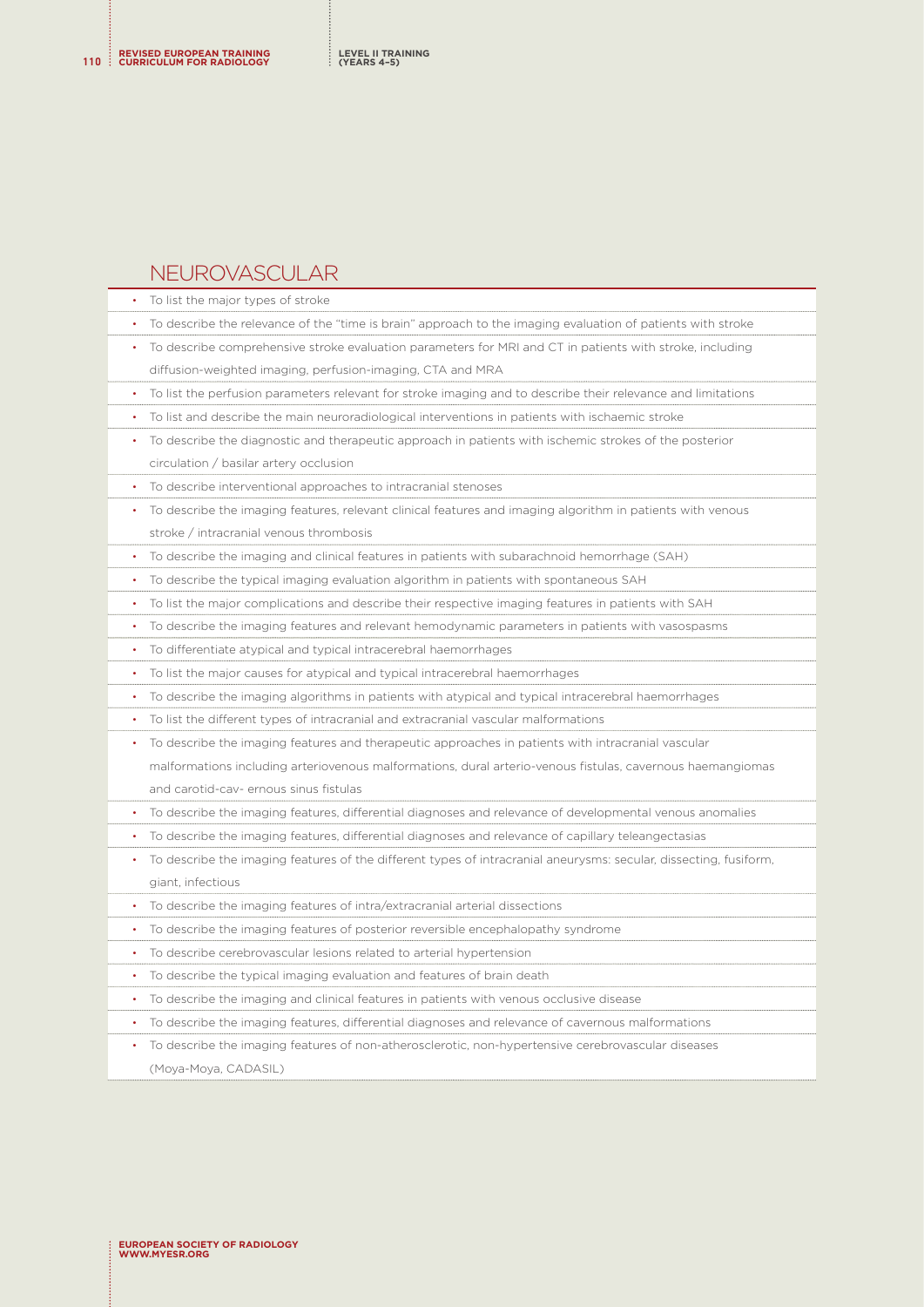#### NEUROTRAUMA

| • To list the typical imaging algorithms for patients with acute traumatic injury to the brain            |
|-----------------------------------------------------------------------------------------------------------|
| • To describe the typical imaging features and basic clinical features in patients with epidural hematoma |

- 
- To describe the typical imaging features and basic clinical features in patients with subdural hematoma
- To describe the typical imaging features and basic clinical features in patients with traumatic subarachnoidal hemorrhage
- To describe the typical imaging features and basic clinical features in patients with traumatic contusions of the brain parenchyma
- To describe the typical imaging features and warning signs for elevated intracranial pressure
- To describe the typical imaging features of fractures of the skull and skull base including the temporal bone
- To describe the typical imaging features and clinical features in children with non-accidental injury
- To describe the typical imaging features of vascular traumatic injury of the intra- and extracranial vessels

## INTRACRANIAL TUMOURS

| To list the most common intracranial tumours                                                                                       |
|------------------------------------------------------------------------------------------------------------------------------------|
| To describe the typical imaging manifestations of intracranial metastases of various primary tumours<br>٠                          |
| To list the different WHO grade of astrocytomas/gliomas<br>$\bullet$                                                               |
| To describe the imaging features and basic clinical features of astrocytomas                                                       |
| To describe the imaging features and basic clinical features of pilocytic astrocytomas                                             |
| To describe the imaging features, basic clinical features, location and association of giant cell astrocytomas                     |
| To list the typical imaging features and locations of the various forms of brain stem tumours<br>٠                                 |
| To describe the imaging features and basic clinical features of optic pathway gliomas<br>$\bullet$                                 |
| To describe the imaging features and basic clinical features of ependymomas                                                        |
| To describe the imaging features and basic clinical features of medulloblastomas                                                   |
| To describe the basic imaging features of atypical teratoid and rhabdoid tumors (ATRT)                                             |
| To describe the imaging features and basic clinical features of plexus papilloma and plexus carcinoma<br>$\bullet$                 |
| To describe the imaging features and basic clinical features of primary and secondary lymphoma of the brain<br>$\bullet$           |
| To describe the imaging features, basic clinical features and differential diagnosis of sellar and perisellar tumours<br>$\bullet$ |
| To describe the imaging features and basic clinical features of pituitary micoadenomas and macroadenomas<br>$\bullet$              |
| To describe the imaging features and basic clinical features of tumours of the pineal gland<br>$\bullet$                           |
| To describe the imaging features and basic clinical features of meningeomas<br>٠                                                   |
| To list imaging features of atypical meningeomas/meningosarcomas/hemangiopericytomas<br>٠                                          |
| To list the basic imaging features and location of tuber cinereum hamartoma<br>$\bullet$                                           |
| To list the basic imaging features of Lhermitte-Duclos syndrome and its association with Cowden syndrome<br>$\bullet$              |
| To describe the imaging features and basic clinical features of oligodendroglioma<br>$\bullet$                                     |
| To describe the imaging features of ganglioglioma, gangliocytoma and dysembryoplastic neuroepithelial<br>٠                         |
| tumour (DNET)                                                                                                                      |
| To describe the imaging features and basic clinical features of schwannomas of the cranial nerves including                        |
| vestibular schwannoma/"acoustic neuroma", trigeminal schwannoma and facial nerve schwannoma                                        |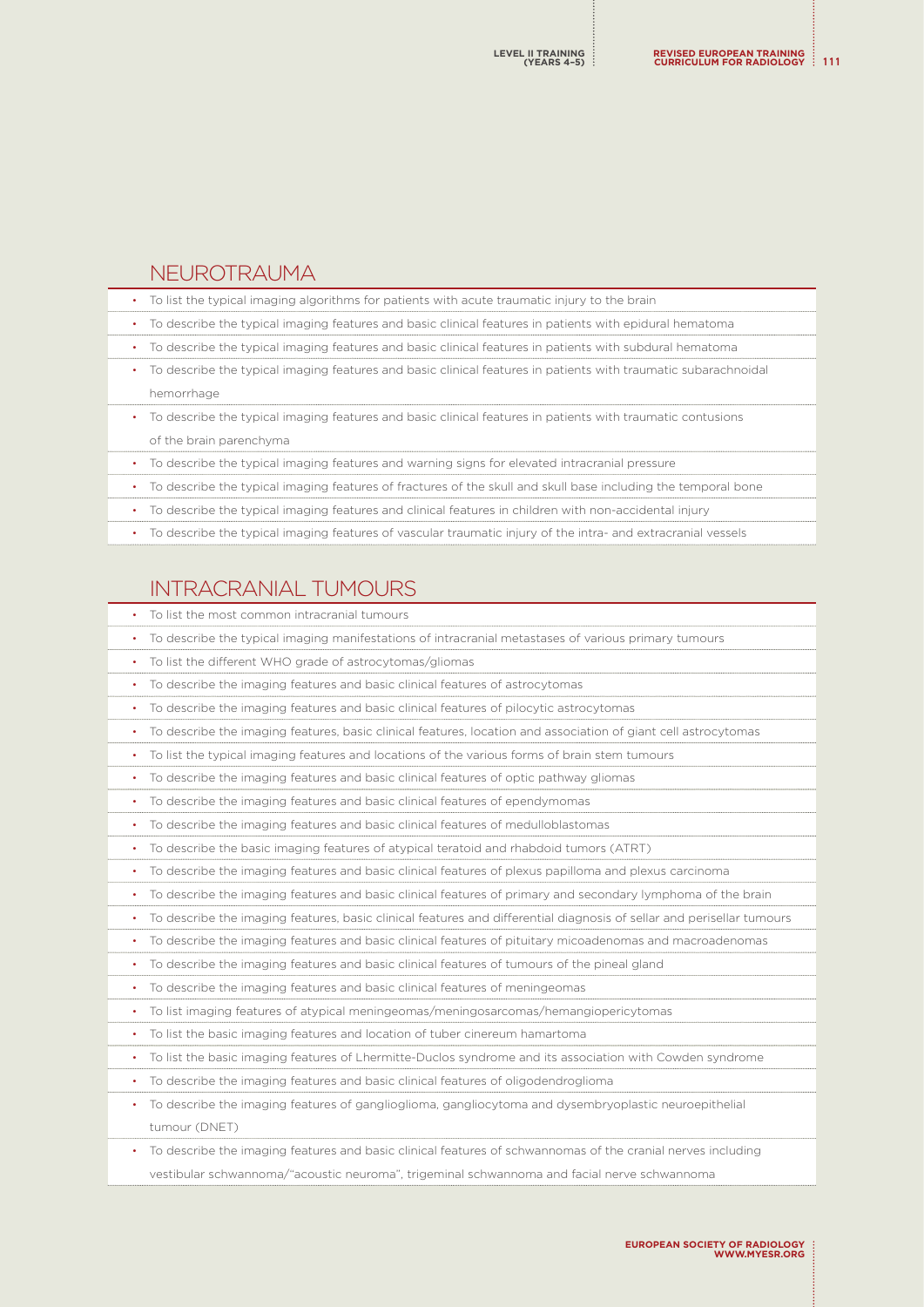- To describe the imaging features of chordoma of the clivus
- To describe the imaging features and to differentiate tumours of the orbits and temporal bone
- To describe the imaging features and to differentiate tumours of the skull and skull base

## NEUROINFLAMMATORY, NEUROINFECTIOUS AND NEURODEGENERATIVE DISORDERS

|           | To describe the typical age-related changes to the brain                                                        |
|-----------|-----------------------------------------------------------------------------------------------------------------|
|           | To describe the typical and atypical imaging features and clinical features of multiple sclerosis (MS)          |
|           | To differentiate the appearance of demyelinating white matter lesions from age-related white matter changes     |
| ٠         | To describe the typical imaging features and clinical features of patients with dementia of the Alzheimer type, |
|           | as well as of other forms of demential                                                                          |
|           | To have a basic understanding of the imaging features in Parkinson's disease and in atypical Parkinson          |
|           | syndromes, including multi-system atrophy and progressive supranuclear palsy                                    |
| $\bullet$ | To describe the typical CNS imaging features and basic clinical features of Morbus Wilson                       |
| ٠         | To describe the imaging features and basic clinical features of acute and chronic hepatic encephalopathy        |
|           | To describe the imaging features and basic clinical features of exogenoeus toxic and acquired metabolic         |
|           | conditions (osmotic demyelination syndrome, hyper/hypoglycemia, iron and copper metabolic disorders,            |
|           | ethanol abuse)                                                                                                  |
|           | To have an in-depth understanding of the typical and atypical imaging features of herpes simplex virus (HSV)    |
|           | infections of the brain, and understand the therapeutic concepts and urgency of HSV infections of the brain     |
| ٠         | To describe the imaging features and the limitations of imaging in patients with meningitis                     |
| ٠         | To list the typical complications of meningitis and to describe their imaging features                          |
|           | To describe the typical imaging features and basic clinical features of the different stages of intracranial    |
|           | abscess formation                                                                                               |
|           | To describe the typical imaging features and basic clinical features of tuberculous meningitis and              |
|           | intracranial Tuberculomas                                                                                       |
|           | To have a basic understanding of congenital infections of the brain including toxoplasmosis, CMV,               |
|           | rubella and HSV                                                                                                 |
| ٠         | To describe the typical imaging features and basic clinical features of sarcoidosis                             |
|           | To describe the typical intracranial imaging features and basic clinical features of CNS vasculitis             |
| ٠         | To describe the typical intracranial imaging features and basic clinical features of HIV infection of the brain |
|           | To describe the typical intracranial imaging features and basic clinical features of typical complications      |
|           | of HIV infections                                                                                               |
| ٠         | To describe the typical imaging features and basic clinical features of prion infections                        |
|           | To describe the typical imaging features and basic clinical features of fungal infections                       |
|           | To describe the typical imaging features and causes of therapy associated changes to the brain,                 |
|           | e.g. after radiation therapy and after chemotherapy                                                             |
|           |                                                                                                                 |

• To describe the typical imaging features of paraneoplastic syndromes involving the central nervous system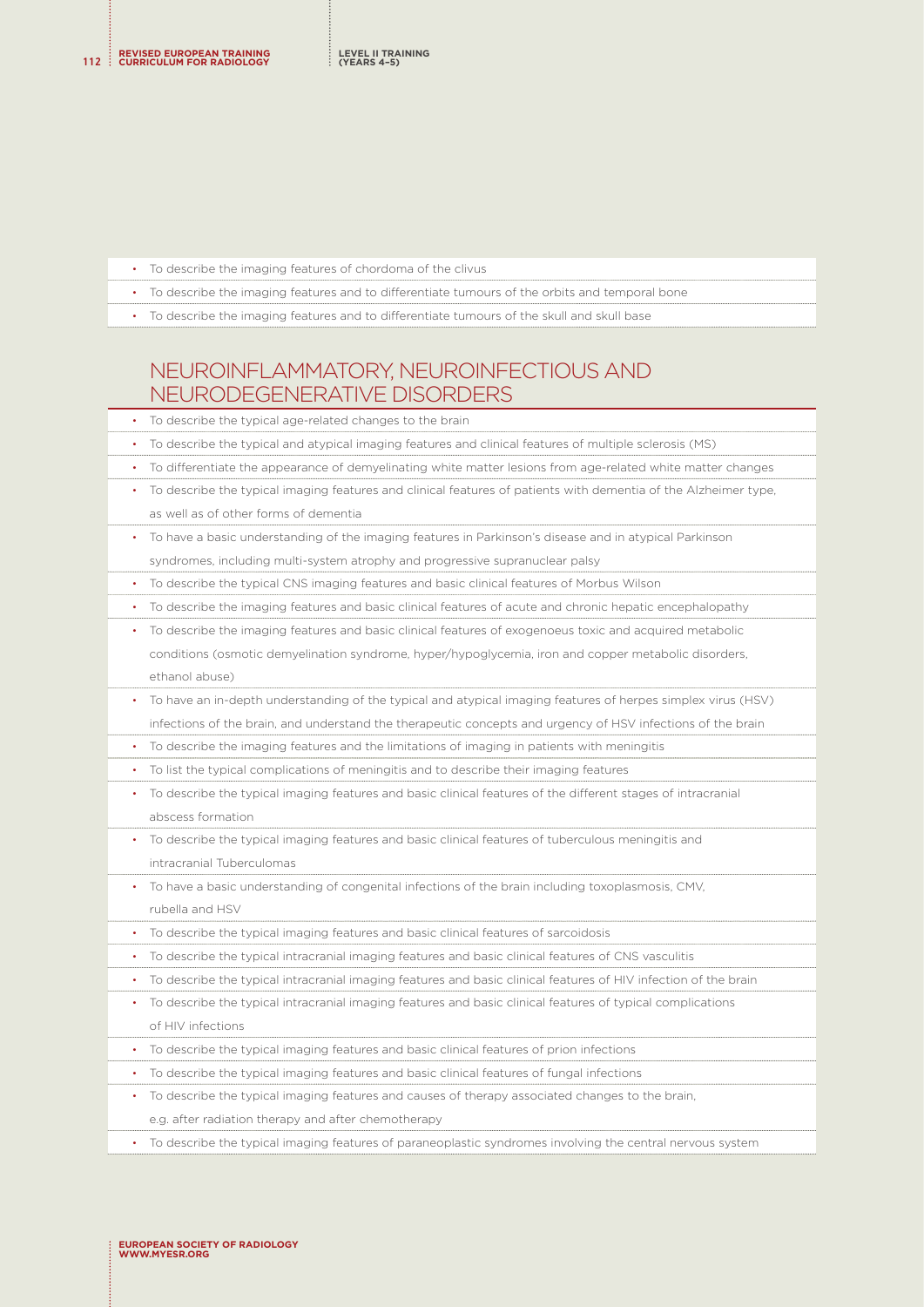#### HYDROCEPHALUS

| • To list and to differentiate the different types of hydrocephalkus and their respective causes          |
|-----------------------------------------------------------------------------------------------------------|
| • To describe the typical imaging features and clinical features of normal pressure hydrocephalus         |
| To describe the typical imaging features, causes and clinical features of non-communicating hydrocephalus |
| To describe the typical imaging features, causes and clinical features of CSF malabsorption               |
| To have a basic understanding of the production, flow and resorption of CSF                               |

• To describe the typical imaging features and list the major causes of aqueductal stenosis

• To describe the method of imaging-based flow assessment of the CSF

• To have a basic understanding of the production, flow and resorption of CSF

• To have a basic understanding of the different therapeutic approaches to hydrocephalus, including shunt placement and third ventriculostomy

#### SPINE

| To describe the imaging features and basic clinical features of spinal malformations including spina bifida                   |
|-------------------------------------------------------------------------------------------------------------------------------|
| aperta, spina bifida occulta, meningomyelocele, dermal sinus, split cord malformations, scoliosis                             |
| To differentiate stable and unstable fractures of the spine                                                                   |
| To differentiate between benign and malignant vertebral compression fractures<br>$\bullet$                                    |
| To describe the imaging features of myelopathy and to list its common causes<br>٠                                             |
| To describe the typical imaging features of spinal metastases including the criteria for cord compression<br>$\bullet$        |
| To describe the typical imaging features and clinical features in spinal cord ischemia                                        |
| To list the most common intraspinal tumours<br>$\bullet$                                                                      |
| • To describe the imaging features and basic clinical features of spinal cord tumours                                         |
| (ependymoma, astrocytoma, haemangioblastoma)                                                                                  |
| To describe the imaging features and basic clinical features of spinal meningeomas<br>$\bullet$                               |
| To describe the imaging features and basic clinical features of transverse myelitis (TM), acute disseminated<br>$\bullet$     |
| encephalomyelitis (ADEM), neuromyelitis optica (NMO)                                                                          |
| To describe the imaging features and basic clinical features of spinal manifestations of MS<br>٠                              |
| To describe the imaging features and basic clinical features of infectious diseases of the spine and spinal cord<br>$\bullet$ |
| including spondylodiscitis                                                                                                    |
| To describe the imaging features and basic clinical features of spinal vascular malformations<br>$\bullet$                    |
| To describe the imaging features and basic clinical features of syrinx formation and hydromyelia                              |
| To describe the imaging features of chordomas of the spine<br>$\bullet$                                                       |
| To have an in-depth knowledge of the imaging features of degenerative diseases of the spine disc and<br>٠                     |
| facet joints                                                                                                                  |
| • To describe percutaneous and endovascular interventional procedures of the spine/spinal cord                                |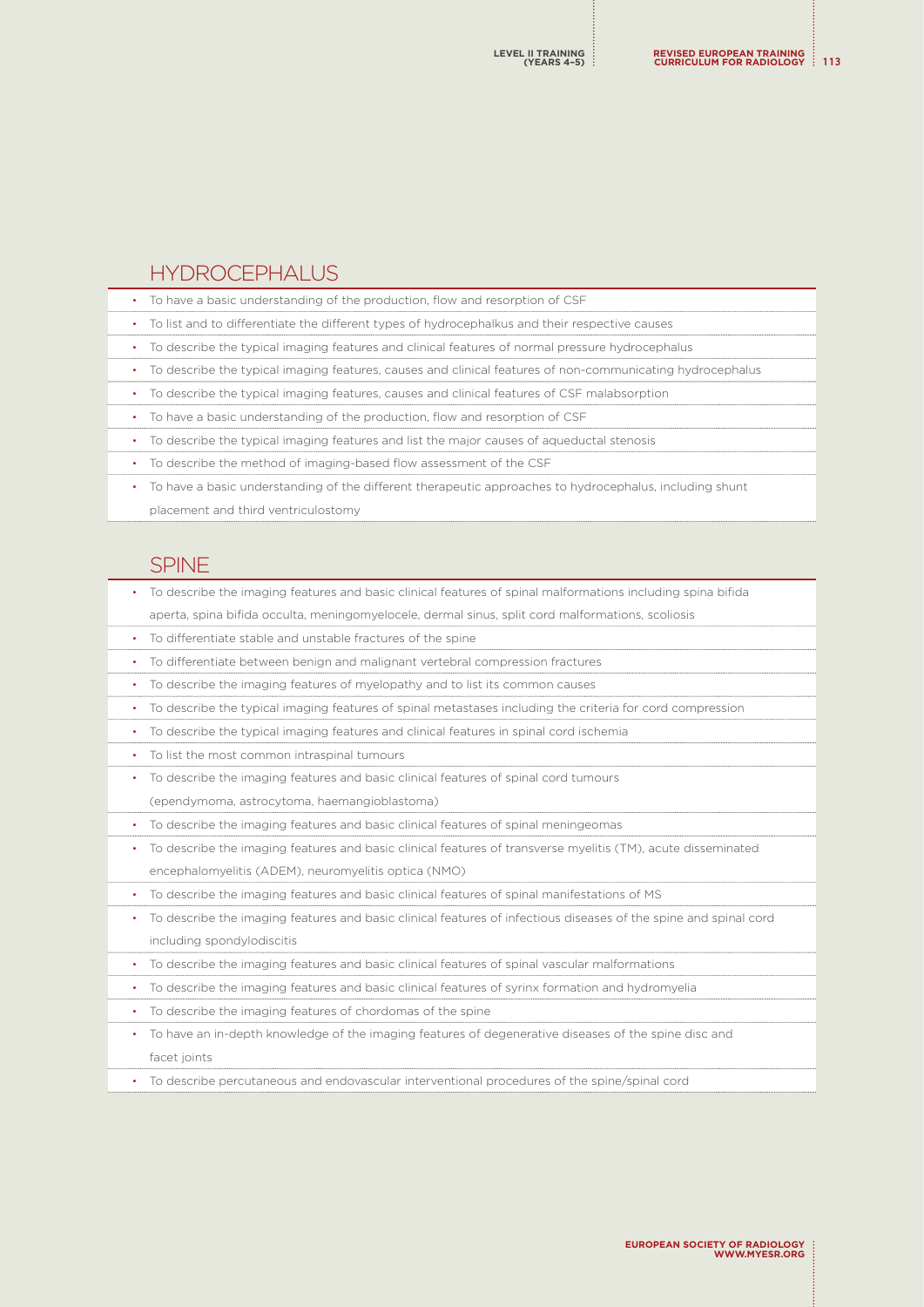#### FPII FPSY

| • To list the major causes of seizures in pediatric and adult population         |
|----------------------------------------------------------------------------------|
| • To describe the typical imaging evaluation algorithm in patients with seizures |
| • To describe the imaging features of mesial temporal sclerosis                  |
| • To describe the imaging features of status epilepticus                         |

# PERIPHERAL NERVOUS SYSTEM

| • To describe the typical imaging evaluation algorithm and features of brachial plexopathy      |
|-------------------------------------------------------------------------------------------------|
| • To describe the typical imaging evaluation algorithm and features of lumbosacral plexopathy   |
| • To describe the typical imaging evaluation algorithm in patients with entrapment neuropathies |
| To describe the imaging features of tumoural and inflammatory lesions of the peripheral nerves  |

#### **SKILLS**

| To choose the most appropriate imaging examination according to the clinical problem in neuroradiology |  |  |
|--------------------------------------------------------------------------------------------------------|--|--|
|                                                                                                        |  |  |

- To choose an appropriate interventional procedure (endovascular or percutaneous) according to the clinical problem in neuroradiology
- To choose the most suitable contrast material and its optimal use according to the imaging technique and the clinical problem in neuroradiology
- To observe and/or perform under supervision ultrasound of brain in the infant
- To observe and/or perform under supervision Doppler sonography of the intracranial vessels
- To observe and/or perform under supervision diagnostic neuroangiography
- To observe and/or perform under supervision intraarterial thombolysis in patients with ischaemic stroke
- To observe and/or perform under supervision mechanical recanalisation in patients with ischemic stroke
- To observe and/or perform under supervision neurointerventional therapy in patients with acute basilar artery occlusion
- To observe and/or perform under supervision endovascular treatment of intracranial aneurysms
- To observe and/or perform under supervision spinal angiography
- To observe and/or perform under supervision disk, vertebral and facet interventional procedures included discography and biopsy
- To observe and/or to perform under supervision discography, facet joint injections and vertebroplasty
- To confidently plan a CT examination of the brain and spine and to tailor it to the individual situation, with a dose as low as reasonably achievable
- To plan CT perfusion and MR perfusion studies of the brain including the volume and rate of application of contrast medium and the number of acquisitions
- To confidently plan an MRI examination of the brain and spine and to tailor it to the individual situation in regard to the potential use of intravenous contrast medium and spatial resolution
- To plan and perform advanced CT and MRI examinations including perfusion CT and MR, diffusion tensor imaging, functional MR imaging, and proton MR spectroscopy
- To confidently perform proper post-processing tasks of neuroradiological studies, including multi-planar reformations (MPR), maximum intensity projections (MIP), minimum intensity projections (MinIP), DTI, functional MRI and fusion images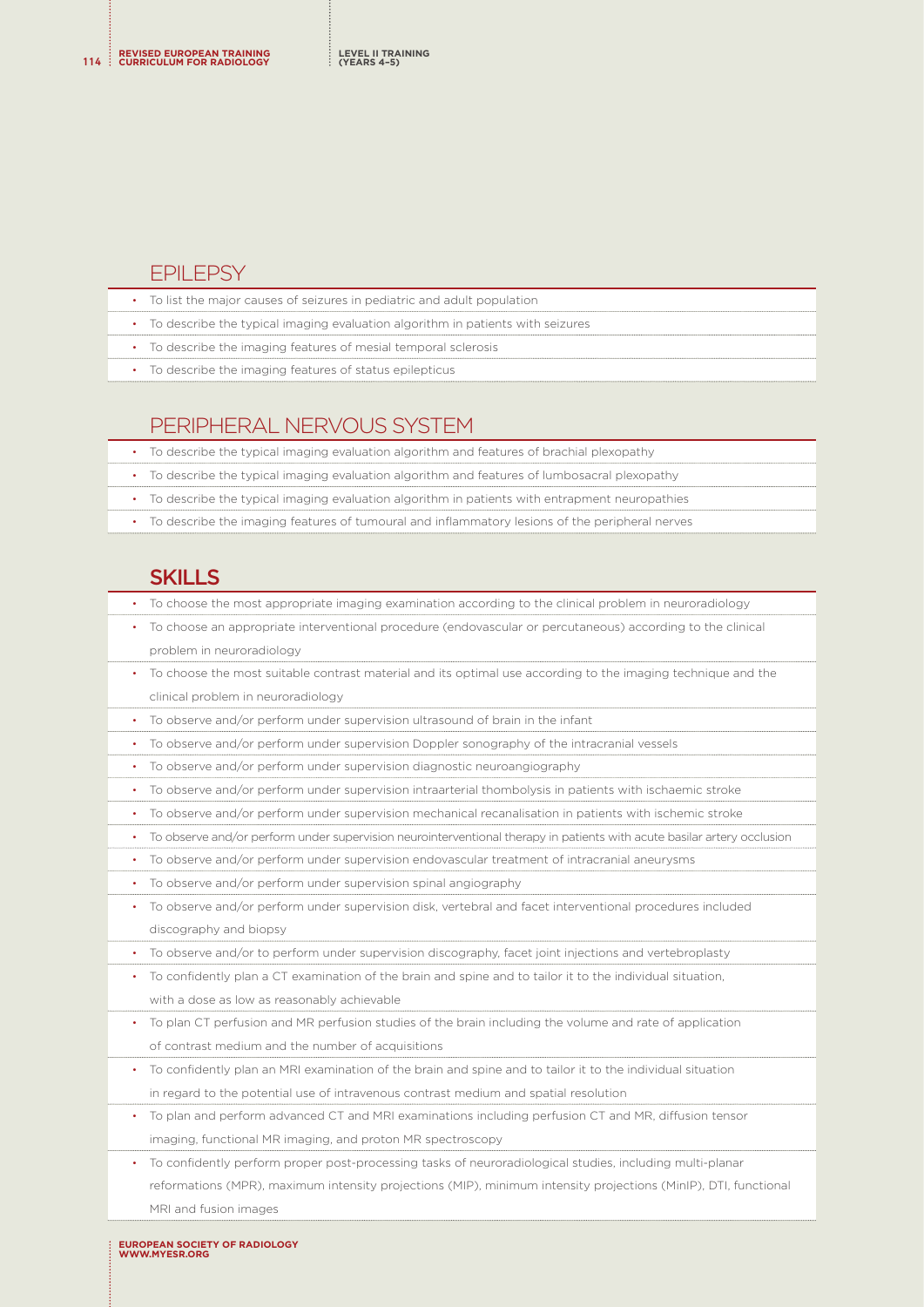### COMPETENCES AND ATTITUDES

| To confidently justify diagnostic imaging examinations and/or interventional procedures of the brain, skull,          |
|-----------------------------------------------------------------------------------------------------------------------|
| skull base, spine, spinal cord and peripheral nervous system                                                          |
| To confidently choose the best-suited method for evaluating disorders of the brain, skull, skull base, spine,         |
| spinal cord and peripheral nervous system                                                                             |
| To communicate with the patient in order to obtain informed consent prior to diagnostic imaging and                   |
| interventional procedures of the brain, skull, skull base, spine, spinal cord and peripheral nervous system           |
| To confidently choose optimal imaging parameters for radiographic, ultrasonographic, CT and MRI examinations          |
| of the brain, skull, skull base, spine, spinal cord and peripheral nervous system                                     |
| To confidently apply techniques to reduce exposure doses for radiographic and CT examinations of the brain,           |
| skull, skull base, spine                                                                                              |
| To design a time-saving imaging algorithm and to define standard operating procedures for imaging                     |
| patients with stroke                                                                                                  |
| To confidently perform and interpret a comprehensive imaging evaluation in patients with stroke                       |
| To confidently design imaging protocols and standard operating procedures for CT examinations                         |
| of the brain, skull, skull base, spine, spinal cord, peripheral nervous system, including the appropriate application |
| of intravenous contrast, positioning, spatial and temporal resolution                                                 |
| To confidently design imaging protocols and standard operating procedures for MRI examinations of the brain           |
| and spine, including the appropriate application of intravenous contrast, spatial and temporal resolution             |
| To supervise and teach technical staff to ensure that appropriate images of the brain, skull, skull base, spine,      |
| spinal cord, peripheral nervous system are obtained                                                                   |
| To confidently judge the quality of imaging examinations in neuroradiology and to devise strategies                   |
| to improve image quality                                                                                              |
| To confidently interpret and report radiographs, ultrasonographic examinations, CT studies and MRI                    |
| examinations of the brain and spine                                                                                   |
| To report oncological studies of the brain according to international standards applicable                            |
| to the specific situation                                                                                             |
| To appreciate own limitations and to identify when it is appropriate to obtain assistance in interpreting and         |
| reporting images of the brain, skull, skull base, spine, spinal cord, peripheral nervous system                       |
| To confidently identify urgent and/or unexpected findings in imaging examinations of the brain, skull, skull base,    |
| spine, spinal cord, peripheral nervous system and to communicate these timely and properly                            |
| To communicate with patients and their relatives in order to explain their imaging findings of the brain and spine    |
| To participate in and/or conduct multi-disciplinary conferences, vascular boards, and tumour boards for               |

diseases of the brain, skull, skull base, spine, spinal cord, peripheral nervous system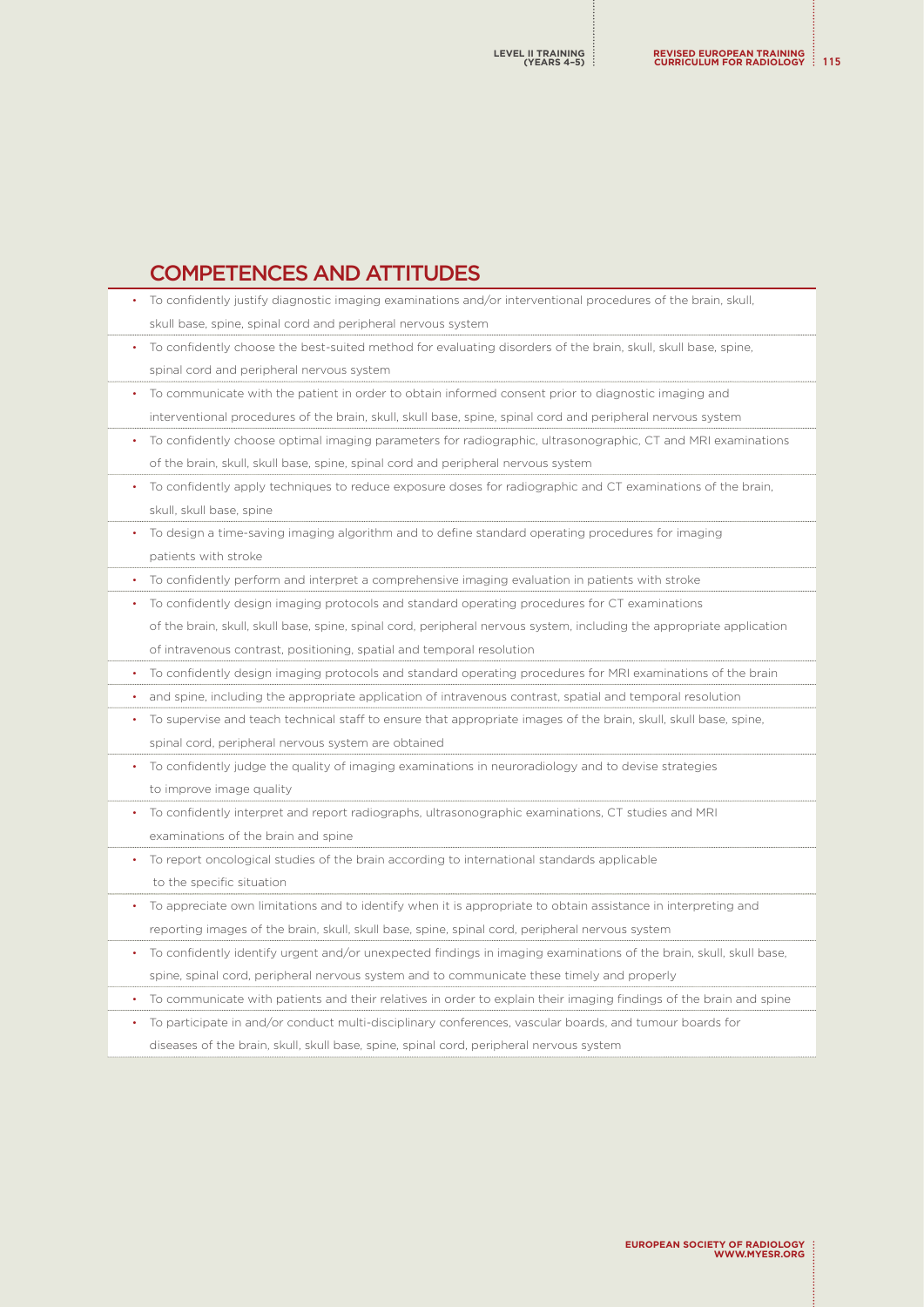## B-II-11 **ONCOLOGIC IMAGING**

#### KNOWLEDGE

#### CANCER: BIOLOGY & TREATMENT

- To develop an understanding of oncogenesis, angiogenesis, lymphangiogenesis and metastasis including genomics and proteomics
- To understand the principles of treatment including surgery, locoregional therapies, chemotherapy (including systemic and targeted therapies; adjuvant and neoadjuvant) and radiotherapy (conventional, brachytherapy, and stereotactic)
- To develop a core knowledge of the biology of different tumour types, particularly the most common cancers: lung, breast, colorectal, and prostate.
- To understand the treatment strategies of different tumour types, particularly the most common cancers: lung, breast, colorectal, and prostate
- To describe the acute and chronic complications of oncologic treatment and their imaging features

### IMAGING TECHNIQUES IN ONCOLOGIC IMAGING

- To describe indications and contraindications for the various imaging examinations in oncologic imaging for staging and response assessment • To describe the most appropriate imaging examination for oncologic imaging according to the clinical problem: ultrasound, CT, MRI, and hybrid techniques (PET-CT, PET-MRI, SPECT-CT) • To understand the strengths and limitations of each imaging technique in oncologic imaging • To understand the role of endocavitary/endoscopic US techniques for tumour characterization and staging • To recommend appropriate endocavitary/endoscopic US investigations • To describe the best contrast material and its optimal use according to the imaging technique and the clinical
- problem in oncologic imaging
- To understand the relative costs of the various imaging examinations in oncologic imaging
- To know the radiation burden and risks of different investigations in oncologic imaging
- To describe techniques for post-processing images in view of obtaining reformat, MIP, MinIP, vessel analysis, 3D analysis, including endoluminal reconstructions, fusion images, as well as acquisition and treatment of functional studies in oncologic imaging
- To have detailed knowledge of basic US, CT, MRI, nuclear medicine and PET-CT techniques, findings and pitfalls in diagnosis in those cancers frequently referred for imaging
- To understand the indications for functional imaging techniques in oncologic imaging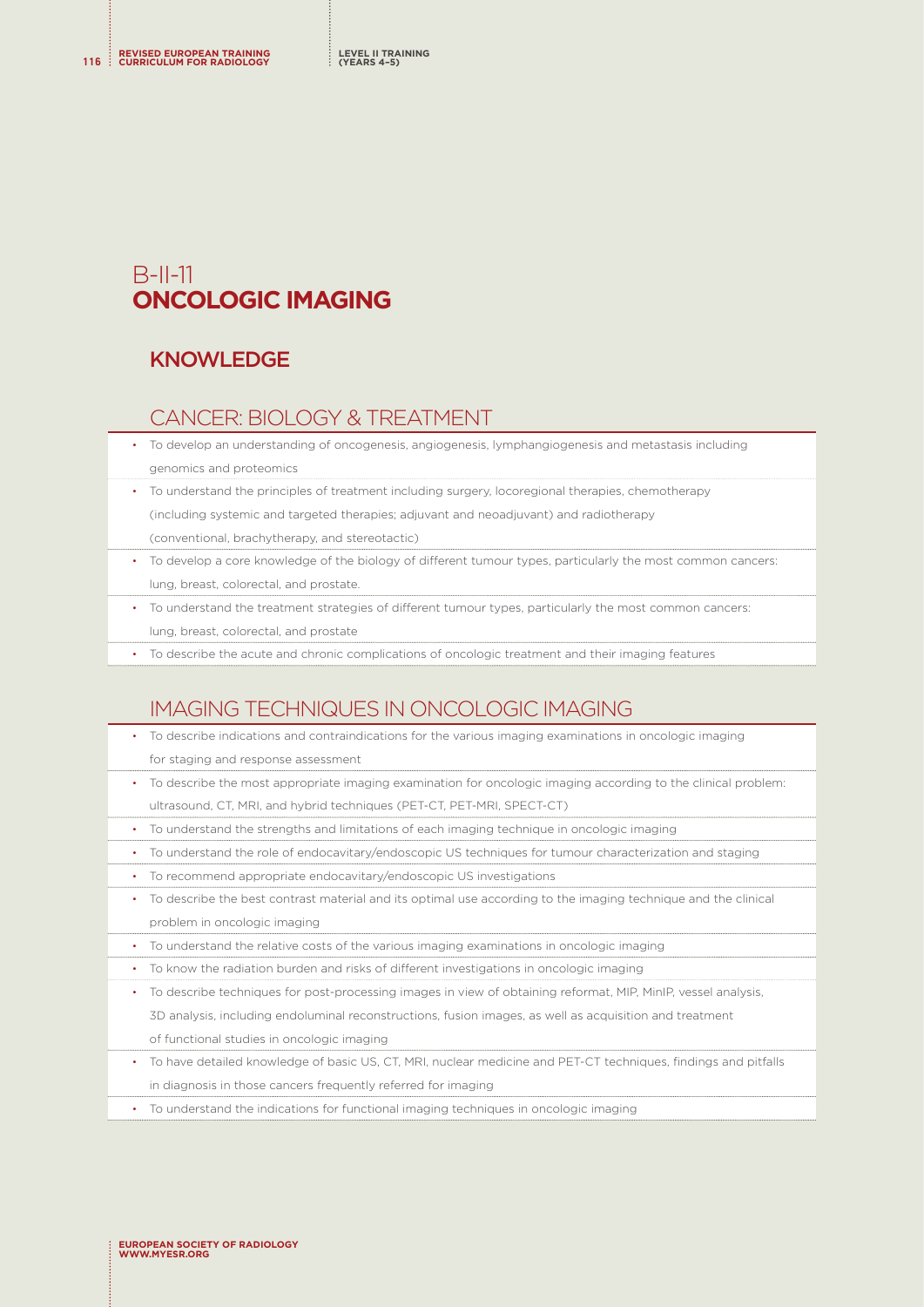#### PRINCIPLES OF ADVANCED IMAGING TECHNIQUES AND CONTRAST AGENTS IN ONCOLOGIC IMAGING

| • To understand the principles of PET-CT for oncologic imaging                                             |
|------------------------------------------------------------------------------------------------------------|
| • To develop knowledge of the most important PET tracers with fluorine 18 or carbon 11 including FDG. FLT. |
| F-MISO, choline, acetate                                                                                   |

- To describe PET imaging protocols, methods of PET image analysis and data processing and possible pitfalls and limitations of this technique in oncologic imaging
- To understand the principles of advanced MRI techniques used in oncologic imaging including: Dynamic contrast-enhanced (DCE) MRI, Diffusion-weighted imaging (DWI), Spectroscopy using 1H, 31P, 13C, Targeted contrast agents and fMRI (BOLD)
- To understand the principles of advanced CT techniques including dynamic contrast enhanced CT
- (perfusion CT) in oncologic imaging
- To understand the principles of contrast-enhanced ultrasound (CEUS) in oncologic imaging
- To describe the imaging protocols and methods of image analysis and data processing for the different MRI,
	- CT and US techniques in oncologic imaging

#### CANCER STAGING

- To describe the imaging anatomy and the pathways of spread for the common cancer types
- To describe the common staging systems: TNM and clinical staging classification and to know their limitations
- To describe the application of imaging techniques including ultrasound, computed tomography,
- magnetic resonance imaging, nuclear medicine and positron emission tomography for cancer staging
- To have an understanding of the appropriate choice of imaging techniques and/or the appropriate sequence of imaging techniques in the investigation of specific clinical problems in oncologic imaging
- To have an appreciation of common imaging 'false positives' and 'false negatives' in cancer staging, and the role of different imaging techniques for lesion characterisation
- To know the national and international guidelines for staging common cancer types

### TREATMENT PLANNING IN ONCOLOGIC IMAGING

- To understand the role of imaging in treatment planning e.g. surgery, radiotherapy
- To have awareness of national and international guidelines in treatment planning in oncologic imaging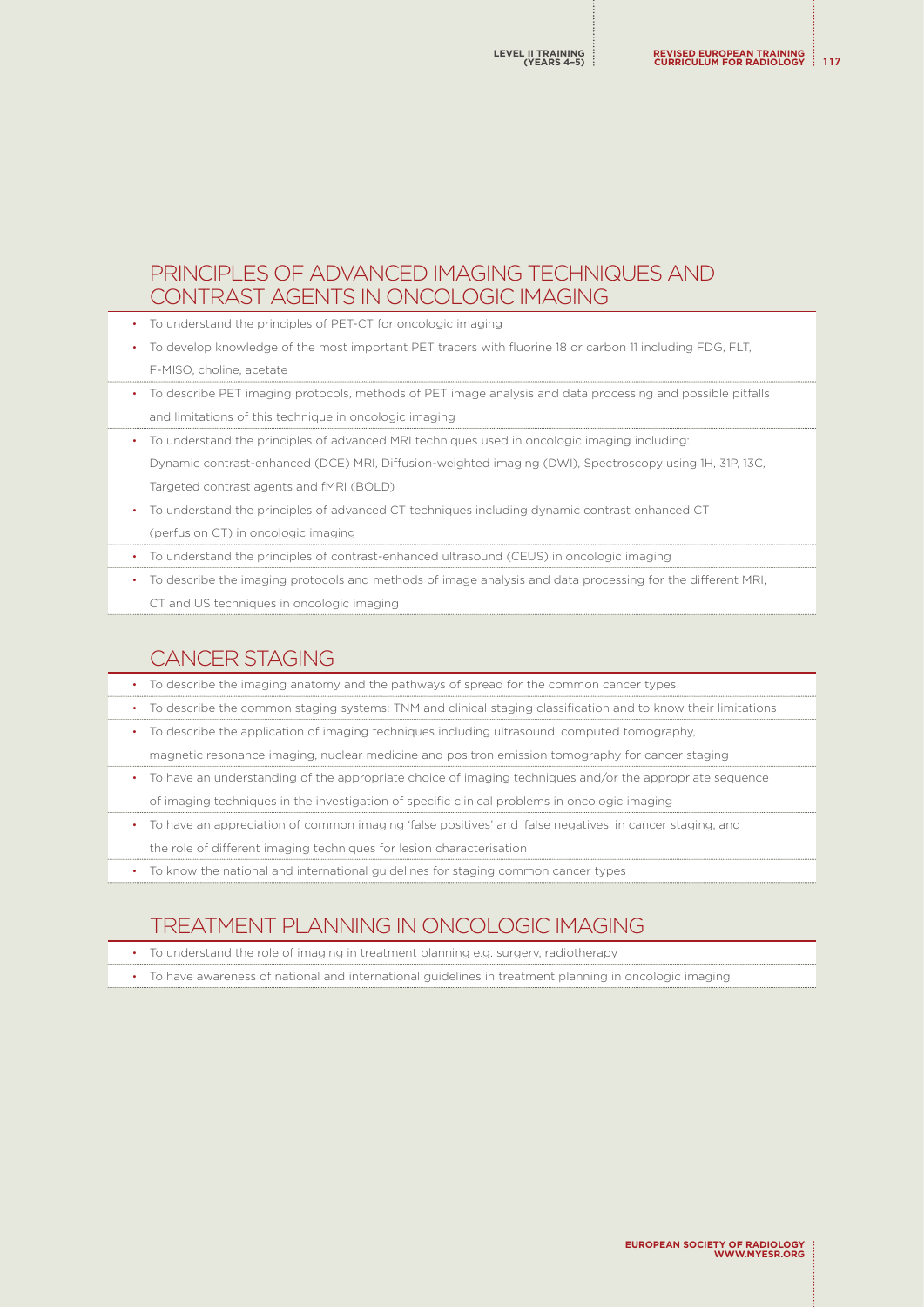**REVISED EUROPEAN TRAINING <sup>118</sup> CURRICULUM FOR RADIOLOGY**

#### CANCER RESPONSE ASSESSMENT & CLINICAL TRIALS

- To describe the principles of response assessment and an appreciation of the advantage and limitations of the different response criteria e.g. RECIST, combined size and enhancement criteria, PET criteria for evaluation of lymphoma
- To understand the concept of clinical trials, including main endpoints for evaluation of treatments like response rate, disease control rate, time to progression, disease-free and progression-free survival, best overall response
- To understand the concepts of the following: baseline examination, nadir, tumour response, tumour progression, stable disease, target lesion, non-target lesions, new lesions, pseudoprogression
- To understand the advantages and limitations of each imaging method for response evaluation (ultrasound, CT, MRI, nuclear medicine and PET)
- To understand the role of advanced techniques in response assessment:
- DCE-MRI. DW-MRI, MR-Spectroscopy, PET-CT, Perfusion CT
- To understand the challenges of advanced imaging biomarker development in clinical trials: generalizability, standardization, QA, QC
- To have awareness of national and international guidelines in cancer response assessment and clinical trials

#### CANCER SCREENING & SURVEILLANCE

- To understand the principles of screening and the organisation of screening using breast, lung and colorectal
- cancer as core examples and to have awareness of national and international guidelines in this field
- To appreciate the main advantages and drawbacks of a screening programme
- To describe the role for different imaging techniques in surveillance in different cancer types
- To describe the patterns of recurrence in common cancers
- To describe the role of imaging in assessing suspected disease recurrence, and the advantages and limitations of different techniques
- To understand the potential of advanced techniques for surveillance:
	- whole body MRI, PET/CT with different tracers

### INTERVENTIONAL ONCOLOGY

- To describe the basic principles of safe interventional technique; the anatomy relevant to the procedure;
- recognised complications of the procedures
- To be familiar with the wide range of interventional techniques used in oncological radiology
- To describe the common procedures including for percutaneous fine needle aspiration, biopsy or
	- drainage using image-guidance
- To know the potential risks and complications of common procedures in interventional oncology
- To be aware of the pharmacological actions of the agents used in analgesia and sedation and the necessary monitoring required to perform this safely
- To describe the processes and actions required in intermediate life support and management of anaphylaxis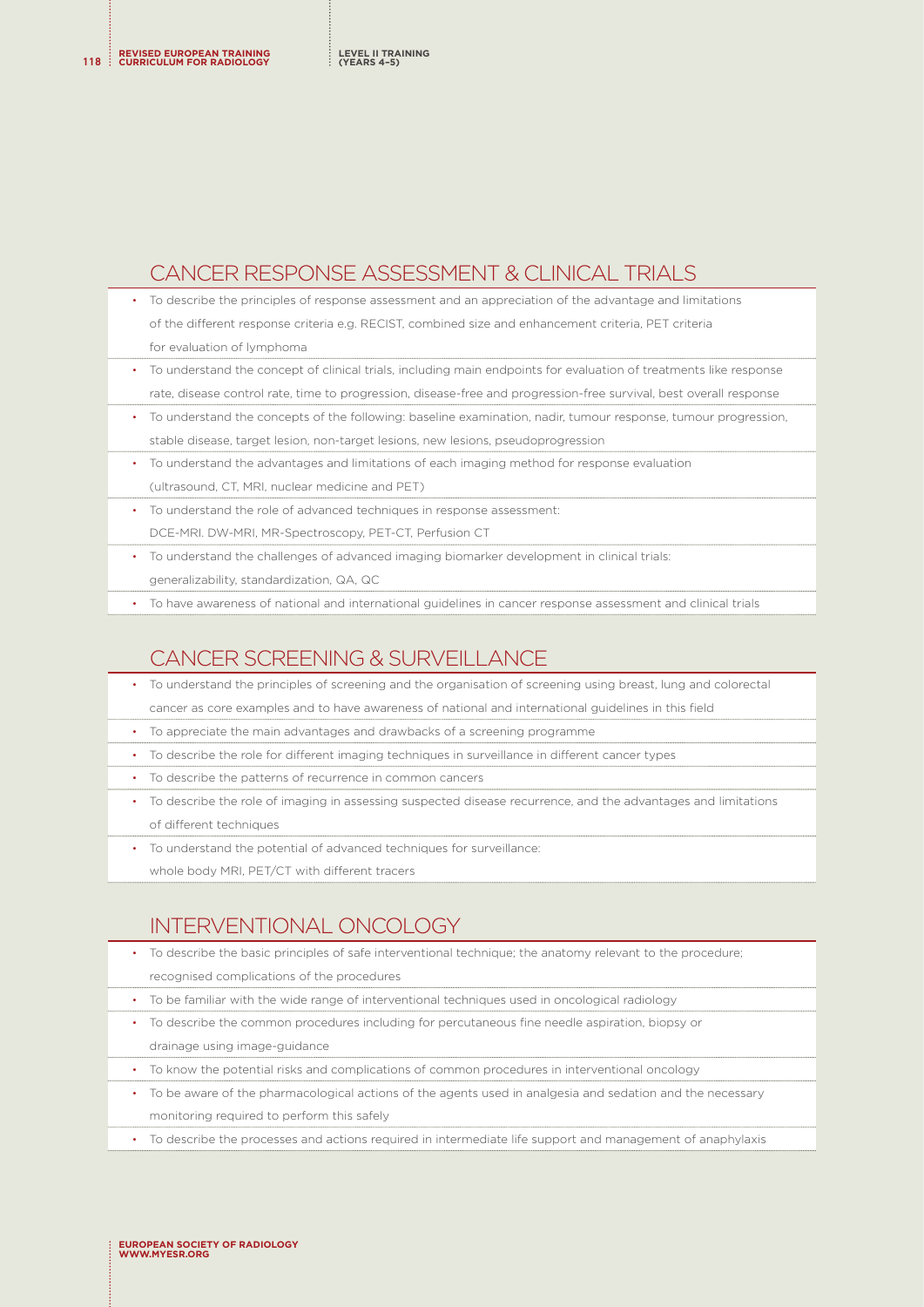#### SKILLS

| To justify, protocol, conduct and supervise oncological imaging examinations to a high standard                   |
|-------------------------------------------------------------------------------------------------------------------|
| To confidently tailor examinations appropriately to the clinical question in oncologic imaging                    |
| To confidently interpret all images relevant in the diagnosis, staging, assessment of response and                |
| detection of recurrent disease of the common cancers                                                              |
| To develop resources to be able to diagnose, stage, assess response of unusual tumour types using                 |
| all imaging modalities                                                                                            |
| • To accurately assess response to treatment according to recognised objective response criteria                  |
| in oncologic imaging                                                                                              |
| To advise on the appropriate diagnostic imaging and follow-up protocols for different tumour types<br>٠           |
| To plan effective imaging pathways for the common cancers                                                         |
| To confidently discuss the appropriate imaging strategies in oncologic imaging with clinicians<br>٠               |
| within a multidisciplinary setting                                                                                |
| To communicate effectively with patients and professional colleagues in the interdisciplinary oncological team    |
| To provide clinicians with optimised images which may aid surgical management or treatment planning               |
| including the role of imaging in radiotherapy planning and treatment                                              |
| To competently work with US, CT and MRI-guided interventions and where appropriate, fluoroscopic imaging          |
| To undertake the following procedures under supervision: US-guided biopsy of masses and lymph nodes;<br>$\bullet$ |
| CT-quided biopsy of masses (retroperitoneal, pelvic side-wall, thoracic and lymph nodes);                         |
|                                                                                                                   |

Drainage of collections

# COMPETENCIES AND ATTITUDES

- To conduct good clinical care: To be aware of the limits of personal knowledge and to know when to seek further information or help
- To maintain good medical practice: To keep the knowledge base up to date and be able to discuss current medical practice with colleagues and patients
- To work in partnership with patients: To be aware of different levels of patient understanding and personality types, to explain diagnostic and therapeutic radiology procedures effectively, and to exhibit a flexible approach taking into account different learning styles and expectations of patients
- To demonstrate good team working skills: To understand the value of team working (multidisciplinary teams) and to demonstrate good communication with professional colleagues
- To assure and improve the quality of care: To be able to describe an effective clinical governance approach and to participate in clinical governance processes e.g. clinical audit, guidelines development
- To develop teaching competencies: To understand the principles of teaching and learning, and conduct teaching sessions in a quality assured training programme and develop competence as a clinical supervisor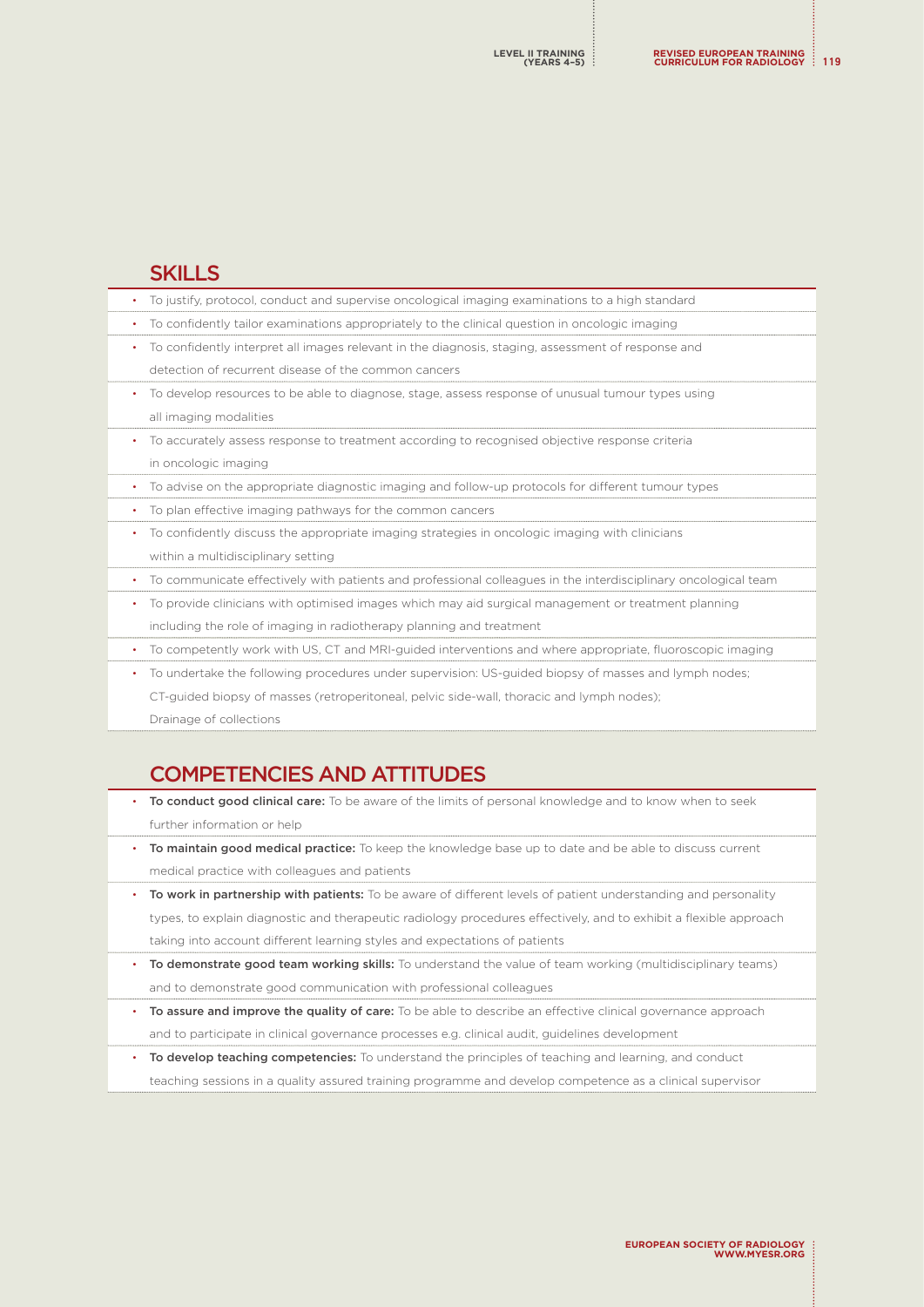## B-II-12 **PAEDIATRIC RADIOLOGY**

#### KNOWLEDGE

- To have an in-depth understanding of developmental anatomy during childhood
- To describe normal variants in childhood that may mimic disease
- To have a basic understanding of embryology as applied to paediatric diseases
- To have a basic understanding of the various stages of embryonic and fetal development and their respective appearance on US and MR imaging
- To understand and describe the principles guiding the construction of a child-friendly environment
- To understand the ALARA principle and dose consideration and their application in paediatric patients
- To list and describe imaging guideline algorithms specific to children
- To have an in-depth knowledge of indications and contraindications for contrast media within the paediatric population including neonates

#### BRAIN AND SPINE

- To describe the imaging features and basic clinical features of the main congenital malformations of the brain
- (for details, see B-II-9 Neuroradiology, Congenital and developmental abnormalities)
- To describe the imaging features, causes and basic clinical features of hydrocephalus in infants, children and adolescents
- To describe the imaging features, causes and basic clinical features of subependymal and intraventricular
	- haemorrhage in infants
- To describe the imaging features, causes and basic clinical features of periventricular leukomalacia
- To have an in-depth knowledge of the imaging features and basic clinical features of elevated intracranial pressure in infants, children and adolescents
- To have an in-depth knowledge of the imaging features and basic clinical features of brain tumours in infants, children and adolescents
- To have an in-depth knowledge of the imaging features and basic clinical features of head trauma in infants, children and adolescents
- To describe the imaging features and clinical features of non-accidental trauma in infants, children and adolescents
- To have an in-depth knowledge of the imaging features and basic clinical features of intracranial infections
- (including antenatal infections) in infants, children and adolescents
- To describe the imaging features, causes and basic clinical features of intracranial ischaemia / stroke in infants, children and adolescents
- To have an in-depth knowledge of the imaging features and basic clinical features of pituitary disease in infants, children and adolescents
- To describe the imaging features and basic clinical features of spinal malformations including spina bifida aperta, spina bifida occulta, meningomyelocele, dermal sinus, split cord malformations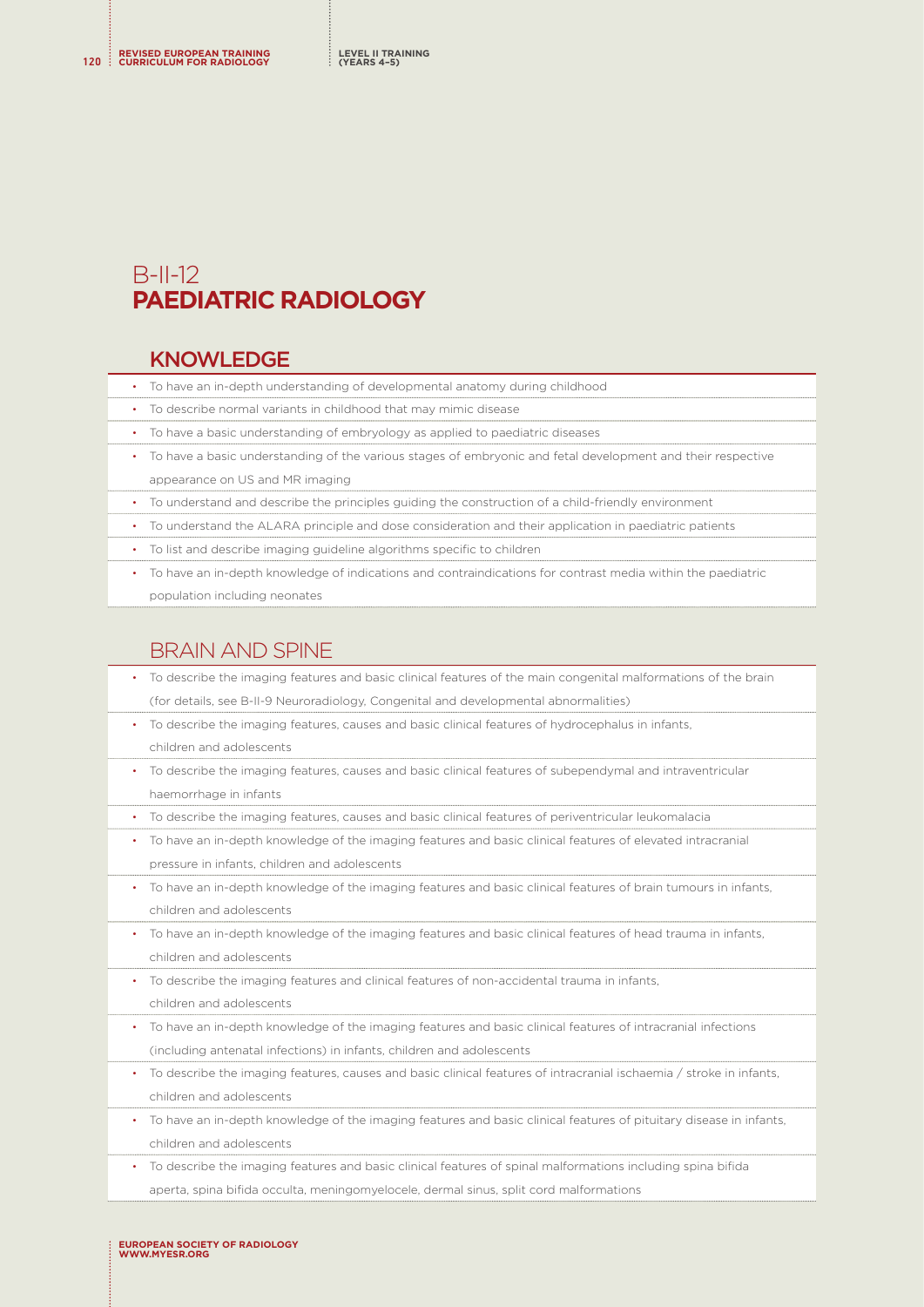#### HEAD AND NECK

- To describe the imaging features and basic clinical features of the main congenital malformations of the head and neck region including the orbit, the nose, the pharynx, the temporal bone in infants, children and adolescents (for details, see specific chapter in head and neck radiology)
- To describe the imaging features, causes and basic clinical features of inflammatory/infectious disorders of the head and neck region in infants, children and adolescents
- To have an in-depth knowledge of tumours of the head and neck region in infants, children and adolescents
- To have an in-depth knowledge of the imaging features and basic clinical features of traumatic lesions of the head and neck region in infants, children and adolescents
- To describe the imaging features of thyroid diseases in infants, children and adolescents

#### **CHEST**

- To describe the radiographic imaging features of normal thymus and its variants in infants, children and adolescents
- To describe the radiographic imaging features of congenital abnormalities of bronchus and chest (pulmonary sequestration, cystic adenomatoid malformation, lobar emphysema, bronchial atresia) in infants, children and adolescents
- To describe the radiographic imaging features of neonatal respiratory distresses in premature babies and neonates
- To describe the radiographic imaging features of foreign body aspiration in infants, children and adolescents
- To describe the radiographic imaging features of bronchiolitis in infants, children and adolescents
- To describe the radiographic imaging features of cystic fibrosis in infants, children and adolescents
- To describe the radiographic imaging features of chest consolidation, pneumonia and complications of pneumonia in infants, children and adolescents
- To describe the radiographic imaging features of pleural effusions in infants, children and adolescents
- To describe the radiographic imaging features of pneumothorax in infants, children and adolescents
- To describe the radiographic imaging features of congenital pulmonary airway malformations
- To describe the imaging features of infiltrative diseases of the lung in infants, children and adolescents
- To describe the imaging features of complications of metastatic diseases of the lung in infants, children and adolescents
- To describe the imaging features of mediastinal masses (germ-cell tumour, cystic mediastinal masses, lymphadenopathies, lymphoma, neurogenic tumours) in infants, children and adolescents
- To describe the imaging features of congenital diaphragmatic hernia, diaphragm palsy and eventration in infants, children and adolescents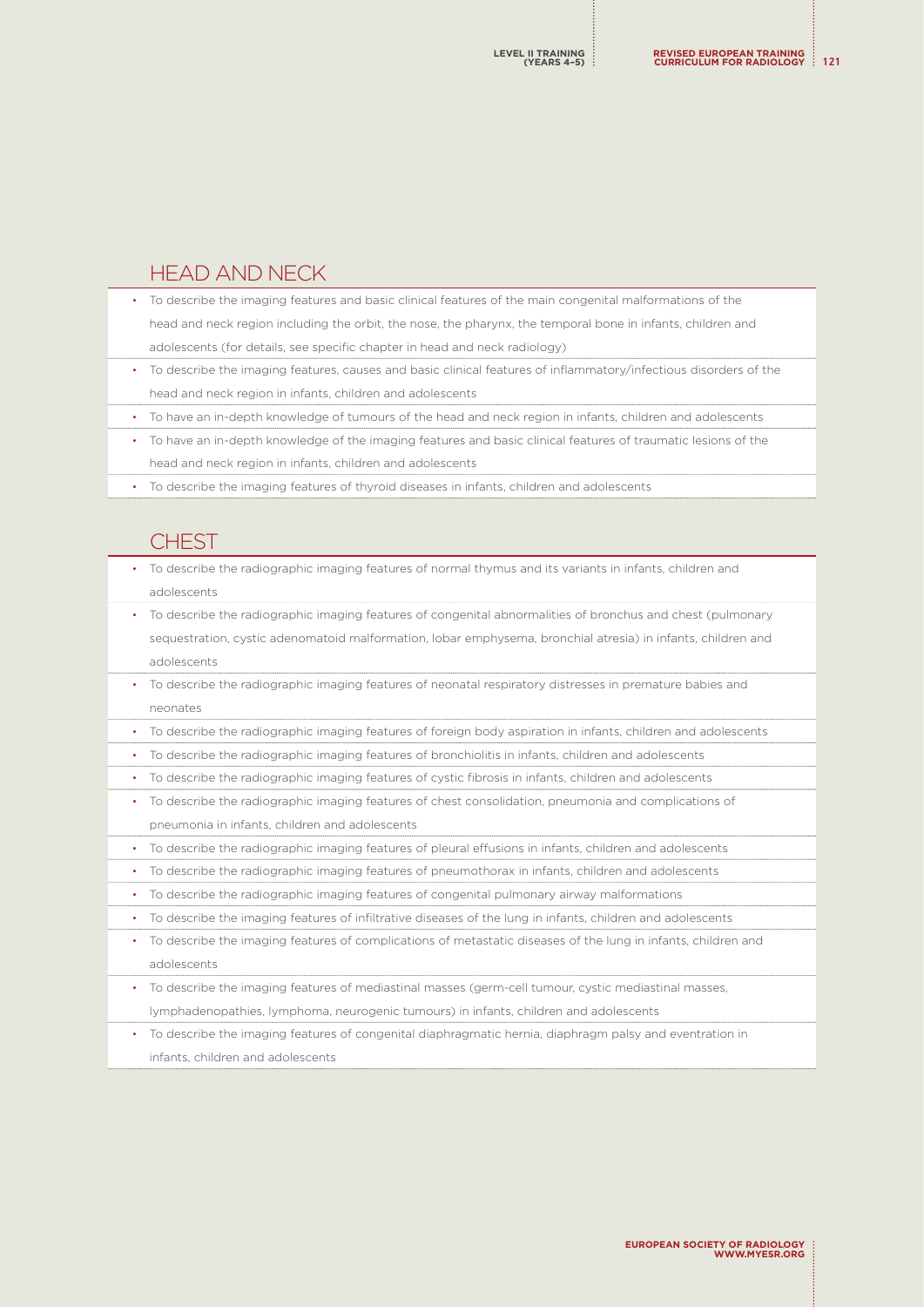#### CARDIOVASCULAR

- To describe the imaging features and basic clinical features of the main congenital malformations of
- cardiovascular system including aortic arch abnormalities in infants, children and adolescents
- To describe the imaging features, causes and basic clinical features of arterial hypertension in infants, children and adolescents
- To describe the imaging features, causes and basic clinical features of inflammatory / infectious disorders of the cardiovascular system in infants, children and adolescents
- To have an in-depth knowledge of the imaging features and basic clinical features of traumatic lesions of the cardiovascular system in infants, children and adolescents
- To have an in-depth knowledge of the imaging features and basic clinical features of vascular malformations and vascular tumours in infants, children and adolescents

# DIGESTIVE TRACT

- To describe the radiographic imaging features of oesophageal atresia in neonates
- To describe the imaging features of necrotizing enterocolitis in neonates
- To describe the imaging features of pneumoperitoneum in neonates
- To describe the imaging features and basic clinical features of ano-rectal malformations in neonates
- To describe the imaging features of hypertrophic pyloric stenosis in neonates and infants
- To describe the imaging features and basic clinical features of gastrointestinal obstruction in neonates
- To describe the imaging features and basic clinical features of Hirschsprung's disease in neonates, infants, children and adolescents
- To describe the imaging features and basic clinical features of gastro-oesophageal reflux in infants, children and adolescents
- To describe the imaging features and basic clinical features of intestinal malrotations an volvulus in infants, children and adolescents
- To have an in-depth knowledge of the imaging features and clinical features of intestinal intussusception in infants, children and adolescents
- To have an in-depth knowledge of the imaging features and clinical features of appendicitis in infants, children and adolescents
- To describe the imaging features and basic clinical features of peritonitis in neonates, infants,
	- children and adolescents
- To describe the imaging features and basic clinical features of inguinal hernia in infants, children and adolescents
- To describe the imaging features and basic clinical features of inflammatory bowel diseases and
- the respective complications in infants, children and adolescents
- To describe the imaging features and basic clinical features of blunt abdominal trauma in infants, children and adolescents
- To describe the imaging features and basic clinical features of digestive tract foreign bodies in infants, children and adolescents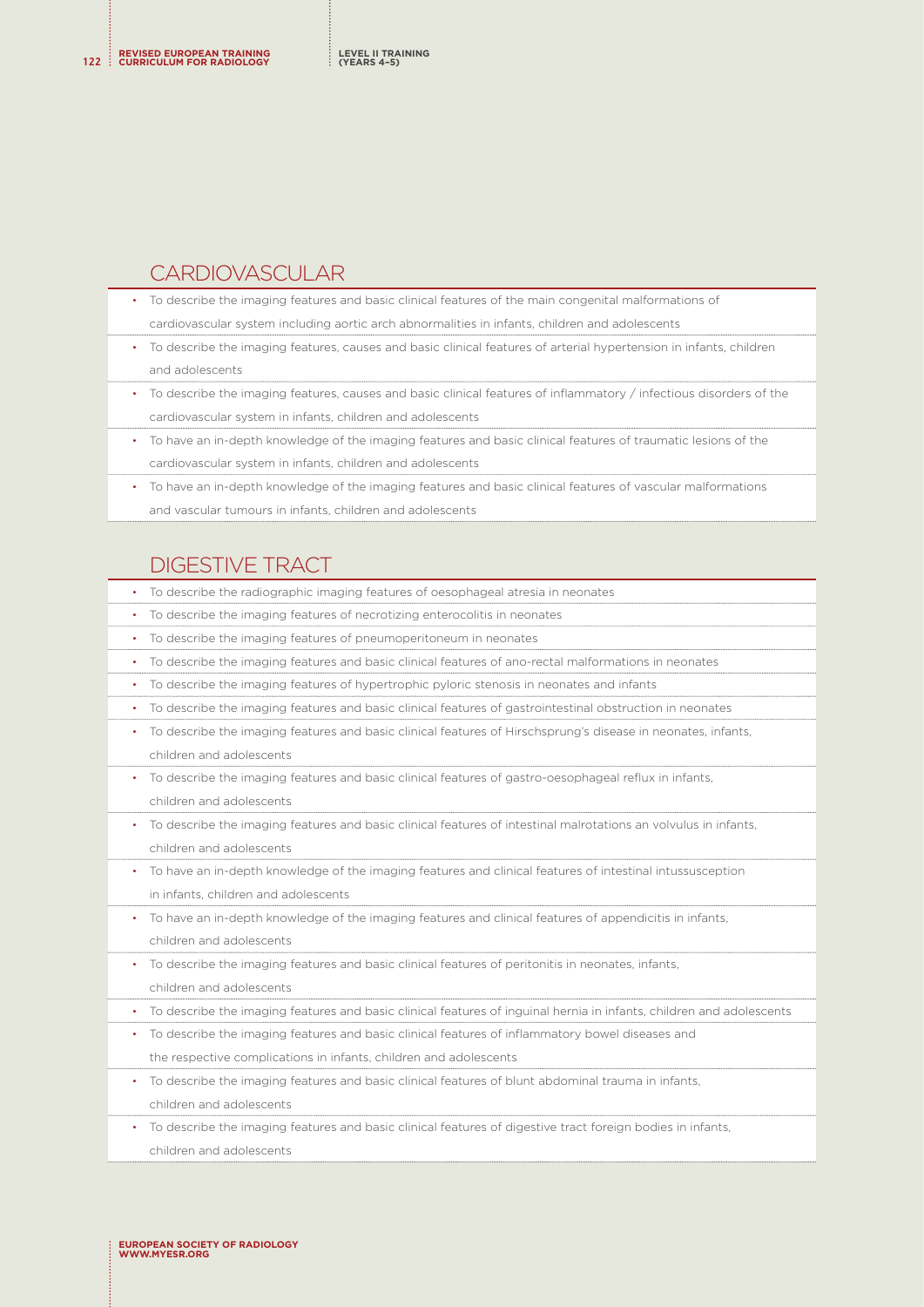- To describe the imaging features and basic clinical features of disorders of the hepatobiliary system (jaundice in infants, biliary atresia, choledochal cyst, benign liver tumours) in infants, children and adolescents
- To describe the evaluation of disorders of the biliary system with US and MRCP in infants,
- children and adolescents
- To describe the imaging features and basic clinical features of disorders of portal circulation in infants, children and adolescents
- To describe the imaging features and basic clinical features of disorders of the pancreas in infants, children and adolescents
- To describe the imaging features and basic clinical features of disorders of the spleen in infants, children and adolescents

#### GENITO-URINARY TRACT

- To list main renal malformations, such as horseshoe kidney, ectopia, or fusion
- To describe the imaging features and basic clinical features of upper and lower urinary tract malformations in infants, children and adolescents
- To describe the imaging features and basic clinical features of urinary tract infection in infants,
- children and adolescents
- To describe the imaging features of the different grades of vesico-ureteral reflux and urethral anomalies on voiding cysturethrography
- To describe the imaging features and basic clinical features of uretero-hydronephrosis in infants, children and adolescents
- To describe the imaging features and basic clinical features of cystic diseases of the kidneys in infants, children and adolescents
- To describe the imaging features of urolithiasis and nephrocalcinosis in infants, children and adolescents
- To describe the imaging features and basic clinical features of oncologic disorders of the abdomen in infants, children and adolescents, including neuroblastoma, Wilms tumours, hepatoblastoma, Burkitt's lymphoma, with differential diagnosis
- To describe the imaging features and basic clinical features of common disorders of the adrenal glands in infants, children and adolescents
- To describe the imaging features and basic clinical features of sexual development disorders in neonates and infants
- To describe the imaging features and basic clinical features of pubertal development disorders in infants and adolescents
- To describe the imaging features and basic clinical features of common gynaecological disorders (malformations, ovarian cysts and tumours) in girls
- To describe the imaging features and basic clinical features of common disorders of the testis and scrotum in boys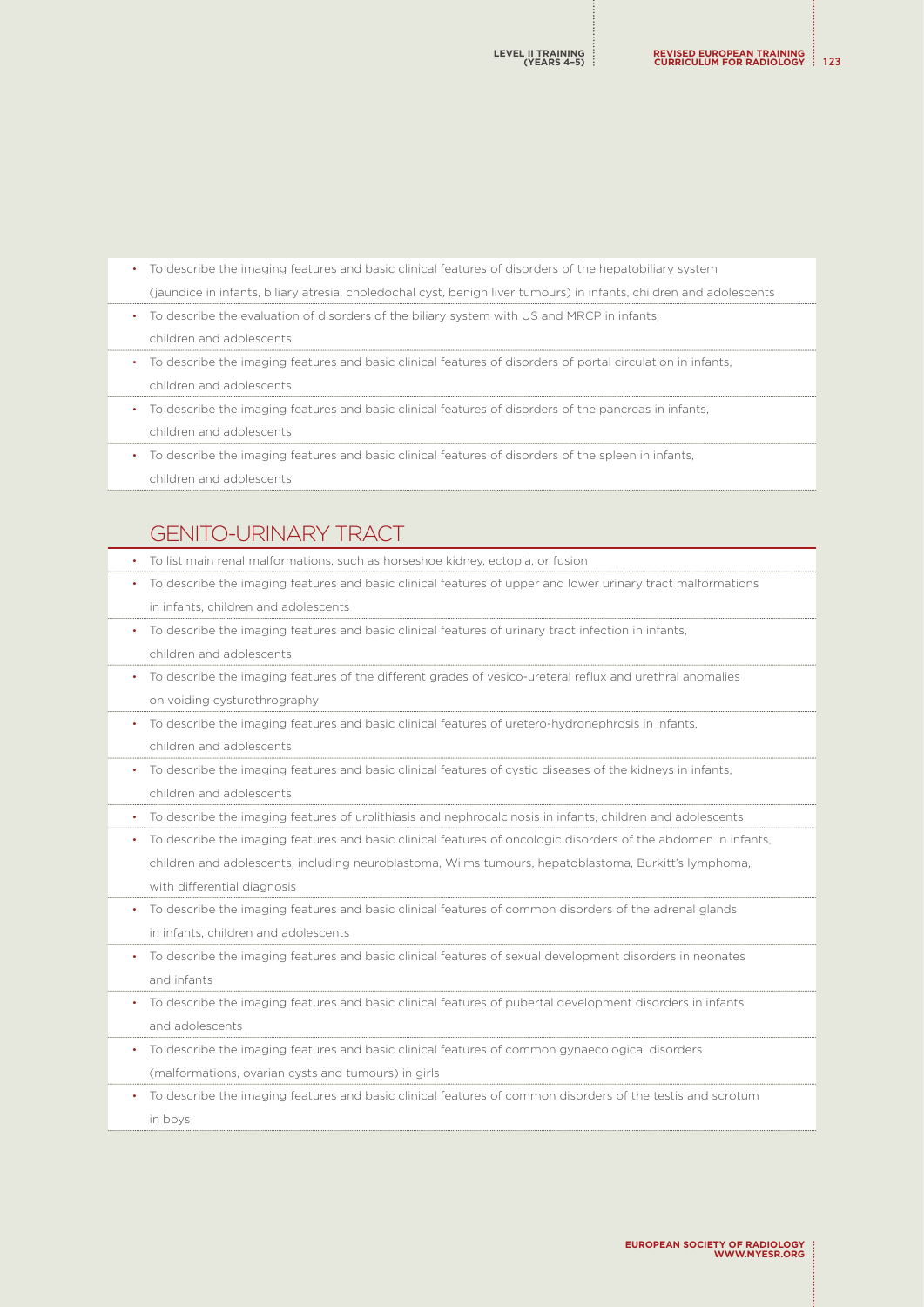#### MUSCULOSKELETAL

| To describe the imaging features and basic clinical features of fractures (accidental and non-accidental)       |
|-----------------------------------------------------------------------------------------------------------------|
| in neonates, infants, children and adolescents                                                                  |
| To understand the medico-legal aspects of non-accidental injury                                                 |
| To describe the imaging features and basic clinical features of complex trauma in infants,                      |
| children and adolescents                                                                                        |
| To describe the imaging features and basic clinical features of common bone dysplasia                           |
| (achondroplasia, osteogenesis imperfecta, congenital metabolic disorders) in children and adolescents           |
| To describe the imaging features and basic clinical features of rickets                                         |
| To describe the imaging features and basic clinical features of infiltrative bone marrow diseases in infants,   |
| children and adolescents                                                                                        |
| To describe the imaging features and basic clinical features of haemoglobinopathies including sickle cell       |
| disease and thalassaemia                                                                                        |
| To describe the imaging features and basic clinical features of bone tumours in children and adolescents        |
| To describe the imaging features of joint effusions in children and adolescents                                 |
| To describe the imaging features and basic clinical features of osteomyelitis and septic arthritis in children  |
| and adolescents                                                                                                 |
| To describe the imaging features and basic clinical features of juvenile rheumatoid arthritis in children       |
| and adolescents                                                                                                 |
| To describe the imaging features and basic clinical features of congenital disorders of the spine, including    |
| scoliosis (congenital and idiopathic), and dysraphism in infants, children and adolescents                      |
| To describe the imaging features and basic clinical features of developmental dysplasia of the hip in neonates, |
| infants, children and adolescents                                                                               |
| To describe the imaging features and basic clinical features of transient synovitis in children and adolescents |
| To describe the imaging features and basic clinical features of Legg-Calvé-Perthes disease in children          |
| To describe the imaging features and basic clinical features of slipped capital femoral epiphysis in children   |
| To describe the imaging features and basic clinical features of congenital disorders of the ankle and foot,     |
| including congenital tarsal coalition                                                                           |
| To describe the imaging features and basic clinical features of osteochondrosis, including Scheuermann's        |
| disease, in children and adolescents                                                                            |
|                                                                                                                 |

• To describe the imaging features and basic clinical features of soft-tissue tumours in children and adolescents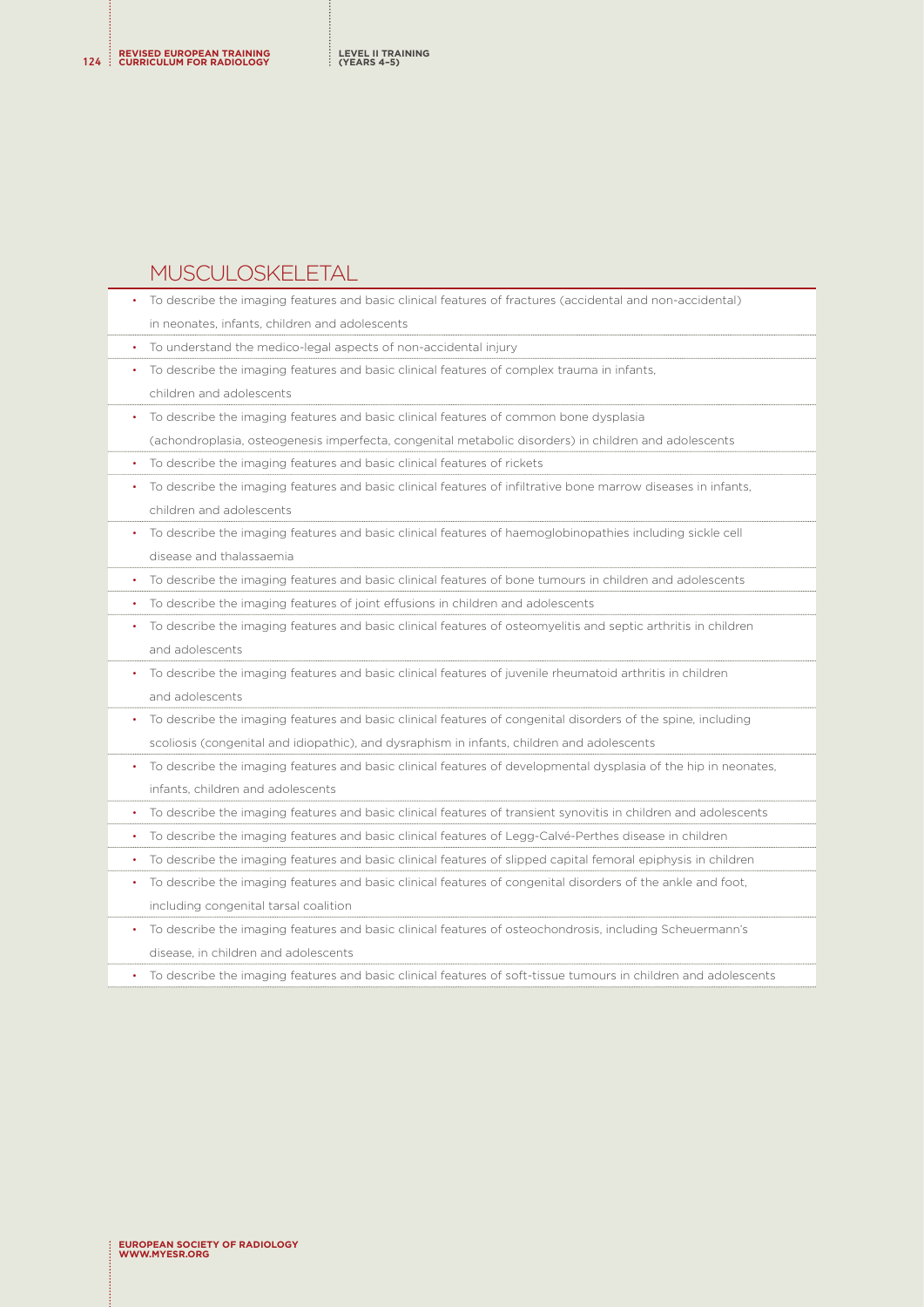#### MISCELLANEOUS

| To describe the neuro-imaging features, extracranial manifestations, diagnostic criteria and clinical features              |
|-----------------------------------------------------------------------------------------------------------------------------|
| of neurofibromatosis type I                                                                                                 |
| To describe the neuro-imaging features, extracranial manifestations, diagnostic criteria and clinical features<br>$\bullet$ |
| of neurofibromatosis type II                                                                                                |
| • To describe the neuro-imaging features, extracranial manifestations, diagnostic criteria and clinical features            |
| of tuberous sclerosis                                                                                                       |
| • To describe the neuro-imaging features, extracranial manifestations, diagnostic criteria and clinical features            |
| of Sturge-Weber disease                                                                                                     |
| To describe the neuro-imaging features, extracranial manifestations, diagnostic criteria and clinical features<br>$\bullet$ |
|                                                                                                                             |

of von Hippel Lindau disease

• To describe the basic imaging features of less common neurocutaneous syndromes

• To describe the imaging features and clinical features of haematological disorders in children and adolescents

• To describe the imaging features and basic clinical features of Langerhans cell histiocytosis

#### **SKILLS**

- To perform ultrasound examinations in infants, children and adolescents and to appreciate the difference between portable and departmental ultrasound machines
- To choose the most suitable contrast material and its optimal use according to the imaging technique, the clinical problem and the age in paediatric radiology
- To observe and/or perform under supervision ultrasound of brain in the infant
- To observe and/or perform under supervision Doppler sonography of the intracranial vessels in infants, children and adolescents
- To observe and/or perform under supervision ultrasound of the hip in neonates and infants
- To observe and/or perform under supervision ultrasound of the abdomen in neonates, infants,
- children and adolescents
- To observe and/or perform under supervision voiding cystourethrography in infants, children and adolescents
- To observe and/or perform under supervision contrast-media studies of the gastrointestinal tract in infants,
	- children and adolescents
- To confidently perform a treatment for intussusception
- To confidently plan a CT examination in infants, children and adolescents and to tailor it to the individual situation and age, with a dose as low as reasonably achievable
- To confidently plan an MRI examination in infants, children and adolescents and to tailor it to the individual situation and age of the patient in regard to the potential use of intravenous contrast medium and spatial resolution
- To confidently perform proper post-processing tasks of examinations in paediatric radiology, including multi-planar reformations (MPR), maximum intensity projections (MIP), minimum intensity projections (MinIP), and fusion images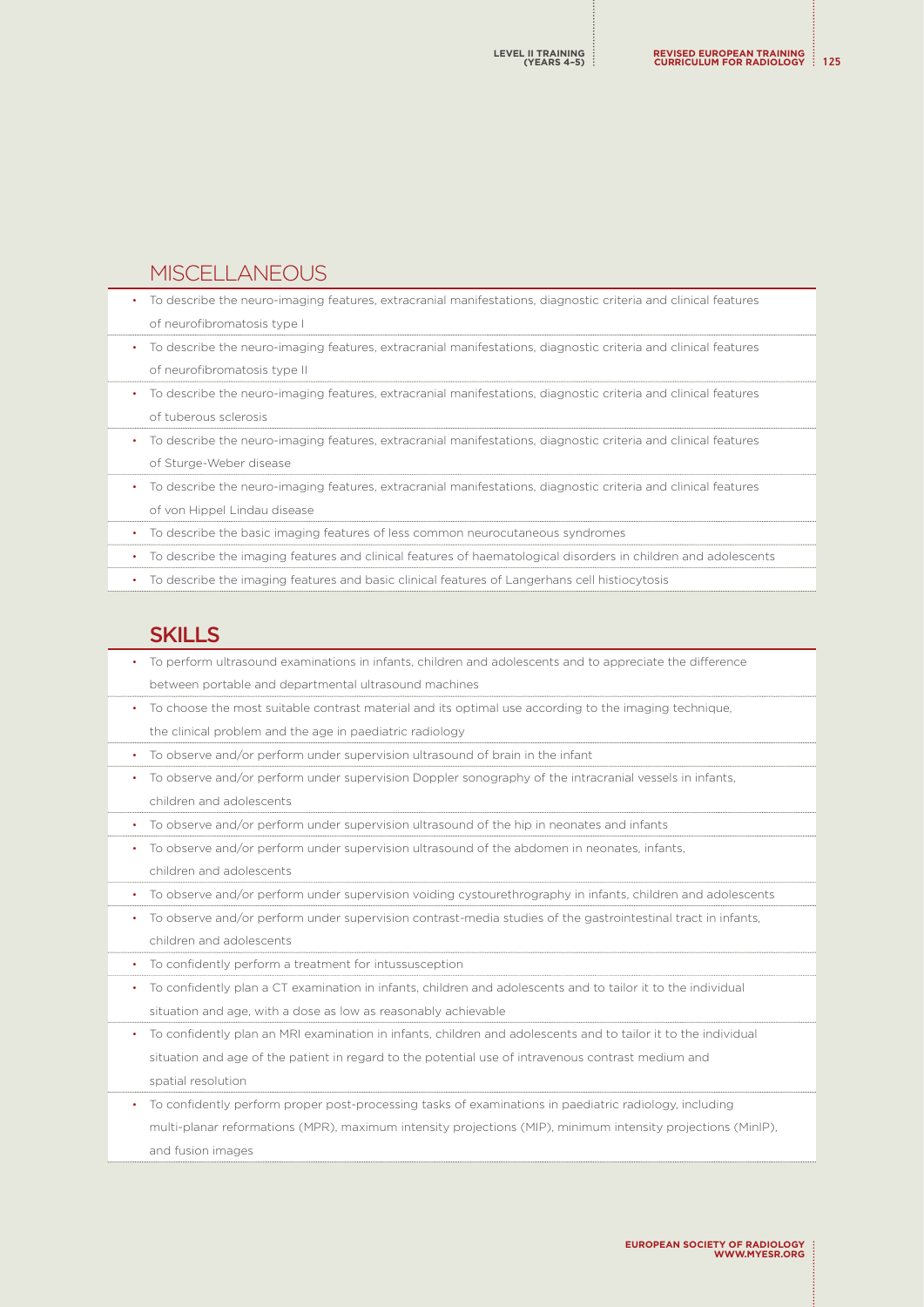#### COMPETENCES AND ATTITUDES

|   | To confidently justify diagnostic imaging examinations in infants, children and adolescents                   |
|---|---------------------------------------------------------------------------------------------------------------|
|   | To confidently choose the best-suited method for evaluating disorders in infants, children and adolescents    |
|   | To communicate with the patient and patients/care-takers in order to obtain informed consent prior            |
|   | to diagnostic imaging and interventional procedures in infants, children and adolescents                      |
|   | To confidently choose optimal imaging parameters for radiographic, ultrasonographic, CT and MRI               |
|   | examinations in infants, children and adolescents                                                             |
|   | To confidently apply techniques to reduce exposure doses for radiographic and CT examinations in infants,     |
|   | children and adolescents                                                                                      |
|   | To confidently design imaging protocols and standard operating procedures for CT examinations infants,        |
|   | children and adolescents, including the appropriate application of intravenous contrast, positioning, spatial |
|   | and temporal resolution, with a special focus on dose reduction                                               |
|   | To confidently design imaging protocols and standard operating procedures for MRI examinations of the brain   |
|   | and spine, including the appropriate application of intravenous contrast, spatial and temporal resolution,    |
|   | and the potential use of sedation                                                                             |
|   | To supervise and teach technical staff to ensure that appropriate images of infants, children and adolescents |
|   | are obtained                                                                                                  |
|   | To confidently judge the quality of imaging examinations in infants, children and adolescents and to devise   |
|   | strategies to improve image quality                                                                           |
|   | To confidently interpret and report radiographs, ultrasonographic examinations, CT studies and MRI            |
|   | examinations of infants, children and adolescents                                                             |
|   | To report oncological studies in infants, children and adolescents according to international standards       |
|   | (RECIST, SIOPEN, WHO) applicable to the specific situation                                                    |
|   | To appreciate own limitations and to identify when it is appropriate to obtain assistance in interpreting     |
|   | and reporting images of infants, children and adolescents                                                     |
|   | To confidently identify urgent and/or unexpected findings in imaging examinations of infants, children        |
|   | and adolescents and to communicate these timely and properly                                                  |
| ٠ | To empathically communicate with patients and their parents/care-takers in order to explain                   |
|   | their imaging findings                                                                                        |

• To perform at multi-disciplinary conferences and tumour boards for diseases of infants, children and adolescents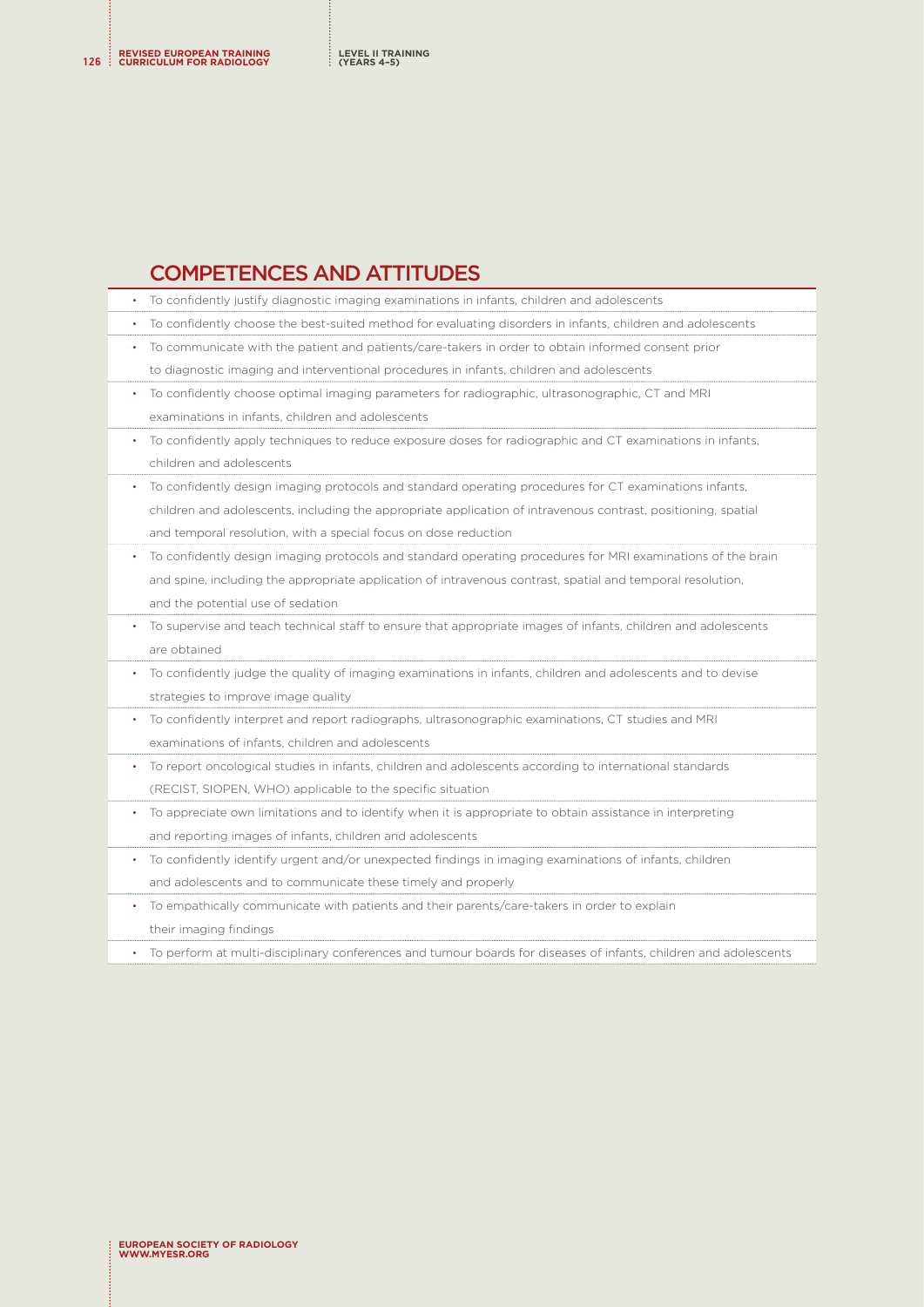# B-II-13 **UROGENITAL RADIOLOGY**

The field of urogenital radiology includes all aspects of medical imaging (diagnostic and interventional) of the kidneys, retroperitoneum, bladder, as well as male and female reproductive systems including aspects of the anatomy and pathophysiology of the respective diseases. This field of imaging includes various techniques (ultrasound, Doppler, conventional X-ray imaging, computed tomography, magnetic resonance imaging, angiography and interventional procedures).

Trainees should familiarise themselves with the field of urogenital radiology and gain knowledge, skills and competences in this field. Preferably, arrangements should be made within the training scheme for secondment to urology and/or gynaecology. Exposure to all imaging and interventional techniques used in urogenital radiology should be achieved.

#### KNOWLEDGE

#### NORMAL ANATOMY AND VARIANTS

| To describe the normal anatomy of the retroperitoneal spaces and pathways                                            |
|----------------------------------------------------------------------------------------------------------------------|
| • To describe the triple obliquity of the kidney                                                                     |
| • To list the criteria of normality of the pyelocaliceal system on CT urography                                      |
| To describe normal variants, including junctional parenchymal defect, column of Bertin's hypertrophy,<br>$\bullet$ . |
| fetal lobulation, or lipomatosis of the sinus, and to accurately differentiate these variants from disease           |
| • To describe the anatomy of the bladder wall                                                                        |
| To describe the segments of the male urethra and the location of the urethral glands<br>$\bullet$                    |
| • To understand the physiology of micturition                                                                        |
| To describe the zonal anatomy of the prostate<br>$\bullet$                                                           |
| • To describe the imaging features of prostatic zonal anatomy with ultrasound and MRI                                |
| To describe the ultrasound anatomy of scrotal structures (testicular and extratesticular)<br>$\bullet$               |
| To describe the Doppler anatomy of the testicular and extratesticular vessels                                        |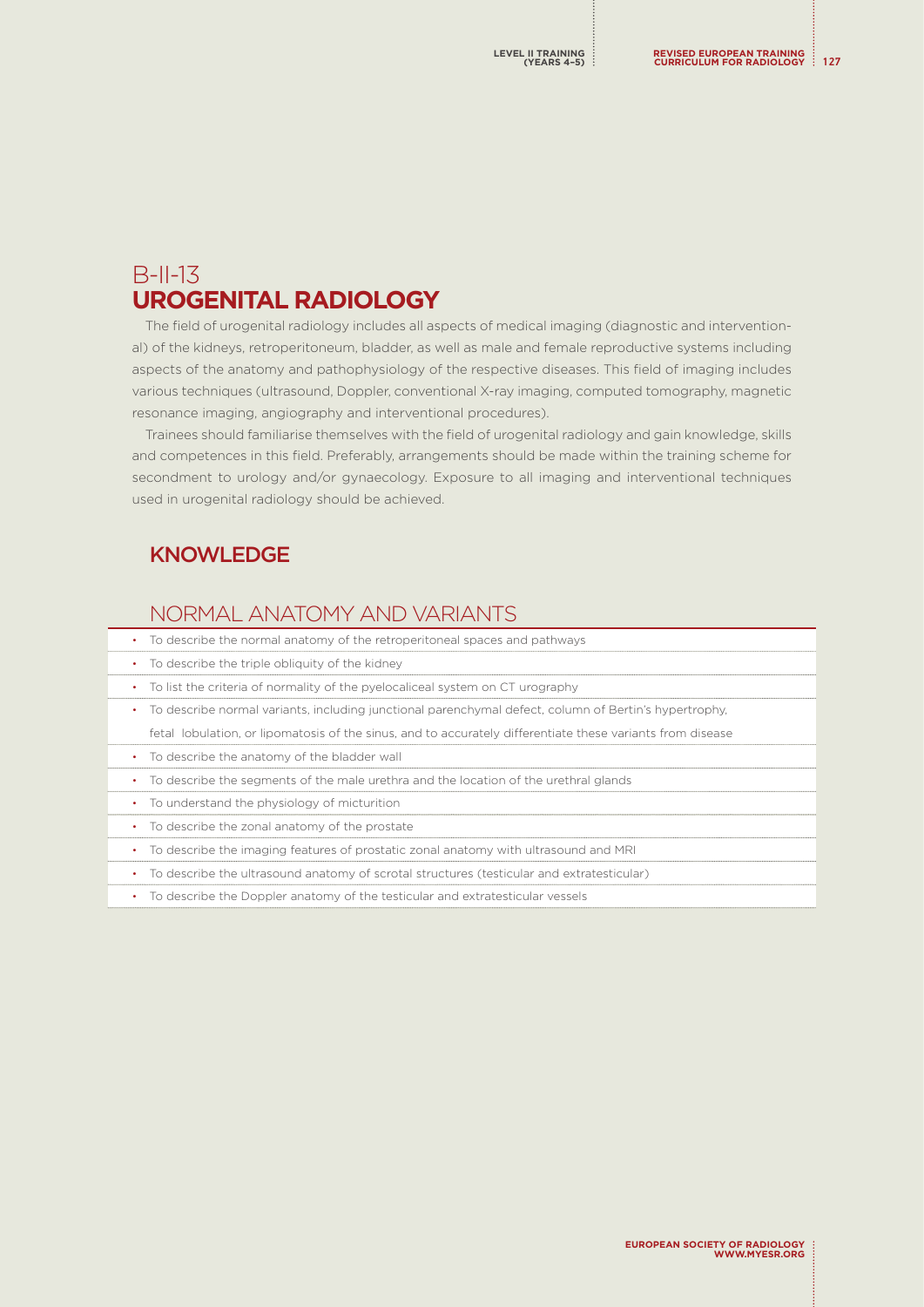#### RENAL PHYSIOLOGY AND KINETICS OF CONTRAST AGENTS

| • To describe the physiology of renal excretion of contrast agents                                          |
|-------------------------------------------------------------------------------------------------------------|
| • To describe enhancement curves within renal compartments after intravascular injection of contrast agents |

- To define the potential nephrotoxicity of contrast media and to list risk factors of contrast induced nephrotoxicity
- 
- To list methods to reduce the risk of contrast nephrotoxicity
- To list measures to reduce the risk of contrast media nephrotoxicity
- To have an understanding of nephrogenic systemic fibrosis (NSF) including the definition of NSF, the clinical features and the risk factors
- To describe the appropriate use of Gadolinium-based contrast media in patients at risk

#### **CONGENITAL**

- To list main renal malformations, such as ectopia, duplicatioins or fusions
- To describe congenital malformations of the bladder and urethra
- To describe congenital malformations of the prostate, seminal vesicles, vas, and the testes

### ADRENAL GLANDS

| • To describe the imaging and clinical features of adrenal insufficiency                                     |
|--------------------------------------------------------------------------------------------------------------|
| • To describe the imaging features and basic clinical features of benign solid tumours of the adrenal glands |
| • To describe the imaging features and basic clinical features of adrenal cysts                              |
| • To describe the imaging features and basic clinical features of malignant tumours of the adrenal gland in  |
| the adult and in the paediatric population                                                                   |
| To describe the management and principles of differential diagnosis of incidentally discovered lesions of    |

the adrenal glands

• To describe the imaging features and basic clinical features of adrenal trauma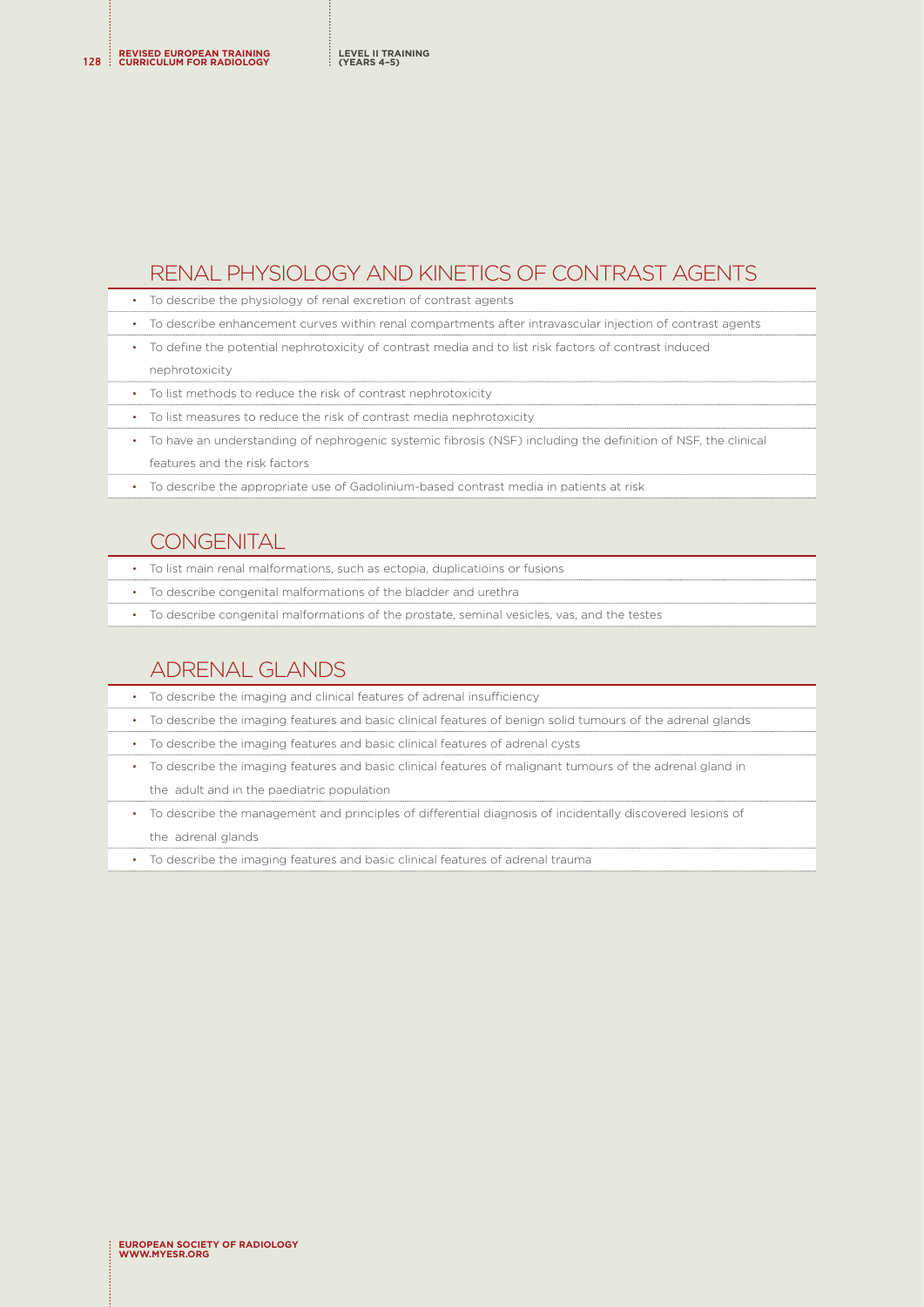#### KIDNEY AND URETER

|  |  | • To describe the imaging features of vascular disorders of the kidney |  |  |  |
|--|--|------------------------------------------------------------------------|--|--|--|
|--|--|------------------------------------------------------------------------|--|--|--|

- To describe the imaging features and basic clinical features of medical nephropathies
- To describe the imaging features and basic clinical features of infections of the kidney and/or urinary tract
- To describe the imaging features of cystic diseases of the kidney
- To describe the imaging features and basic clinical features of tumours of the kidney
- To describe the imaging features of calculi of the urinary tract
- To describe the imaging features and basic clinical features of urinary obstruction
- To describe the imaging features and basic clinical features of tumours of the ureter
- To describe the imaging features after renal transplantation
- To describe the imaging features and basic clinical features of trauma to the kidneys and/or ureters
- To describe the principles of CT urography including the main indications, choice of technique, choice of contrast agent and dose

#### BLADDER AND URETHRA

- To describe the imaging features and basic clinical features of inflammatory disorders of the bladder
- To describe the imaging features and basic clinical features of tumours of the bladder
- To describe the imaging features of urinary diversion
- To describe the imaging features and basic clinical features of urinary outflow obstructions
- To describe the imaging features and basic clinical features of incontinence and functional disorders of the bladder
- To describe the imaging features and basic clinical features of strictures of the urethra
- To describe the imaging features and basic clinical features of urethral diverticula
- To describe the imaging features and basic clinical features of trauma to the bladder and urethra
- To describe the principles of cystourethrography including the main indications, choice of technique, choice
- of contrast agent, dose, film timing and indications

#### MALE REPRODUCTIVE SYSTEM

| To describe the imaging features and basic clinical features of inflammatory disorders of the prostate |  |
|--------------------------------------------------------------------------------------------------------|--|
|                                                                                                        |  |

- To describe the imaging features and basic clinical features of benign prostatic hyperplasia
- To describe the imaging features and basic clinical features of tumoral pathology of the prostate
- To describe the imaging features and basic clinical features of inflammatory disorders of the testes
- To describe the imaging features and basic clinical features of tumoral pathology of the testes
- To describe the imaging features and basic clinical features of testicular torsion
- To describe the imaging features and basic clinical features of Peyronie's disease
- To describe the various imaging manifestations of impotence
- To describe the imaging features and basic clinical features of priapism
- To describe the imaging features and basic clinical features of tumal pathology of the penis
- To describe the imaging features and basic clinical features of traumatic lesions of the penis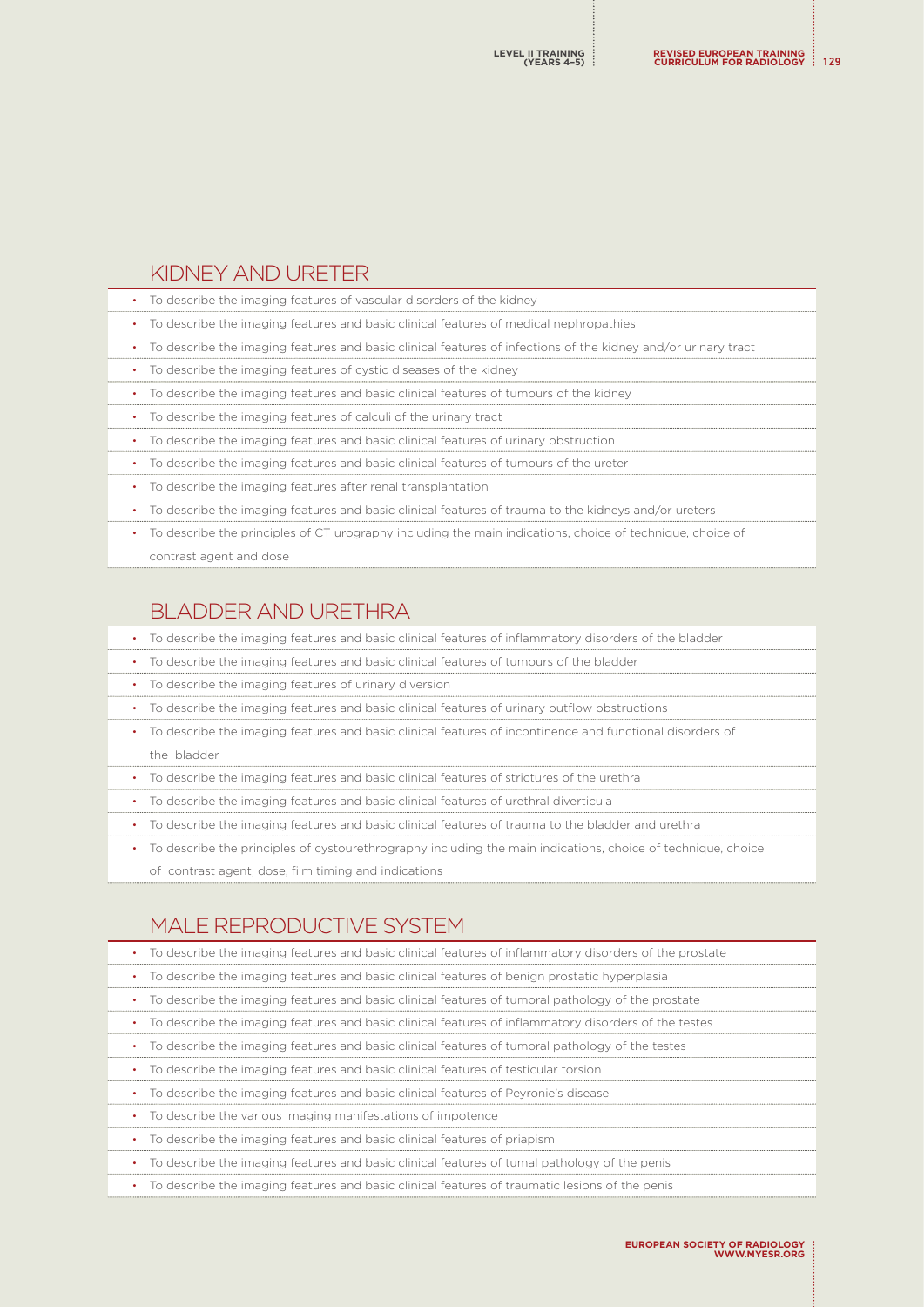#### SKILLS

| • To choose and/or guide the choice of the most appropriate imaging examination according in urogenital          |
|------------------------------------------------------------------------------------------------------------------|
| radiology related to the clinical problem and the patients history, including any previous radiological          |
| examinations                                                                                                     |
| • To choose the most suitable contrast material and its optimal dose and use according to the imaging technique, |
| the clinical problem, and relevant patient related criteria in urogenital radiology                              |
| • To identify patients at risk of contrast nephrotoxicity                                                        |
| • To take measures to reduce the risk of contrast nephrotoxicity                                                 |
|                                                                                                                  |

• To take measures to reduce the risk of contrast media nephrotoxicity

- To identify patients at risk to develop NSF
- To confidently perform ultrasound examinations of the kidneys, urinary tract, and of the male reproductive system
- To perform Doppler spectrum analysis on intrarenal vessels (for resistive/pulsatility index measurement) and on the entire course of the proximal renal arteries for velocity calculation
- To confidently perform cystourethrography
- To confidently plan a CT examination in urogenital radiology and to tailor it to the individual situation with a dose as low as reasonably achievable
- To confidently perform state-of-the-art CT urography
- To confidently plan an MRI examination in urogenital radiology and to tailor it to the individual patient in regard to spatial resolution and the potential use of intravenous contrast medium
- To observe and/or perform under supervision image-guided biopsies, e.g. renal parenchymal biopsies, biopsies of kidney masses, and biopsies of retroperitoneal masses
- To observe and/or perform under supervision image-guided drainage procedures related to the urogenital tract
- To observe and/or perform under supervision percutaneous nephrostomy

• To confidently perform proper post-processing tasks of examinations in urogenital radiology, including multi- planar reformations (MPR), maximum intensity projections (MIP), minimum intensity projections (MinIP), and fusion images for diagnostic purposes and for imaging-guided interventional procedures and therapies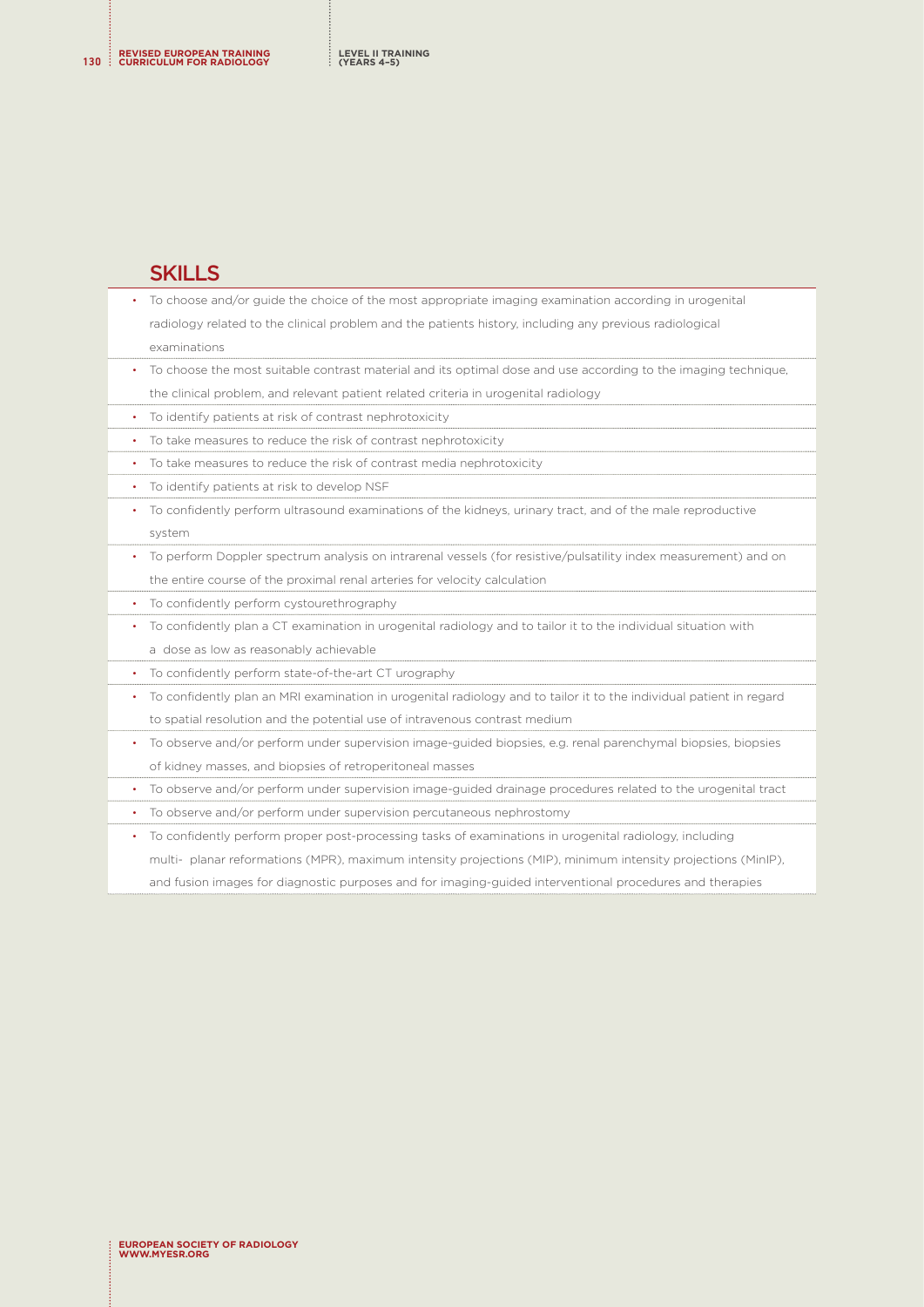# COMPETENCES AND ATTITUDES

• To confidently justify diagnostic imaging examinations in urogenital radiology • To confidently choose or guide the best-suited method for evaluating disorders in urogenital radiology • To communicate with the patient in order to obtain informed consent prior to diagnostic imaging studies and interventional procedures in urogenital radiology • To confidently choose optimal imaging parameters for radiographic, ultrasonographic, CT and MR examinations in urogenital radiology • To confidently apply techniques to reduce radiation exposure doses for radiographic and CT examinations in urogenital radiology • To confidently design imaging protocols and standard operating procedures for CT examinations in urogenital radiology, including the appropriate application of intravenous contrast, positioning, spatial and temporal resolution, with a special focus on dose reduction • To confidently design imaging protocols and standard operating procedures for MR examinations in urogenital radiology, including the appropriate application of intravenous contrast, and of spatial and temporal resolution • To supervise and teach technical staff to ensure that appropriate images of the urogenital system are obtained, adjusted to the clinical problem • To confidently judge the quality of imaging examinations in urogenital radiology and to provide strategies to improve image quality • To confidently interpret and report radiographs, ultrasonographic examinations, CT studies and MRI examinations in urogenital radiology • To report oncological studies in urogenital radiology according to international standards (RECIST, WHO) applicable to the specific situation • To appreciate one's own limitations and to identify when it is appropriate to obtain an additional opinion (-s) in performing, interpreting and reporting images of the urogenital system • To confidently identify urgent and/or unexpected findings in imaging examinations of the urogenital system and to communicate these findings timely and properly with the referring physician or his replacer responsible for patient care

- To empathically communicate with patients and their families in order to explain their imaging findings of the urogenital system, whenever appropriate
- To actively contribute at multi-disciplinary meetings and tumour boards for diseases of the urogenital system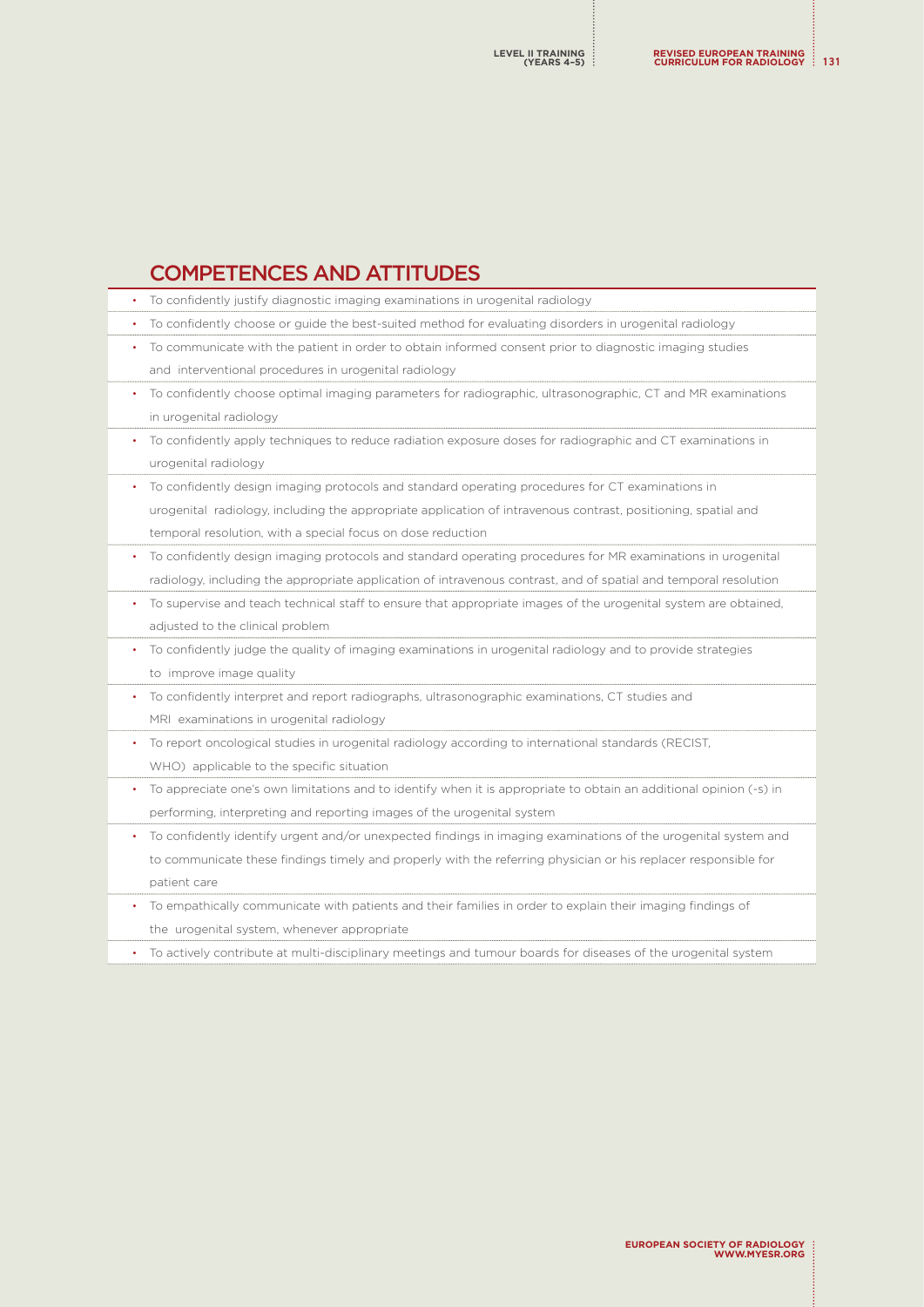# 2. ORGANISATION OF TRAINING

#### A. SCHEDULE AND LENGTH OF TRAINING

The revised European Training Curriculum for Radiology continues to outline a five-year (three + two) training period, consisting of Level I Training over the first three years followed by a more flexible Level II Training with potential special interest (elective) rotations during the last two years.

#### LEVEL I TRAINING: YEARS 1–3

During the first three years of training, the fundamentals of undertaking and interpreting a wide range of imaging techniques and disease manifestations remain the essential curriculum component.

A detailed knowledge of normal imaging anatomy and physiology should be gained in the early stages of training. Early in this three-year period, trainees should acquire the necessary knowledge of basic sciences, the physical basis of image formation in all imaging techniques, picture archiving and communication systems (PACS), radiology and hospital information systems, quality control and quality management, radiation physics, radiation biology, radiation protection, anatomy, physiology, cell biology and molecular structure, biochemistry and techniques related to radiological procedures. Knowledge must also be gained of the pharmacology and application of contrast media and the treatment of adverse reactions to them. A basic understanding of computer science needs also to be acquired. The fundaments of clinical research, statistics and evidence-based medicine as applied to radiology should be taught as well; ideally, there should be exposure to active radiological research with the option to perform own scientific projects. The trainee should moreover become familiar with a wide range of radiological skills including the performance of a variety of procedures.

Radiology is a clinical specialty, and while the extent of direct clinical exposure will vary from country to country, the European Training Curriculum for Radiology promotes the concept that good extraradiological clinical competence is an essential component of radiology training. This experience is required to allow the radiologist to provide a safe medical environment for patients within the Radiology Department and during image-guided interventions. Moreover, training should ascertain that the reporting of diagnostic imaging will have a clinically relevant and patient-focused emphasis.

Experience in emergency radiology is an integral component of radiology training, and must be accommodated during Level I Training as to provide the necessary knowledge, skills, competences and attitudes within the training programme. Ideally, emergency radiology should be taught at the very beginning of radiological training. The identification and communication of urgent and unexpected findings should already be trained at this point in time. The role of the radiologist as a communicator with patients and families and as a collaborator with other clinical specialists should moreover be emphasized.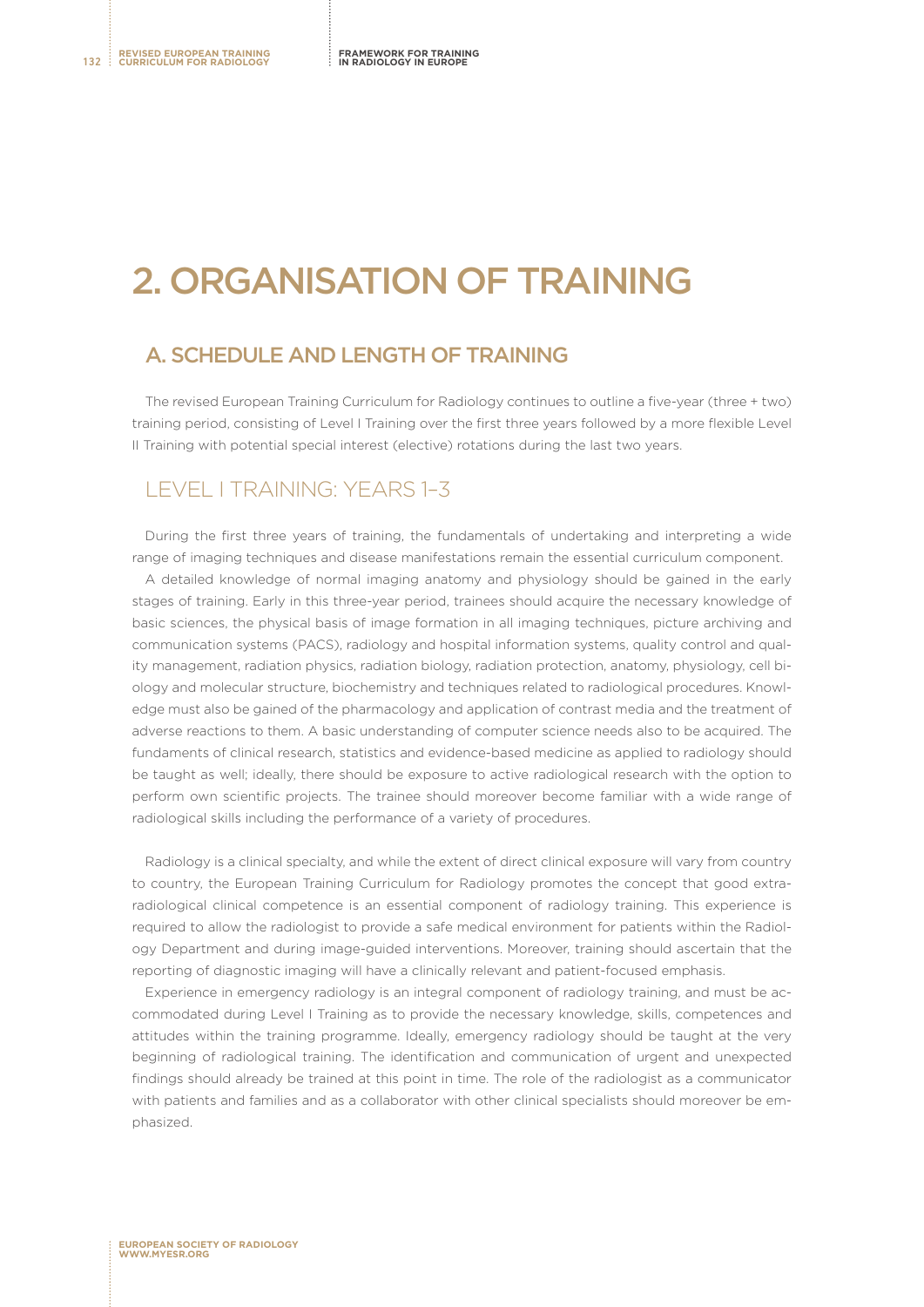Multidisciplinary and clinico-radiology conferencing, including the conduction of tumour boards for various organ systems, has become an integral component of medical care and decision-making.

Frequently, such conferencing is conducted under the chairmanship of a radiologist and within a radiology department, emphasising the importance of training and direct experience of such meetings within the modern radiology curriculum. During Level I Training, participation in multi-disciplinary conferences and tumour boards should be encouraged and such conferences may be conducted by the trainee under supervision.

A written or electronic logbook of activity during Level I Training should be maintained. This should provide a formal validated record of competencies achieved and examinations performed and should form an integral part of regular assessments of satisfactory training.

The following fields of radiology should be taught during Level I Training and are outlined in the European Training Curriculum for Radiology:

| B-I-1 Breast Radiology                                      |
|-------------------------------------------------------------|
| B-I-2 Cardiac and Vascular Radiology                        |
| B-I-3 Chest Radiology                                       |
| B-I-4 Emergency Radiology                                   |
| B-I-5 Gastrointestinal and Abdominal Radiology              |
| B-I-6 Gynaecological and Obstetric Radiology                |
| B-I-7 Head and Neck Radiology                               |
| B-I-8 Interventional Radiology                              |
| B-I-9 Musculoskeletal Radiology                             |
| B-I-10 Neuroradiology                                       |
| B-I-11 Paediatric Radiology                                 |
| B-I-12 Urogenital Radiology                                 |
| B-I-13 Nuclear medicine as basic training                   |
| B-I-14 Radiation Protection Education and Training          |
| B-I-15 Principles of Imaging Technology & Molecular Imaging |
| B-I-16 Communication and Management                         |
| B-I-17 Research and Evidence-Based Medicine                 |
|                                                             |

A three-month rotation in nuclear medicine facilities equipped with conventional and hybrid imaging equipment, PET-CT and SPECT/CT scanner should be available during basic training, either in the home department or in an adjacent or offsite nuclear medicine teaching department in order to become familiar with basic methods in this specialty.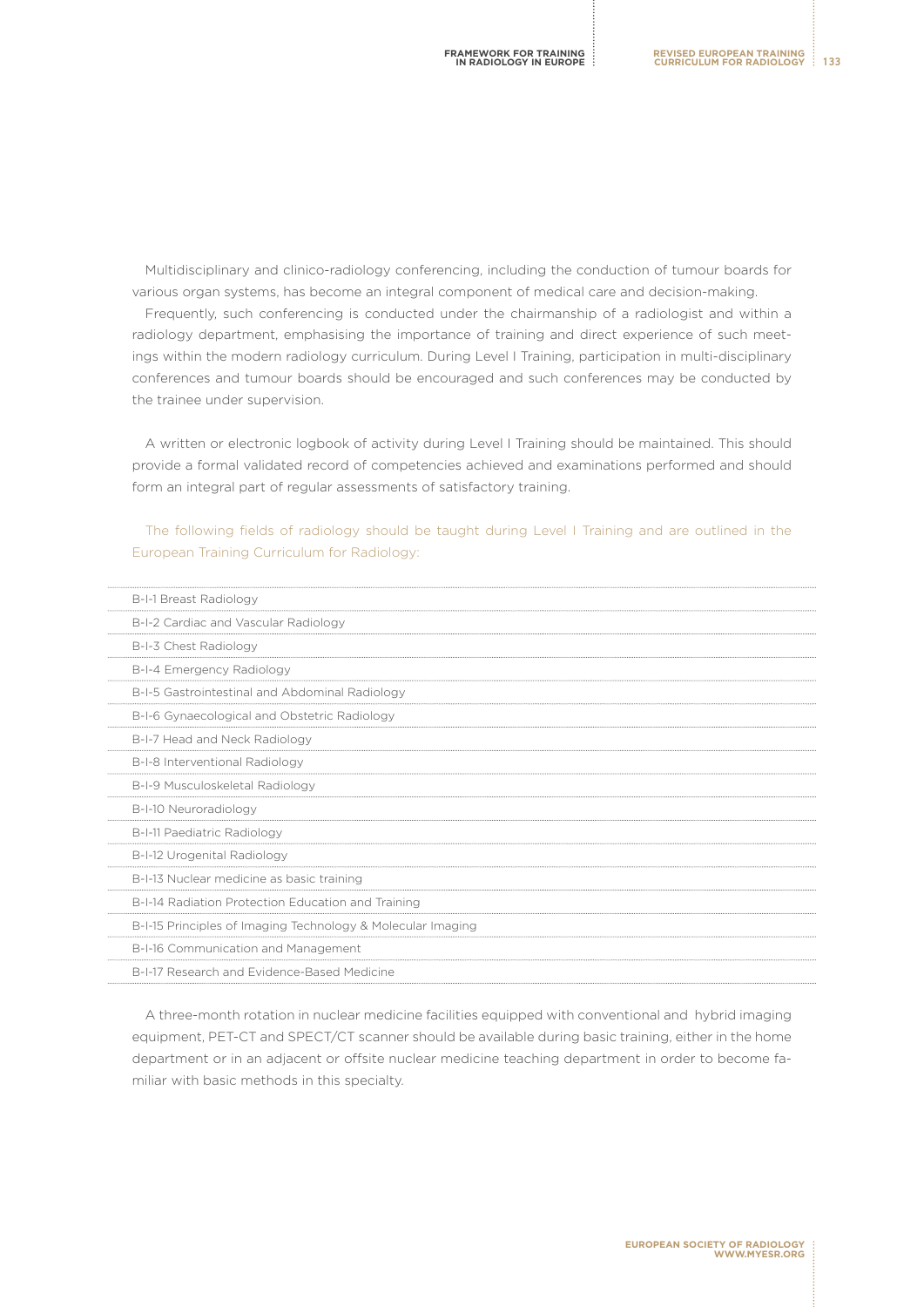### LEVEL II TRAINING: YEARS 4–5

The European Training Curriculum for Radiology recognises that most European radiologists now work in teams, where individual members will have specific skills and competences. This increasing training in specific areas of interest is encouraged, while it is recognized that general competences should be maintained also by subspecialised radiologists and that general radiologists are needed as well. The European Society of Radiology emphasises that during the fourth and fifth years a developing knowledge in general radiology should continue to be nourished. Elective interest training during this period may apply to two areas of interest, while training in the other areas of radiology should continue as well. For interested trainees, options to actively perform radiological research projects should ideally be offered.

A written or electronic logbook of activity during Level II Training should be maintained. This should provide a formal validated record of competencies achieved and examinations performed and should form an integral part of regular assessments of satisfactory training. Level II Training by no means substitutes Level III Training.

#### The following fields of radiology are outlined in the Level 2 section of the European Training Curriculum for Radiology:

| B-II-1 Breast Radiology                         |
|-------------------------------------------------|
| B-II-2 Cardiac and Vascular Radiology           |
| B-II-3 Chest Radiology                          |
| B-II-4 Emergency Radiology                      |
| B-II-5 Gastrointestinal and Abdominal Radiology |
| B-II-6 Gynaecological and Obstetric Radiology   |
| B-II-7 Head and Neck Radiology                  |
| B-II-8 Interventional Radiology                 |
| B-II-9 Musculoskeletal Radiology                |
| B-II-10 Neuroradiology                          |
| B-II-11 Oncologic Imaging                       |
| B-II-12 Paediatric Radiology                    |
| B-II-13 Urogenital Radiology                    |

The recommendations of the European Training Curriculum are not an end in themselves, but should be interpreted in the context of understanding the seamless transition from training to lifelong continuous medical education (CME) and continuous professional development (CPD). An appreciation of this continuum should be instilled at an early stage of training already.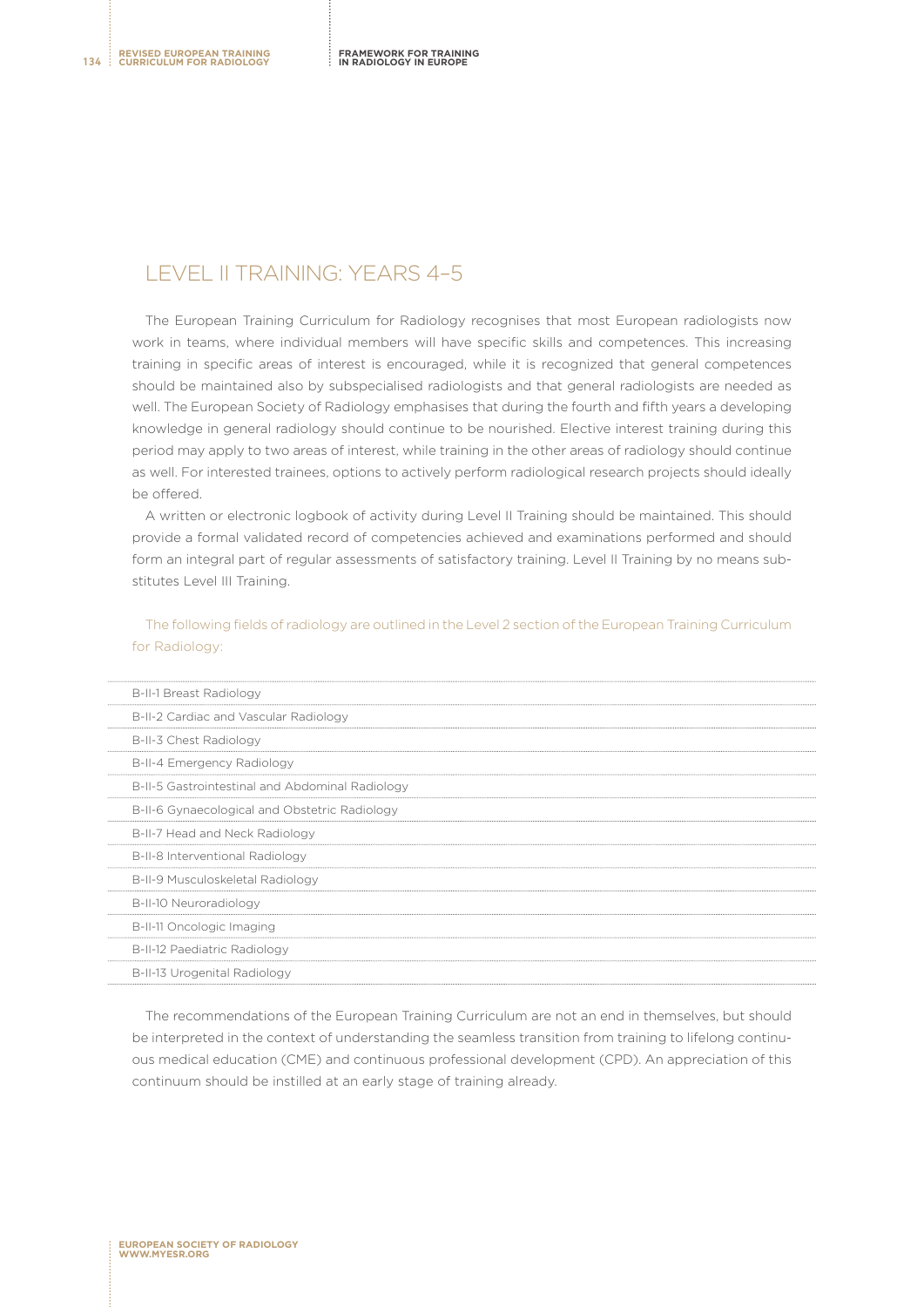# LEVEL III TRAINING: BEYOND YEAR 5

Level III Training is a formal, full-immersion training in a radiological subspecialty after the completion of radiology (Level I and Level II) training. Parts of Level II Training in a subspecialty may be counted for subspecialisation. However, full subspecialisation always requires further Level III (subspecialty) Training beyond Level I and Level II Trainings. Level III Training curricula are beyond the scope of the present document.

#### B. CURRICULUM OF TRAINING / INFRASTRUCTURAL ASPECTS

The specialty of radiology involves all aspects of medical imaging that provide information about morphology, function, cell activity and those aspects of interventional radiology or minimally invasive therapy (MIT) that fall under the remit of the radiology department.

## TRAINING MODULES

Trainees should participate in clinical radiology examinations and activities whose extent and complexity should gradually increase in line with experience. It is important that trainees systematically rotate through all sections of the radiology department at an early stage to become conversant with the principles of the main techniques and to gain a working knowledge of all relevant imaging methods.

The precise structure of the system-based modules will vary from country to country and from department to department, but the time balance should reflect the importance of the system to the core of radiological practice.

Training should be under the direction and supervision of the radiology department of a large teaching hospital, although models for clinic- and academy-based training also exist. Each training programme should outline the educational goals and objectives of the programme with respect to knowledge, skills, competences and other attributes of trainees at each level of training and for each major training task.

Most radiology training should be acquired at a single teaching institution where all or most subspecialty disciplines are available. However, several institutions can pool their resources in order to provide complete access to all techniques and specialties. Ideally, this department should be affiliated to a university, and should have full and close collaboration with a medical physics department. The availability of a 24 hour Emergency Department is recommended. Ready access to university anatomy, biochemistry, statistics, physics and pathology departments should be available to all training centres. If at all possible, in-house physics training should be available. Teaching principles should include didactic lectures, tutorials etc., but there should also be a large component of one-to-one apprenticeship relations with the staff faculty.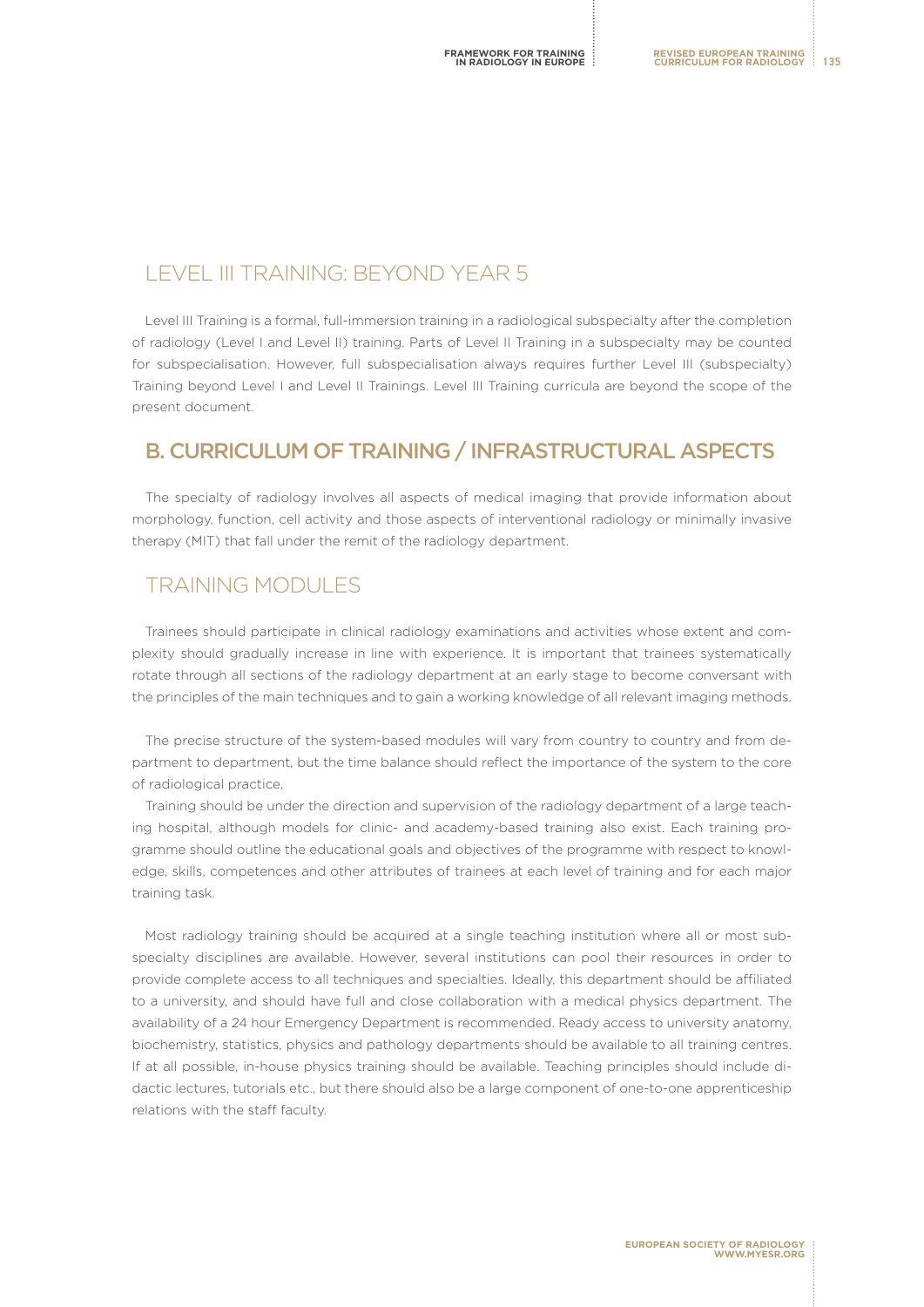The spectrum of patient and investigative material available during training should be sufficient to enable the trainee to gain experience in all fields of radiology. When possible, training should ideally be integrated into a single department; however, attendees of an institution with limited specialties may be required to ensure comprehensive training elsewhere.

Within each teaching department, a local tutor or mentor with direct responsibility for in-house training should be appointed to ensure that an appropriate proportion of service versus training time be maintained.

Regular assessments should be carried out on a yearly basis and easy access for trainees to local coordinators should be encouraged.

The trainee should be involved in the radiological examination and diagnosis of patients presenting in the emergency department and should be able to appropriately evaluate patients who are severely or critically ill. It is not anticipated that a trainee would enter into an emergency on-call rotation entailing clinical responsibility until the end of the first year of training. An objective evaluation (examination) should take place at the end of the first year and satisfactory performance should be a prerequisite for unsupervised emergency room and/or supervised on-call duties. Competence in dealing with acute medical emergencies arising within the radiology department should be ensured.

All reporting should be supervised and all radiology reports should be discussed and validated with the trainee by an experienced staff radiologist.

Patient safety specifically with reference to radiological practice should be thoroughly emphasised. Such safe radiology practice should include validation of any request for radiological examination with respect to risk factors, exposure to ionizing radiation and possible alternatives employing non-ionising radiation.

The fully trained radiologist should be capable of working independently when solving most common clinical problems and those undertaking interventional procedures should also have sufficient clinical background knowledge to accept direct referrals and to clinically manage patients in the immediate time frame surrounding such interventions.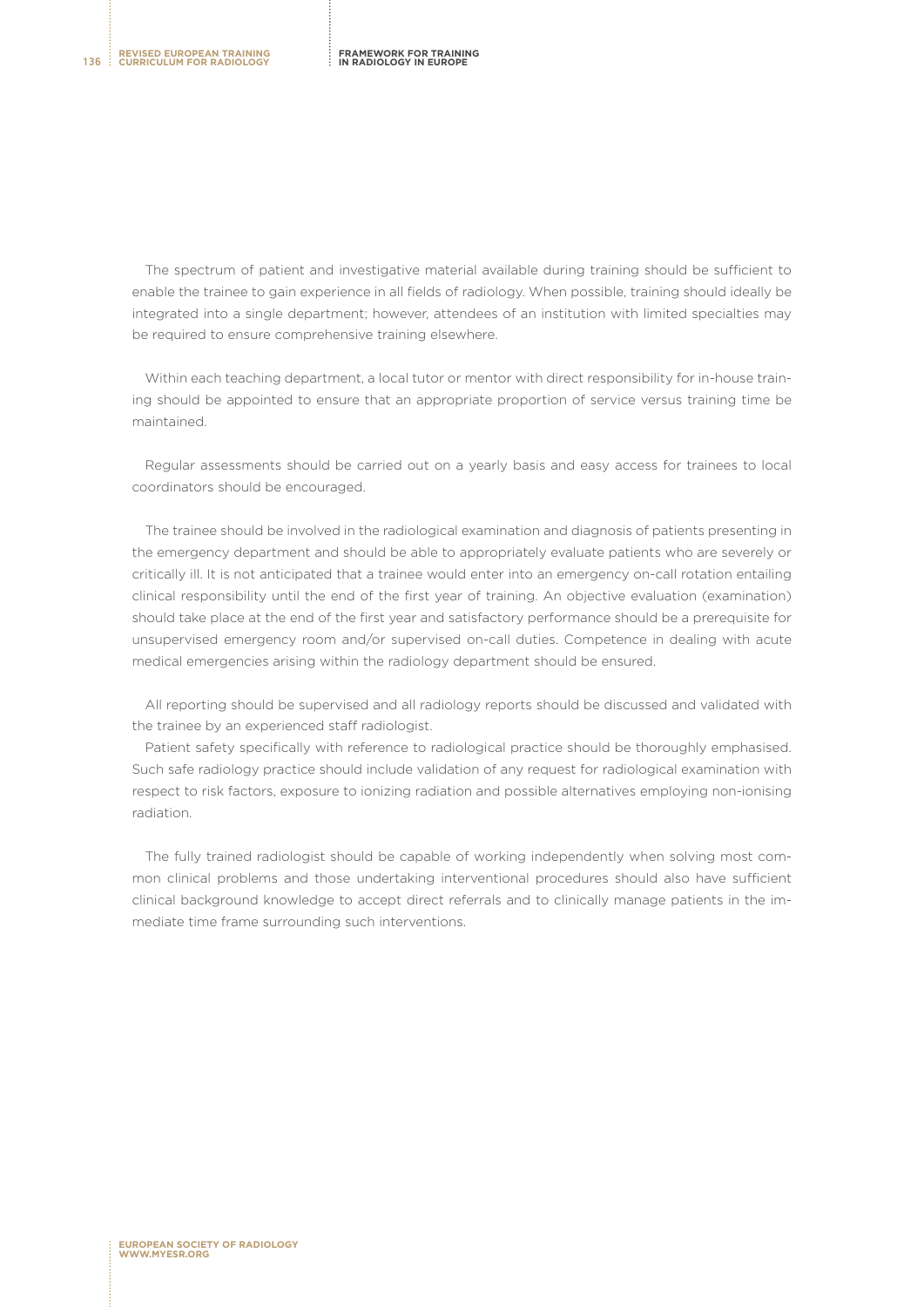#### EQUIPMENT

Only departments with adequate imaging equipment and services should be approved for training. The equipment should comply with radiological safety standards and should be in good technical condition. Technical efficiency, security, radiation safety and controls should be of an adequate standard and conform to agreed national quality control criteria. Radiation protection should be organised and radiation should be monitored according to European standards. The down-time of the equipment for maintenance and repair should be minimal and should not interfere with training.

#### The techniques for adequate radiological training will depend on local availability, but should include the following:

| Conventional radiography (including fluoroscopy)         |
|----------------------------------------------------------|
| Mammography                                              |
| Ultrasound                                               |
| Computed tomography                                      |
| Digital subtraction angiography                          |
| Interventional radiology                                 |
| Magnetic resonance imaging                               |
| Access to nuclear medicine with hybrid imaging equipment |
|                                                          |

# READING FACILITIES AND TEACHING MATERIALS

Access to quiet reading areas with internet portals should be available to trainees within the department. Audio-visual equipment and rooms should be available in the radiology department, sufficient to enable the implementation of the teaching programme. An adequate supply of teaching materials should include text books and journals (either in print edition or in an online version). Teaching facilities should include access to online medical publications, teaching aids (including EURORAD etc.) and a full radiology library. A wide range of e-learning facilities have now been developed within ESR, and are available on the website. Active in-house development of a teaching file represents a very valuable stimulus for trainees and is encouraged.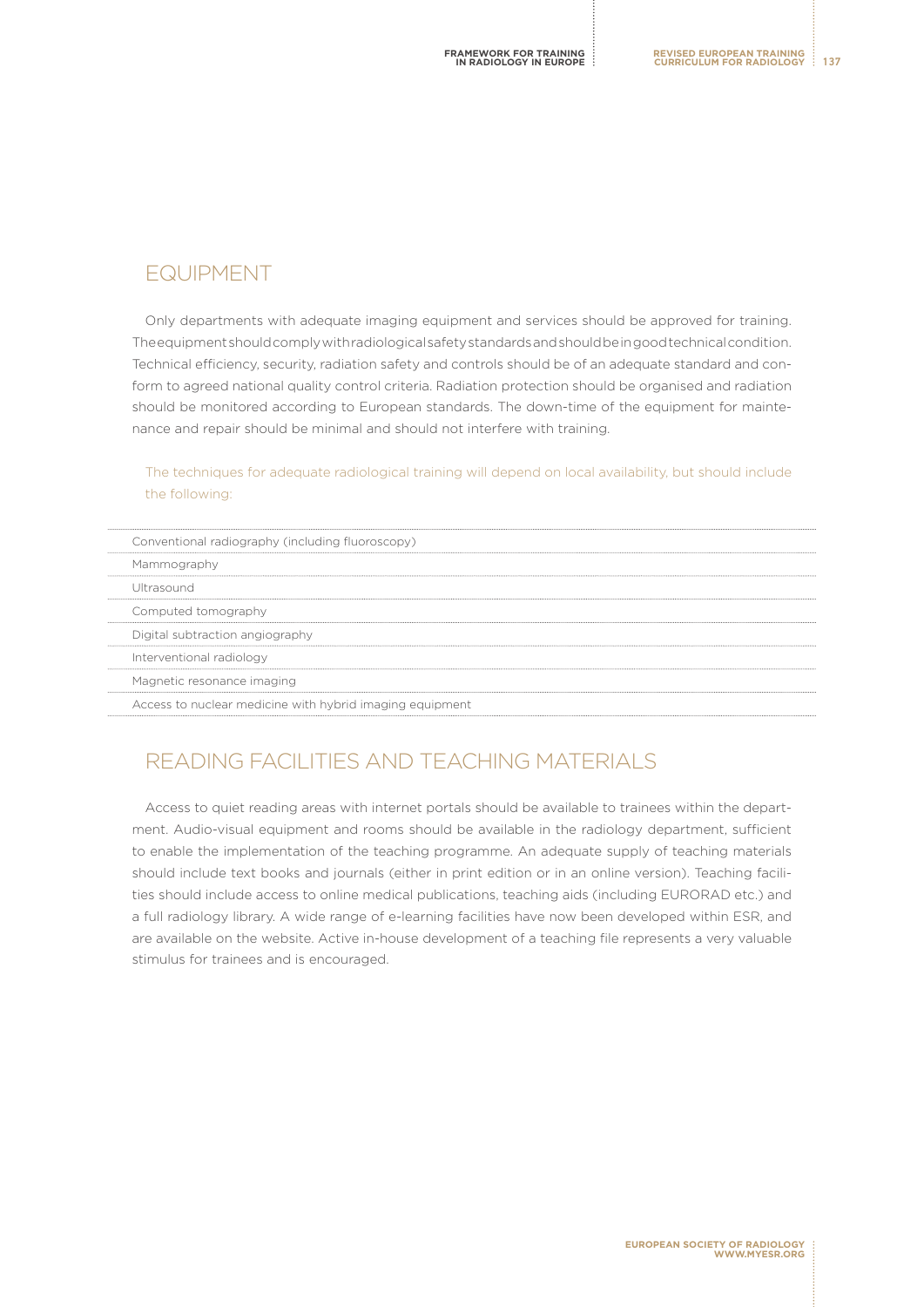#### COURSE PARTICIPATION

Attendance at outside courses and scientific congresses / meetings will depend on the stage of training and the relevance of the courses to the trainee's stage of training. Throughout the five years, attendance at a minimum of two relevant international and five national congresses or courses is encouraged. Presentation of original research by the trainees at these scientific meetings should be encouraged. Such participation should be logged and recorded on an annual basis. A spirit of academic excellence should be fostered within the department, including a pride in profiling the department's achievement at local, national and international scientific gatherings, and in presenting scientific results in renowned, peer-reviewed national and international journals. Authorship of research publications and peer-reviewed journals should be encouraged and ongoing mentoring in this area should be made available by more senior academic staff. PhD programmes offer an excellent tool to train residents in radiology in scientific work and are expected to play a greater role in research training in radiology in the future throughout Europe.

Advice on research principles and protocols is freely available to ESOR members through the Research Committee of the ESR.

#### PROPORTION OF RADIOLOGICAL TRAINING IN UNIVERSITY, TEACHING, NON-UNIVERSITY AND/OR PRIVATE INSTITUTIONS

Rotations through small and subspecialized hospitals may frequently supplement basic radiological training and are to be recommended for limited periods. Ready access to university level physics and pathology departments should exist for all training centres. Ideally, in-house physics training should be available.

All the university departments and training hospitals should be part of a coordinated national or federal training scheme. Training schemes should ideally be subject to single national organisations to standardise the educational experience and maximise efficiencies.

#### EUROPEAN SCHOOL OF RADIOLOGY

The European School of Radiology [\(ESOR\)](http://www.esor.org/cms/website.php) offers complementary and continuing education to residents and young radiologists through visiting schools, visiting seminars, scholarships, exchange programmes for fellowships, and tutorials, thus enhancing and ensuring the further development of young radiologists during their training.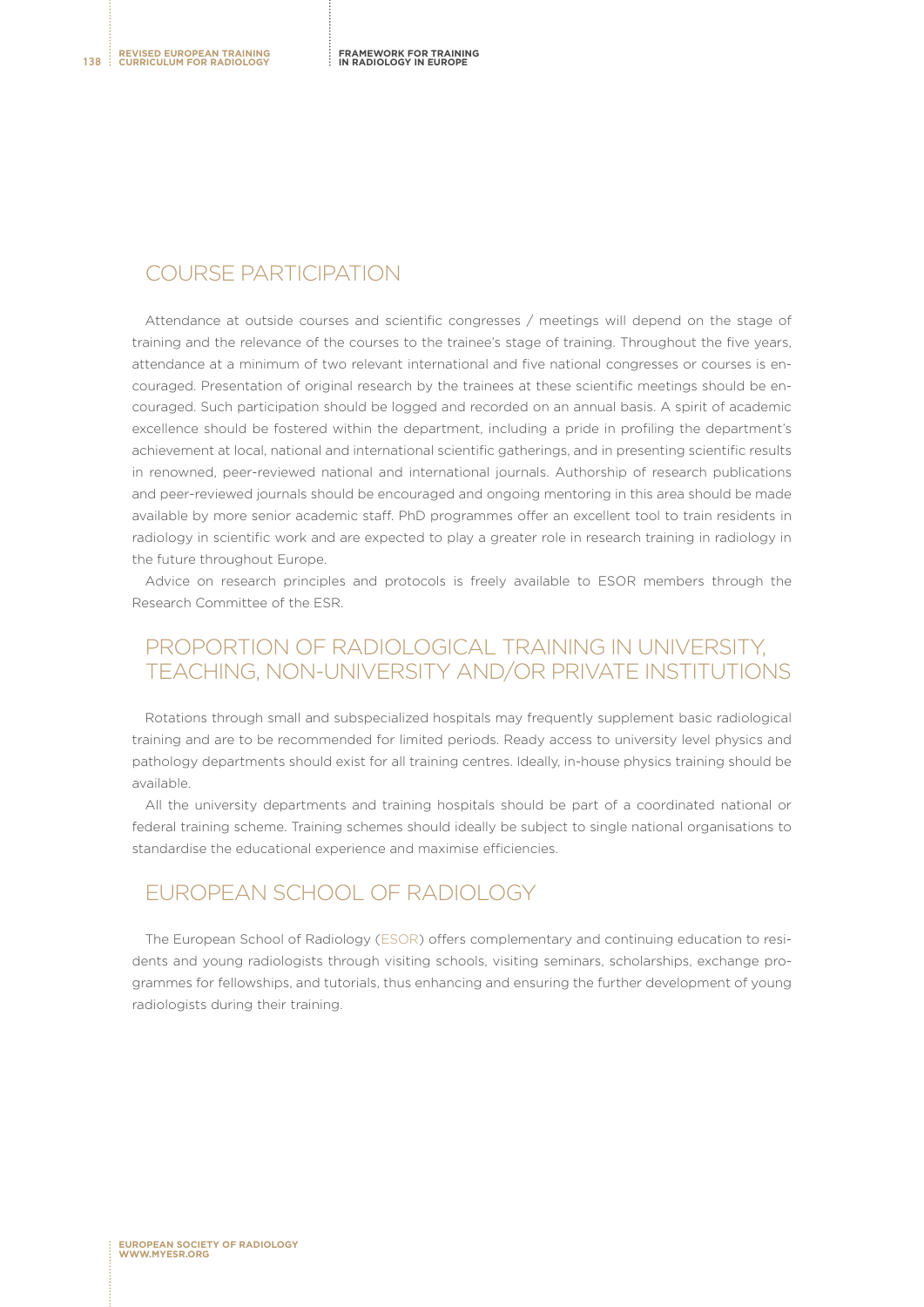The ESR Education Committee encourages young radiologists to participate in the programmes and to benefit from internationally renowned faculties and/or training in pre-selected, highly esteemed reference training centres in Europe and beyond (see<http://www.myesr.org>).

#### C. ASSESSMENT AND EVALUATION

Assessment is defined as the process, by which information is obtained in relation to known objectives or goals with a further subdivision into formative and summative assessments. Evaluation is defined as the process designed to provide information that aids in judging a given situation.

Formal trainee appraisal and assessment should take place at regular intervals (at least once a year). In order to verify that appropriate modular training has been obtained, this assessment should include appraisal of the log book referred to above. Assessments should also cover clinical and technical competencies, including interpersonal skills and suitability as a clinically active doctor. As part of the assessment process, trainees should be given an opportunity to provide their own observations on training facilities and teaching personnel on a confidential basis.

On completion of the training period the radiologist is expected to be capable of working independently and unsupervised in a hospital or outpatient facility.

At the end of training, objective measurement of an achieved standard should be made depending on national custom and practice.

A European Board of Radiology [\(EBR](http://myebr.org))-coordinated European Diploma in Radiology [\(EDiR\)](http://www.myesr.org/cms/website.php?id=/29634/en/education_training/elearning/european_diploma_in_radiology_edir_.htm) is available to supplement these national evaluations (see [http://www.myesr.org/cms/website.php?id=/29634/en/](http://www.myesr.org/cms/website.php?id=/29634/en/education_training/elearning/european_diploma_in_r) [education\\_training/elearning/european\\_diploma\\_in\\_radiology\\_edir\\_.htm](http://www.myesr.org/cms/website.php?id=/29634/en/education_training/elearning/european_diploma_in_r)).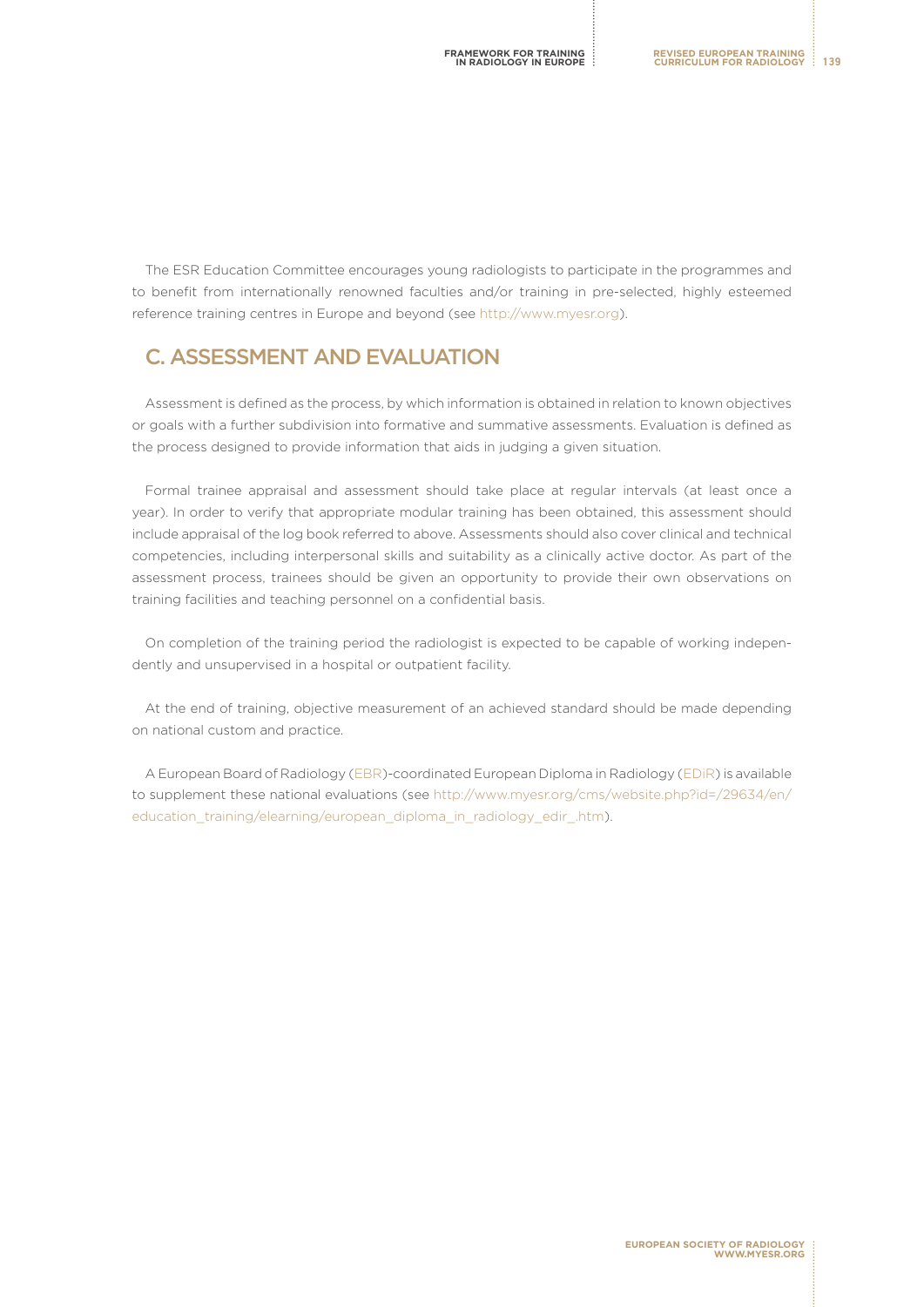#### D. GOVERNANCE

### ACCREDITATION OF TRAINING DEPARTMENTS

Accreditation of training departments by a competent and independent authority coordinated through either the national society or a national authority with responsibility for training should be performed.

It is recommended that accreditation should be carried out every five years and should include the following:

Number and type of radiological examinations (the spectrum of patient and investigative material available should be sufficient to enable the trainee to gain adequate experience for full radiological training)

| Number, type and standard of imaging equipment                 |
|----------------------------------------------------------------|
| Trainee access to the full range of imaging techniques         |
| Adequacy of trainer-trainee ratios                             |
| Teaching programmes available                                  |
| Teaching materials                                             |
| Research activity of trainees and of the department in general |

The European Training and Assessment Programme ([ETAP](http://www.myesr.org/cms/website.php?id=/en/education_training/european_training_assessment_programme_etap_.htm)), which provides a formal evaluation of training programmes, is a programme within ESR and is available to all member national societies. For this purpose the programme provides on-the-ground assessment and also gives advice on accreditation programmes to be run nationally.

## RELATIONSHIP OF TRAINING PROGRAMME WITH REGULATORY AUTHORITIES

This will vary greatly throughout Europe, but it is of importance that the central regulatory authorities cooperate and that easy cross-referencing takes place among the bodies responsible for radiological education and licensing regulatory authorities, teaching centres, local hospital administrations etc. Adequate educational funding budgets should be ring-fenced within health care structures.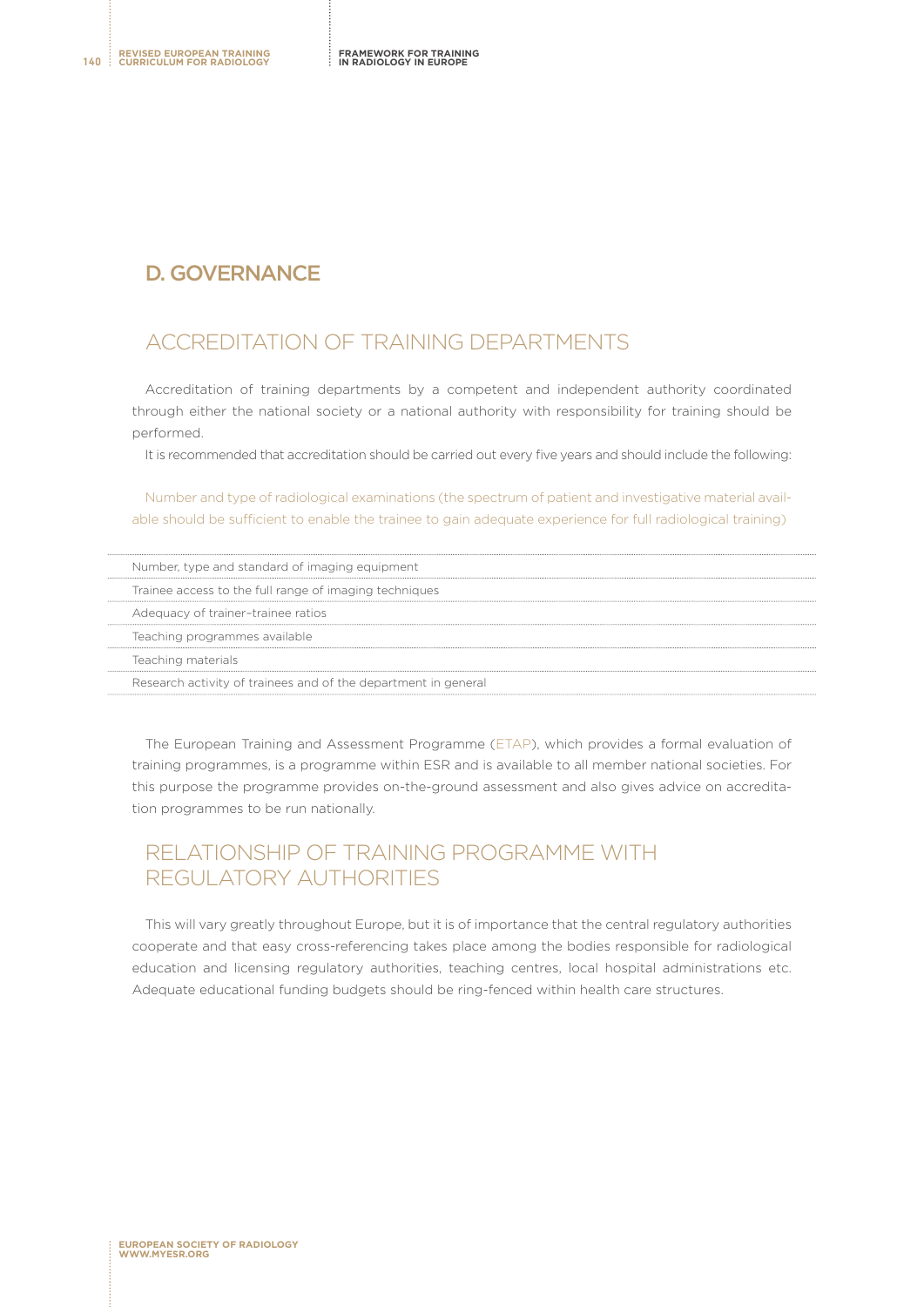# II. TRAINING REQUIREMENTS FOR TRAINERS

# 1. PROCESS FOR RECOGNITION AS TRAINER

All trainers shall be board-certified radiologists holding a nationally recognized qualification as a radiologist. Moreover, they should have teaching experience both in regard to undergraduate and postgraduate teaching.

Within each teaching department, a local tutor or mentor with direct responsibility for in-house training should be appointed to ensure that an appropriate proportion of service versus training time be maintained.

The number of qualified radiologists with teaching functions in the department should be sufficient to fulfil all the needs of teaching in each major subspecialty area and in general radiology. The expertise of the teaching staff should cover a broad spectrum and include the subspecialties as outlined in the detailed curriculum for the initial structured common programme. If necessary, departmental support should be given for modular training outside the base hospital.

Teaching staff should be motivated and ideally several should be pursuing a university-based academic career pathway. In-house teaching should include didactic lectures, small tutorial groups and one-to-one apprenticeship experience. The teachers should ideally attend teacher-targeted training courses and should be fully integrated into the overall university educational process. Where examinations are a feature of training all teachers should experience the appropriate practical examinations and participate as examiners.

# 2. QUALITY MANAGEMENT FOR TRAINERS

An active quality management program training for the trainer and training program should be instituted at all teaching centres.

This should include regular audits as well as feed-back systems between the trainers and the trainees. It needs to be ascertained at regular intervals that the standards for education in radiology are met by the trainers.

Educational courses on pedagogical concepts, teaching methods and quality management should be attended at regular intervals.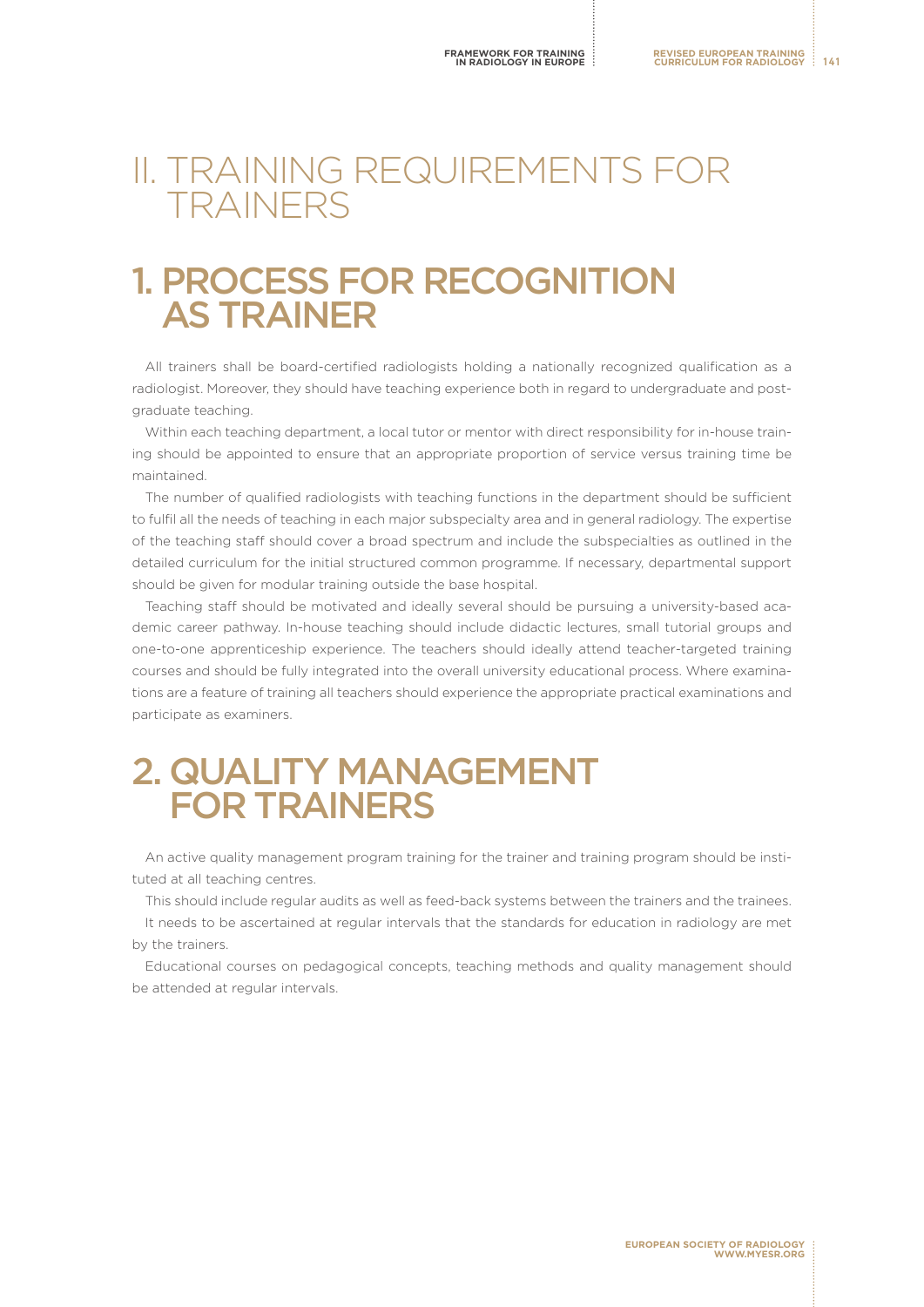# III. TRAINING REQUIREMENTS FOR TRAINING INSTITUTIONS

# 1. PROCESS FOR RECOGNITION AS TRAINING CENTER

#### A. REQUIREMENTS ON STAFF AND CLINICAL ACTIVITIES

Training should be under the direction and supervision of the radiology department of a large teaching hospital, although models for clinic- and academy-based training also exist. Each training programme should outline the educational goals and objectives of the programme with respect to knowledge, skills, competences and other attributes of trainees at each level of training and for each major training task.

Most radiology training should be acquired at a single teaching institution where all or most subspecialty disciplines are available. However, several institutions can pool their resources in order to provide complete access to all techniques and specialties. Ideally, this department should be affiliated to a university, and should have full and close collaboration with a medical physics department. The availability of a 24 hour Emergency Department is recommended. Ready access to university anatomy, biochemistry, statistics, physics and pathology departments should be available to all training centres. If at all possible, in-house physics training should be available. Teaching principles should include didactic lectures, tutorials etc., but there should also be a large component of one-to-one apprenticeship relations with the staff faculty.

The spectrum of patient and investigative material available during training should be sufficient to enable the trainee to gain experience in all fields of radiology. When possible, training should ideally be integrated into a single department; however, attendees of an institution with limited specialties may be required to ensure comprehensive training elsewhere.

The number of qualified radiologists with teaching functions in the department should be sufficient to fulfil all the needs of teaching in each major subspecialty area and in general radiology. The expertise of the teaching staff should cover a broad spectrum and include the subspecialties as outlined in the detailed curriculum for the initial structured common programme. If necessary, departmental support should be given for modular training outside the base hospital.

Teaching staff should be motivated and ideally several should be pursuing a university-based academic career pathway. In-house teaching should include didactic lectures, small tutorial groups and one-to-one apprenticeship experience. The teachers should ideally attend teacher-targeted training courses and should be fully integrated into the overall university educational process. Where examinations are a feature of training all teachers should experience the appropriate practical examinations and participate as examiners.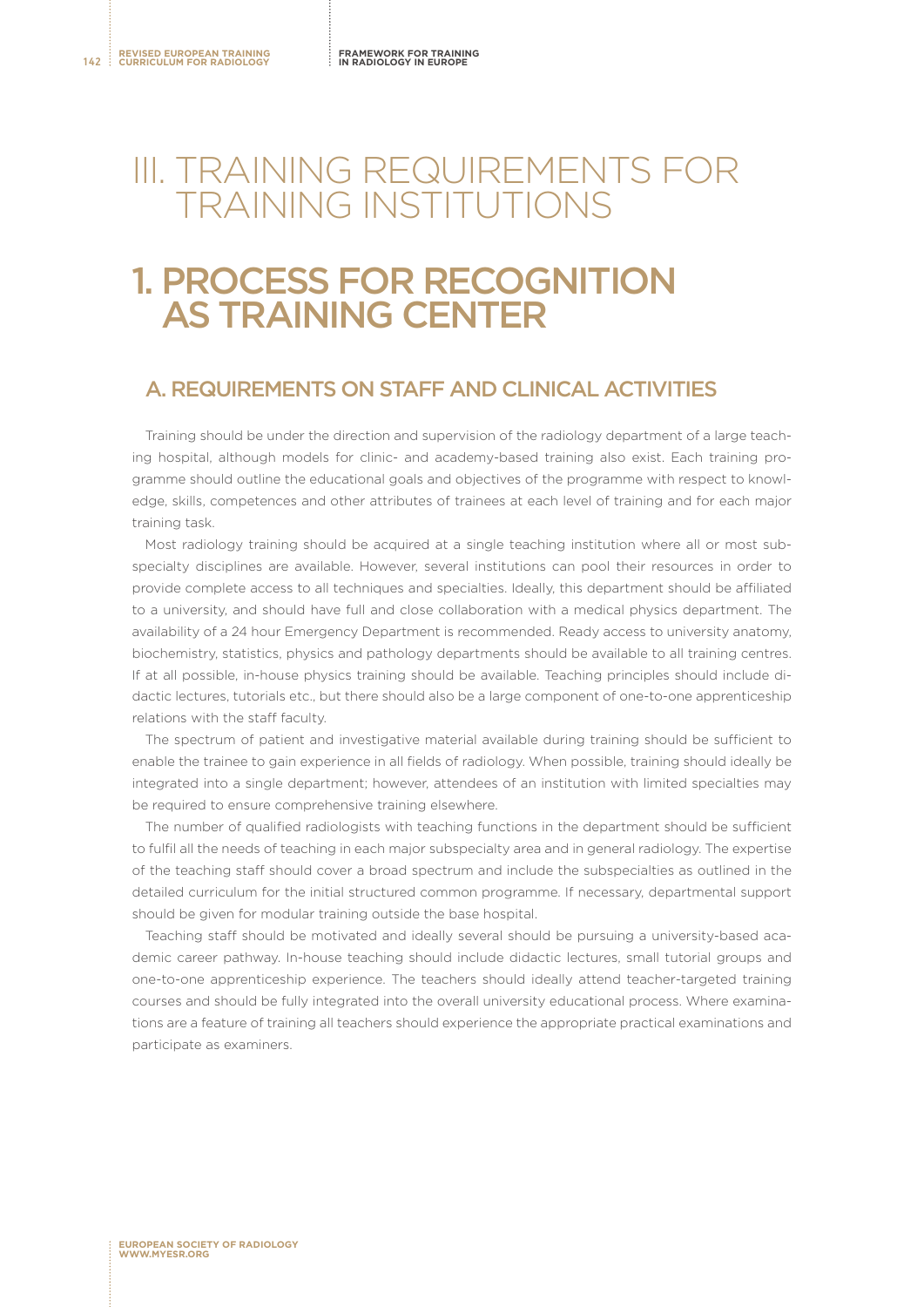A spirit of academic excellence should be fostered within the department, including a pride in profiling the department's achievement at local, national and international scientific gatherings, and in presenting scientific results in renowned, peer-reviewed national and international journals. Authorship of research publications and peer-reviewed journals should be encouraged and ongoing mentoring in this area should be made available by more senior academic staff. PhD programmes offer an excellent tool to train residents in radiology in scientific work and are expected to play a greater role in research training in radiology in the future throughout Europe.

#### B. REQUIREMENTS ON EQUIPMENT AND ACCOMMODATION

Only departments with adequate imaging equipment and services should be approved for training. The equipment should comply with radiological safety standards and should be in good technical condition. Technical efficiency, security, radiation safety and controls should be of an adequate standard and conform to agreed national quality control criteria. Radiation protection should be organised and radiation should be monitored according to European standards. The down-time of the equipment for maintenance and repair should be minimal and should not interfere with training.

The techniques for adequate radiological training will depend on local availability, but should include the following:

| Conventional radiography (including fluoroscopy) |
|--------------------------------------------------|
| Mammography                                      |
| Ultrasound                                       |
| Computed tomography                              |
| Digital subtraction angiography                  |
| Interventional radiology                         |
| Magnetic resonance imaging                       |
| Access to nuclear medicine                       |

Access to quiet reading areas with internet portals should be available to trainees within the department. Audio-visual equipment and rooms should be available in the radiology department, sufficient to enable the implementation of the teaching programme. An adequate supply of teaching materials should include text books and journals (either in print edition or in an online version). Teaching facilities should include access to online medical publications, teaching aids (including EURORAD etc.) and a full radiology library. A wide range of e-learning facilities have now been developed within ESR, and are available on the website. Active in-house development of a teaching file represents a very valuable stimulus for trainees and is encouraged.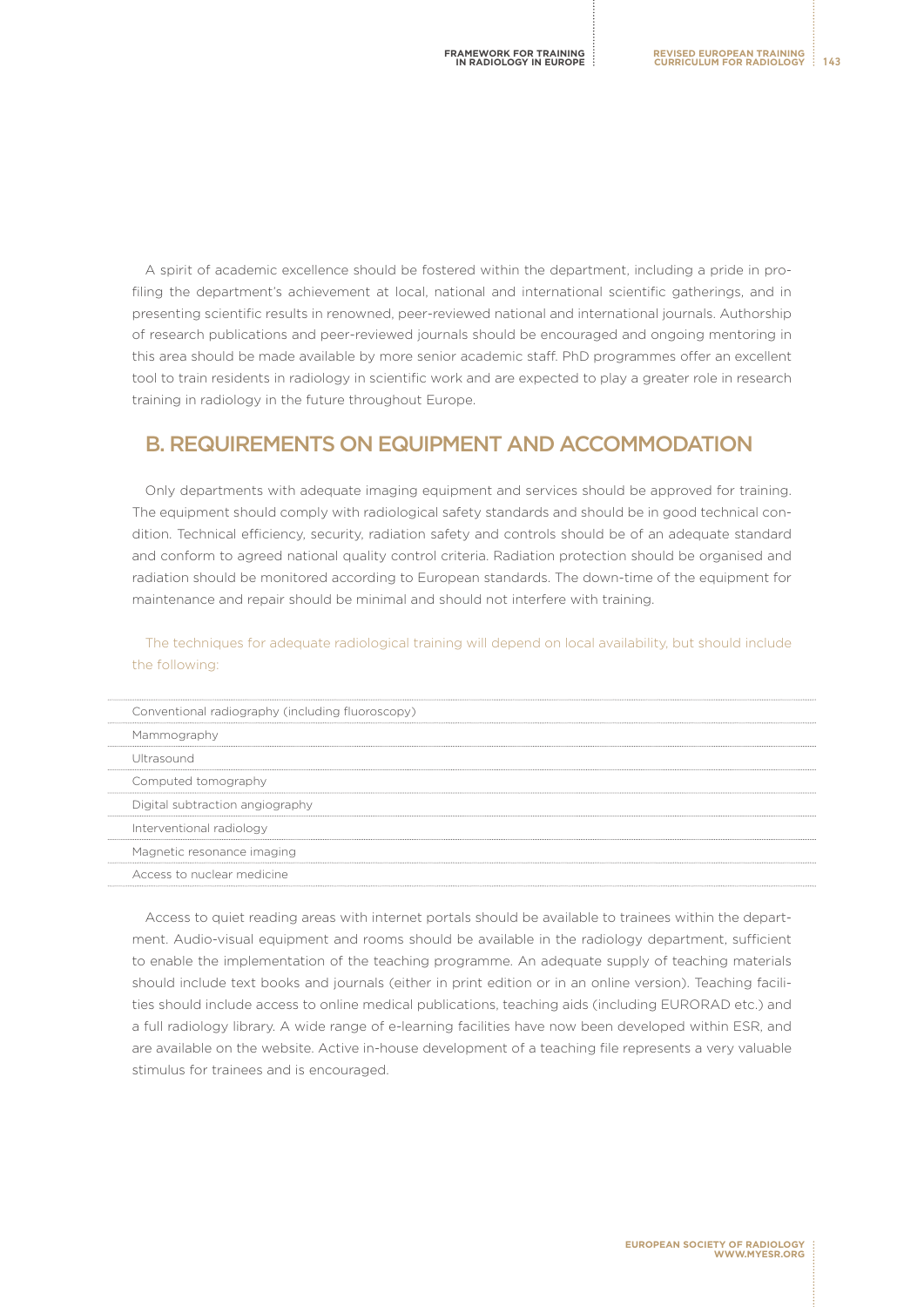# 2. QUALITY MANAGEMENT WITHIN TRAINING INSTITUTIONS

An active quality management program should be instituted in all training institutions. This should include continuous improvement processes via a plan-do-check-act cycle, regular internal and external audits and continuous educational endeavours.

Accreditation of training departments by a competent and independent authority coordinated through either the national society or a national authority with responsibility for training should be performed.

#### It is recommended that accreditation should be carried out every five years and should include the following:

| Number and type of radiological examinations (the spectrum of patient and investigative material available should |  |
|-------------------------------------------------------------------------------------------------------------------|--|
| be sufficient to enable the trainee to gain adequate experience for full radiological training)                   |  |
| Number, type and standard of imaging equipment                                                                    |  |
| Trainee access to the full range of imaging techniques                                                            |  |
| Adequacy of trainer-trainee ratios                                                                                |  |
| Teaching programmes available                                                                                     |  |
| Teaching materials                                                                                                |  |
| Research activity of trainees and of the department in general                                                    |  |
| Manpower planning                                                                                                 |  |
| Clinical governance                                                                                               |  |

The European Training and Assessment Programme ([www.myESR.org/ETAP](http://www.myESR.org/ETAP)), which provides a formal evaluation of training programmes, is a programme within ESR and is available to all member national societies. For this purpose the programme provides on-the-ground assessment and also gives advice on accreditation programmes to be run nationally.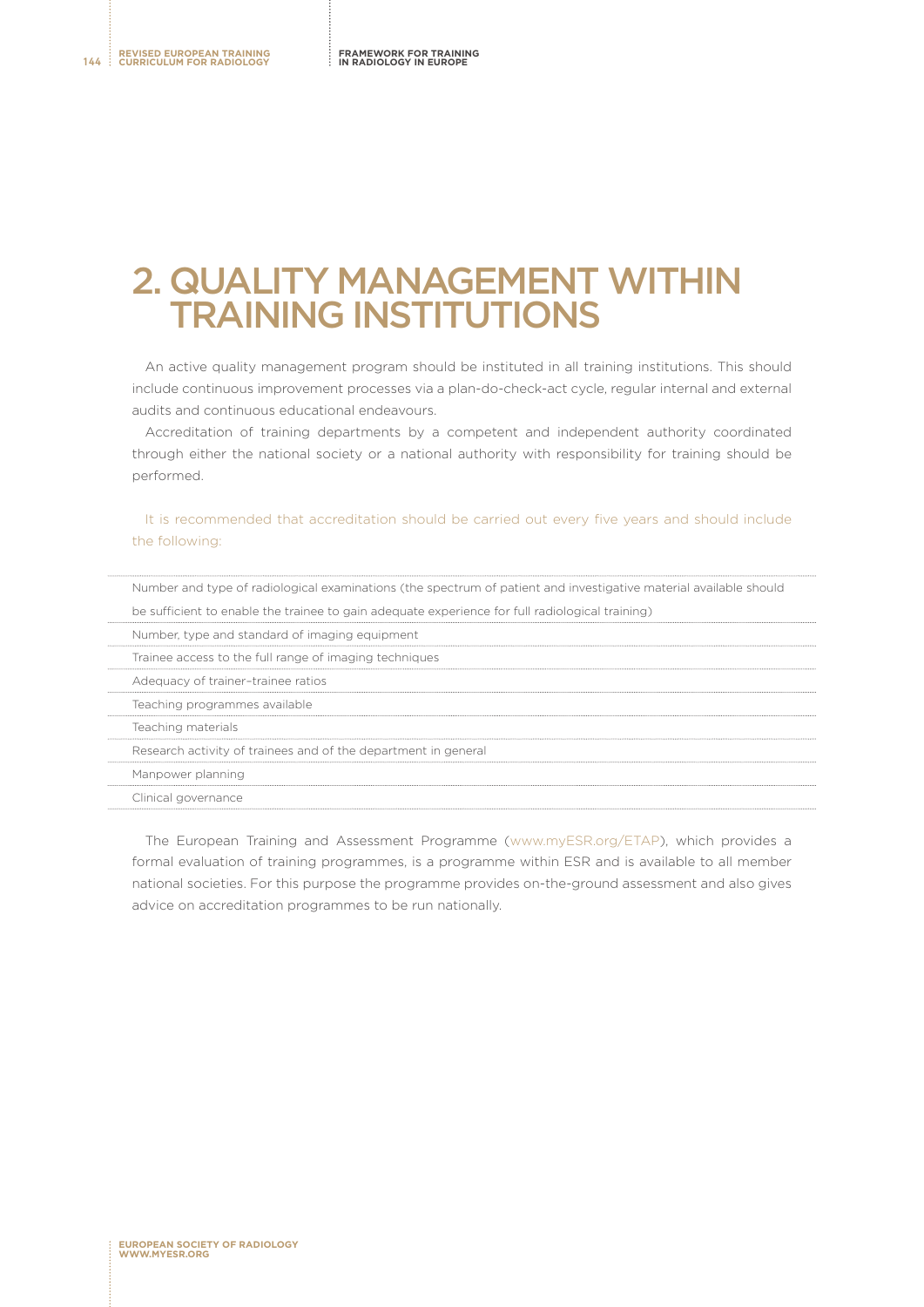**REVISED EUROPEAN TRAINING CURRICULUM FOR RADIOLOGY 145**

Coordination: ESR Office, Neutorgasse 9, 1010 Vienna, Austria Phone: +43 1 533 40 64-28 | Fax: +43 1 533 40 64-448 E-mail: boardaffairs@myesr.org | [www.myESR.org](http://www.myESR.org) All data as per date: March 2016

ESR accepts no responsibility for errors or misprints